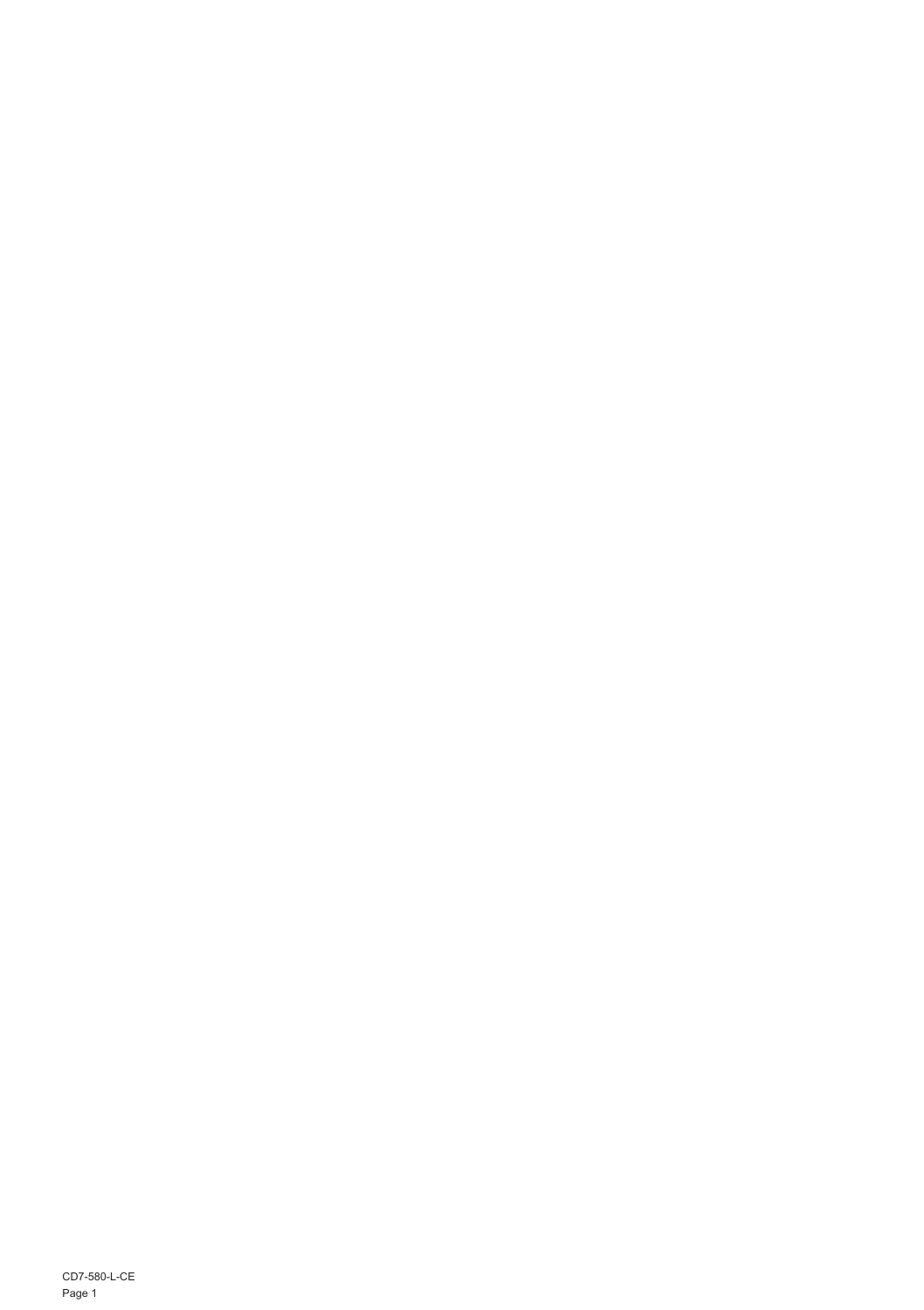## <span id="page-2-0"></span>**Novocastra™ Liquid Mouse Monoclonal Antibody CD7**

## **Product Code: NCL-L-CD7-580**

## **Intended Use**

#### *For in vitro diagnostic use.*

NCL-L-CD7-580 is intended for the qualitative identification by light microscopy of human CD7 antigen in paraffin sections. The clinical interpretation of any staining or its absence should be complemented by morphological studies using proper controls and should be evaluated within the context of the patient's clinical history and other diagnostic tests by a qualified pathologist.

### **Principle of Procedure**

Immunohistochemical (IHC) staining techniques allow for the visualization of antigens via the sequential application of a specific antibody to the antigen (primary antibody), a secondary antibody to the primary antibody and an enzyme complex with a chromogenic substrate with interposed washing steps. The enzymatic activation of the chromogen results in a visible reaction product at the antigen site. The specimen may then be counterstained and coverslipped. Results are interpreted using a light microscope and aid in the differential diagnosis of pathophysiological processes, which may or may not be associated with a particular antigen.

#### **Clone**

LP15

## **Immunogen**

Prokaryotic recombinant fusion protein corresponding to a portion of the extracellular domain of the human CD7 molecule.

#### **Specificity**

Human CD7 antigen.

**Reagent Composition**

NCL-L-CD7-580 is a liquid tissue culture supernatant containing sodium azide as a preservative.

#### **Ig Class**

IgG2b

## **Total Protein Concentration Total Protein**

Refer to vial label for lot specific total protein concentration.

### **Antibody Concentration**

Greater than or equal to 351 mg/L as determined by ELISA. Refer to vial label for lot specific Ig concentration.

## **Recommendations On Use**

Immunohistochemistry on paraffin sections.

**Heat Induced Epitope Retrieval (HIER):** Please follow the instructions for use in Novocastra Epitope Retrieval Solution pH 6. **Suggested dilution:** 1:100 for 30 minutes at 25 °C. This is provided as a guide and users should determine their own optimal working dilutions.

**Visualization:** Please follow the instructions for use in the Novolink™ Polymer Detection Systems. For further product information or support, contact your local distributor or regional office of Leica Biosystems , or alternatively, visit the Leica Biosystems Web site, www.LeicaBiosystems.com

The performance of this antibody should be validated when utilized with other manual staining systems or automated platforms.

## **Storage and Stability**

Store at 2–8 °C. Do not freeze. Return to 2–8 °C immediately after use. Do not use after expiration date indicated on the vial label. Storage conditions other than those specified above must be verified by the user.

#### **Specimen Preparation**

The recommended fixative is 10% neutral-buffered formalin for paraffin-embedded tissue sections.

#### **Warnings and Precautions**

This reagent has been prepared from the supernatant of cell culture. As it is a biological product, reasonable care should be taken when handling it.

This reagent contains sodium azide. A Material Safety Data Sheet is available upon request or available from

www.LeicaBiosystems.com

Consult federal, state or local regulations for disposal of any potentially toxic components.

Specimens, before and after fixation, and all materials exposed to them, should be handled as if capable of transmitting infection and disposed of with proper precautions.1 Never pipette reagents by mouth and avoid contacting the skin and mucous membranes with reagents and specimens. If reagents or specimens come in contact with sensitive areas, wash with copious amounts of water. Seek medical advice.

Minimize microbial contamination of reagents or an increase in non-specific staining may occur.

Incubation times or temperatures, other than those specified, may give erroneous results. Any such changes must be validated by the user.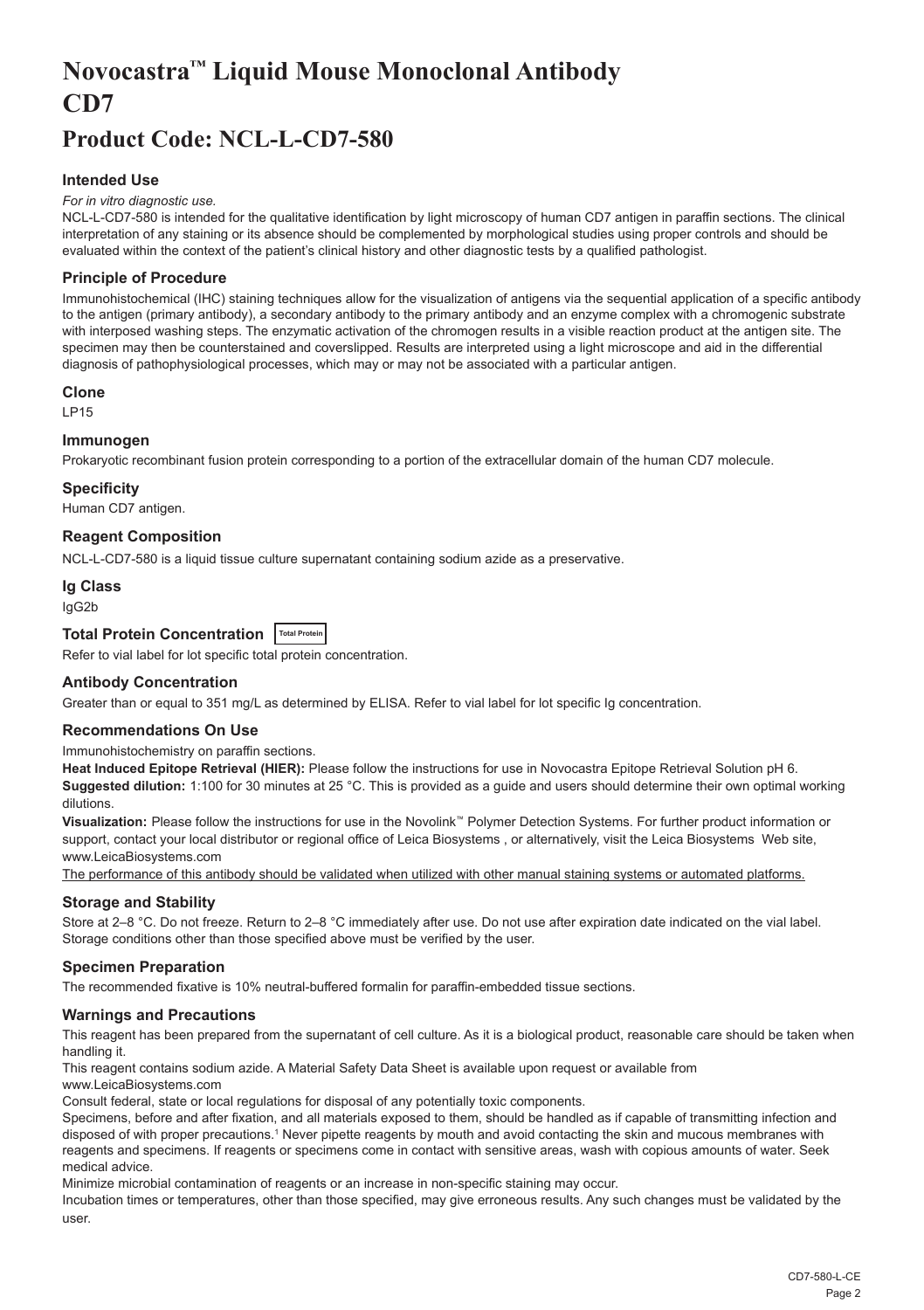## **Quality Control**

Differences in tissue processing and technical procedures in the user's laboratory may produce significant variability in results, necessitating regular performance of in-house controls in addition to the following procedures.

Controls should be fresh autopsy/biopsy/surgical specimens, formalin-fixed, processed and paraffin wax-embedded as soon as possible in the same manner as the patient sample(s).

## **Positive Tissue Control**

Used to indicate correctly prepared tissues and proper staining techniques.

One positive tissue control should be included for each set of test conditions in each staining run.

A tissue with weak positive staining is more suitable than a tissue with strong positive staining for optimal quality control and to detect minor levels of reagent degradation.<sup>2</sup>

Recommended positive control tissue is tonsil.

If the positive tissue control fails to demonstrate positive staining, results with the test specimens should be considered invalid.

## **Negative Tissue Control**

Should be examined after the positive tissue control to verify the specificity of the labeling of the target antigen by the primary antibody. Recommended negative control tissue is cerebellum.

Alternatively, the variety of different cell types present in most tissue sections frequently offers negative control sites, but this should be verified by the user.

Non-specific staining, if present, usually has a diffuse appearance. Sporadic staining of connective tissue may also be observed in sections from excessively formalin-fixed tissues. Use intact cells for interpretation of staining results. Necrotic or degenerated cells often stain non-specifically.<sup>3</sup> False-positive results may be seen due to non-immunological binding of proteins or substrate reaction products. They may also be caused by endogenous enzymes such as pseudoperoxidase (erythrocytes), endogenous peroxidase

(cytochrome C), or endogenous biotin (eg. liver, breast, brain, kidney) depending on the type of immunostain used. To differentiate endogenous enzyme activity or non-specific binding of enzymes from specific immunoreactivity, additional patient tissues may be stained exclusively with substrate chromogen or enzyme complexes (avidin-biotin, streptavidin, labeled polymer) and substrate-chromogen, respectively. If specific staining occurs in the negative tissue control, results with the patient specimens should be considered invalid.

## **Negative Reagent Control**

Use a non-specific negative reagent control in place of the primary antibody with a section of each patient specimen to evaluate non-specific staining and allow better interpretation of specific staining at the antigen site.

## **Patient Tissue**

Examine patient specimens stained with NCL-L-CD7-580 last. Positive staining intensity should be assessed within the context of any non-specific background staining of the negative reagent control. As with any immunohistochemical test, a negative result means that the antigen was not detected, not that the antigen was absent in the cells/tissue assayed. If necessary, use a panel of antibodies to identify false-negative reactions.

## **Results Expected**

## Normal Tissues

Clone LP15 detected the CD7 protein expressed on the membrane of cells of T cell lineage. Other than infiltrating T-lymphocytes, IHC studies show no other reactivity in a variety of normal tissues. (Total number of normal tissues evaluated = 99).

#### Abnormal Tissues

Clone LP15 stained 4/4 thymomas, 1/7 T-cell anaplastic lymphomas, 1/5 angioimmunoblastic T-cell lymphomas, 1/3 T/NK lymphomas, 1/1 primitive B/T cell acute lymphoblastic lymphoma and 1/1 peripheral T-cell lymphoma. Except for infiltrating T-cells, no staining was observed in diffuse large B-cell lymphomas (0/110), chronic lymphocytic lymphomas (0/11), follicular lymphomas (0/13), Hodgkin's disease (0/11), mantle cell lymphomas (0/8), a B-cell acute lymphoblastic lymphoma (0/1), T-cell lymphomas (0/6), a marginal zone lymphoma (0/1), tumors of the thyroid (0/4), lung tumors (0/4), ovarian tumors (0/4), liver tumors (0/4), brain tumors (0/2), esophageal tumors (0/2), breast tumors (0/2), gastric tumors (0/2), soft tissue tumors (0/2), tumors of the tongue (0/2), metastatic tumors of unknown origin (0/2), kidney tumors (0/2), cervical tumors (0/2), testicular tumors (0/2), tumors of the colon (0/2), rectal tumors (0/2), skin tumors (0/2), a tumor of the larynx (0/1) or a tumor of the thymus (0/1). (Total number of tumors evaluated = 226).

#### **NCL-L-CD7-580 is recommended for use as part of an antibody panel to aid in the classification of tumors of T-cell origin.**

## **General Limitations**

Immunohistochemistry is a multistep diagnostic process that consists of specialized training in the selection of the appropriate reagents; tissue selection, fixation, and processing; preparation of the IHC slide; and interpretation of the staining results.

Tissue staining is dependent on the handling and processing of the tissue prior to staining. Improper fixation, freezing, thawing, washing, drying, heating, sectioning or contamination with other tissues or fluids may produce artifacts, antibody trapping, or false negative results. Inconsistent results may be due to variations in fixation and embedding methods, or to inherent irregularities within the tissue.<sup>4</sup> Excessive or incomplete counterstaining may compromise proper interpretation of results.

The clinical interpretation of any staining or its absence should be complemented by morphological studies using proper controls and should be evaluated within the context of the patient's clinical history and other diagnostic tests by a qualified pathologist.

Antibodies from Leica Biosystems Newcastle Ltd are for use, as indicated, on either frozen or paraffin-embedded sections with specific fixation requirements. Unexpected antigen expression may occur, especially in neoplasms. The clinical interpretation of any stained tissue section must include morphological analysis and the evaluation of appropriate controls.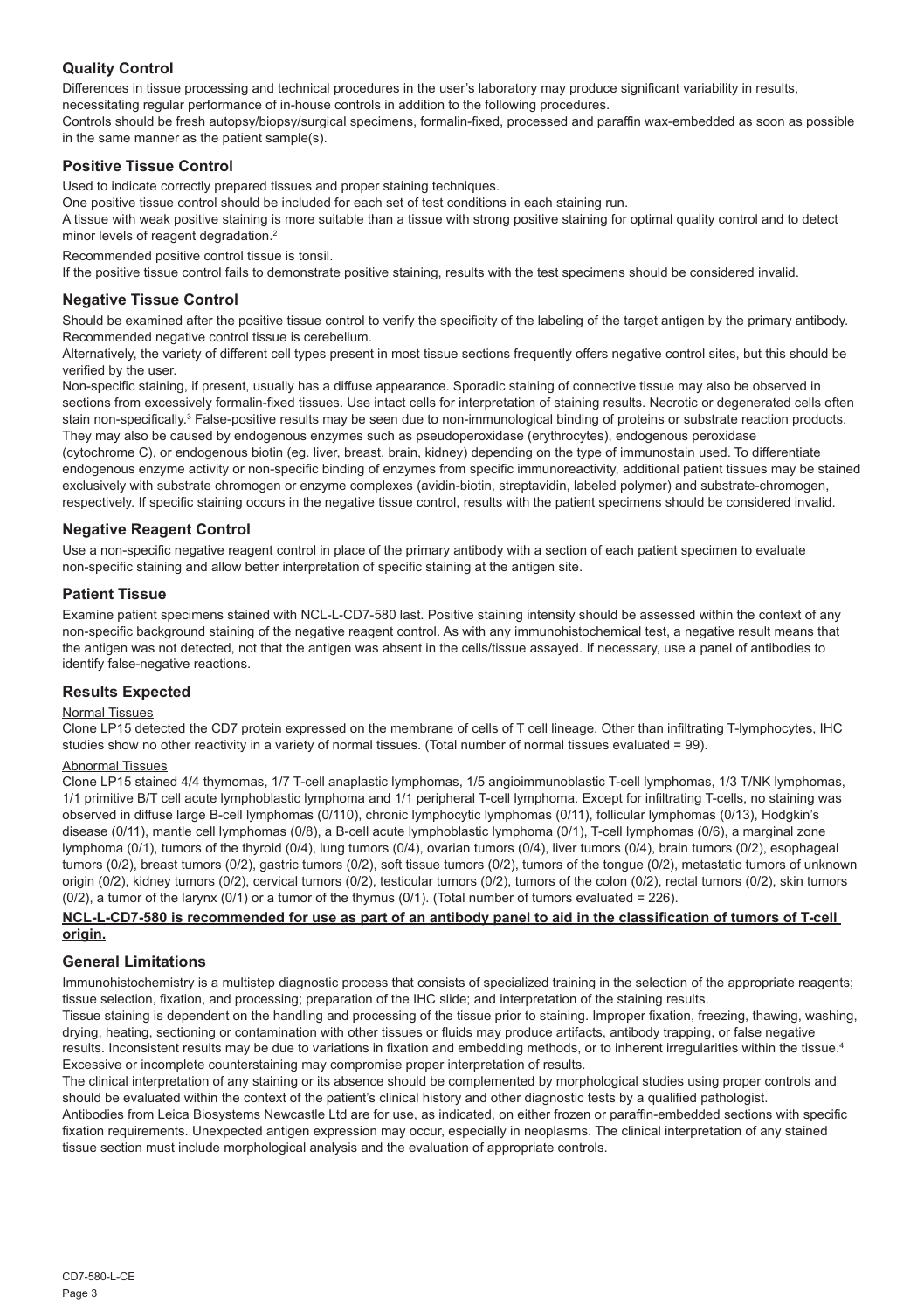## **Bibliography - General**

- 1. National Committee for Clinical Laboratory Standards (NCCLS). Protection of laboratory workers from infectious diseases transmitted by blood and tissue; proposed guideline. Villanova, P.A. 1991; 7(9). Order code M29-P.
- 2. Battifora H. Diagnostic uses of antibodies to keratins: a review and immunohistochemical comparison of seven monoclonal and three polyclonal antibodies. Progress in Surgical Pathology. 6:1–15. eds. Fenoglio-Preiser C, Wolff CM, Rilke F. Field & Wood, Inc., Philadelphia.
- 3. Nadji M, Morales AR. Immunoperoxidase, part I: the techniques and pitfalls. Laboratory Medicine. 1983; 14:767.
- 4. Omata M, Liew CT, Ashcavai M, Peters RL. Nonimmunologic binding of horseradish peroxidase to hepatitis B surface antigen: a possible source of error in immunohistochemistry. American Journal of Clinical Pathology. 1980; 73:626.
- 5. Leong FJW-M and Leong AS-Y. Essential markers in malignant lymphoma: a diagnostic approach. The Journal of Histotechnology. 2002; 25(4):215-227.
- 6. Ormsby A, Bergfeld WF, Tubbs RR et al. Evaluation of a new paraffin-reactive CD7 T-cell deletion marker and a polymerase chain reaction-based T-cell receptor gene rearrangement assay: implications for diagnosis of mycosis fungoides in community clinical practice. Journal of the American Academy of Dermatology. 2001; 45(3):405-413.

## **Amendments to Previous Issue**

Reagent Composition, Total Protein Concentration, Recommendations On Use, Warnings and Precautions, Results Expected.

## **Date of Issue**

05 October 2018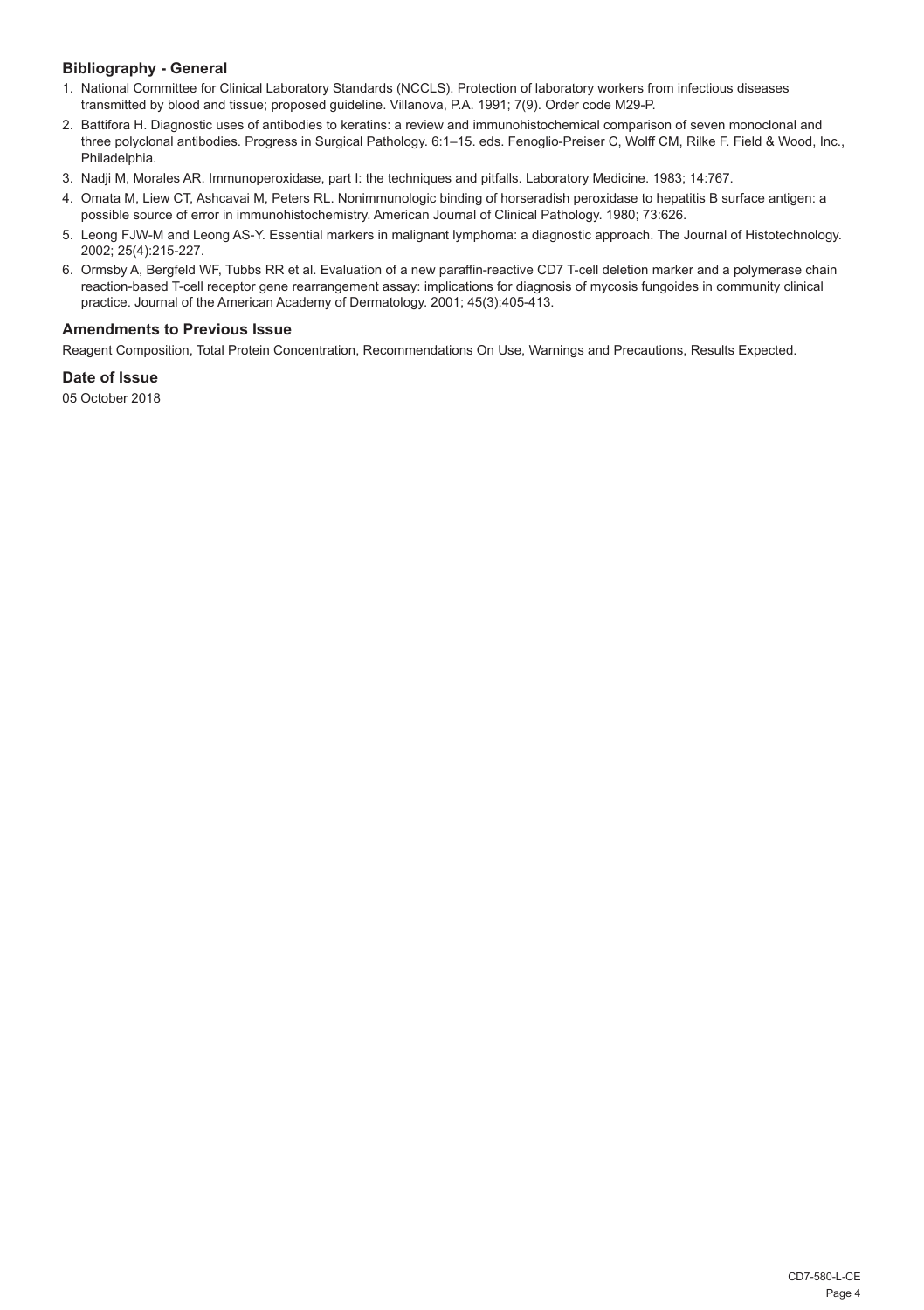## <span id="page-5-0"></span>**Novocastra™ Anticorps Monoclonal Liquide de Souris CD7 Référence du Produit: NCL-L-CD7-580**

## **Utilisation Prévue**

#### *Diagnostic in vitro*.

NCL-L-CD7-580 est destiné à l'identification qualitative par microscopie optique de l'antigène humain CD7 dans les coupes en inclusion de paraffine. L'interprétation clinique de tout marquage, ou absence de marquage, doit être complétée par des études morphologiques utilisant des contrôles appropriés et doit être évaluée par un pathologiste qualifié à la lumière des antécédents cliniques du patient et d'autres analyses diagnostiques.

## **Principe de la Procédure**

Les techniques de marquage immunohistochimique (IHC) permettent la visualisation des antigènes via l'application séquentielle d'un anticorps spécifique sur un antigène (anticorps primaire), d'un anticorps secondaire sur l'anticorps primaire et d'un complexe enzymatique comportant un substrat chromogène, avec des étapes de lavage intercalées. L'activation enzymatique du chromogène se traduit par la présence d'un produit de réaction visible au niveau du site de l'antigène. Le spécimen peut ensuite faire l'objet d'une coloration de contraste et être placé sous une lamelle. Les résultats sont interprétés à l'aide d'un microscope optique et participent au diagnostic différentiel des processus physiopathologiques, susceptibles, ou non, d'être associés à un antigène particulier.

#### **Clone**

LP15

#### **Immunogène**

Protéine de fusion recombinante procaryote correspondant à une région du domaine extracellulaire de la molécule CD7 humaine.

#### **Spécificité**

Antigène humain CD7.

## **Composition du Réactif**

Le NCL-L-CD7-580 est un surnageant de culture tissulaire liquide contenant une solution d'azide de sodium comme conservateur.

## **Classe d'Ig**

IgG2b

## **Concentration Totale en Protéines Total Protein**

La concentration totale en protéines, spécifique du lot, figure sur l'étiquette du flacon.

## **Concentration en Anticorps**

Supérieure ou égale à 351 mg/L, déterminée par la méthode ELISA. La concentration totale en Ig, spécifique du lot, figure sur l'étiquette du flacon.

## **Recommandations d'utilisation**

Immunohistochimie sur coupes en paraffine.

**Récupération d'épitopes induite par la chaleur (HIER):** Suivre les instructions pour utilisation avec la Novocastra Epitope Retrieval Solution pH 6.

**Dilution préconisée:** 1:100 durant 30 minutes à 25 °C. Ceci n'est donné qu'à titre indicatif et les utilisateurs doivent déterminer leurs propres dilutions de travail optimales.

**Visualisation:** Veuillez respecter le mode d'emploi des Novolink™ Polymer Detection Systems. Pour plus d'informations sur le produit ou pour toute assistance, contactez votre représentant local ou le bureau régional de Leica Biosystems , ou sinon rendez vous sur le site www.LeicaBiosystems.com de Leica Biosystems .

Les performances de cet anticorps devront être validées lorsqu'il est utilisé avec d'autres systèmes de coloration manuels ou platesformes automatisées.

## **Conservation et Stabilité**

Conserver à 2–8 °C. Ne pas congeler. Remettre immédiatement à 2–8 °C après utilisation. Ne pas utiliser après la date de péremption indiquée sur l'étiquette du récipient. Les conditions de conservation autres que celles qui sont spécifiées ci-dessus doivent faire l'objet d'une vérification par l'utilisateur.

## **Préparation des Spécimens**

Le fixateur recommandé est le formol à 10%, tamponné, neutre, pour coupes tissulaires incluses en paraffine.

#### **Mises en Garde et Précautions**

Ce réactif a été préparé à partir du surnageant d'une culture cellulaire. Du fait de sa nature de produit biologique, sa manipulation doit faire l'objet du plus grand soin.

Ce réactif contient de l'azide de sodium. Une Fiche de données de sécurité est disponible sur demande ou sur le site www.LeicaBiosystems.com

Consulter les réglementations nationales, régionales ou locales en vigueur relatives à l'élimination de tous les éléments potentiellement toxiques.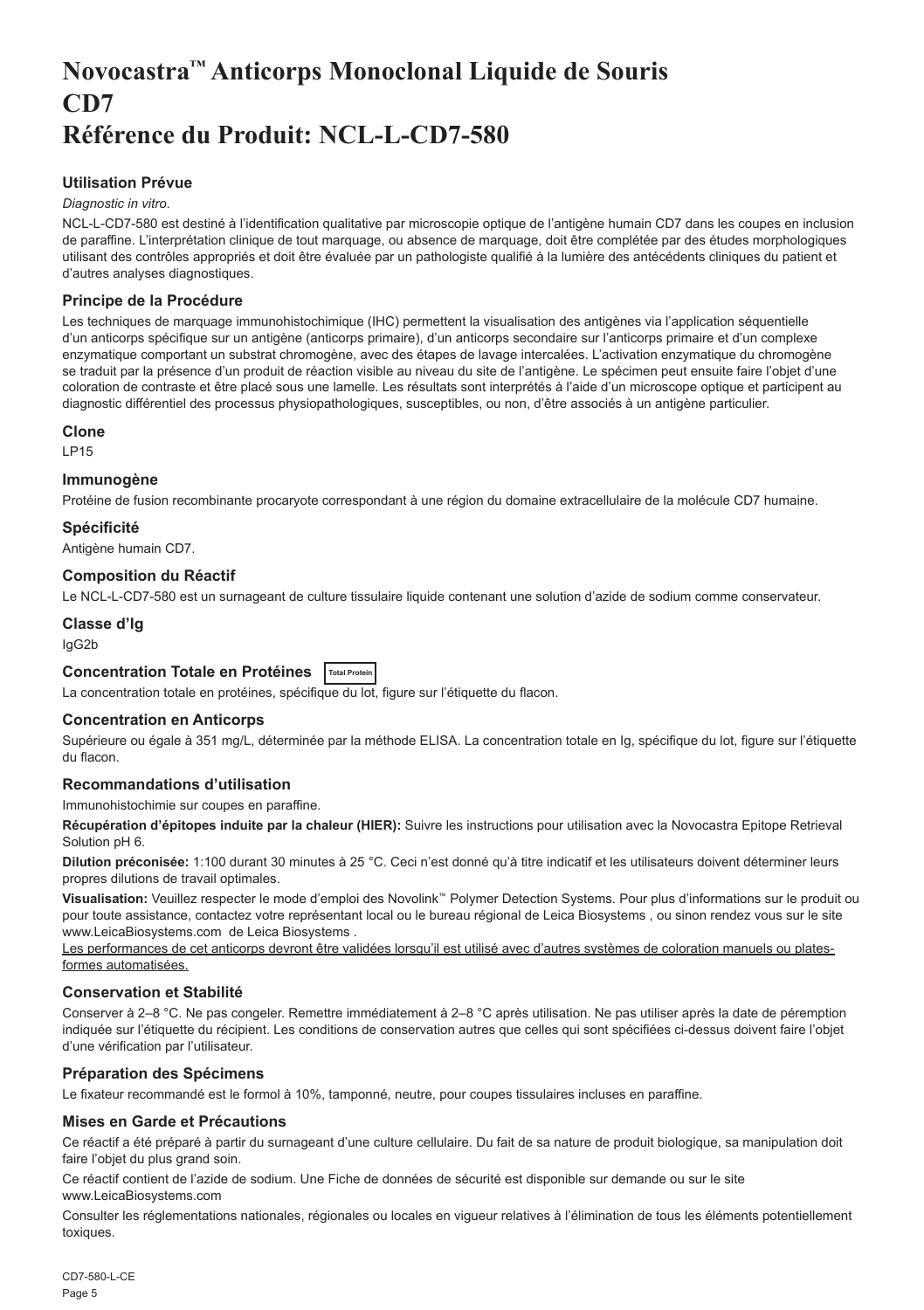Les spécimens, avant et après fixation, ainsi que toutes les matières ayant été en contact avec eux, doivent être manipulés comme s'ils étaient susceptibles de transmettre une infection et être éliminés en respectant les précautions appropriées<sup>1</sup>. Ne jamais pipeter les réactifs avec la bouche et éviter tout contact des réactifs et des spécimens avec la peau et les membranes muqueuses. Rincer avec de grandes quantités d'eau en cas de contact des réactifs ou des spécimens avec des zones sensibles. Consulter un médecin.

Minimiser la contamination microbienne des réactifs sinon un accroissement du marquage non spécifique est susceptible de se produire. Des durées et des températures d'incubation différentes de celles qui ont été spécifiées sont susceptibles de conduire à des résultats erronés. Toutes les modifications doivent être validées par l'utilisateur.

#### **Contrôle de Qualité**

Des différences de traitement des tissus et de procédures techniques du laboratoire de l'utilisateur sont susceptibles de conduire à une variabilité significative des résultats, ce qui rend nécessaire la mise en œuvre de contrôles en interne en plus des procédures suivantes.

Les contrôles doivent être des spécimens frais provenant d'autopsies, de biopsies ou d'interventions chirurgicales, fixés au formol, traités et inclus en cire de paraffine dès que possible, de la même façon que le(s) échantillon(s) de patient.

### **Tissu de Contrôle Positif**

Il est utilisé pour indiquer que les tissus ont été préparés correctement et que les techniques de marquage étaient appropriées.

Un contrôle tissulaire positif doit être inclus dans toute opération de marquage pour chaque ensemble de conditions d'analyse.

Un tissu présentant un marquage faiblement positif est plus adapté à un contrôle de qualité optimal qu'un tissu présentant un marquage fortement positif et il permet de détecter de moindres niveaux de dégradation du réactif.<sup>2</sup>

Le tissu de contrôle positif recommandé est les amygdales.

Si le tissu de contrôle positif ne présente pas de marquage positif, les résultats des spécimens analysés doivent être considérés comme invalides.

## **Tissu de Contrôle Négatif**

Il doit être examiné après le tissu de contrôle positif afin de vérifier la spécificité du marquage de l'antigène cible par l'anticorps primaire. Le tissu de contrôle négatif recommandé est le cervelet.

Sinon, la diversité des types cellulaires présents dans la plupart des tissus permet de disposer fréquemment de sites de contrôle négatif, mais ils doivent être vérifiés par l'utilisateur.

S'il est présent, le marquage non spécifique prend habituellement une apparence diffuse. Un marquage sporadique du tissu conjonctif peut également être observé sur des coupes de tissus qui ont été fixées par un excès de formol. Utiliser des cellules intactes pour l'interprétation des résultats du marquage. Les cellules nécrotiques ou dégénérées sont souvent marquées de façon non spécifique.<sup>3</sup> Des résultats faussement positifs peuvent être observés en raison d'une liaison non immunologique à des protéines ou à des produits de réaction du substrat. Ils peuvent également être provoqués par des enzymes endogènes comme la pseudoperoxydase (érythrocytes), la peroxydase endogène (cytochrome C), ou la biotine endogène (foie, sein, cerveau, rein, par exemple) selon le type d'immunomarquage utilisé. Pour différencier l'activité des enzymes endogènes ou la liaison non spécifique d'enzymes de l'immunoréactivité spécifique, des tissus supplémentaires du patient peuvent être marqués exclusivement avec le substrat chromogène ou par des complexes enzymatiques (avidine-biotine, streptavidine, polymère marqué) et le substrat chromogène respectivement. Si un marquage spécifique se produit dans le tissu de contrôle négatif, les résultats des spécimens du patient doivent être considérés comme invalides.

## **Réactif de Contrôle Négatif**

Utiliser un réactif de contrôle négatif non spécifique à la place de l'anticorps primaire avec une coupe de chaque spécimen du patient afin d'évaluer le marquage non spécifique et de permettre une meilleure interprétation du marquage spécifique au niveau du site antigénique.

## **Tissu du Patient**

Examiner les échantillons du patient marqués au NCL-L-CD7-580 en dernier lieu. L'intensité du marquage positif doit être évaluée à la lumière du bruit de fond du marquage non spécifique du réactif de contrôle négatif. Comme pour toutes les analyses immunohistochimiques, un résultat négatif signifie que l'antigène n'a pas été détecté mais ne signifie pas qu'il est absent des cellules/ tissus testés. Si nécessaire, employer un panel d'anticorps pour identifier les réactions faussement négatives.

## **Résultats Attendus**

#### Tissus normaux

Le clone LP15 a détecté la protéine CD7 exprimée sur la membrane des cellules des lignées cellulaires T. En dehors des lymphocytes T infiltrants, les études d'IHC ne montrent aucune autre réactivité dans différents tissus normaux. (Nombre total de tissus normaux évalués  $= 99$ ).

#### Tissus anormaux

Le clone LP15 a coloré 4/4 thymomes, 1/7 lymphomes anaplasiques à cellules T, 1/5 lymphomes à cellules T angioimmunoblastiques, 1/3 lymphomes à cellules T/NK, 1/1 lymphome lymphoblastique aigu à cellules B/T primitives, et 1/1 lymphome à cellules T périphériques. En dehors de lymphocytes T infiltrants, aucune coloration n'a été observée dans des lymphomes diffus à grandes cellules B (0/110), des lymphomes lymphoïdes chroniques (0/11), des lymphomes folliculaires (0/13), la maladie de Hodgkin (0/11), des lymphomes du manteau (0/8), un lymphome lymphoblastique aigu à cellules B (0/1), des lymphomes à cellules T (0/6), un lymphome des zones marginales (0/1), des tumeurs de la thyroïde (0/4), des tumeurs du poumon (0/4), des tumeurs ovariennes (0/4), des tumeurs du foie (0/4), des tumeurs du cerveau (0/2), des tumeurs de l'œsophage (0/2), des tumeurs du sein (0/2), des tumeurs gastriques (0/2), des tumeurs des tissus mous (0/2), des tumeurs de la langue (0/2), des tumeurs métastatiques d'origine inconnue (0/2), des tumeurs du rein (0/2), des tumeurs du col de l'utérus (0/2), des tumeurs du testicule (0/2), des tumeurs du côlon (0/2), des tumeurs du rectum (0/2), des tumeurs de la peau (0/2), une tumeur du larynx (0/1) ou une tumeur du thymus (0/1). (Nombre total de cas de tumeurs évaluées = 226).

#### **NCL-L-CD7-580 est recommandé pour utilisation au sein d'un panel d'anticorps pour l'aide à la classification des tumeurs originaires de cellules T.**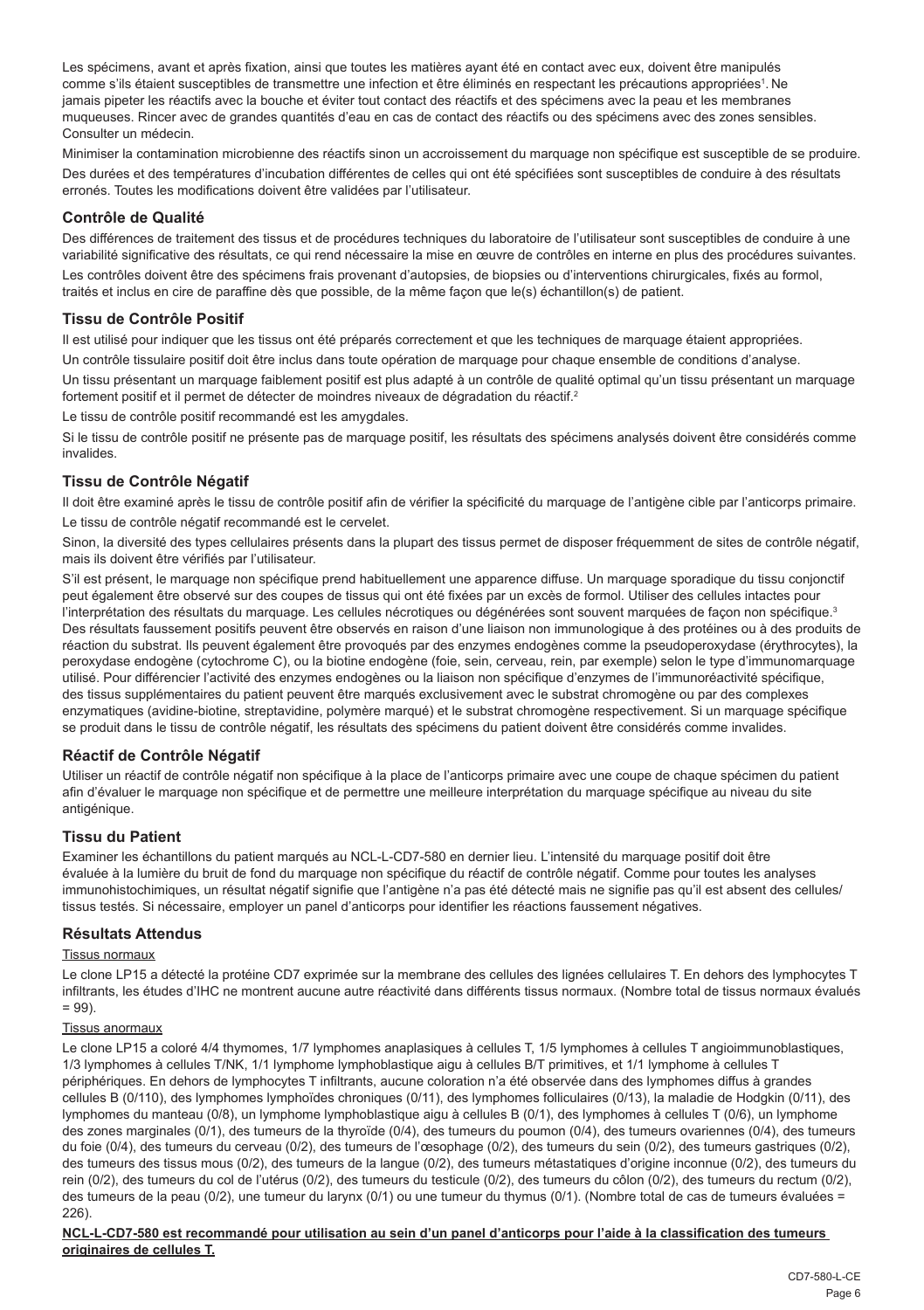## **Limites Générales**

L'immunohistochimie est un processus diagnostique constitué de plusieurs étapes qui nécessite une formation spécialisée relative au choix des réactifs appropriés ; au choix, à la fixation et au traitement des tissus ; à la préparation des lames IHC ; et à l'interprétation des résultats du marquage.

Le marquage des tissus dépend de leur manipulation et de leur traitement avant le marquage. Une fixation, une congélation, une décongélation, un lavage, un séchage, un chauffage, une coupe, incorrects ou une contamination par d'autres tissus ou d'autres liquides sont susceptibles de conduire à la production d'artefacts, au piégeage de l'anticorps ou à des résultats faussement négatifs. Des variations dans les méthodes de fixation et d'inclusion, ainsi que des irrégularités propres au tissu, peuvent conduire à des résultats incohérents.<sup>4</sup>

Une coloration de contraste excessive ou incomplète peut gêner l'interprétation correcte des résultats.

L'interprétation clinique de tout marquage, ou absence de marquage, doit être complétée par des études morphologiques utilisant des contrôles appropriés et doit être évaluée par un pathologiste qualifié à la lumière des antécédents cliniques du patient et d'autres analyses diagnostiques.

Les anticorps de Leica Biosystems Newcastle Ltd sont destinés, selon les besoins, à être utilisés sur des coupes incluses en paraffine ou des coupes congelées, et conformément à des exigences particulières en matière de fixation. Une expression antigénique inattendue est susceptible de se produire, en particulier au niveau des néoplasmes. L'interprétation clinique de toute coupe tissulaire marquée doit comporter une analyse morphologique et l'évaluation des contrôles appropriés.

#### **Bibliographie Générale**

- 1. National Committee for Clinical Laboratory Standards (NCCLS). Protection of laboratory workers from infectious diseases transmitted by blood and tissue; proposed guideline. Villanova, P.A. 1991; 7(9). Order code M29-P.
- 2. Battifora H. Diagnostic uses of antibodies to keratins: a review and immunohistochemical comparison of seven monoclonal and three polyclonal antibodies. Progress in Surgical Pathology. 6:1–15. eds. Fenoglio-Preiser C, Wolff CM, Rilke F. Field & Wood, Inc., Philadelphia.
- 3. Nadji M, Morales AR. Immunoperoxidase, part I: the techniques and pitfalls. Laboratory Medicine. 1983; 14:767.
- 4. Omata M, Liew CT, Ashcavai M, Peters RL. Nonimmunologic binding of horseradish peroxidase to hepatitis B surface antigen: a possible source of error in immunohistochemistry. American Journal of Clinical Pathology. 1980; 73:626.
- 5. Leong FJW-M and Leong AS-Y. Essential markers in malignant lymphoma: a diagnostic approach. The Journal of Histotechnology. 2002; 25(4):215-227.
- 6. Ormsby A, Bergfeld WF, Tubbs RR et al. Evaluation of a new paraffin-reactive CD7 T-cell deletion marker and a polymerase chain reaction-based T-cell receptor gene rearrangement assay: implications for diagnosis of mycosis fungoides in community clinical practice. Journal of the American Academy of Dermatology. 2001; 45(3):405-413.

## **Amendements Apportés à la Version Précédente**

Composition réactif, Concentration totale de protéines, Recommandations d'usage, Avertissements et Précautions, Résultats prévus.

#### **Date de Publication**

05 octobre 2018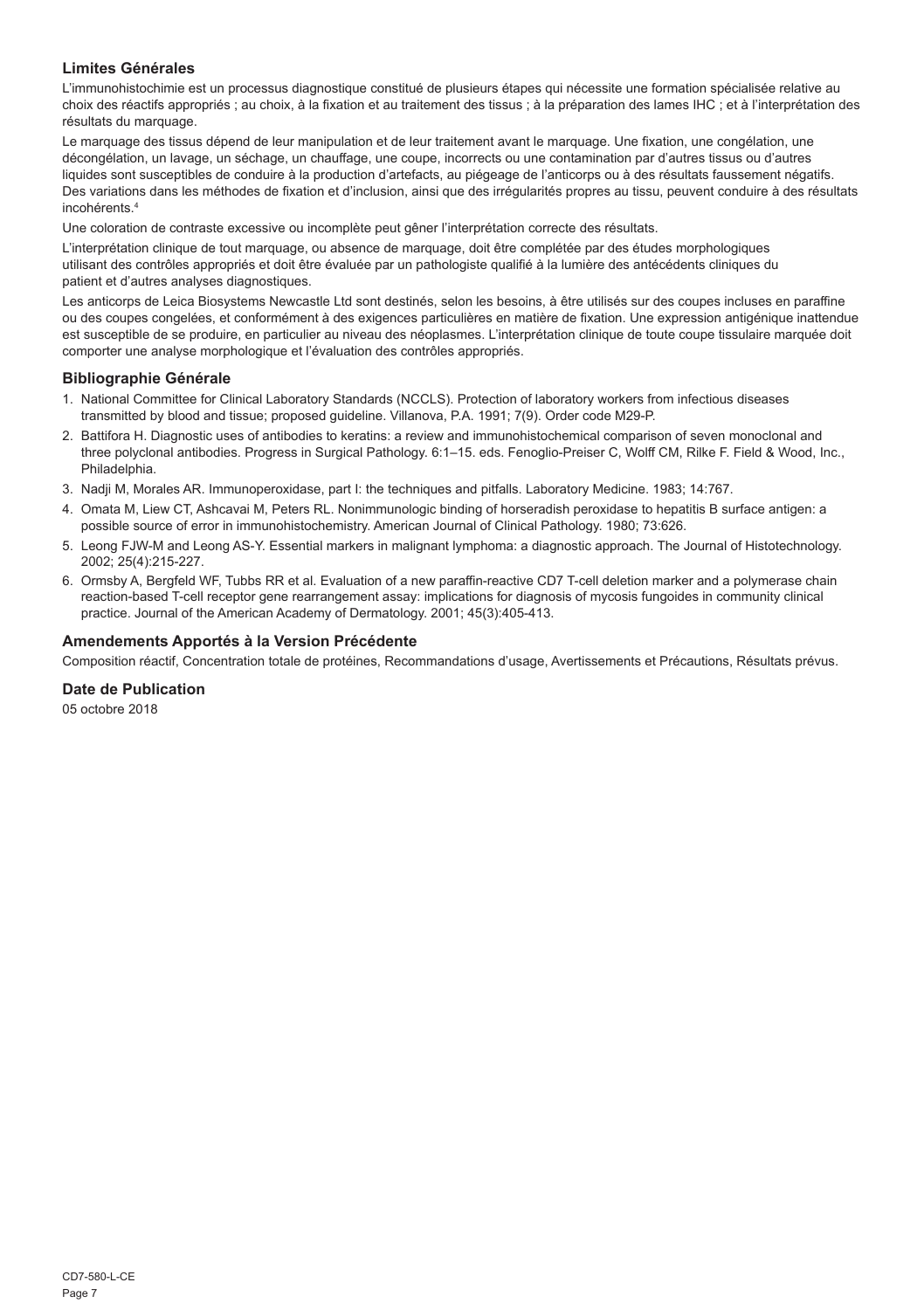## <span id="page-8-0"></span>**Novocastra™ Anticorpo Monoclonale Murino Liquido CD7 Codice Del Prodotto: NCL-L-CD7-580**

## **Uso Previsto**

#### *Per uso diagnostico in vitro*.

NCL-L-CD7-580 è impiegato per l'identificazione qualitativa in microscopia ottica dell'antigene CD7 umano in sezioni di tessuto incluse in paraffina. L'interpretazione clinica di ogni colorazione o della sua assenza va integrata da studi morfologici che utilizzino i controlli appropriati e deve essere valutata da un patologo qualificato, nel contesto della storia clinica del paziente e delle altre metodiche diagnostiche adoperate.

### **Principio Della Procedura**

Le tecniche di colorazione immunoistochimica (IHC) consentono la visualizzazione degli antigeni mediante l'applicazione sequenziale di un anticorpo specifico per l'antigene (anticorpo primario), di un anticorpo secondario che lega l'anticorpo primario e di un complesso enzimatico con un substrato cromogeno; l'applicazione dei tre reagenti è intervallata da fasi di lavaggio. L'attivazione enzimatica del cromogeno produce una reazione visibile in corrispondenza del sito antigenico. Il campione biologico può, quindi, essere controcolorato e montato. I risultati vengono interpretati mediante un microscopio ottico e sono utili nella diagnosi differenziale di processi fisiopatologici, che possono essere più o meno associati ad un particolare antigene.

#### **Clone**

LP15

## **Immunogeno**

Proteina ricombinante procariotica corrispondente ad una regione del dominino extracellulare della molecola CD7 umana.

#### **Specificità**

Antigene CD7 umano.

#### **Composizione Del Reagente**

NCL-L-CD7-580 è un supernatante liquido di coltura tissutale, contenente di sodio azide come conservante.

## **Classe Ig**

IgG2b

## **Concentrazione Proteica Totale Total Protein**

Consultare l'etichetta del flacone per la concentrazione proteica totale specifica del lotto.

## **Concentrazione Anticorpale**

Superiore o uguale a 351 mg/L, come determinato mediante test ELISA. Consultare l'etichetta del flacone per la concentrazione di Ig specifica del lotto.

## **Raccomandazioni Per L'uso**

Immunoistochimica su sezioni incluse in paraffina.

**Smascheramento termoindotto dell'epitopo (HIER):** Si raccomanda di seguire le istruzioni per l'uso di Novocastra Epitope Retrieval Solution pH 6.

**Diluizione raccomandata:** 1:100 per 30 minuti a 25 °C. Queste raccomandazioni costituiscono delle semplici linee guida; spetta al singolo utente stabilire le diluizioni di lavoro ottimali.

**Visualizzazione:** Si raccomanda di seguire le istruzioni per l'uso dei Novolink™ Polymer Detection Systems. Per ulteriori informazioni sui prodotti o assistenza, contattare il distributore di zona o la sede regionale di Leica Biosystems , oppure visitare il sito internet di Leica Biosystems , www.LeicaBiosystems.com

La resa di questo anticorpo deve essere validata quando viene utilizzato con altri metodi di colorazione manuale o piattaforme automatizzate.

## **Conservazione E Stabilità**

Conservare a 2–8 °C. Non congelare. Immediatamente dopo l'uso, raffreddare di nuovo a 2–8 °C. Non usare dopo la data di scadenza, indicata sull'etichetta del flacone. Condizioni di conservazione diverse da quelle sopra specificate vanno verificate dall'utente.

## **Preparazione Del Campione Biologico**

Il fissativo raccomandato è la formalina tamponata neutra al 10% per sezioni tissutali incluse in paraffina.

#### **Avvertenze E Precauzioni**

Questo reagente è stato preparato dal supernatante di coltura cellulare. Trattandosi di un prodotto biologico, va maneggiato con cautela.

Questo reagente contiene sodio azide. Una scheda di sicurezza del prodotto (MSDS) è disponibile su richiesta o dal sito www.LeicaBiosystems.com

Fare riferimento alla normativa federale, statale o locale per lo smaltimento dei componenti potenzialmente tossici.

Prima e dopo la fissazione, i campioni biologici e tutti i materiali ad essi esposti vanno trattati come potenzialmente infettanti e smaltiti con le appropriate precauzioni.<sup>1</sup> Non pipettare i reagenti con la bocca ed evitare il contatto dei reagenti e dei campioni biologici con la pelle e con le mucose. Se i reagenti o i campioni biologici vengono a contatto con zone sensibili, sciacquare abbondantemente le parti interessate. Consultare il medico.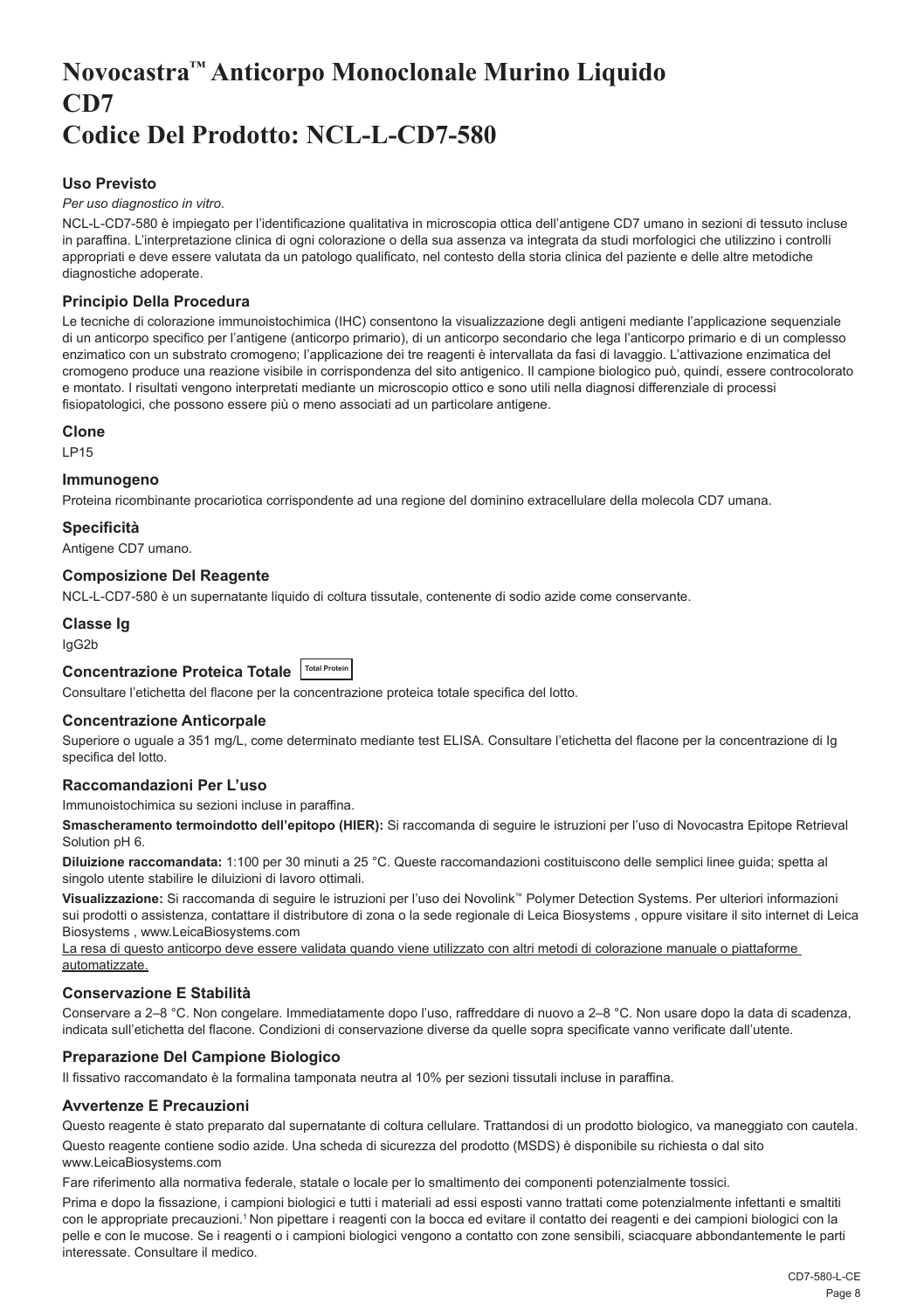Ridurre al minimo la contaminazione microbica dei reagenti, allo scopo di evitare un aumento di colorazione aspecifica. Tempi o temperature d'incubazione diversi da quelli specificati possono condurre a risultati non veritieri. Tali variazioni devono essere convalidate dall'utente.

## **Controllo Qualità**

Differenze nella processazione del tessuto e nelle tecniche in uso presso il laboratorio dell'utente possono produrre una discrepanza significativa nei risultati, rendendo necessaria la regolare esecuzione di controlli interni, in aggiunta alle procedure descritte di seguito. I controlli devono essere costituiti da campioni biologici freschi autoptici/bioptici/chirurgici e devono essere il più rapidamente possibile fissati in formalina, processati ed inclusi in paraffina, allo stesso modo dei campioni biologici ottenuti dal paziente.

## **Controllo Positivo Del Tessuto**

È usato per indicare tessuti correttamente preparati e tecniche di colorazione appropriate.

Per ogni gruppo di condizioni del test e ogni volta che viene eseguita la colorazione, deve essere incluso un controllo positivo del tessuto.

Un tessuto a debole colorazione positiva è più adatto di uno a colorazione positiva intensa per un ottimale controllo qualità e per mettere in evidenza anche minimi livelli di degradazione del reagente.<sup>2</sup>

Il tessuto di controllo positivo raccomandato è la tonsilla.

Se il controllo positivo del tessuto non dimostra colorazione positiva, i risultati con i campioni biologici del test vanno considerati non validi.

## **Controllo Negativo Del Tessuto**

Va esaminato dopo il controllo positivo, per verificare la specificità nei confronti dell'antigene bersaglio da parte dell'anticorpo primario. Il tessuto di controllo negativo raccomandato è il cervelletto.

In alternativa, la varietà dei tipi cellulari presenti nella maggior parte delle sezioni tissutali offre spesso siti di controllo negativo, ma questo va verificato dall'utente.

La colorazione aspecifica, se presente, assume di solito aspetto diffuso. La colorazione sporadica del tessuto connettivo può anche manifestarsi in seguito ad iperfissazione di sezioni di tessuto in formalina. Per l'interpretazione dei risultati della colorazione, usare cellule intatte. Le cellule necrotiche o degenerate si colorano spesso in maniera aspecifica<sup>3</sup>. Si possono osservare risultati falsamente positivi, dovuti a legame non immunologico delle proteine o a prodotti di reazione del substrato. Tali falsi positivi possono essere anche causati da enzimi endogeni quali la pseudoperossidasi (eritrociti), la perossidasi endogena (citocromo C) o la biotina endogena (es. fegato, mammella, cervello, rene), a seconda del tipo di immunocolorazione usato. Per differenziare l'attività enzimatica endogena o il legame enzimatico aspecifico dall'immunoreattività specifica, possono essere colorati ulteriori tessuti del paziente esclusivamente con substrato cromogeno o con complessi enzimatici (avidina-biotina, streptavidina, polimero marcato) e substrato cromogeno. Se nel controllo negativo del tessuto compare una colorazione specifica, i risultati sui campioni biologici ottenuti dal paziente devono essere considerati non validi.

## **Controllo Negativo Del Reagente**

Usare un controllo negativo aspecifico del reagente in luogo dell'anticorpo primario, con una sezione di ogni campione biologico del paziente, per valutare la colorazione aspecifica e per consentire una migliore interpretazione della colorazione specifica in corrispondenza del sito antigenico.

## **Tessuto Del Paziente**

Successivamente, esaminare i campioni biologici del paziente colorati con NCL-L-CD7-580. L'intensità della colorazione positiva va analizzata nel contesto di qualsiasi colorazione aspecifica di fondo del controllo negativo del reagente. Come per tutti gli altri test immunoistochimici, un risultato negativo significa che l'antigene non è stato determinato, ma non necessariamente che fosse assente dalle cellule o dal tessuto esaminato. Se necessario, usare un pannello di anticorpi per identificare reazioni falsamente negative.

## **Risultati Attesi**

#### Tessuti normali

Il clone LP15 ha rilevato la proteina CD7 espressa sulla membrana delle cellule a T. Oltre ai linfociti T infiltranti, gli studi IHC non dimostrano altre reazioni in una vasta serie di tessuti comuni. (Numero totale di tessuti normali valutati = 99).

#### Abnorme dei tessuti

Il clone LP15 ha colorato 4/4 timomi, 1/7 linfomi anaplastici a cellule T, 1/5 linfomi angioimmunoblastici a cellule T, 1/3 linfomi a cellule T/ NK, 1/1 linfoma linfoblastico acuto a cellule B/T primitive e 1/1 linfoma periferico a cellule T. Salvo per le cellule T infiltranti, non è stata osservata colorazione nei linfomi a grandi cellule B diffusi (0/110), linfomi linfocitici cronici (0/11), linfomi follicolari (0/13), linfoma di Hodgkin (0/11), linfomi mantellari (0/8), linfomi linfoblastici acuti a cellule B (0/1), linfomi a cellule T (0/6), un linfoma della zona marginale (0/1), tumori della tiroide (0/4), tumori del polmone (0/4), tumori ovarici (0/4), tumori del fegato (0/4), tumori del cervello (0/2), tumori esofagei (0/2), tumori del seno (0/2), tumori gastrici (0/2), tumori dei tessuti molli (0/2), tumori della lingua (0/2), tumori metastatici di origine sconosciuta (0/2), tumori del rene (0/2), tumori cervicali (0/2), tumori testicolari (0/2), tumori del colon (0/2), tumori rettali (0/2), tumori della pelle (0/2), un tumore della laringe (0/1) o un tumore del timo (0/1). (Numero totale di casi di tumore esaminati = 226).

#### Si raccomanda l'utilizzo di NCL-L-CD7-580 come parte di un pannello di anticorpi per la determinazione dell'origine della **cellula T dei tumori.**

#### **Limitazioni Generali**

L'immunoistochimica è un procedimento diagnostico a più passi (multistep) che richiede un'esperienza specifica nella selezione dei reagenti appropriati, nella selezione, fissazione e processazione dei tessuti, nella preparazione di vetrini IHC e nell'interpretazione dei risultati della colorazione.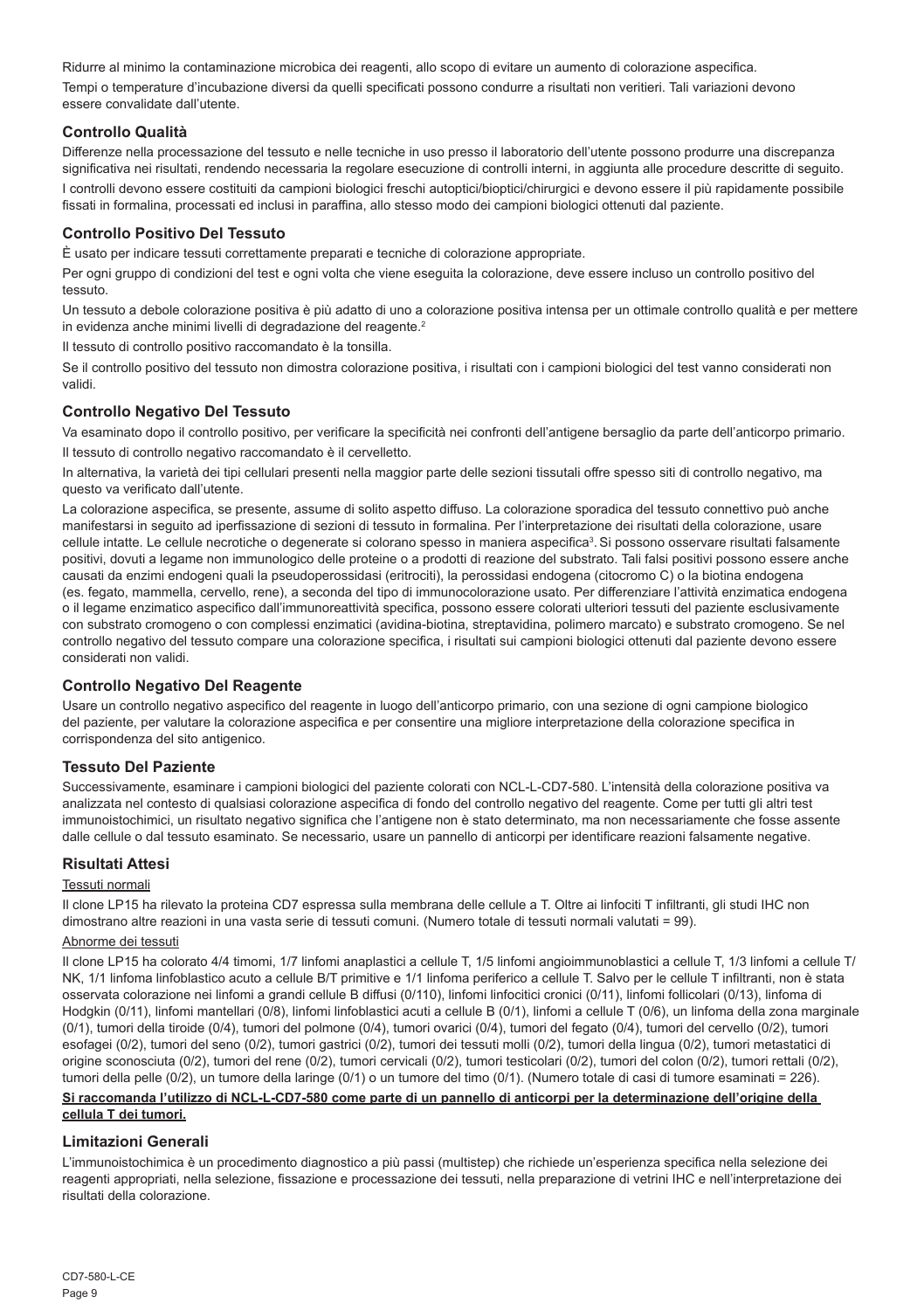La colorazione del tessuto dipende dalle modalità di manipolazione e di processazione del tessuto stesso, adottate prima della colorazione. La fissazione, il congelamento, lo scongelamento, il lavaggio, l'asciugatura, il riscaldamento o la sezione condotti in modo non corretto, o la contaminazione con altri tessuti o liquidi, possono produrre artefatti, intrappolamento (trapping) anticorpale o risultati falsi negativi. Risultati incompatibili possono essere dovuti a modifiche dei metodi di fissazione e di inclusione o ad irregolarità intrinseche al tessuto.<sup>4</sup>

Una controcolorazione eccessiva o incompleta può compromettere la corretta interpretazione dei risultati.

L'interpretazione clinica di ogni colorazione o della sua assenza va integrata da studi morfologici che utilizzino i controlli appropriati e deve essere valutata da un patologo qualificato, nel contesto della storia clinica del paziente e delle altre metodiche diagnostiche adoperate.

Gli anticorpi di Leica Biosystems Newcastle Ltd. sono destinati all'uso, quando indicato, su sezioni congelate o incluse in paraffina, con specifici requisiti di fissazione. Un'espressione antigenica inattesa può manifestarsi in particolare nelle neoplasie. L'interpretazione clinica di ogni sezione tissutale colorata deve includere l'analisi morfologica e la valutazione dei controlli appropriati.

## **Riferimenti Bibliografici Di Base**

- 1. National Committee for Clinical Laboratory Standards (NCCLS). Protection of laboratory workers from infectious diseases transmitted by blood and tissue; proposed guideline. Villanova, P.A. 1991; 7(9). Order code M29-P.
- 2. Battifora H. Diagnostic uses of antibodies to keratins: a review and immunohistochemical comparison of seven monoclonal and three polyclonal antibodies. Progress in Surgical Pathology. 6:1–15. eds. Fenoglio-Preiser C, Wolff CM, Rilke F. Field & Wood, Inc., Philadelphia.
- 3. Nadji M, Morales AR. Immunoperoxidase, part I: the techniques and pitfalls. Laboratory Medicine. 1983; 14:767.
- 4. Omata M, Liew CT, Ashcavai M, Peters RL. Nonimmunologic binding of horseradish peroxidase to hepatitis B surface antigen: a possible source of error in immunohistochemistry. American Journal of Clinical Pathology. 1980; 73:626.
- 5. Leong FJW-M and Leong AS-Y. Essential markers in malignant lymphoma: a diagnostic approach. The Journal of Histotechnology. 2002; 25(4):215-227.
- 6. Ormsby A, Bergfeld WF, Tubbs RR et al. Evaluation of a new paraffin-reactive CD7 T-cell deletion marker and a polymerase chain reaction-based T-cell receptor gene rearrangement assay: implications for diagnosis of mycosis fungoides in community clinical practice. Journal of the American Academy of Dermatology. 2001; 45(3):405-413.

#### **Modifiche Alla Pubblicazione Precedente**

Composizione del reagente, Concentrazione proteica totale, Raccomandazioni per l'uso, Avvertenze e precauzioni, Risultati attesi.

## **Data Di Pubblicazione**

05 ottobre 2018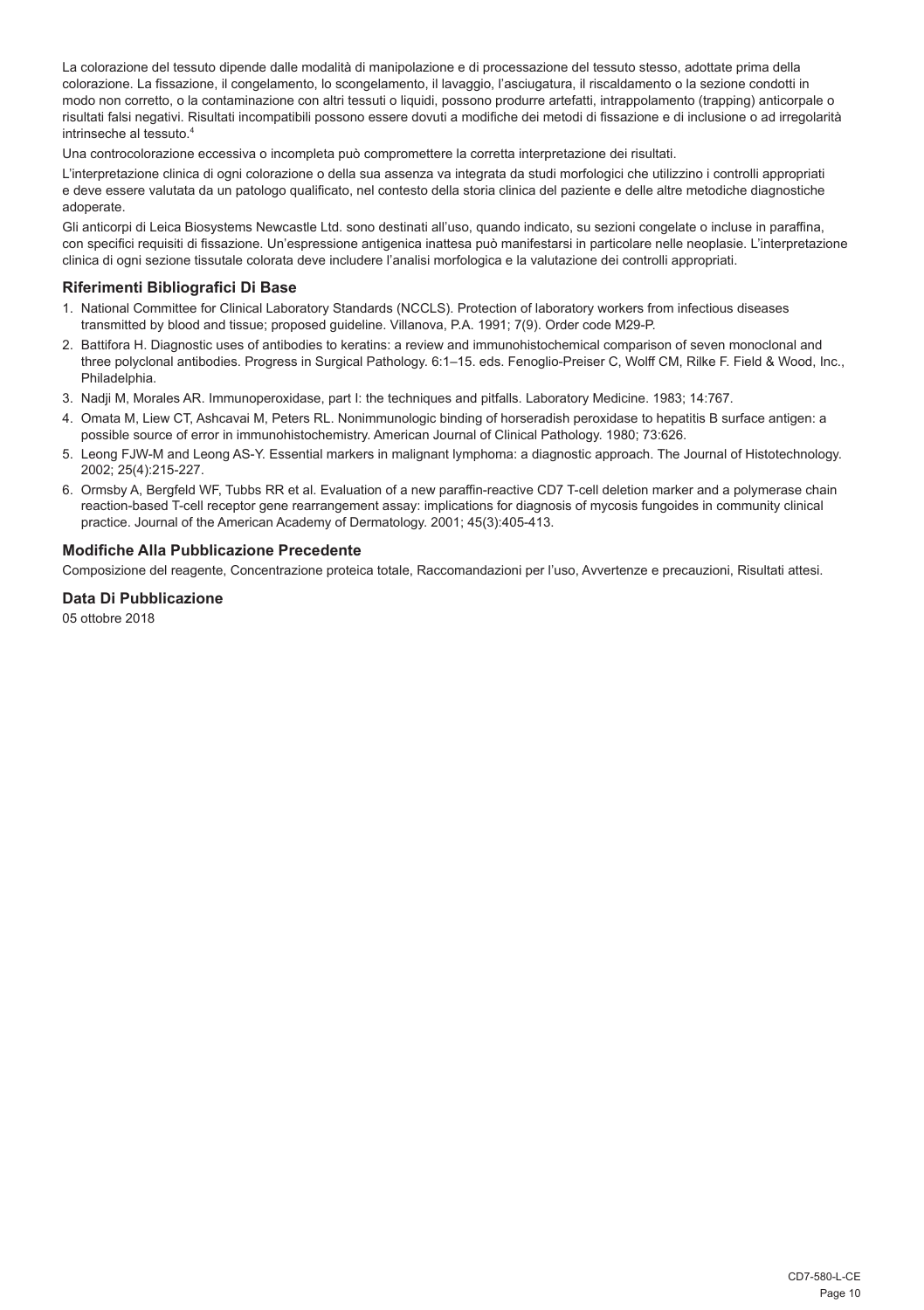## <span id="page-11-0"></span>**Novocastra™ Flüssiger Monoklonaler Maus-Antikörper CD7 Produkt-Nr.: NCL-L-CD7-580**

### **Verwendungszweck**

#### *Für in-vitro-Diagnostik*.

NCL-L-CD7-580 ist zur qualitativen lichtmikroskopischen Bestimmung von humanem CD7-Antigen in Paraffinschnitten vorgesehen. Die klinische Bewertung einer vorliegenden bzw. fehlenden Färbung sollte durch morphologische Studien mit entsprechenden Kontrollen ergänzt und im Kontext der Krankengeschichte des Patienten und anderer diagnostischer Tests von einem qualifizierten Pathologen vorgenommen werden.

#### **Verfahrensgrundlage**

Immunhistochemische (IHC) Färbetechniken gestatten die optische Darstellung von Antigenen mittels sequentieller Anwendung eines spezifischen Antikörpers zum Antigen (primärer Antikörper), eines sekundären Antikörpers zum primären Antikörper und eines Enzymkomplexes mit einem chromogenen Substrat, jeweils getrennt durch dazwischen liegende Waschschritte. Die enzymatische Aktivierung des Chromogens führt zu einem sichtbaren Reaktionsprodukt am Ort des Antigens. Die Probe kann dann gegengefärbt und mit einem Deckglas versehen werden. Die Ergebnisse werden mithilfe eines Lichtmikroskops interpretiert und unterstützen die Differentialdiagnose pathophysiologischer Prozesse, die mit einem bestimmten Antigen assoziiert sein könnten.

#### **Klon**

LP15

## **Immunogen**

Prokaryotisches rekombinantes Fusionsprotein, das einem Bereich der extrazellulären Domäne des humanen CD7-Moleküls entspricht.

#### **Spezifität**

Humanes CD7-Antigen.

#### **Reagenzzusammensetzung**

NCL-L-CD7-580 ist ein flüssiger Gewebekulturüberstand, der Natriumazid als Konservierungsmittel enthält.

## **Ig-Klasse**

IgG2b

## **Gesamtproteinkonzentration Total Protein**

Siehe Angaben auf dem Produktetikett bezüglich der chargenspezifischen Gesamtproteinkonzentration.

## **Antikörperkonzentration**

Größer als oder gleich 351 mg/L laut ELISA-Bestimmung. Hinsichtlich der chargenspezifischen Ig-Konzentration siehe Angaben auf dem Produktetikett.

## **Gebrauchsempfehlungen**

Immunhistochemie in Paraffinschnitten

**Hitzeinduzierte Epitopdemaskierung (HIER):** Bitte Gebrauchsanweisung für Novocastra Epitope Retrieval Solution pH 6 befolgen.

**Empfohlene Verdünnung:** 1:100 über einen Zeitraum von 30 Minuten bei 25 °C. Dies ist nur eine Empfehlung, und die Benutzer sollten ihre eigenen optimalen Arbeitsverdünnungen bestimmen.

**Visualisierung:** Bitte Gebrauchsanweisung für Novolink™ Polymer Detection Systems befolgen. Wenn Sie weitere Produktinformationen oder Unterstützung wünschen, setzen Sie sich bitte mit ihrem Händler vor Ort oder mit der Zweigniederlassung von Leica Biosystems in Verbindung beziehungsweise besuchen Sie die Internetseite von Leica Biosystems , www.LeicaBiosystems.com Die Leistungsfähigkeit dieses Antikörpers sollte bestätigt werden, wenn er mit anderen manuellen Färbesystemen oder automatisierten Plattformen eingesetzt wird.

## **Lagerung und Stabilität**

Bei 2–8 °C lagern. Nicht einfrieren. Nach Gebrauch sofort wieder bei 2–8 °C lagern. Nach Ablauf des Verfallsdatums (auf dem Behälteretikett) darf das Produkt nicht mehr verwendet werden. Lagerbedingungen, die von den oben genannten Bedingungen abweichen, müssen vom Benutzer verifiziert werden.

#### **Probenvorbereitung**

Für paraffineingebettete Gewebeschnitte ist das empfohlene Fixativ 10% neutral gepuffertes Formalin.

#### **Warnhinweise und Sicherheitsmaßnahmen**

Dieses Reagenz wurde aus Zellkulturüberstand zubereitet. Das Reagenz ist ein biologisches Produkt und sollte mit entsprechender Vorsicht gehandhabt werden.

Dieses Reagenz enthält Natriumazid. Ein Materialsicherheits-Datenblatt ist auf Anfrage von www.LeicaBiosystems.com erhältlich.

Die entsprechenden nationalen und lokalen Bestimmungen und Vorschriften zur Entsorgung potentiell giftiger Komponenten sind einzuhalten.

Vor und nach der Fixierung sind die Proben sowie alle Materialien, die mit ihnen in Kontakt gekommen sind, als potentiell infektiös zu behandeln und daher mit entsprechender Vorsicht zu entsorgen.<sup>1</sup> Reagenzien dürfen niemals mit dem Mund pipettiert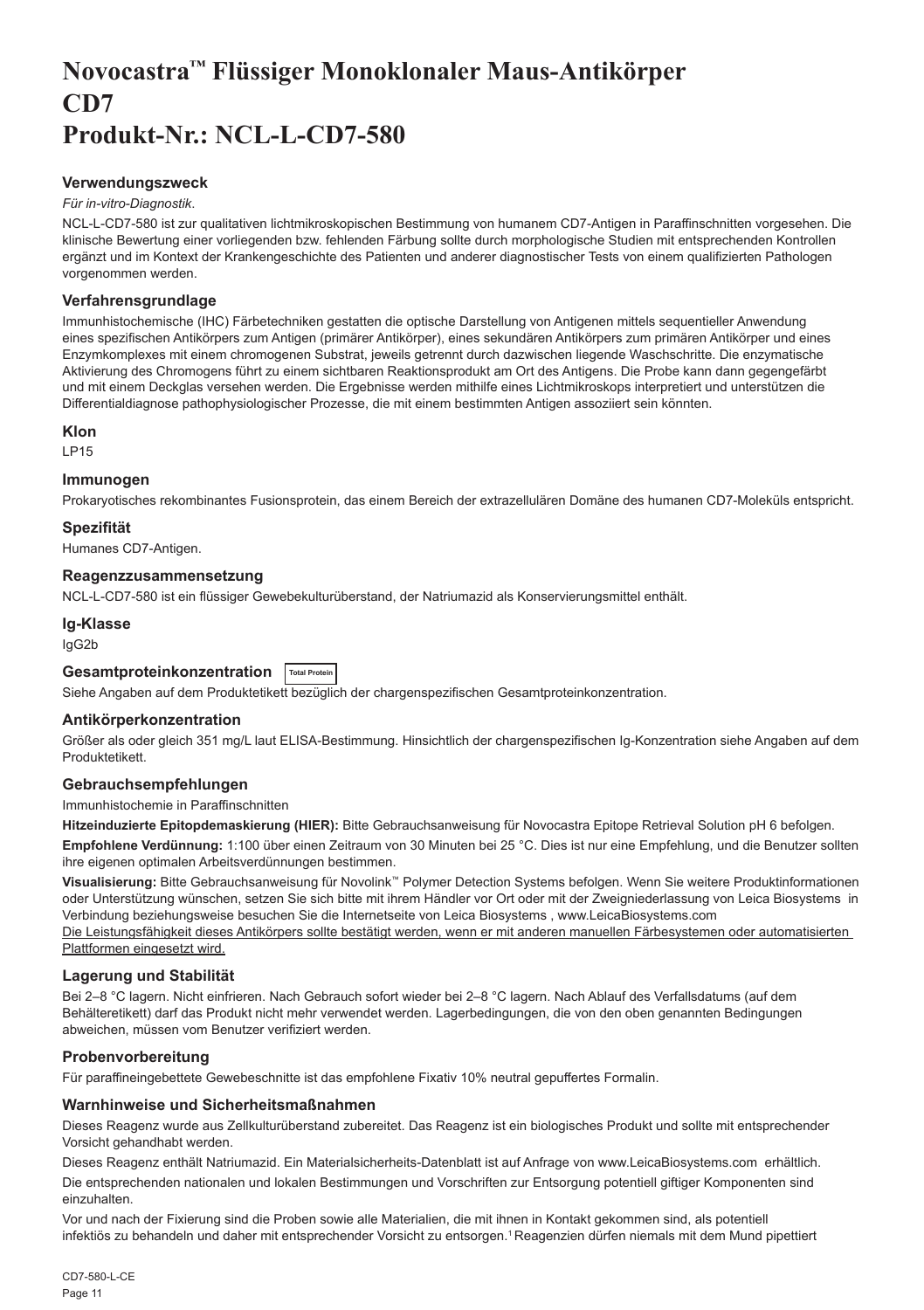werden, und jeglicher Kontakt der Reagenzien und Proben mit Haut und Schleimhäuten ist zu vermeiden. Falls Reagenzien oder Proben mit empfindlichen Bereichen in Kontakt gekommen sind, müssen diese mit reichlich Wasser gespült werden. Ärztlichen Rat einholen.

Die mikrobielle Verunreinigung von Reagenzien ist zu minimieren, da ansonsten eine erhöhte unspezifische Färbung auftreten kann. Falls die spezifizierten Inkubationszeiten oder –temperaturen nicht eingehalten werden, kann es zu fehlerhaften Ergebnissen kommen. Jegliche Abweichungen von den angegebenen Werten müssen vom Benutzer verifiziert werden.

### **Qualitätskontrolle**

Unterschiede bei der Gewebebearbeitung und den technischen Verfahren im Labor des Benutzers können zu signifikanten Schwankungen bei den Ergebnissen führen. Daher ist es wichtig, zusätzlich zu den folgenden Verfahren regelmäßige laborinterne Kontrollen durchzuführen.

Die Kontrollen sollten mit frischen Autopsie-/Biopsie-/chirurgischen Proben vorgenommen werden, die so bald wie möglich und auf dieselbe Weise wie die Patientenprobe(n) in Formalin fixiert, behandelt und in Paraffin eingebettet worden sind.

### **Positive Gewebekontrolle**

Zeigt korrekt vorbereitete Gewebe und korrekte Färbetechniken an.

In jedem Färbelauf sollte für jeden Satz Testbedingungen eine positive Gewebekontrolle durchgeführt werden.

Gewebe mit schwach positiver Färbung ist für die optimale Qualitätskontrolle und den Nachweis kleiner Minderungen in der Reagenzleistung besser geeignet als ein Gewebe mit stark positiver Färbung.<sup>2</sup>

Als positive Gewebekontrolle wird Tonsille empfohlen.

Falls das positive Kontrollgewebe keine positive Färbung nachweisen kann, sollten die mit den Testproben erzielten Ergebnisse als ungültig betrachtet werden.

## **Negative Gewebekontrolle**

Die negative Gewebekontrolle sollte nach der positiven Gewebekontrolle erfolgen, um die Spezifität der Zielantigenmarkierung durch den primären Antikörper zu verifizieren.

Als negative Gewebekontrolle wird Zerebellum empfohlen.

Alternativ bietet die Vielfalt unterschiedlicher Zelltypen, die in den meisten Gewebeschnitten vorliegen, häufig Stellen für eine negative Kontrolle. Jedoch sollte dies vom Benutzer verifiziert werden.

Liegt eine unspezifische Färbung vor, hat diese gewöhnlich ein diffuses Erscheinungsbild. Eine sporadische Färbung des Bindegewebes kann ebenfalls in Schnitten von übermäßig formalinfixierten Geweben beobachtet werden. Zur Bewertung der Färbeergebnisse intakte Zellen verwenden. Nekrotische oder degenerierte Zellen werden oft unspezifisch gefärbt.<sup>3</sup> Falsch-positive Ergebnisse können aufgrund einer nichtimmunologischen Bindung von Proteinen oder Substratreaktionsprodukten beobachtet werden. In Abhängigkeit von der Art der verwendeten Immunfärbung können solche Ergebnisse auch durch endogene Enzyme wie Pseudoperoxidase (Erythrozyten), endogene Peroxidase (Zytochrom C) oder endogenes Biotin (beispielsweise Leber, Mamma, Gehirn, Niere) hervorgerufen werden. Um eine endogene Enzymaktivität bzw. eine unspezifische Enzymbindung von einer spezifischen Immunreaktivität zu unterscheiden, können zusätzliche Patientengewebe ausschließlich mit Substratchromogen bzw. mit Enzymkomplexen (Avidin-Biotin, Streptavidin, markiertes Polymer) plus Substratchromogen gefärbt werden. Falls im negativen Kontrollgewebe eine spezifische Färbung auftritt, sollten die Ergebnisse mit den Patientenproben als ungültig betrachtet werden.

## **Negative Reagenzkontrolle**

Zur Beurteilung einer unspezifischen Färbung und zur besseren Bewertung einer spezifischen Färbung an der Antigenstelle ist mit einem Schnitt jedes Patientenpräparates anstelle des primären Antikörpers eine unspezifische negative Reagenzkontrolle zu verwenden.

#### **Patientengewebe**

Die mit NCL-L-CD7-580 gefärbten Patientenproben müssen zuletzt untersucht werden. Eine positive Färbeintensität ist im Kontext einer unspezifischen Hintergrundfärbung der negativen Reagenzkontrolle zu bewerten. Wie bei jedem immunhistochemischen Test bedeutet ein negatives Ergebnis, dass das Antigen nicht nachgewiesen wurde. Ein negatives Ergebnis bedeutet jedoch nicht notwendigerweise, dass das Antigen in den getesteten Zellen / im getesteten Gewebe nicht vorlag. Bei Bedarf sollte zur Identifizierung falsch-negativer Reaktionen eine Gruppe von Antikörpern verwendet werden.

## **Erwartete Ergebnisse**

#### Normale Gewebe

Klon LP15 wies das CD7-Protein nach, das auf der Membran der Zellen der T-Zelllinie exprimiert wird. Außer der Infiltration von T-Lymphozyten zeigten IHC-Studien keine andere Reaktivität an verschiedenen normalen Geweben. (Anzahl der insgesamt untersuchten Normalgewebeproben = 99).

#### Anomale Gewebe

Klon LP15 führte bei 4/4 Thymomen, 1/7 anaplastischen T-Zell-Lymphomen, 1/5 angioimmunoblastischen T-Zell-Lymphomen, 1/3 T/ NK-Zell-Lymphomen, 1/1 akut-lymphoblastischen Primitiv-B/T-Zell-Lymphom und 1/1 peripheren T-Zell-Lymphom zu einer Färbung. Außer der Infiltration der T-Zellen wurde bei diffusen, großen B-Zell-Lymphomen (0/110), chronisch lymphozytären Lymphomen (0/11), follikulären Lymphomen (0/13), Morbus Hodgkin (0/11), Mantelzell-Lymphomen (0/8), einem akut-lymphoblastischen B-Zell-Lymphom (0/1), T-Zell-Lymphomen (0/6), einem Randzonenlymphom (0/1), Tumoren von Schilddrüse (0/4), Lunge (0/4), Eierstöcken (0/4), Leber (0/4), Gehirn (0/2), Ösophagus (0/2), Brust (0/2), Magen (0/2), bei Weichteiltumoren (0/2), Tumoren von Zunge (0/2), metastatischen Tumoren unbekannten Ursprungs (0/2), Tumoren von Niere (0/2), Gebärmutterhals (0/2), Hoden (0/2), Colon (0/2), Rektum (0/2), Haut (0/2), einem Tumor des Kehlkopfes (0/1) bzw. einem Tumor des Thymus (0/1) keine Färbung nachgewiesen. (Anzahl der insgesamt untersuchten Tumore = 226).

#### **NCL-L-CD7-580 wird für die Verwendung im Rahmen eines Antikörper-Panels bei der Klassifizierung des Ursprungs von T-Zell-Tumoren empfohlen.**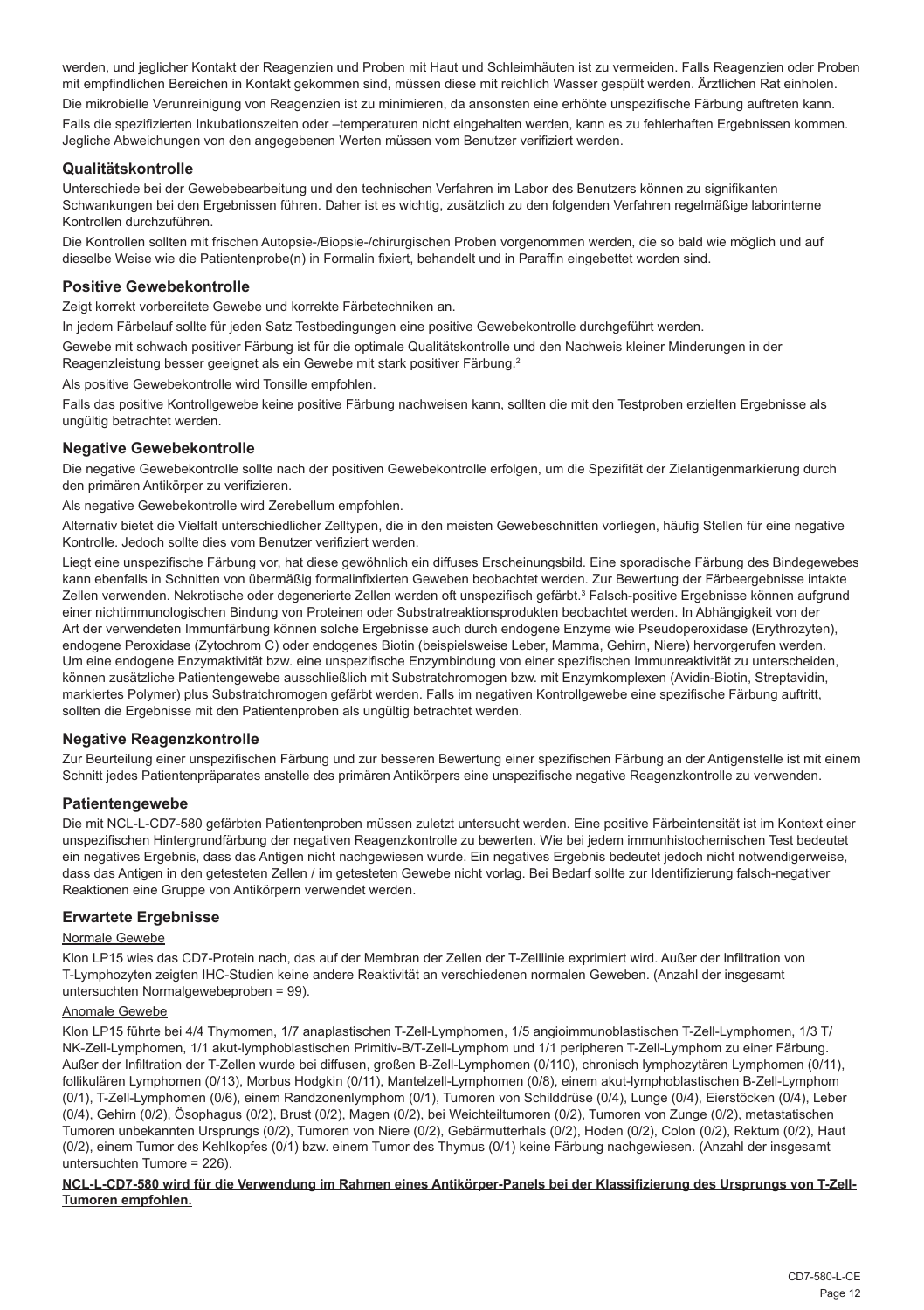## **Allgemeine Beschränkungen**

Die Immunhistochemie ist ein mehrstufiger diagnostischer Prozess, der eine spezialisierte Ausbildung auf den folgenden Gebieten erfordert: Auswahl der entsprechenden Reagenzien; Gewebeauswahl, -fixierung und -verarbeitung; Vorbereitung des IHC-Objektträgers sowie Bewertung der Färbeergebnisse.

Die Gewebefärbung hängt von der Handhabung und Verarbeitung des Gewebes vor dem Färben ab. Unsachgemäßes Fixieren, Einfrieren, Auftauen, Waschen, Trocknen, Erwärmen, Schneiden oder eine Kontamination mit anderen Geweben oder Flüssigkeiten kann zu Artefakten, Antikörper-Trapping oder falsch-negativen Ergebnissen führen. Abweichende Ergebnisse können aufgrund von Unterschieden bei der Fixierung und Einbettung oder intrinsischen Unregelmäßigkeiten im Gewebe selbst entstehen.<sup>4</sup>

Eine exzessive oder unvollständige Gegenfärbung kann die korrekte Bewertung von Ergebnissen gefährden.

Die klinische Bewertung einer vorliegenden bzw. fehlenden Färbung sollte durch morphologische Studien mit entsprechenden Kontrollen ergänzt und im Kontext der Krankengeschichte des Patienten und anderer diagnostischer Tests von einem qualifizierten Pathologen vorgenommen werden.

Antikörper von Leica Biosystems Newcastle Ltd sind wo angezeigt für die Verwendung entweder auf gefrorenen oder in Paraffin eingebetteten Schnitten mit spezifischen Fixierungsanforderungen bestimmt. Es kann insbesondere bei Neoplasmen zu einer unerwarteten Antigenexpression kommen. Die klinische Bewertung eines gefärbten Gewebeschnitts muss eine morphologische Analyse und die Auswertung der entsprechenden Kontrollen einschließen.

#### **Literatur - Allgemein**

- 1. National Committee for Clinical Laboratory Standards (NCCLS). Protection of laboratory workers from infectious diseases transmitted by blood and tissue; proposed guideline. Villanova, P.A. 1991; 7(9). Order code M29-P.
- 2. Battifora H. Diagnostic uses of antibodies to keratins: a review and immunohistochemical comparison of seven monoclonal and three polyclonal antibodies. Progress in Surgical Pathology. 6:1–15. eds. Fenoglio-Preiser C, Wolff CM, Rilke F. Field & Wood, Inc., Philadelphia.
- 3. Nadji M, Morales AR. Immunoperoxidase, part I: the techniques and pitfalls. Laboratory Medicine. 1983; 14:767.
- 4. Omata M, Liew CT, Ashcavai M, Peters RL. Nonimmunologic binding of horseradish peroxidase to hepatitis B surface antigen: a possible source of error in immunohistochemistry. American Journal of Clinical Pathology. 1980; 73:626.
- 5. Leong FJW-M and Leong AS-Y. Essential markers in malignant lymphoma: a diagnostic approach. The Journal of Histotechnology. 2002; 25(4):215-227.
- 6. Ormsby A, Bergfeld WF, Tubbs RR et al. Evaluation of a new paraffin-reactive CD7 T-cell deletion marker and a polymerase chain reaction-based T-cell receptor gene rearrangement assay: implications for diagnosis of mycosis fungoides in community clinical practice. Journal of the American Academy of Dermatology. 2001; 45(3):405-413.

#### **Änderungen zur vorhergehenden Ausgabe**

Reagenzienzusammensetzung, Gesamtproteinkonzentration, Anwendungsempfehlungen, Warnungen und Vorsichtsmaßnahmen, erwartete Ergebnisse.

## **Ausgabedatum**

05 Oktober 2018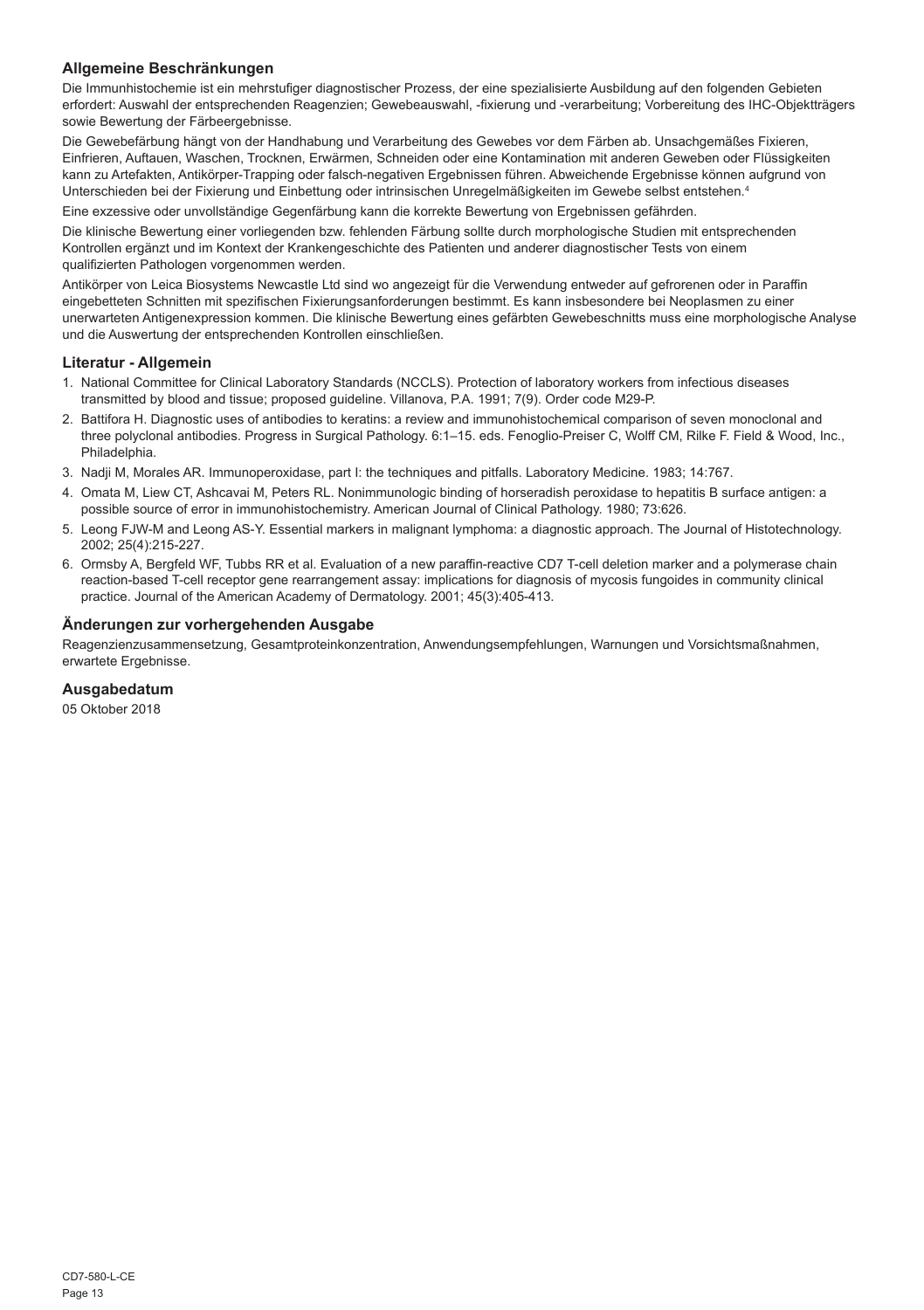## <span id="page-14-0"></span>**Novocastra™ Anticuerpos Monoclonal Líquidos de Ratón CD7 Código De Producto: NCL-L-CD7-580**

## **Indicaciones De Uso**

#### *Para uso diagnóstico in vitro*.

NCL-L-CD7-580 está indicado para la identificación cualitativa mediante microscopía óptica del antígeno CD7 humano en cortes de parafina. La interpretación clínica de cualquier tinción o de su ausencia debe complementarse con estudios morfológicos, con el uso de los controles adecuados, y un anatomopatólogo cualificado debe evaluarla en el contexto del historial clínico del paciente y de otras pruebas diagnósticas.

## **Principio Del Procedimiento**

Las técnicas de tinción inmunohistocitoquímica (IHQ) permiten la visualización de antígenos mediante la aplicación secuencial de un anticuerpo específico dirigido contra el antígeno (anticuerpo primario), un anticuerpo secundario dirigido contra el anticuerpo primario y un complejo enzimático con un sustrato cromogénico, con pasos de lavado intercalados. La activación enzimática del cromógeno produce una reacción visible en el lugar en que se encuentra el antígeno. Luego se puede contrateñir la muestra y cubrirla con un cubreobjeto. Los resultados se interpretan utilizando un microscopio óptico y son de ayuda en el diagnóstico diferencial de los procesos fisiopatológicos, que pueden estar o no vinculados a un determinado antígeno.

#### **Clon**

LP15

#### **Inmunógeno**

Proteína de fusión recombinante procariótica correspondiente a una región del dominio extracelular de la molécula CD7 humana.

#### **Especificidad**

Antígeno CD7 humano.

#### **Composición Del Reactivo**

NCL-L-CD7-580 es un sobrenadante de cultivo tisular líquido que contiene azida sódica como conservante.

## **Clase de Ig**

IgG2b

## **Concentración Total De Proteína Total Protein**

Consulte la etiqueta del vial para ver la concentración total de proteína específica del lote.

## **Concentración De Anticuerpo**

Igual o superior a 351 mg/L según se ha determinado mediante ELISA. Consulte en la etiqueta del vial la concentración de Ig específica del lote.

## **Recomendaciones De Uso**

Inmunohistocitoquímica con secciones de parafina.

**Recuperación del epítopo inducido por calor (HIER):** Por favor, siga las instrucciones de uso de Novocastra Epitope Retrieval Solution pH 6.

**Dilución sugerida:** 1:100 durante 30 minutos a 25 °C. Esta es tan solo una pauta y cada usuario debe determinar sus propias diluciones de trabajo óptimas.

**Visualización:** Por favor, siga las instrucciones de uso de Novolink™ Polymer Detection Systems. Para obtener más información sobre el producto o para recibir soporte, póngase en contacto con su distribuidor local o con la oficina regional de Leica Biosystems , o bien visite el sitio web de Leica Biosystems , www.LeicaBiosystems.com

El rendimiento de este anticuerpo se debe validar cuando se utiliza con otros sistemas manuales de tinción o plataformas automatizadas.

## **Almacenamiento Y Estabilidad**

Almacénelo a una temperatura de 2–8 °C. No lo congele. Devuélvalo a 2–8 °C inmediatamente después de su uso. No lo utilice después de la fecha de caducidad indicada en la etiqueta del vial. Cualesquiera condiciones de almacenamiento que no sean las arriba especificadas deben ser verificadas por el usuario.

## **Preparación De Las Muestras**

El fijador recomendado para secciones de tejido incluidos en parafina es formol tamponado neutro al 10%.

#### **Advertencias Y Precauciones**

Este reactivo se ha preparado a partir del sobrenadante de un cultivo celular. Como se trata de un producto de origen biológico, debe manipularse con precaución.

Este reactivo contiene azida sódica. Está disponible una Hoja de información sobre la seguridad del material, previa petición, o en www.LeicaBiosystems.com

Consulte las normativas nacionales, estatales, provinciales o municipales acerca de cómo desechar cualquier componente potencialmente tóxico.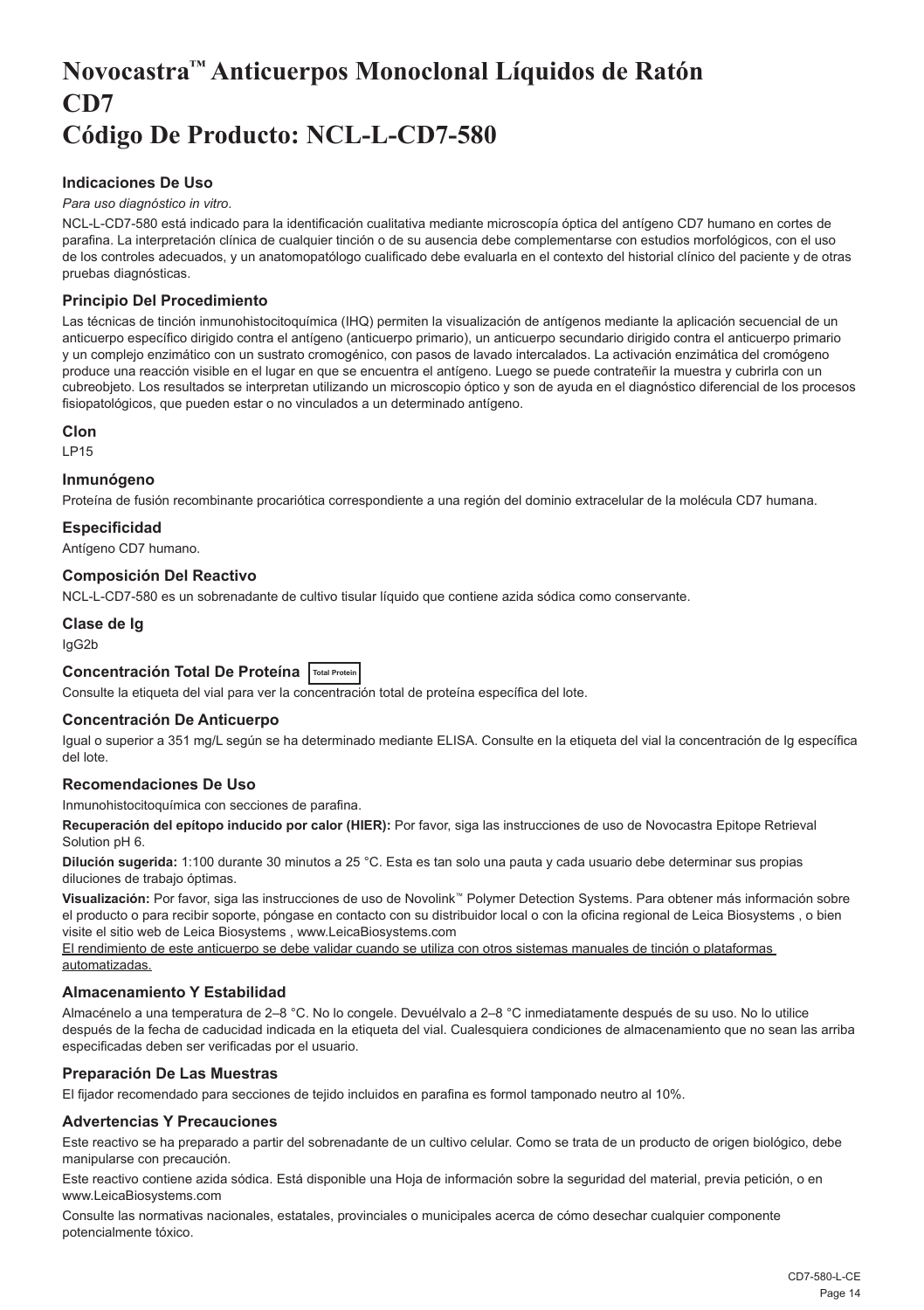Las muestras, antes y después de ser fijadas, así como todos los materiales expuestos a ellas, deben manipularse como susceptibles de transmitir una infección, y se deben desechar tomando las precauciones adecuadas.<sup>1</sup> No pipetee nunca los reactivos con la boca, y evite el contacto de la piel y de las membranas mucosas con los reactivos y las muestras. Si los reactivos o las muestras entran en contacto con zonas delicadas, lave éstas con abundante agua. Acuda inmediatamente al médico. Reduzca al mínimo la contaminación microbiana de los reactivos; de lo contrario, podría producirse un aumento de la tinción no específica.

Cualquier tiempo o temperatura de incubación que no sean los aquí especificados pueden conducir a resultados erróneos. Cualquier cambio de tal naturaleza debe ser validado por el usuario.

#### **Control De Calidad**

Las diferencias en el procesamiento de los tejidos y en los procedimientos técnicos del laboratorio del usuario pueden producir una variabilidad significativa en los resultados; por ello, es necesario que éste lleve a cabo regularmente los controles de su propio laboratorio, además de los siguientes procedimientos.

Los controles deben ser muestras frescas de autopsia, biopsia o quirúrgicas fijadas en formol, procesadas e incluidas en parafina, lo antes posible, de manera idéntica a la utilizada para la muestra o muestras del paciente o pacientes.

## **Control Tisular Positivo**

Se utiliza para indicar la preparación correcta de los tejidos y las técnicas de tinción adecuadas.

Debe incluirse un control tisular positivo por cada conjunto de condiciones de ensayo en cada tinción o serie de tinciones realizada. Un tejido con una tinción positiva débil es más adecuado que un tejido con una tinción positiva intensa para lograr un control de calidad óptimo y para detectar niveles bajos de degradación del reactivo.<sup>2</sup>

El tejido de control positivo recomendado es el de amígdala.

Si el tejido de control positivo no muestra tinción positiva, los resultados de las muestras analizadas deben considerarse no válidos.

## **Control Tisular Negativo**

Debe examinarse después del control de tejido positivo, a fin de verificar la especificidad del marcado del antígeno diana por el anticuerpo primario.

El tejido de control negativo recomendado es el de cerebelo.

O bien, la variedad de diferentes tipos de células presentes en la mayoría de los cortes de tejido ofrece con frecuencia lugares de control negativo, pero esto debe ser verificado por el usuario.

Si aparece una tinción no específica, ésta tiene generalmente aspecto difuso. En cortes de tejido fijados excesivamente con formol puede observarse también una tinción esporádica del tejido conectivo. Utilice células intactas para la interpretación de los resultados de la tinción. A menudo, las células necróticas o degeneradas quedan teñidas de forma no específica.<sup>3</sup> También pueden observarse falsos positivos causados por la unión no inmunológica a proteínas o a productos de reacción del sustrato. Estos falsos positivos pueden estar causados también por enzimas endógenas tales como la pseudoperoxidasa (eritrocitos), la peroxidasa endógena (citocromo C), o la biotina endógena (por ejemplo, de hígado, mama, cerebro, riñón), en función del tipo de inmunotinción utilizada. Para diferenciar la actividad de las enzimas endógenas o los enlaces no específicos de las enzimas de la inmunorreactividad específica, pueden teñirse otros tejidos del paciente exclusivamente con cromógeno sustrato o con complejos enzimáticos (avidina-biotina, estreptavidina, polímeros marcados) y cromógeno sustrato respectivamente. Si se produce una tinción específica del control tisular negativo, los resultados de las muestras de los pacientes deben considerarse no válidos.

#### **Control De Reactivo Negativo**

Utilice un control de reactivo negativo no específico en lugar del anticuerpo primario con un corte de cada muestra del paciente a fin de evaluar la tinción no específica y obtener una mejor interpretación de la tinción específica en el lugar en que se encuentra el antígeno.

## **Tejido Del Paciente**

Examine las muestras del paciente o pacientes teñidas con NCL-L-CD7-580 al final. La intensidad de la tinción positiva debe valorarse en el contexto de cualquier tinción de fondo no específica del control de reactivo negativo. Como con cualquier prueba inmunohistocitoquímica, un resultado negativo significa que no se ha detectado antígeno, y no que el antígeno esté ausente en las células o tejido probados. Si es necesario, use un panel de anticuerpos para identificar falsas reacciones negativas.

#### **Resultados esperados**

#### Teiidos normales

El clon LP15 detectó la proteína CD7 expresada en la membrana celular del linaje de células T. Excepto los linfocitos T infiltrantes, los estudios de IHQ no muestran ninguna otra reactividad en diversos tejidos normales. (Número total de tejidos normales evaluados = 99).

#### Anormal del tejido

El clon LP15 tiñó 4/4 timomas, 1/7 linfomas anaplásicos de células T, 1/5 linfoma angioinmunoblástico de células T, 1/3 linfomas de células T/NK, 1/1 linfoma linfoblástico agudo primitivo de células B/T y 1/1 linfoma periférico de células T. Salvo en los linfocitos T infiltrantes, no se observó ninguna tinción en linfomas difusos de células B grandes (0/110), linfomas linfocíticos crónicos (0/11), linfomas foliculares (0/13), enfermedad de Hodgkin (0/11), linfomas de células del manto (0/8), un linfoma linfoblástico agudo de células B (0/1), linfomas de células T (0/6), un linfoma de zona marginal (0/1), tumores de tiroides (0/4), tumores pulmonares (0/4), tumores de ovario (0/4), tumores hepáticos (0/4), tumores cerebrales (0/2), tumores esofágicos (0/2), tumores de mama (0/2), tumores gástricos (0/2), tumores del tejido blando (0/2), tumores de lengua (0/2), tumores metastásicos de origen desconocido (0/2), tumores renales (0/2), tumores del cuello uterino (0/2), tumores testiculares (0/2), tumores de colon (0/2), tumores rectales (0/2), tumores cutáneos (0/2), un tumor de laringe (0/1) o un tumor de timo (0/1). (Número total de tumores evaluados = 226).

#### **NCL-L-CD7-580 se recomienda para su utilización como parte de un panel de anticuerpos para clasificar tumores de origen de células T.**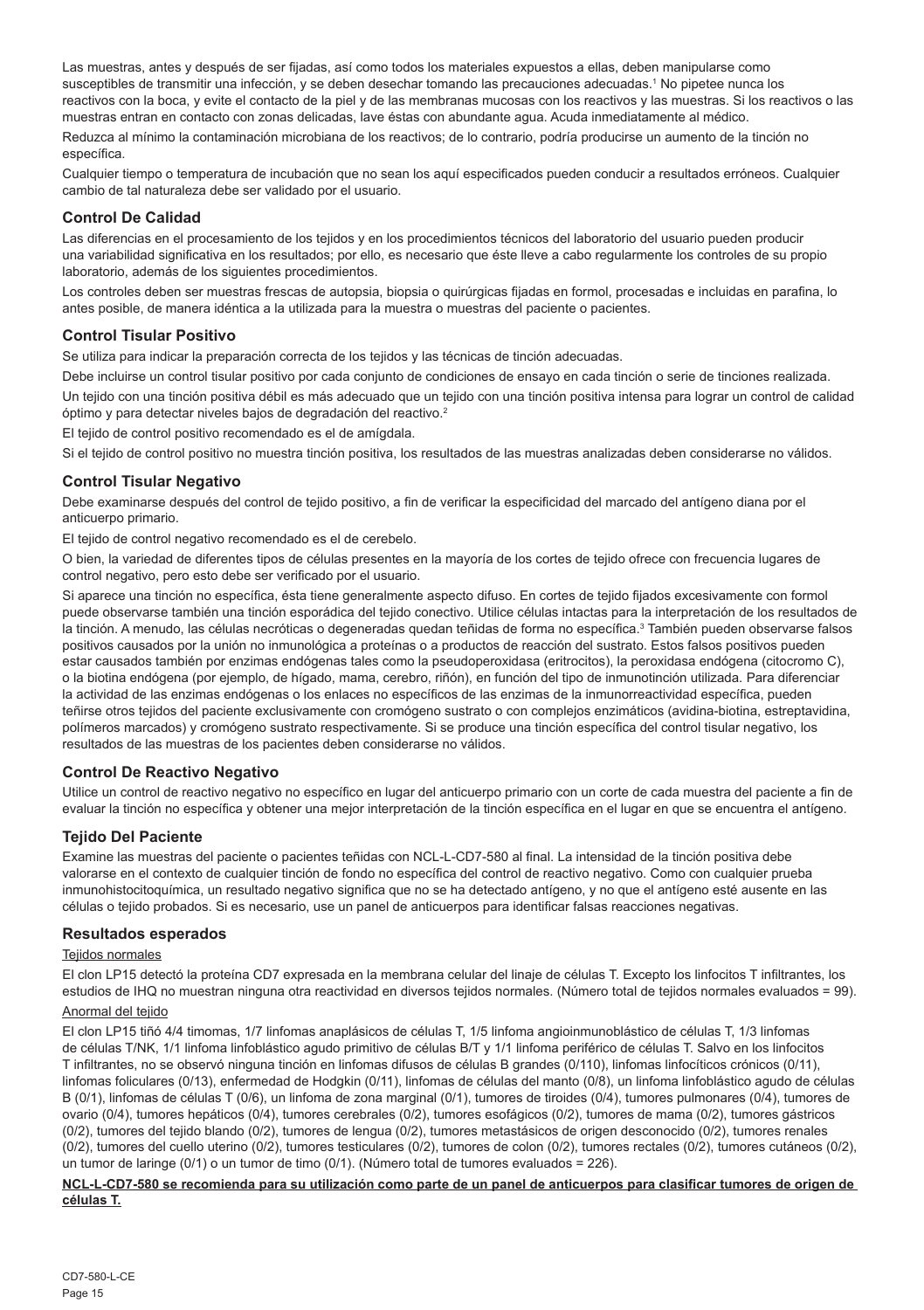## **Limitaciones Generales**

La inmunohistocitoquímica es un proceso de diagnóstico en varias fases que abarca: la formación especializada en la selección de los reactivos apropiados, la selección, fijación y procesamiento de tejidos, la preparación del portaobjeto para IHQ, y la interpretación de los resultados de la tinción.

La tinción de los tejidos depende de la manipulación y el procesamiento del tejido previos a la tinción. Una fijación, congelación, descongelación, lavado, secado, calentamiento o seccionamiento incorrectos, o la contaminación con otros tejidos o líquidos pueden generar artefactos, atrapamiento del anticuerpo o falsos negativos. La aparición de resultados incoherentes puede deberse a variaciones en los métodos de fijación y de inclusión, o a irregularidades inherentes al tejido.<sup>4</sup>

Una contratinción excesiva o incompleta puede poner en peligro la interpretación correcta de los resultados.

La interpretación clínica de cualquier tinción o de su ausencia debe complementarse con estudios morfológicos, con el uso de los controles adecuados, y un anatomopatólogo cualificado debe evaluarla en el contexto del historial clínico del paciente y de otras pruebas diagnósticas.

Los anticuerpos de Leica Biosystems Newcastle Ltd son para utilizarlos, según se indique, con secciones congeladas o incluidas en parafina, con requisitos de fijación específicos. Puede producirse una expresión inesperada del antígeno, especialmente en las neoplasias. La interpretación clínica de cualquier sección de tejido teñida debe incluir un análisis morfológico y la evaluación de los controles apropiados.

#### **Bibliografía - General**

- 1. National Committee for Clinical Laboratory Standards (NCCLS). Protection of laboratory workers from infectious diseases transmitted by blood and tissue; proposed guideline. Villanova, P.A. 1991; 7(9). Order code M29-P.
- 2. Battifora H. Diagnostic uses of antibodies to keratins: a review and immunohistochemical comparison of seven monoclonal and three polyclonal antibodies. Progress in Surgical Pathology. 6:1–15. eds. Fenoglio-Preiser C, Wolff CM, Rilke F. Field & Wood, Inc., Philadelphia.
- 3. Nadji M, Morales AR. Immunoperoxidase, part I: the techniques and pitfalls. Laboratory Medicine. 1983; 14:767.
- 4. Omata M, Liew CT, Ashcavai M, Peters RL. Nonimmunologic binding of horseradish peroxidase to hepatitis B surface antigen: a possible source of error in immunohistochemistry. American Journal of Clinical Pathology. 1980; 73:626.
- 5. Leong FJW-M and Leong AS-Y. Essential markers in malignant lymphoma: a diagnostic approach. The Journal of Histotechnology. 2002; 25(4):215-227.
- 6. Ormsby A, Bergfeld WF, Tubbs RR et al. Evaluation of a new paraffin-reactive CD7 T-cell deletion marker and a polymerase chain reaction-based T-cell receptor gene rearrangement assay: implications for diagnosis of mycosis fungoides in community clinical practice. Journal of the American Academy of Dermatology. 2001; 45(3):405-413.

#### **Correcciones A La Publicación Anterior**

Composición del reactivo, Concentración de proteína total, Recomendaciones de uso, Advertencias y precauciones, Resultados esperados.

## **Fecha De Publicación**

05 de octubre de 2018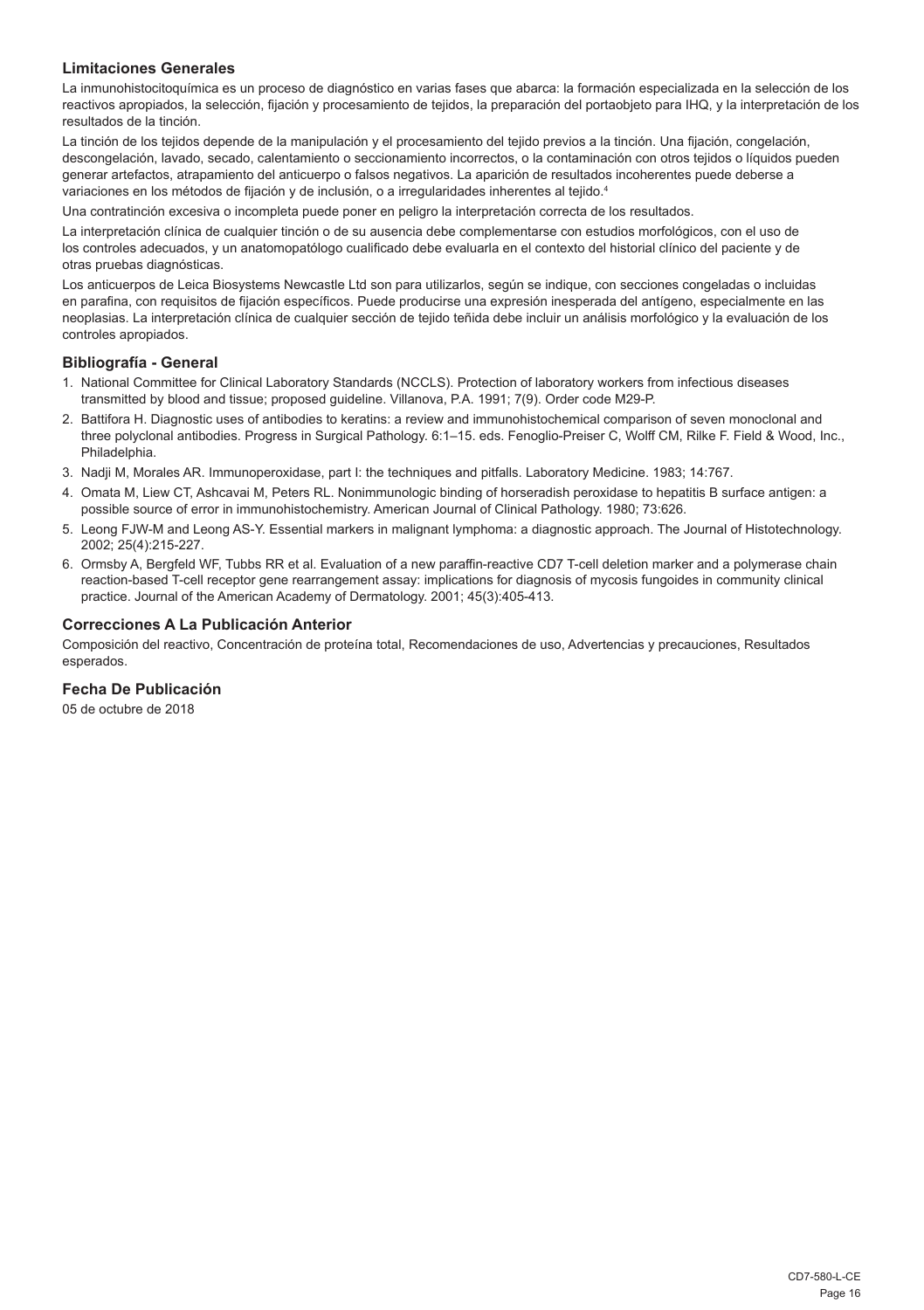## <span id="page-17-0"></span>**Novocastra™ Anticorpo Monoclonal Líquido de Ratinho CD7 Código Do Produto: NCL-L-CD7-580**

## **Utilização prevista**

#### *Para utilização em diagnósticos in vitro*.

NCL-L-CD7-580 foi concebido para efetuar a identificação qualitativa do antígeno CD7 humano por microscopia ótica em cortes de parafina. A interpretação clínica de qualquer coloração ou da sua ausência deve ser complementada por estudos morfológicos empregando os devidos controlos e deve ser avaliada por um patologista qualificado, dentro do contexto do historial clínico do doente e de outros testes de diagnóstico.

## **Princípio Do Procedimento**

As técnicas de coloração imunohistoquímica (IHC) permitem que se faça a visualização de antígenos por meio da aplicação sequencial de um anticorpo específico do antígeno (o anticorpo primário), de um anticorpo secundário ao anticorpo primário, e de um complexo enzimático com um substrato cromogénico e etapas de lavagem de permeio. A activação enzimática do cromogénio resulta num produto de reacção visível no local do antígeno. A amostra pode então ser contrastada e coberta com uma lamela. Os resultados são interpretados por meio de um microscópio óptico, e ajudam a formular o diagnóstico diferencial dos processos fisiopatológicos, os quais podem ou não estar associados a antígenos específicos.

#### **Clone**

LP15

#### **Imunogénio**

Proteína de fusão recombinante procariótica correspondente a uma parte do domínio externo da molécula CD7 humana.

## **Especificidade**

Antígeno CD7 humano.

#### **Composição Do Reagente**

NCL-L-CD7-580 é o sobrenadante líquido da cultura de um tecido contendo de azida de sódio como produto conservante.

## **Classe De Ig**

IgG2b

## **Concentração Total De Proteína Total Protein**

Consultar a etiqueta da ampola para determinar a concentração total de proteína do lote específico.

## **Concentração De Anticorpo**

Maior que ou igual a 351 mg/L, conforme determinado por ELISA. Consultar a etiqueta da ampola para determinar a concentração de Ig do lote específico.

## **Recomendações Sobre A Utilização**

Imunohistoquímica em cortes de inclusões em parafina.

**Recuperação de epítopos induzida pelo calor (HIER):** Por favor, siga as instruções de utilização da Novocastra Epitope Retrieval Solution pH 6.

**Diluição sugerida:** 1:100 durante 30 minutos a 25 °C. Esta recomendação serve apenas de orientação e os utilizadores devem determinar as suas diluições óptimas de trabalho.

**Visualização:** Queira seguir as instruções de utilização de Novolink™ Polymer Detection Systems. Para informação adicional do produto ou assistência, contactar o seu distribuidor local ou escritório regional de Leica Biosystems ou, alternativamente, visitar o sitio web de Leica Biosystems, www.LeicaBiosystems.com

O desempenho deste anticorpo deve ser validado quando utilizado com outros sistemas manuais de coloração ou plataformas automáticas.

## **Armazenamento E Estabilidade**

Armazenar a 2–8 °C. Não congelar. Retornar à temperatura de 2–8 °C imediatamente após a utilização. Não utilizar após o prazo de validade indicado no rótulo do recipiente. As condições de armazenamento que diferirem das que se encontram especificadas acima devem ser verificadas pelo utilizador.

## **Preparação Das Amostras**

O fixador recomendado é formol tamponado neutro a 10% para secções de tecido envolvidas em parafina.

## **Avisos E Precauções**

Este reagente foi preparado a partir do sobrenadante de cultura celular. Visto ser um produto biológico, deve ser manuseado com o devido cuidado.

Este reagente contém azida sódica. Encontra-se disponível uma Ficha de Dados de Segurança do Material, mediante pedido ou através do site www.LeicaBiosystems.com

Consultar a legislação aplicável em relação ao descarte de quaisquer componentes potencialmente tóxicos.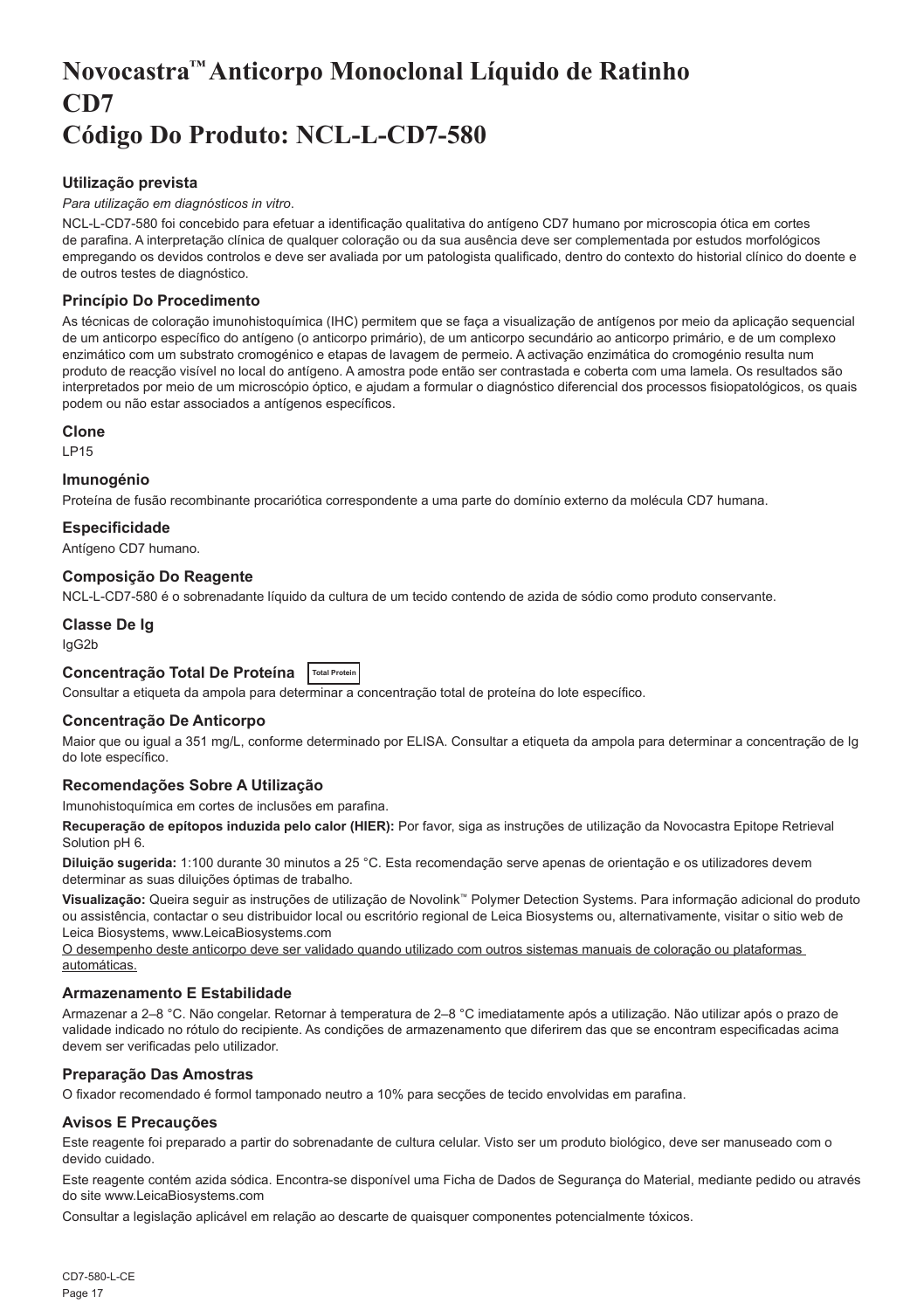As amostras, antes e depois da sua fixação, bem como todos os materiais expostos às mesmas, devem ser manipulados como se tivessem a capacidade de transmitir infecções e devem ser descartados com as devidas precauções.<sup>4</sup> Não pipetar nunca os reagentes com a boca e evitar o contacto entre a pele e membranas mucosas e os reagentes e amostras. Caso os reagentes ou amostras entrem em contacto com áreas sensíveis, lavar com grandes quantidades de água. Consultar um médico.

Minimizar a contaminação microbiana dos reagentes para evitar a possibilidade do aumento da coloração não específica. Os períodos de incubação ou temperaturas diferentes dos que foram especificados poderão dar azo a resultados errados. Todas as alterações desse tipo devem ser validadas pelo utilizador.

## **Controlo Da Qualidade**

As diferenças entre os diferentes métodos e técnicas de processamento de tecidos no laboratório do utilizador podem causar uma grande variabilidade de resultados, requerendo a realização frequente de controlos internos suplementares aos procedimentos que se seguem.

Os controlos devem ser amostras de autópsia/biopsia/cirurgia frescas, fixadas em formol, processadas e envolvidas em cera parafínica logo que possível, da mesma maneira que a(s) amostra(s) do(s) doente(s).

## **Controlo De Tecido Positivo**

Usado para assinalar os tecidos correctamente preparados e as técnicas de coloração indicadas.

Cada conjunto de condições de testes, em cada processo de coloração, deve incluir um controlo de tecido positivo.

Os tecidos com uma coloração positiva fraca são mais indicados do que os têm uma coloração positiva forte para proporcionarem um controlo de qualidade óptimo, bem como para detectar níveis reduzidos de degradação dos reagentes.<sup>2</sup>

O tecido de controlo positivo recomendado é o tecido da amígdala.

Se o controlo de tecido positivo não demonstrar uma coloração positiva, os resultados obtidos com as amostras de testes devem ser considerados inválidos.

## **Controlo De Tecido Negativo**

Este deve ser examinado depois do controlo de tecido positivo para verificar a especificidade da marcação do antígeno objectivado pelo anticorpo primário.

O tecido de controlo negativo recomendado é o cerebelo.

Alternativamente, a variedade de diferentes tipos de células presentes na maioria das secções de tecidos oferece muitas vezes locais de controlo negativo, mas isto deve ser verificado pelo utilizador.

A coloração não específica, caso ocorra, tem geralmente um aspecto difuso. A coloração esporádica do tecido conjuntivo pode também ter lugar em secções de tecido excessivamente fixado em formol. Devem utilizar-se células intactas para a interpretação dos resultados da coloração. As células necróticas ou degeneradas causam muitas vezes uma coloração não específica.<sup>3</sup> Podem

verificar-se resultados positivos falsos devido à ligação não imunológica de proteínas ou de produtos da reacção do substrato. Esses resultados podem também ser causados por enzimas endógenas tais como a pseudoperoxidase (eritrócitos), a peroxidase endógena (citocromo C), ou a biotina endógena (ex. no fígado, mama, cérebro ou rim) dependendo do tipo de imunocoloração utilizado. Para diferenciar entre a actividade das enzimas endógenas e as ligações não específicas de enzimas de imunoreactividade específica, podem colorir-se tecidos adicionais dos doentes exclusivamente com substrato cromogénio ou com complexos de enzimas (avidina-biotina, estreptavidina, polímero marcado) e substrato-cromogénio, respectivamente. Se ocorrer a coloração específica no controlo de tecido negativo, os resultados dos testes feitos com as amostras do doente devem ser considerados inválidos.

## **Controlo De Reagente Negativo**

Utilizar um controlo de reagente negativo não específico em vez do anticorpo primário com uma secção de cada amostra de doente para avaliar a coloração não específica e permitir uma melhor interpretação da coloração específica no local do antígeno.

## **Tecido Do Doente**

Examinar as amostras do doente coloridas com NCL-L-CD7-580 em último lugar. A intensidade da coloração positiva deve ser avaliada dentro do contexto de qualquer coloração não específica de fundo do controlo de reagente negativo. Tal como com qualquer teste imunohistoquímico, um resultado negativo significa que o antígeno não foi detectado, e não que o antígeno se encontrava ausente das células ou tecido analisados. Se necessário, deve utilizar-se um painel de anticorpos para identificar reacções falso-negativas.

## **Resultados Previstos**

#### Tecidos normais

Clone LP15 detetou a proteína CD7 expressa na membrana das células da estirpe celular T. Outros estudos que não os IHC de linfócitos infiltrativos T não mostraram qualquer reação numa variedade de tecidos normais. (Número total de tecidos normais avaliados  $= 99$ ).

## Tecidos anormal

O clone LP15 corou 4/4 timomas, 1/7 linformas anaplásicos de células T, 1/5 linfomas das células T angioimunoblásticas, 1/3 linforma T/ NK, 1/1 linfoma primário linfoblástico agudo das células B/T e 1/1 linfoma periférico de células T. Exceto para as células T infiltrativas, não foi observada coloração em linfomas de células B grandes difusas (0/110), linfomas linfócitos crónicos (0/11), linfomas foliculares (0/13), doença de Hidgkin (0/11), linfomas das células do manto (0/8), um linfoma linfoblástico agudo das células B (0/1), linfomas das células T (0/6), um linfoma da zona marginal (0/1), tumores da tiroide (0/4), tumores pulmonares (0/4), tumores ováricos (0/4), tumores hepáticos (0/4), tumores cerebrais (0/2), tumores do esófago (0/2), tumores mamários (0/2), tumores gástricos (0/2), tumores dos tecidos moles (0/2), tumores da língua (0/2), tumores metastáticos de origem desconhecida (0/2), tumores renais (0/2), tumores cervicais (0/2), tumores testiculares (0/2), tumores do cólon (0/2), tumores do reto (0/2), tumores da pele (0/2), um tumor da laringe (0/1) ou um tumor do timo (0/1). (Número total de tumores avaliados = 226).

**O NCL-L-CD7-580 é recomendado para utilizar como parte de um painel de anticorpos para ajudar na classificação de tumores de origem nas células T.**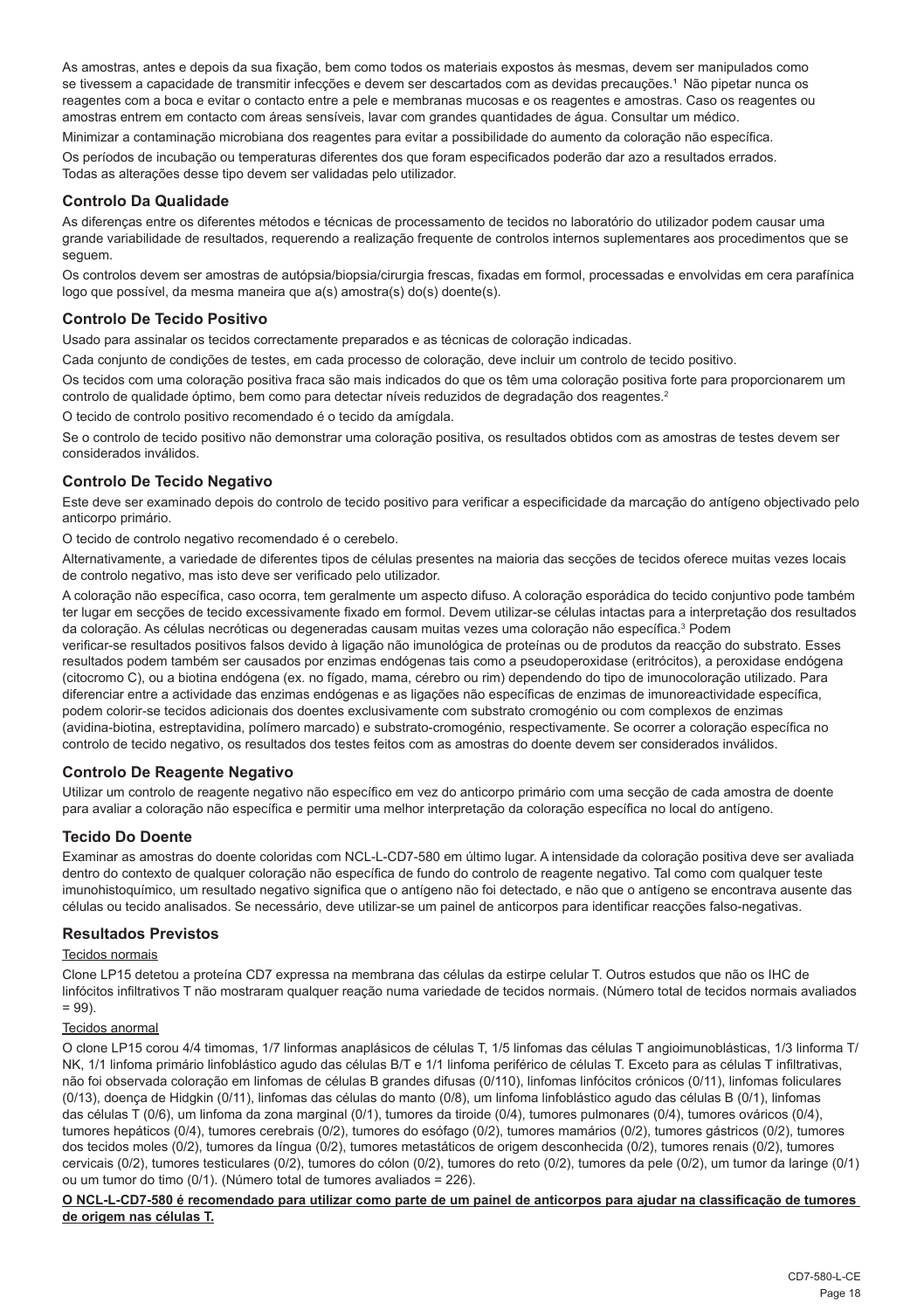## **Limitações Gerais**

A imunohistoquímica é um processo diagnóstico em múltiplas etapas que consta de: uma formação especializada na selecção dos reagentes apropriados, selecção, fixação e processamento de tecidos, preparação das lâminas de IHQ e interpretação dos resultados das colorações.

A coloração de tecidos depende do seu manuseamento e processamento antes da sua coloração. A fixação, congelação, descongelação, lavagem, secagem, aquecimento ou corte incorrectos das amostras, ou a sua contaminação com outros tecidos ou fluidos, podem produzir artefactos, retenção de anticorpos, ou resultados falso-negativos. Os resultados inconsistentes podem dever-se a variações nos métodos de fixação e envolvimento ou a irregularidades inerentes ao tecido.<sup>4</sup>

Uma contrastação excessiva ou incompleta pode comprometer a correcta interpretação dos resultados.

A interpretação clínica de qualquer coloração ou da sua ausência deve ser complementada por estudos morfológicos empregando os devidos controlos e deve ser avaliada por um patologista qualificado, dentro do contexto do historial clínico do doente e de outros testes de diagnóstico.

Os anticorpos da Leica Biosystems Newcastle Ltd destinam-se a serem utilizados, conforme indicado, em secções de tecido ou congeladas ou envolvidas em parafina, com requisitos de fixação específicos. Pode ocorrer uma expressão inesperada de antígeno, especialmente em neoplasmas. A interpretação clínica de qualquer secção de tecido colorido deverá incluir a análise morfológica e a avaliação de controlos apropriados.

#### **Bibliografia - Geral**

- 1. National Committee for Clinical Laboratory Standards (NCCLS). Protection of laboratory workers from infectious diseases transmitted by blood and tissue; proposed guideline. Villanova, P.A. 1991; 7(9). Order code M29-P.
- 2. Battifora H. Diagnostic uses of antibodies to keratins: a review and immunohistochemical comparison of seven monoclonal and three polyclonal antibodies. Progress in Surgical Pathology. 6:1–15. eds. Fenoglio-Preiser C, Wolff CM, Rilke F. Field & Wood, Inc., Philadelphia.
- 3. Nadji M, Morales AR. Immunoperoxidase, part I: the techniques and pitfalls. Laboratory Medicine. 1983; 14:767.
- 4. Omata M, Liew CT, Ashcavai M, Peters RL. Nonimmunologic binding of horseradish peroxidase to hepatitis B surface antigen: a possible source of error in immunohistochemistry. American Journal of Clinical Pathology. 1980; 73:626.
- 5. Leong FJW-M and Leong AS-Y. Essential markers in malignant lymphoma: a diagnostic approach. The Journal of Histotechnology. 2002; 25(4):215-227.
- 6. Ormsby A, Bergfeld WF, Tubbs RR et al. Evaluation of a new paraffin-reactive CD7 T-cell deletion marker and a polymerase chain reaction-based T-cell receptor gene rearrangement assay: implications for diagnosis of mycosis fungoides in community clinical practice. Journal of the American Academy of Dermatology. 2001; 45(3):405-413.

#### **Emendas Da Edição Anterior**

Composição do Reagente, Concentração Total de Proteína, Recomendações Sobre a Utilização, Avisos e Precauções, Resultados Previstos.

## **Data De Emissão**

05 de Outubro de 2018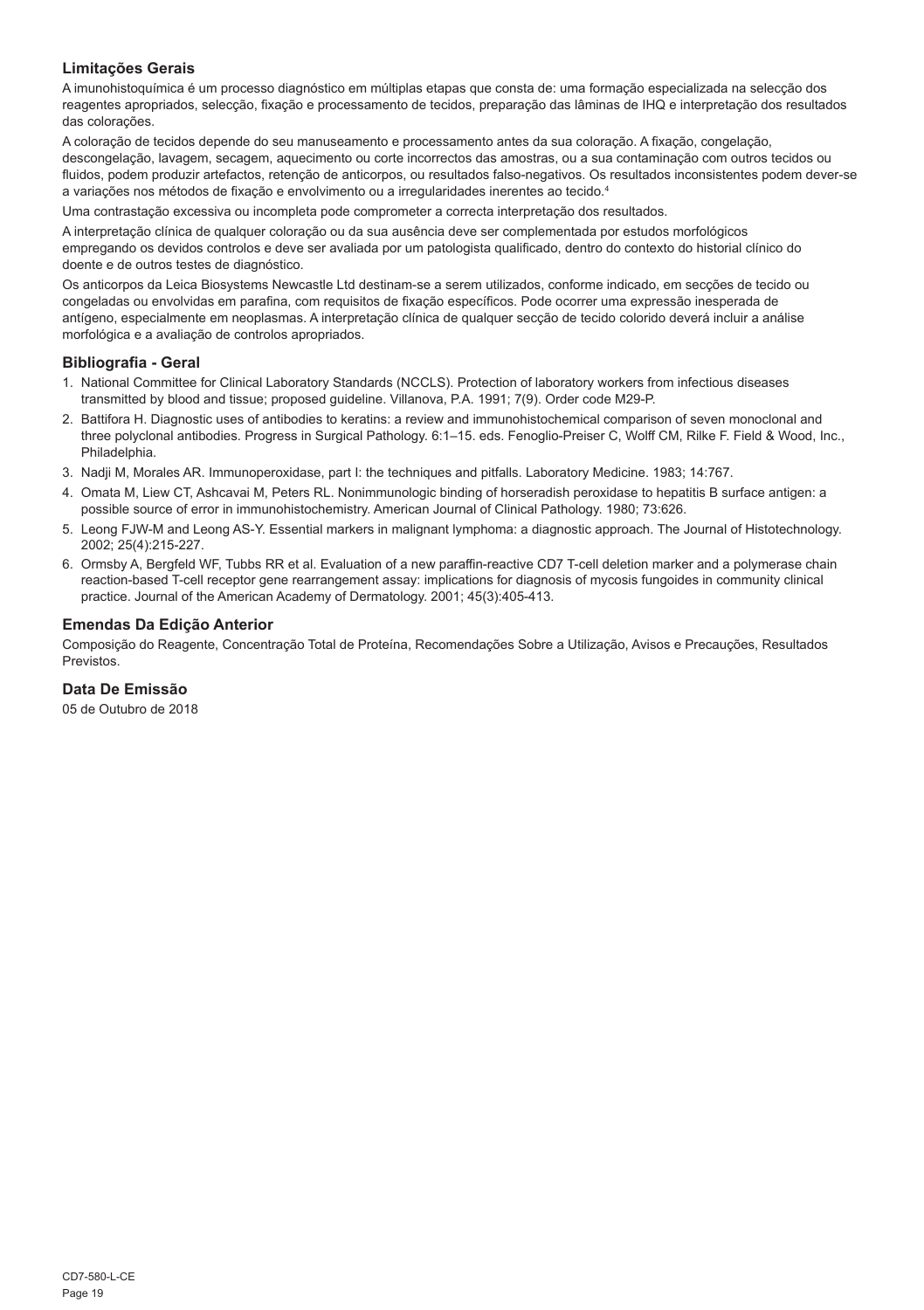## <span id="page-20-0"></span>**Novocastra™ Flytande Monoklonal Musantikropp CD7 Produktkod: NCL-L-CD7-580**

## **Avsedd Användning**

## *För in vitro diagnostisk användning*.

NCL-L-CD7-580 är avsedd för kvalitativ identifiering av humant CD7-antigen i paraffinsnitt genom ljusmikroskopi. Den kliniska tolkningen av all färgning eller dess frånvaro bör kompletteras med morfologiska undersökningar som använder korrekta kontroller och utvärderas av kvalificerad patolog inom ramen för patientens kliniska anamnes och andra diagnostiska tester.

## **Metodens Princip**

Immunhistokemiska (IHC) färgningstekniker tillåter visualisering av antigener genom sekvenstillämpning av en specifik antikropp till antigenet (primär antikropp), en sekundär antikropp till den primära antikroppen och ett enzymkomplex med ett kromogent substrat med inlagda tvättsteg. Den enzymatiska aktiveringen av kromogenet resulterar i en synlig reaktionsprodukt på antigenområdet. Proverna kan då kontrastfärgas och förses med täckglas. Resultaten tolkas med ljusmikroskop och bidrar till differentialdiagnosen av patofysiologiska processer som eventuellt kan associeras till ett särskilt antigen.

#### **Klon**

LP15

## **Immunogen**

Prokaryotiskt rekombinant fusionsprotein motsvarande en region i den extracellulära domänen på den humana CD7-molekylen.

## **Specificitet**

Humant CD7-antigen.

## **Reagensinnehåll**

NCL-L-CD7-580 är en flytande supernatant från vävnadsodling som innehåller natriumazid som konserveringsmedel.

#### **Ig-klass**

IgG2b

## **Total Proteinkoncentration Total Protein**

Se flaskans etikett för total specifik proteinkoncentration för satsen.

#### **Antikroppskoncentration**

Större än eller lika med 351 mg/L fastställt genom ELISA. Se flaskans etikett för specifik Ig-koncentration för satsen.

## **Rekommendationer Vid Användning**

Immunhistokemi på paraffinsnitt.

**Värmeinducerad epitopåtervinning (HIER):** Följ bruksanvisningen på Novocastra Epitope Retrieval Solution pH 6.

**Föreslagen spädning:** 1:100 i 30 minuter vid 25 °C. Detta är endast en riktlinje och användare bör själva fastställa den optimala bruksspädningen.

**Visualisering:** Vänligen följ instruktionerna för användning i Novolink™ Polymer Detection Systems. Om ytterligare produktinformation eller stöd behövs, kontakta då din lokala distributör eller Leica Biosystems regionalkontor, alternativt in på Leica Biosystems webbplats, www.LeicaBiosystems.com

Denna antikropps prestanda ska valideras när den används med andra manuella infärgningssystem eller automatiserade plattformar.

## **Förvaring Och Stabilitet**

Förvara vid 2–8 °C. Frys ej. Återgå till 2–8 °C direkt efter användning. Använd ej efter det utgångsdatum som anges på flaskans etikett. Förvaringsförhållanden som skiljer sig från de ovannämnda måste kontrolleras av användaren.

## **Preparation Av Prov**

Rekommenderat fixeringsmedel för paraffininbäddade vävnadssnitt är 10% neutralbuffrat formalin.

## **Varningar Och Försiktighetsåtgärder**

Reagenset har förberetts från supernatanten av vävnadsodlingar. Eftersom det är en biologisk produkt bör skälig försiktighet iakttas vid hantering.

Detta reagens innehåller natriumazid. Materialsäkerhetsdatablad finns att få på begäran eller från www.LeicaBiosystems.com

För kassering av potentiellt toxiska komponenter hänvisas till nationella eller lokala bestämmelser.

Före och efter fixering bör prover och alla material som har varit utsatta för dem hanteras som om det finns risk för att de kan överföra infektioner och kasseras med iakttagande av försiktighet.<sup>1</sup> Pipettera aldrig reagenser med munnen och se till att huden och slemhinnorna inte kommer i kontakt med reagens och prover. Om reagens eller prover kommer i kontakt med känsliga områden, tvätta med rikliga mängder vatten. Rådgör med läkare.

Minimera mikrobisk kontaminering av reagens annars kan en ökning av ospecifik färgning ske.

Inkubationstider eller temperaturer som skiljer sig från dem som specificeras kan ge felaktiga resultat. Alla sådana förändringar måste kontrolleras av användaren.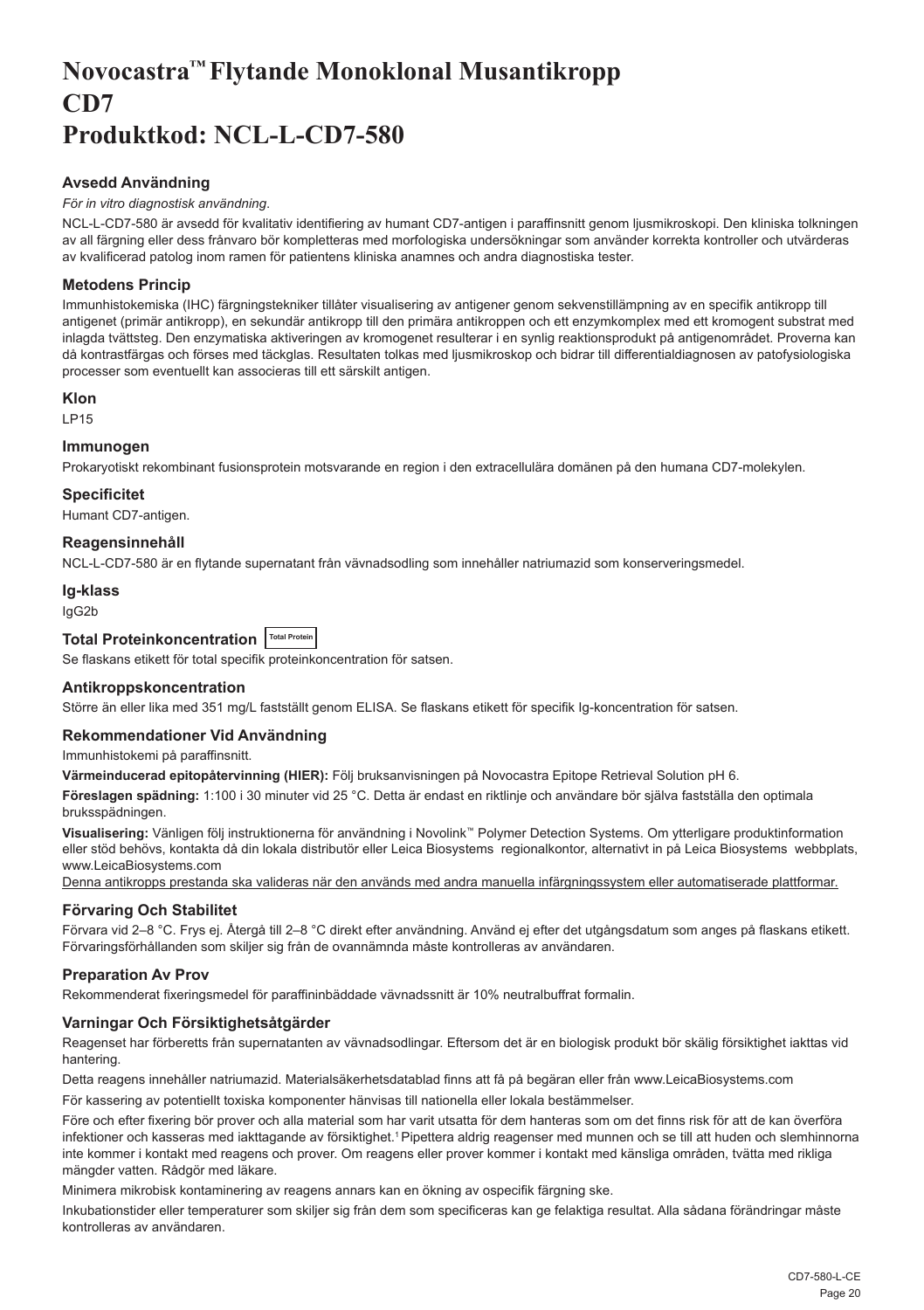## **Kvalitetskontroll**

Skillnader i vävnadsbehandling och tekniska metoder i användarens laboratorium kan ge stor variation i resultaten vilket kan göra det nödvändigt att genomföra regelbundna interna kontroller utöver följande metoder.

Kontroller bör vara färska obduktions-/biopsi-/kirurgiprover som snarast möjligt formalinfixeras, bearbetas och paraffininbäddas på samma sätt som patientprover.

## **Positiv Vävnadskontroll**

Används för att ange korrekt förberedda vävnader och rätt färgningstekniker.

En positiv vävnadskontroll bör ingå i varje uppsättning av testförhållanden vid varje färgningskörning.

En vävnad med svag positiv färgning är mer lämplig för optimal kvalitetskontroll och för att upptäcka låga nivåer av reagensdegradering än en vävnad med stark positiv färgning.<sup>2</sup>

Rekommenderad positiv kontrollvävnad är tonsill.

Om den positiva vävnadskontrollen inte uppvisar positiv färgning bör resultat med testproverna anses vara ogiltiga.

### **Negativ Vävnadskontroll**

Bör undersökas efter den positiva vävnadskontrollen för att fastställa specificiteten för märkningen av målantigenet med den primära antikroppen.

Rekommenderad negativ kontrollvävnad är cerebellum.

Alternativt ger ofta en mängd olika celltyper som finns i de flesta vävnadssnitt negativa kontrollområden men detta bör kontrolleras av användaren.

Ospecifik färgning, om det förekommer, har ofta ett diffust utseende. Sporadisk färgning av bindväv kan också observeras i snitt från överflödigt formalinfixerade vävnader. Använd intakta celler för tolkning av färgningsresultat. Nekrotiska eller degenererade celler färgar ofta ospecifikt.<sup>3</sup> Falskt positiva resultat kan uppstå p.g.a. icke-immunologisk bindning av proteiner eller substratreaktionsprodukter. De kan också orsakas av endogena enzymer som pseudoperoxidas (erytrocyter), endogent peroxidas (cytokrom C) eller endogent biotin (t.ex. lever, bröst, hjärna, njure) beroende på typ av immunfärgning som används. För att skilja endogen enzymaktivitet eller ospecifik enzymbindning från specifik immunreaktivitet kan ytterligare patientvävnader färgas exklusivt med respektive substratkromogen eller enzymkomplex (avidin-biotin, streptavidin, märkt polymer) och substrat-kromogen. Om specifik färgning sker i den negativa vävnadskontrollen bör resultat med patientprover anses vara ogiltiga.

## **Negativ Reagenskontroll**

Använd en ospecifik negativ reagenskontroll istället för den primära antikroppen med ett snitt från varje patientprov för att utvärdera ospecifik färgning och tillåta bättre tolkning av specifik färgning på antigenområdet.

#### **Patientvävnad**

Undersök patientprover färgade med NCL-L-CD7-580 sist. Positiv färgningsintensitet bör utvärderas inom ramen för all ospecifik bakgrundsfärgning av den negativa reagenskontrollen. Som vid alla immunhistokemiska tester betyder ett negativt resultat att antigenet inte upptäcktes och inte att det inte förekom i de analyserade cellerna/vävnaderna. Använd vid behov en antikroppspanel för att identifiera falskt negativa reaktioner.

#### **Förväntade Resultat**

#### Normal vävnad

Klon LP15 detekterade CD7-proteinet uttryckt på membran på celler från T-cellslinjen. Enligt immunhistokemiska studier finns det, förutom infiltrerande T-lymfocyter, ingen annan reaktivitet i olika normala vävnadstyper. (Totalt antal utvärderade normala vävnader = 99).

#### Onormal vävnad

Klon LP15 färgade 4/4 thymom, 1/7 anaplastiska T-cellslymfom, 1/5 angioimmunoblastiska T-cellslymfom, 1/3 T/NK-cellslymfom, 1/1 primitivt akut lymfoblastiskt B/T-cellslymfom och 1/1 perifert T-cellslymfom. Förutom infiltrerande T-celler, observerades ingen färgning av diffusa storcelliga B-cellslymfom (0/110), kroniska lymfocytiska lymfom (0/11), follikulära lymfom (0/13), Hodgkins sjukdom (0/11), mantelcellslymfom (0/8), ett akut lymfoblastiskt B-cellslymfom (0/1), T-cellslymfom (0/6), ett marginalzonslymfom (0/1), sköldkörteltumörer (0/4), lungtumörer (0/4), äggstockstumörer (0/4) levertumörer (0/4), hjärntumörer (0/2), esofagustumörer (0/2), brösttumörer (0/2), magsäckstumörer (0/2), mjukvävnadstumörer (0/2), tungtumörer (0/2), metastatiska tumörer av okänt ursprung (0/2), njurtumörer (0/2), livmoderhalstumörer (0/2), testikeltumörer (0/2), kolontumörer (0/2), rektaltumörer (0/2), hudtumörer (0/2), en larynxtumör (0/1) eller en tumör i thymus (0/1). (Totalt antal utvärderade tumörfall = 226).

#### **NCL-L-CD7-580 rekommenderas för användning som en del av en antikroppspanel för att underlätta klassificering av tumörer av T-cellsursprung.**

## **Allmänna Begränsningar**

Immunhistokemi är en diagnostisk process i flera steg som kräver specialiserad utbildning i urvalet av lämpliga reagens, val av vävnad, fixering och bearbetning, förberedelse av IHC-objektglaset samt tolkning av färgningsresultaten.

Vävnadsfärgning påverkas av hantering och bearbetning av vävnaden före färgningen. Felaktig fixering, nedfrysning, upptining, tvättning, torkning, uppvärmning, snittning eller kontaminering av andra vävnader eller vätskor kan framställa artefakter, infångande av antikroppar eller falskt negativa resultat. Motsägelsefulla resultat kan bero på variationer av fixerings- och inbäddningsmetoder eller på naturliga oregelbundenheter i vävnaden.<sup>4</sup>

Överflödig eller ofullständig kontrastfägning kan försvåra en korrekt tolkning av resultatet.

Den kliniska tolkningen av all färgning eller dess frånvaro bör kompletteras med morfologiska undersökningar som använder korrekta kontroller och utvärderas av kvalificerad patolog inom ramen för patientens kliniska anamnes och andra diagnostiska tester.

Antikroppar från Leica Biosystems Newcastle Ltd är till för användning så som anges på antingen frysta eller paraffininbäddade snitt med specifika fixeringskrav. Oväntat antigenuttryck kan ske, speciellt i neoplasmer. Morfologisk analys och utvärdering av lämpliga kontroller måste ingå i den kliniska tolkningen av alla färgade vävnadssnitt.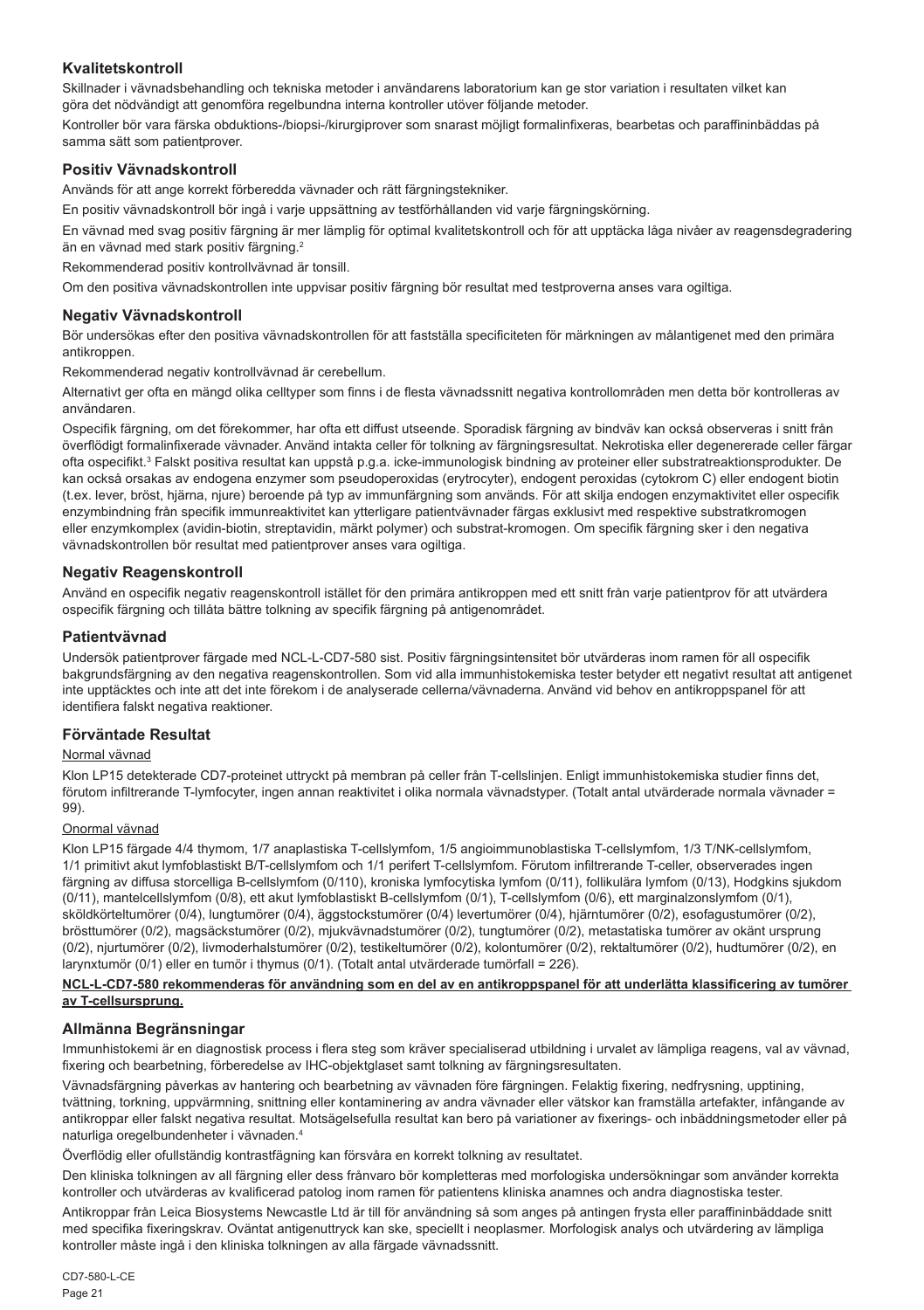## **Bibliografi - Allmän**

- 1. National Committee for Clinical Laboratory Standards (NCCLS). Protection of laboratory workers from infectious diseases transmitted by blood and tissue; proposed guideline. Villanova, P.A. 1991; 7(9). Order code M29-P.
- 2. Battifora H. Diagnostic uses of antibodies to keratins: a review and immunohistochemical comparison of seven monoclonal and three polyclonal antibodies. Progress in Surgical Pathology. 6:1–15. eds. Fenoglio-Preiser C, Wolff CM, Rilke F. Field & Wood, Inc., Philadelphia.
- 3. Nadji M, Morales AR. Immunoperoxidase, part I: the techniques and pitfalls. Laboratory Medicine. 1983; 14:767.
- 4. Omata M, Liew CT, Ashcavai M, Peters RL. Nonimmunologic binding of horseradish peroxidase to hepatitis B surface antigen: a possible source of error in immunohistochemistry. American Journal of Clinical Pathology. 1980; 73:626.
- 5. Leong FJW-M and Leong AS-Y. Essential markers in malignant lymphoma: a diagnostic approach. The Journal of Histotechnology. 2002; 25(4):215-227.
- 6. Ormsby A, Bergfeld WF, Tubbs RR et al. Evaluation of a new paraffin-reactive CD7 T-cell deletion marker and a polymerase chain reaction-based T-cell receptor gene rearrangement assay: implications for diagnosis of mycosis fungoides in community clinical practice. Journal of the American Academy of Dermatology. 2001; 45(3):405-413.

## **Rättelser Av Tidigare Utgivning**

Reagenskomposition, total proteinkoncentration, rekommendationer om användning, varningar och försiktighetsåtgärder, förväntade resultat.

## **Utgivningsdatum**

05 oktober 2018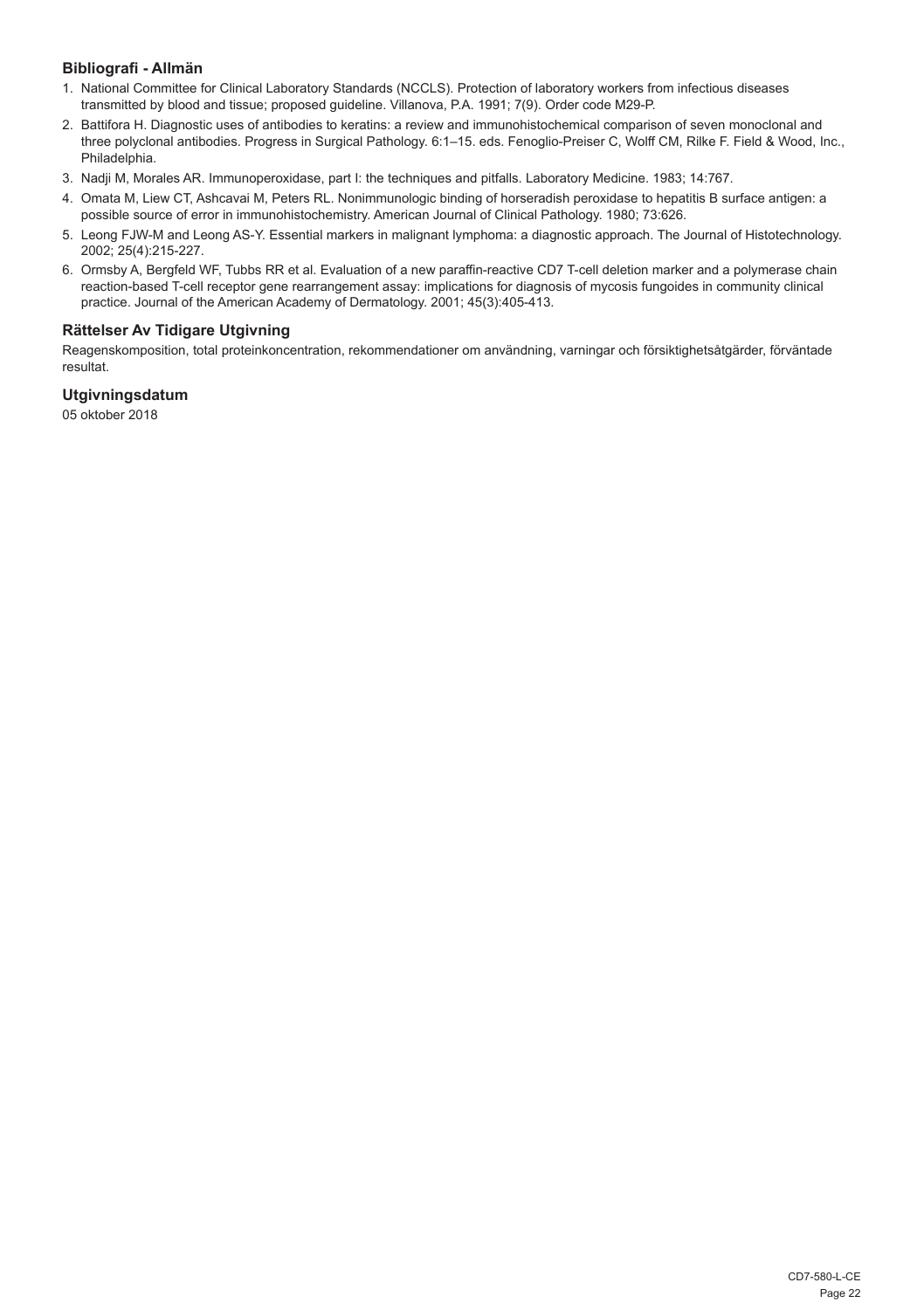## <span id="page-23-0"></span>**Novocastra™ Υγρό Μονοκλωνικό Αντίσωμα Ποντικού CD7 Κωδικός είδους: NCL-L-CD7-580**

## **Χρήση Για Την Οποία Προορίζεται**

#### *Για in vitro διαγνωστική χρήση*.

Το NCL-L-CD7-580 προορίζεται για την ποιοτική ταυτοποίηση με μικροσκοπία φωτός του ανθρώπινου αντιγόνου CD7 σε τομές παραφίνης. Η κλινική ερμηνεία οποιασδήποτε χρώσης ή της απουσίας της θα πρέπει να συμπληρώνεται με μορφολογικές μελέτες που χρησιμοποιούν σωστούς μάρτυρες και θα πρέπει να αξιολογείται στα πλαίσια του κλινικού ιστορικού του ασθενούς και άλλων διαγνωστικών εξετάσεων από ειδικευμένο παθολογοανατόμο.

## **Αρχή Της Διαδικασίας**

Οι τεχνικές ανοσοϊστοχημικής (IHC) χρώσης επιτρέπουν την οπτικοποίηση των αντιγόνων μέσω της διαδοχικής εφαρμογής ενός ειδικού αντισώματος στο αντιγόνο (πρωτοταγές αντίσωμα), ενός δευτεροταγούς αντισώματος στο πρωτοταγές αντίσωμα και ενός ενζυμικού συμπλόκου με χρωμογόνο υπόστρωμα με παρεμβαλλόμενα βήματα πλύσης. Η ενζυμική ενεργοποίηση του χρωμογόνου έχει ως αποτέλεσμα το σχηματισμό ενός ορατού προϊόντος αντίδρασης στη θέση του αντιγόνου. Το δείγμα μπορεί κατόπιν να υποβληθεί σε αντίχρωση και να καλυφθεί με καλυπτρίδα. Τα αποτελέσματα ερμηνεύονται με χρήση μικροσκοπίου φωτός και βοηθούν στη διαφορική διάγνωση παθοφυσιολογικών εξεργασιών, οι οποίες ενδέχεται ή όχι να σχετίζονται με ένα συγκεκριμένο αντιγόνο.

#### **Κλώνος**

LP15

## **Ανοσογόνο**

Προκαρυωτική ανασυνδυασμένη πρωτεϊνη σύντηξης που αντιστοιχεί σε ένα τμήμα του εξωκυτταρικού τομέα του ανθρώπινου μορίου  $\overline{C}$ D7

## **Ειδικότητα**

Ανθρώπινο αντιγόνο CD7.

## **Σύνθεση Αντιδραστηρίου**

Το NCL-L-CD7-580 είναι ένα υγρό υπερκείμενο ιστοκαλλιέργειας που περιέχει αζίδιο του νατρίου ως συντηρητικό.

## **Τάξη Ig**

IgG2b

## **Ολική Συγκέντρωση Πρωτεΐνης Total Protein**

Για την ολική συγκέντρωση πρωτεΐνης που είναι ειδική για την εκάστοτε παρτίδα, ανατρέξτε στην ετικέτα του φιαλιδίου.

## **Συγκέντρωση Αντισώματος**

Μεγαλύτερη ή ίση με 351 mg/L, όπως προσδιορίζεται με ELISA. Για τη συγκέντρωση Ig που είναι ειδική για την εκάστοτε παρτίδα, ανατρέξτε στην ετικέτα του φιαλιδίου.

## **Συστάσεις Για Τη Χρήση**

Ανοσοϊστοχημεία σε παρασκευάσματα παραφίνης.

**Επίτοπος Ανάκτηση μέσω Θερμικής Επαγωγής (HIER):** Παρακαλούμε ακολουθήστε τις οδηγίες χρήσης στο Novocastra Epitope Retrieval Solution pH 6.

**Προτεινόμενη διάλυση:** 1:100 επί 30 λεπτά σε 25 °C. Παρέχεται ως οδηγός και οι χρήστε θα πρέπει να καθορίζουν τις δικές τους διαλύσεις εργασίας.

**Απεικόνιση:** Παρακαλούμε ακολουθήστε τις οδηγίες χρήσης στο Novolink™ Polymer Detection Systems. Για περισσότερες πληροφορίες για το προϊόν ή για υποστήριξη, επικοινωνήστε με τον τοπικό διανομέα ή το περιφερειακό γραφείο της Leica Biosystems ή εναλλακτικά επισκεφθείτε τον ιστότοπο της Leica Biosystems , www.LeicaBiosystems.com

Η απόδοση του συγκεκριμένου αντισώματος θα πρέπει να επικυρωθεί όταν χρησιμοποιηθεί μαζί με άλλα μη αυτόματα συστήματα χρώσης ή αυτοματοποιημένες πλατφόρμες.

## **Φύλαξη Και Σταθερότητα**

Φυλάσσετε στους 2–8 °C. Μην καταψύχετε. Επαναφέρετε στους 2–8 °C αμέσως μετά τη χρήση. Μη χρησιμοποιείτε μετά την ημερομηνία λήξης που αναγράφεται στην ετικέτα του φιαλιδίου. Τυχόν συνθήκες φύλαξης διαφορετικές από εκείνες που καθορίζονται παραπάνω πρέπει να επαληθεύονται από το χρήστη.

## **Παρασκευή Δείγματος**

Το συνιστώμενο μονιμοποιητικό είναι ουδέτερο ρυθμιστικό διάλυμα φορμόλης 10% για τομές ιστού εγκλεισμένες σε παραφίνη.

#### **Προειδοποιήσεις Και Προφυλάξεις**

Το αντιδραστήριο αυτό έχει παρασκευαστεί από το υπερκείμενο κυτταροκαλλιέργειας. Επειδή είναι βιολογικό προϊόν, θα πρέπει να δίνεται εύλογη προσοχή κατά το χειρισμό του.

Αυτό το αντιδραστήριο περιέχει αζίδιο του νατρίου. Δελτίο δεδομένων ασφαλείας υλικού διατίθεται κατόπιν αιτήματος ή από τη διεύθυνση www.LeicaBiosystems.com

Συμβουλευτείτε τους ομοσπονδιακούς, πολιτειακούς ή τοπικούς κανονισμούς για απόρριψη τυχόν δυνητικώς τοξικών συστατικών. Ο χειρισμός δειγμάτων, πριν και μετά τη μονιμοποίηση, καθώς και όλων των υλικών που έχουν εκτεθεί σε αυτά, θα πρέπει να γίνεται ως εάν ήταν δυνητικά μετάδοσης λοίμωξης και η απόρριψή τους να πραγματοποιείται λαμβάνοντας τις σωστές προφυλάξεις.<sup>1</sup>Μην αναρροφάτε ποτέ με πιπέτα αντιδραστήρια με το στόμα και αποφύγετε την επαφή του δέρματος και των βλεννογόνων με αντιδραστήρια και δείγματα. Εάν τα αντιδραστήρια ή τα δείγματα έλθουν σε επαφή με ευαίσθητες περιοχές, πλύνετε με άφθονες ποσότητες νερού. Ζητήστε τη συμβουλή ιατρού.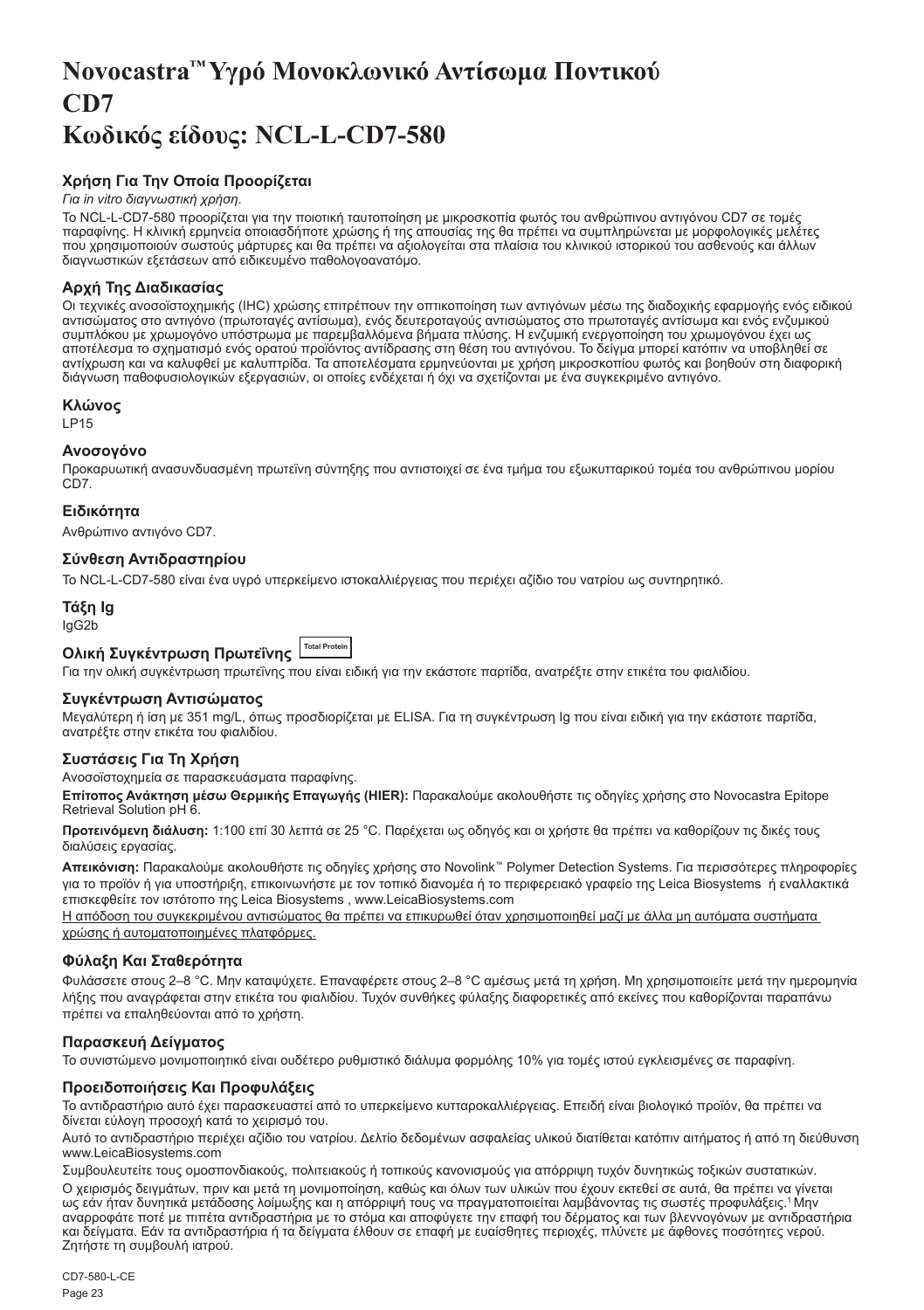Ελαχιστοποιήστε τη μικροβιακή μόλυνση των αντιδραστηρίων, διότι ενδέχεται να συμβεί αύξηση μη ειδικής χρώσης. Χρόνοι ή θερμοκρασίες επώασης διαφορετικές από εκείνες που καθορίζονται ενδέχεται να δώσουν εσφαλμένα αποτελέσματα. Τυχόν τέτοιες μεταβολές πρέπει να επικυρώνονται από το χρήστη.

## **Ποιοτικός Έλεγχος**

Τυχόν διαφορές στην επεξεργασία των ιστών και τις τεχνικές διαδικασίες στο εργαστήριο του χρήστη ενδέχεται να προκαλέσουν σημαντική μεταβλητότητα στα αποτελέσματα, καθιστώντας αναγκαία την τακτική εκτέλεση εσωτερικών ελέγχων επιπλέον των ακόλουθων διαδικασιών.

Οι μάρτυρες θα πρέπει να είναι φρέσκα δείγματα νεκροψίας/βιοψίας/χειρουργικά δείγματα, τα οποία είναι μονιμοποιημένα σε φορμόλη, επεξεργασμένα και εγκλεισμένα σε κηρό παραφίνης, το συντομότερο δυνατό με τον ίδιο τρόπο με το(α) δείγμα(τα) του ασθενούς.

## **Θετικός Μάρτυρας Ιστού**

Χρησιμοποιείται για να υποδεικνύει σωστά παρασκευασμένους ιστούς και σωστές τεχνικές χρώσης.

Θα πρέπει να περιλαμβάνεται ένας θετικός μάρτυρας ιστού για κάθε σύνολο συνθηκών εξέτασης σε κάθε εκτέλεση χρώσης.

Ένας ιστός με ασθενή θετική χρώση είναι πιο κατάλληλος από έναν ιστό με ισχυρή θετική χρώση για βέλτιστο έλεγχο ποιότητας και για την ανίχνευση πολύ μικρών επιπέδων τυχόν αποδόμησης των αντιδραστηρίων.<sup>2</sup>

Συνιστώμενος ιστός θετικού μάρτυρα είναι η αμυγδαλή.

Εάν ο θετικός μάρτυρας ιστού δεν παρουσιάζει θετική χρώση, τα αποτελέσματα με τα δείγματα της εξέτασης θα πρέπει να θεωρούνται άκυρα.

## **Αρνητικός Μάρτυρας Ιστού**

Θα πρέπει να εξετάζεται μετά τον θετικό μάρτυρα ιστού για την επαλήθευση της ειδικότητας της επισήμανσης του αντιγόνου-στόχου από το πρωτοταγές αντίσωμα.

Συνιστώμενος ιστός αρνητικού μάρτυρα είναι η παρεγκεφαλίδα.

Εναλλακτικά, η ποικιλία διαφόρων κυτταρικών τύπων που υπάρχουν στις περισσότερες τομές ιστών παρέχει συχνά θέσεις αρνητικού μάρτυρα, αλλά αυτό πρέπει να επαληθεύεται από το χρήστη.

Μη ειδική χρώση, εάν υπάρχει, έχει συνήθως διάχυτη εμφάνιση. Ενδέχεται επίσης να παρατηρηθεί σποραδική χρώση του συνδετικού ιστού σε τομές από ιστούς που έχουν μονιμοποιηθεί με υπερβολική ποσότητα φορμόλης. Χρησιμοποιείτε άθικτα κύτταρα για την<br>ερμηνεία των αποτελεσμάτων της χρώσης. Νεκρωτικά ή εκφυλισμένα κύτταρα παρουσιάζουν συχνά μη ειδική παρατηρηθούν ψευδώς θετικά αποτελέσματα λόγω μη ανοσολογικής δέσμευσης των πρωτεϊνών ή των προϊόντων αντίδρασης του υποστρώματος. Ενδέχεται επίσης να προκληθούν από ενδογενή ένζυμα, όπως η ψευδοϋπεροξειδάση (ερυθροκύτταρα), η ενδογενής<br>υπεροξειδάση (κυτόχρωμα C) ή η ενδογενής βιοτίνη (π.χ. ήπαρ, μαστός, εγκέφαλος, νεφρός) ανάλογα με το χρησιμοποιείται. Για τη διαφοροποίηση της ενδογενούς ενζυμικής δραστικότητας ή της μη ειδικής δέσμευσης των ενζύμων από ειδική ανοσοαντιδραστικότητα, είναι δυνατό να χρωματιστούν αποκλειστικά επιπλέον ιστοί ασθενών με χρωμογόνο υποστρώματος ή ενζυμικά σύμπλοκα (αβιδίνη-βιοτίνη, στρεπταβιδίνη, σημασμένο πολυμερές) και υπόστρωμα-χρωμογόνο, αντίστοιχα. Εάν παρουσιαστεί ειδική χρώση στον αρνητικό μάρτυρα ιστού, τα αποτελέσματα με τα δείγματα ασθενούς θα πρέπει να θεωρούνται άκυρα.

## **Αρνητικός Μάρτυρας Αντιδραστηρίου**

Χρησιμοποιείτε έναν μη ειδικό αρνητικό μάρτυρα αντιδραστηρίου αντί του πρωτοταγούς αντισώματος με μια τομή κάθε δείγματος<br>ασθενούς για την αξιολόγηση μη ειδικής χρώσης και για να επιτρέπεται καλύτερη ερμηνεία της ειδικής

## **Ιστός Ασθενούς**

Εξετάστε τελευταία τα δείγματα ασθενούς που έχουν χρωματιστεί με το NCL-L-CD7-580. Η ένταση της θετικής χρώσης θα πρέπει να εκτιμάται στα πλαίσια τυχόν μη ειδικής χρώσης υποβάθρου του αρνητικού μάρτυρα αντιδραστηρίου. Όπως συμβαίνει με οποιαδήποτε ανοσοϊστοχημική εξέταση, ένα αρνητικό αποτέλεσμα σημαίνει ότι το αντιγόνο δεν ανιχνεύτηκε, όχι ότι το αντιγόνο δεν υπήρχε στα κύτταρα/στον ιστό που εξετάστηκε. Εάν είναι απαραίτητο, χρησιμοποιήστε μια σειρά αντισωμάτων για την αναγνώριση ψευδώς αρνητικών αντιδράσεων.

## **Αναμενόμενα Αποτελέσματα**

#### Φυσιολογικοί ιστοί

Ο κλώνος LP15 ανίχνευσε την πρωτεϊνη CD7 που εκφράζεται στη μεμβράνη των κυττάρων της γενεαλογίας Τ κυττάρων. Εκτός από τα διηθητικά Τ λεμφοκύτταρα, ανοσοϊστοχημικές μελέτες δεν δείχνουν καμία άλλη αντιδραστικότητα σε ποικιλία φυσιολογικών ιστών. (Συνολικός αριθμός φυσιολογικών ιστών που αξιολογήθηκαν = 99).

#### Ανώμαλη ιστού

Με τον κλώνο LP15 χρωματίστηκαν 4/4 θυμώματα, 1/7 αναπλαστικά λεμφώματα Τ κυττάρων, 1/5 αγγειοανοσοβλαστικά λεμφώματα Τ κυττάρων, 1/3 λεμφώματα T/NK κυττάρων, 1/1 πρωτοπαθές οξύ λεμφοβλαστικό λέμφωμα Β/Τ κυττάρων και 1/1 περιφερικό λέμφωμα Τ κυττάρων. Εκτός από τα διηθητικά Τ-κύτταρα, δεν παρατηρήθηκε χρώση σε διάχυτα μεγαλοκυτταρικά λεμφώματα Β-κυττάρων (0/110), χρόνια λεμφοκυτταρικά λεμφώματα (0/11), θηλακιώδη λεμφώματα (0/13), νόσο του Hodgkin (0/11), λεμφώματα από το κύτταρο του μανδύα (0/8), ένα οξύ λεμφοβλαστικό λέμφωμα Β κυττάρων (0/1), λεμφώματα Τ κυττάρων (0/6), ένα λέμφωμα περιθωριακής ζώνης (0/1), όγκους του θυρεοειδούς (0/4), όγκους του πνεύμονα (0/4), όγκους των ωοθηκών (0/4), όγκους του ήπατος (0/4), όγκους του εγκεφάλου (0/2), όγκους του οισοφάγου (0/2), όγκους του μαστού (0/2), όγκους του στομάχου (0/2), όγκους μαλακών μορίων (0/2),<br>όγκους της γλώσσας (0/2), μεταστατικούς όγκους αγνώστου προέλευσης (0/2), όγκους των νεφρών (0/ έναν όγκο του θύμου αδένα (0/1). (Συνολικός αριθμός νεοπλασμάτων που αξιολογήθηκαν = 226).

#### **Το NCL-L-CD7-580 συνιστάται για χρήση ως μέρος μιας σειράς αντισωμάτων για την ταξινόμηση όγκων Τ-κυτταρικής προέλευσης.**

## **Γενικοί Περιορισμοί**

Η ανοσοϊστοχημεία είναι μια διαγνωστική διεργασία πολλαπλών βημάτων, η οποία αποτελείται από ειδικευμένη εκπαίδευση στην επιλογή των κατάλληλων αντιδραστηρίων, επιλογή ιστού, μονιμοποίηση και επεξεργασία, προετοιμασία της πλάκας IHC και ερμηνεία των αποτελεσμάτων της χρώσης.

Η χρώση του ιστού εξαρτάται από το χειρισμό και την επεξεργασία του ιστού πριν από τη χρώση. Τυχόν εσφαλμένη μονιμοποίηση, κατάψυξη, απόψυξη, πλύση, στέγνωμα, θέρμανση, τομή ή μόλυνση με άλλους ιστούς ή υγρά ενδέχεται να παράγει μορφώματα, παγίδευση αντισώματος ή ψευδώς αρνητικά αποτελέσματα. Τυχόν ασυνεπή αποτελέσματα ενδέχεται να οφείλονται σε παραλλαγές των μεθόδων μονιμοποίησης και εγκλεισμού ή σε εγγενείς ανωμαλίες εντός του ιστού.<sup>4</sup>

Τυχόν υπερβολική ή ατελής αντίχρωση ενδέχεται να διακυβεύσει τη σωστή ερμηνεία των αποτελεσμάτων.

Η κλινική ερμηνεία οποιασδήποτε χρώσης ή της απουσίας της θα πρέπει να συμπληρώνεται με μορφολογικές μελέτες που χρησιμοποιούν σωστούς μάρτυρες και θα πρέπει να αξιολογείται στα πλαίσια του κλινικού ιστορικού του ασθενούς και άλλων διαγνωστικών εξετάσεων από ειδικευμένο παθολογοανατόμο.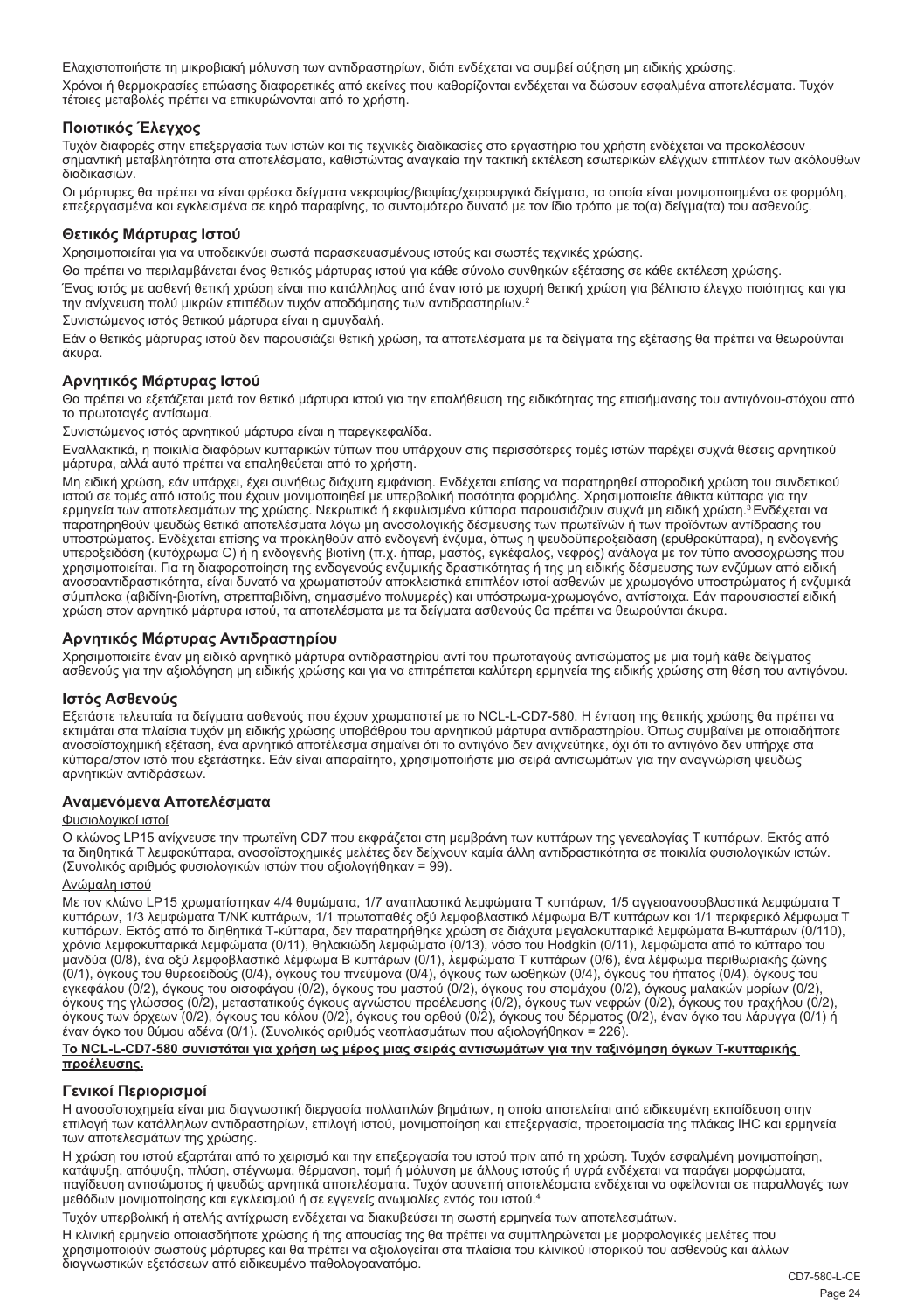Τα αντισώματα που παρέχονται από την Leica Biosystems Newcastle Ltd προορίζονται για χρήση, όπως υποδεικνύεται, είτε σε κατεψυγμένες είτε σε εγκλεισμένες σε παραφίνη τομές, με ειδικές απαιτήσεις μονιμοποίησης. Ενδέχεται να παρουσιαστεί μη<br>αναμενόμενη έκφραση αντιγόνου, ειδικά σε νεοπλάσματα. Η κλινική ερμηνεία οποιασδήποτε χρωματισμένης περιλαμβάνει μορφολογική ανάλυση και την αξιολόγηση των κατάλληλων μαρτύρων.

## **Βιβλιογραφία - Γενική**

- 1. National Committee for Clinical Laboratory Standards (NCCLS). Protection of laboratory workers from infectious diseases transmitted by blood and tissue; proposed guideline. Villanova, P.A. 1991; 7(9). Order code M29-P.
- 2. Battifora H. Diagnostic uses of antibodies to keratins: a review and immunohistochemical comparison of seven monoclonal and three polyclonal antibodies. Progress in Surgical Pathology. 6:1–15. eds. Fenoglio-Preiser C, Wolff CM, Rilke F. Field & Wood, Inc., Philadelphia.
- 3. Nadji M, Morales AR. Immunoperoxidase, part I: the techniques and pitfalls. Laboratory Medicine. 1983; 14:767.
- 4. Omata M, Liew CT, Ashcavai M, Peters RL. Nonimmunologic binding of horseradish peroxidase to hepatitis B surface antigen: a possible source of error in immunohistochemistry. American Journal of Clinical Pathology. 1980; 73:626.
- 5. Leong FJW-M and Leong AS-Y. Essential markers in malignant lymphoma: a diagnostic approach. The Journal of Histotechnology. 2002; 25(4):215-227.
- 6. Ormsby A, Bergfeld WF, Tubbs RR et al. Evaluation of a new paraffin-reactive CD7 T-cell deletion marker and a polymerase chain reaction-based T-cell receptor gene rearrangement assay: implications for diagnosis of mycosis fungoides in community clinical practice. Journal of the American Academy of Dermatology. 2001; 45(3):405-413.

## **Τροποποιήσεις Στην Προηγούμενη Έκδοση**

Σύνθεση αντιδραστηρίου, ολική συγκέντρωση πρωτεϊνης, συστάσεις για τη χρήση, προειδοποιήσεις και προφυλάξεις, αναμενόμενα αποτελέσματα.

## **Ημερομηνία Έκδοσης**

05 Οκτωβρίου 2018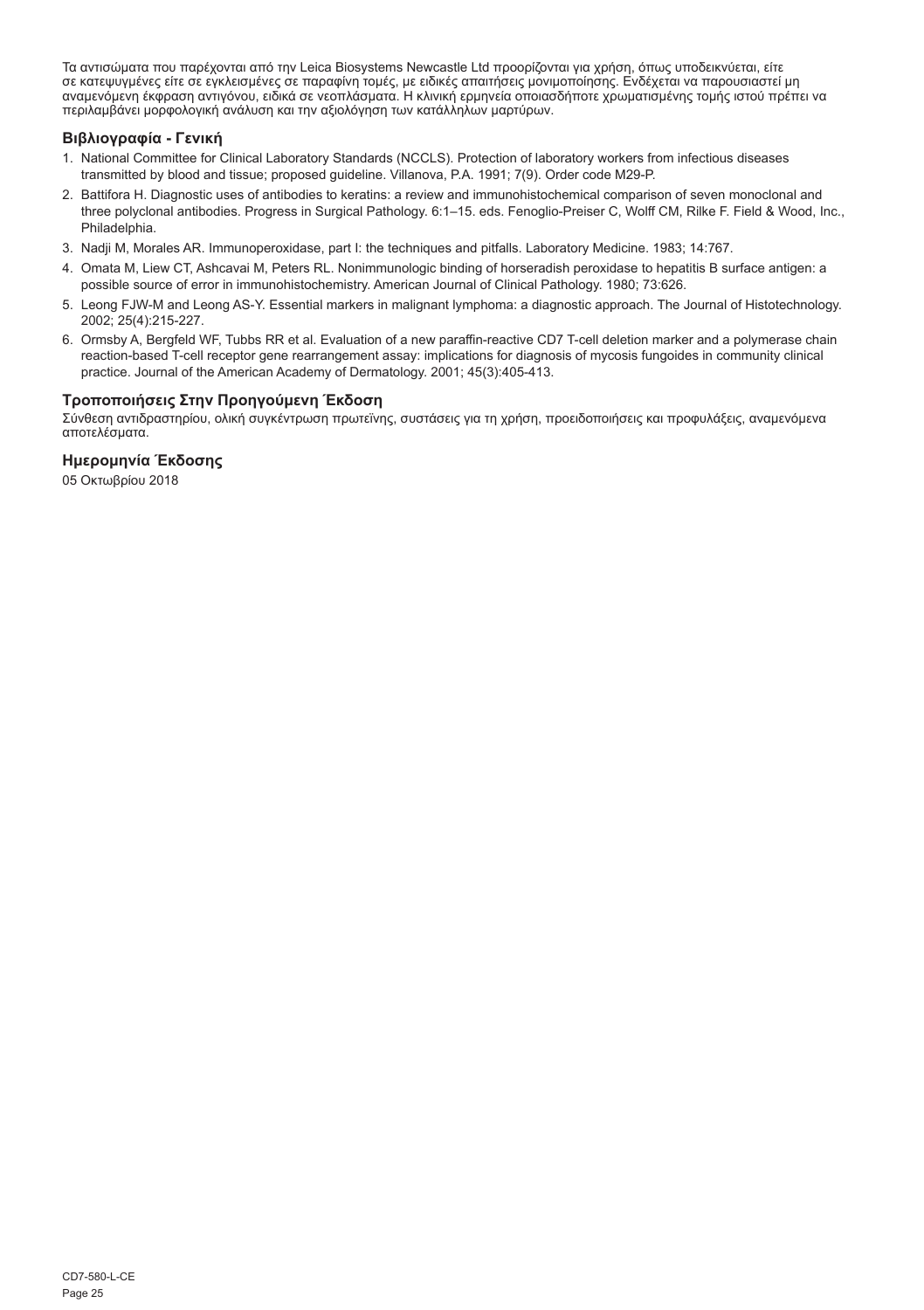## <span id="page-26-0"></span>**Novocastra™ Væskeformigt Monoklonalt Museantistof CD7 Produktkode: NCL-L-CD7-580**

## **Tilsigtet Anvendelse**

#### *Til in vitro diagnostisk anvendelse*.

NCL-L-CD7-580 er beregnet til kvalitativ identifikation af humant CD7-antigen i paraffinsnit ved lysmikroskopi. Klinisk fortolkning af farvning eller mangel derpå skal suppleres med morfologiske undersøgelser under anvendelse af passende kontroller og bør evalueres i sammenhæng med patientens kliniske historie og andre diagnostiske tests af en kvalificeret patolog.

## **Procedureprincip**

Immunhistokemiske (IHC) farvningsteknikker muliggør visualisering af antigener via sekventiel tilsætning af et specifikt antistof mod antigenet (primært antistof), et sekundært antistof mod det primære antistof og et enzym kompleksbundet til et kromogent substrat med indskudte vasketrin. Den enzymatiske aktivering af kromogenet resulterer i et synligt reaktionsprodukt på antigenstedet. Prøven kan derefter kontrastfarves og dækkes med et dækglas. Resultaterne fortolkes ved anvendelse af et lysmikroskop og medvirker til differentiel diagnose af patofysiologiske processer, som muligvis kan være associeret med et bestemt antigen.

#### **Klon**

LP15

## **Immunogen**

Prokaryot rekombinant fusionsprotein svarende til en del af det ekstracellulære domæne af det humane CD7-molekyle.

#### **Specificitet**

Humant CD7-antigen.

#### **Reagenssammensætning**

NCL-L-CD7-580 er en flydende vævskultursupernatant indeholdende natriumazid som konserveringsmiddel.

#### **Ig-klasse**

IgG2b

## **Totalproteinkoncentration Total Protein**

Se etiketten på hætteflasken for lotspecifik totalproteinkoncentration.

## **Antistofkoncentration**

Større end eller lig med 351 mg/L som bestemt ved ELISA. Se etiketten på hætteflasken for lotspecifik Ig-koncentration.

## **Anbefalinger Vedrørende Anvendelse**

Immunhistokemi på paraffinsnit.

**Varmeinduceret epitopgenfinding (HIER):** Følg brugsanvisningen for Novocastra Epitope Retrieval Solution pH 6.

**Foreslået fortynding:** 1:100 ved 30 minutter ved 25 °C. Disse retningslinjer er vejledende, og brugeren bør selv bestemme egne optimale brugsopløsninger.

**Visualisering:** Følg venligst vejledningen i Novolink™ Polymer Detection Systems. Yderligere produktinformation og support fås ved henvendelse til lokal forhandler eller Leica Biosystems regionskontor - samt på vores hjemmeside: www.LeicaBiosystems.com Dette antistofs funktion bør valideres, når det anvendes med andre manuelle farvningssystemer eller automatiserede platforme.

## **Opbevaring Og Holdbarhed**

Opbevares ved 2–8 °C. Må ikke fryses. Sættes tilbage til 2–8 °C umiddelbart efter brug. Må ikke anvendes efter udløbsdatoen angivet på hætteflaskens etikette. Andre opbevaringsbetingelser end de ovenfor angivne skal verificeres af brugeren.

## **Prøveklargøring**

Det anbefalede fiksativ er 10% neutralbufferjusteret formalin til paraffinindstøbte vævssnit.

## **Advarsler Og Forholdsregler**

Dette reagens er fremstillet ud fra supernatanten af en cellekultur. Da det er et biologisk produkt, skal der tages fornuftige sikkerhedsforanstaltninger ved dets håndtering.

Denne reagens indeholder natriumazid. Et datablad for materialesikkerhed kan fås efter anmodning eller er tilgængeligt på www.LeicaBiosystems.com

Konsulter landsdækkende og lokale love og regler vedrørende bortskaffelse af alle potentielt toksiske komponenter.

Prøver skal før og efter fiksering, lige som alle materialer eksponeret mod prøverne, håndteres som potentielt smittefarlige og bortskaffes under iagttagelse af passende forholdsregler<sup>ı</sup>. Pipetter aldrig reagenser med munden og undgå, at reagenser og prøver kommer i kontakt med huden eller slimhinder. Hvis reagenser eller prøver kommer i kontakt med følsomme områder, skal der skylles efter med rigelige mængder vand. Søg læge.

Minimer mikrobiel kontaminering af reagenserne, da der ellers kan forekomme øget uspecifik farvning.

Inkubationstider eller -temperaturer andre end de specificerede kan give fejlagtige resultater. Alle sådanne ændringer skal valideres af brugeren.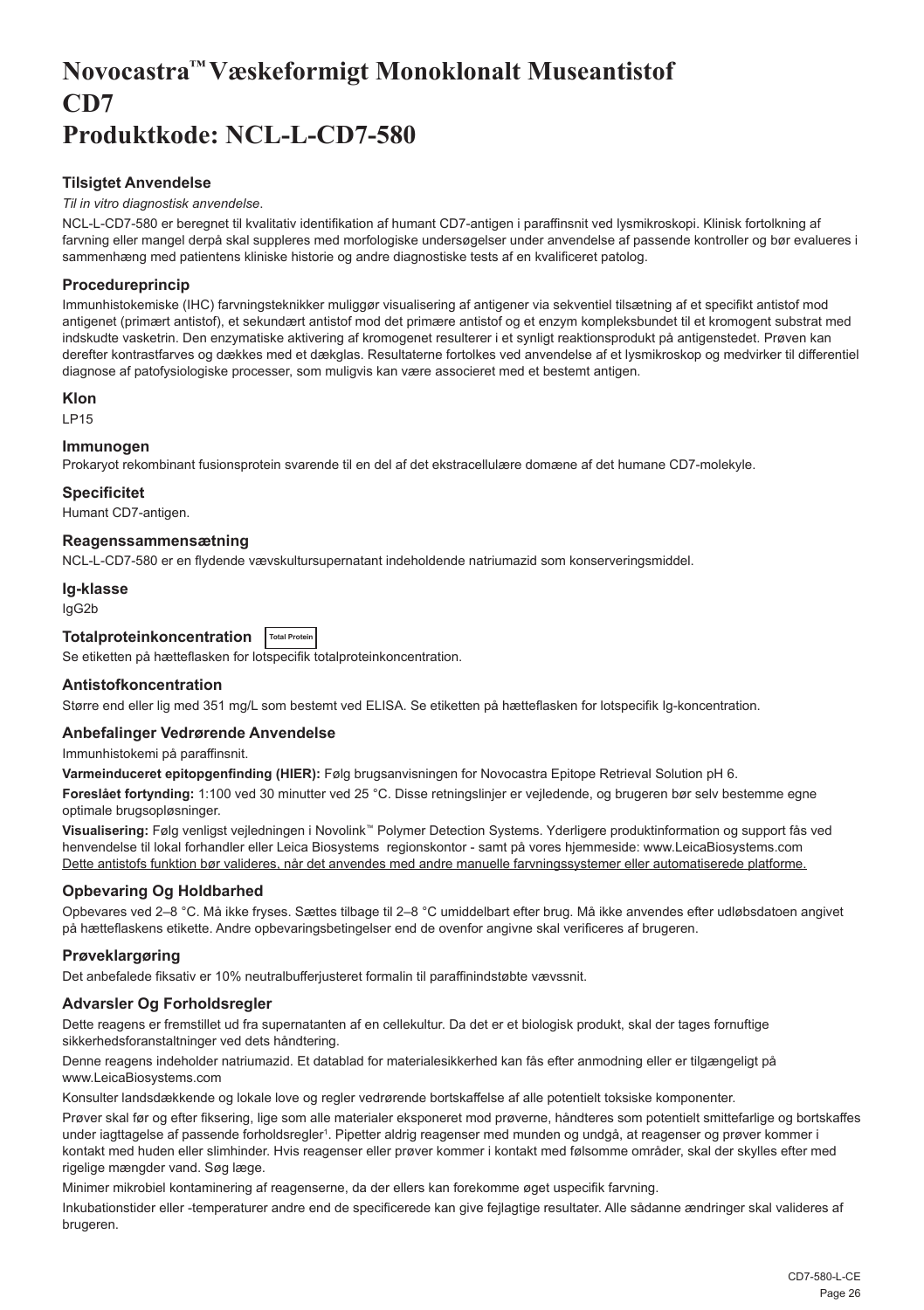## **Kvalitetskontrol**

Forskelle i behandlingen af væv og forskelle i tekniske procedurer i brugerens laboratorium kan frembringe betydeligt varierende resultater og nødvendiggøre regelmæssig udførelse af kontroller på stedet ud over nedenstående procedurer. Kontrollerne skal være friske autopsier/biopsier/kirurgiske prøver fikseret i formalin og behandlet og indstøbt i paraffin så hurtigt som muligt på samme måde som patientprøver.

## **Positiv Vævskontrol**

Anvendes til påvisning af, at vævet er fremstillet korrekt, og at der er anvendt korrekte farvningsteknikker.

Der bør inkluderes en positiv vævskontrol for hvert sæt testbetingelser i hver farvekørsel.

Svagt positivt farvet væv er mere egnet end kraftigt positivt farvet væv til optimal kvalitetskontrol og påvisning af små niveauer af reagensnedbrydning.<sup>2</sup>

Anbefalet positivt kontrolvæv er tonsil.

Hvis den positive vævskontrol ikke udviser positiv farvning, skal resultater af testprøverne kasseres.

## **Negativ Vævskontrol**

Skal undersøges efter den positive vævskontrol for at sikre, at det primære antistof mærker målantigenet specifikt.

Anbefalet negativt kontrolvæv er cerebellum.

Alternativt frembyder de mange forskellige celletyper, der er til stede i de fleste vævssnit, ofte negative kontrolsteder, men dette skal verificeres af brugeren.

Uspecifik farvning har, hvis til stede, ofte et diffust udseende. Sporadisk farvning af bindevæv kan ligeledes observeres i vævssnit af væv, der er fikseret for kraftigt i formalin. Anvend intakte celler til fortolkning af farvningsresultaterne. Nekrotiske eller degenererede celler farves ofte mere uspecifikt.<sup>3</sup>Der kan eventuelt ses falske positive resultater, der skyldes non-immunologisk binding af proteiner eller substratreaktionsprodukter. Dette kan ligeledes skyldes endogene enzymer, såsom pseudoperoxidase (erytrocytter), endogen peroxidase (cytochrom C) eller endogent biotin (f.eks. lever, bryst, hjerne, nyre) afhængigt af den anvendte type immunfarve. For at differentiere mellem endogen enzymaktivitet eller uspecifik enzymbinding og specifik immunreaktivitet kan yderligere patientvæv eventuelt farves udelukkende med henholdsvis substratkromogen eller enzymkomplekser (avidin-biotin, streptavidin, mærket polymer) og substratkromogen. Hvis der optræder specifik farvning i den negative vævskontrol, skal resultaterne af patientprøverne kasseres.

## **Negativ Reagenskontrol**

Anvend en uspecifik negativ reagenskontrol i stedet for det primære antistof på et vævssnit af hver patientprøve for at vurdere uspecifik farvning og muliggøre bedre fortolkning af specifik farvning på antigenstedet.

#### **Patientvæv**

Eksaminer patientprøver farvet med NCL-L-CD7-580 sidst. Intensiteten af positiv farvning bør vurderes i sammenhæng med eventuel uspecifik baggrundsfarvning af den negative reagenskontrol. Som med alle immunhistokemiske tests betyder et negativt resultat, at antigenet ikke blev påvist. Ikke at antigenet var fraværende i de analyserede celler eller det analyserede væv. Om nødvendigt anvendes et panel af antistoffer til identifikation af falske negative reaktioner.

## **Forventede Resultater**

#### Normalt væv

Klon LP15 detekterede CD7-proteinet udtrykt på membranen af celler af T-celleafstamning. Ud over infiltrerende T-lymfocytter viser IHCforsøg ingen anden reaktivitet i forskellige normale væv. (Samlet antal evaluerede, normale væv = 99).

## Abnormt væv

Klon LP15 farvede 4/4 thymomer, 1/7 anaplastiske T-cellelymfomer, 1/5 angioimmunoblastiske T-cellelymfomer, 1/3 T/NK-cellelymfomer, 1/1 primitivt akut lymfoblastisk B/T-cellelymfom og 1/1 perifert T-cellelymfom. Bortset fra infiltrerende T-celler sås ingen farvning af diffuse storcellede B-cellelymfomer (0/110), kroniske lymfocytiske lymfomer (0/11), follikulære lymfomer (0/13), Hodgkins sygdom (0/11), mantle-<br>cellelymfomer (0/8), et akut lymfoblastisk B-cellelymfom (0/1), T-cellelymfomer (0/6) (0/4), lungetumorer (0/4), ovarietumorer (0/4), levertumorer (0/4), hjernetumorer (0/2), øsofageale tumorer (0/2), brysttumorer (0/2), mavetumorer (0/2), bløddelstumorer (0/2), tumorer i tungen (0/2), metastatiske tumorer af ukendt oprindelse (0/2), nyretumorer (0/2), tumorer i cervix (0/2), testikeltumorer (0/2), tumorer i colon (0/2), tumorer i rectum (0/2), hudtumorer (0/2), en tumor i larynx (0/1) eller en tumor i thymus (0/1). (Samlet antal evaluerede tumorer = 226).

**NCL-L-CD7-580 anbefales til anvendelse som en del af et antistofpanel til hjælp til klassifikation af tumorer af T-celleoprindelse.**

#### **Generelle Begrænsninger**

Immunhistokemi er en diagnostisk proces bestående af mange trin, der omfatter specialiseret uddannelse i valg af passende reagenser, vævsselektion, -fiksering og -behandling samt fremstilling af IHC-objektglas og fortolkning af farvningsresultaterne.

Vævsfarvning er afhængig af håndteringen og behandlingen af vævet inden farvning. Forkert fiksering, frysning, optøning, vask, tørring, opvarmning, sektionering eller kontaminering med andet væv eller andre væsker kan frembringe artefakter, indfangning af antistof eller falske negative resultater. Inkonsistente resultater kan skyldes variationer i fikserings- og indstøbningsmetoder eller irregulariteter indeholdt i vævet<sup>4</sup>

For kraftig eller ukomplet kontrastfarvning kan gøre korrekt fortolkning af resultaterne vanskelig.

Klinisk fortolkning af farvning eller mangel derpå skal suppleres med morfologiske undersøgelser under anvendelse af passende kontroller og bør evalueres i sammenhæng med patientens kliniske historie og andre diagnostiske tests af en kvalificeret patolog.

Antistoffer fra Leica Biosystems Newcastle Ltd er som angivet beregnet til anvendelse på enten frosne eller paraffinindstøbte vævssnit med specifikke krav til fiksering. Der kan forekomme uventet antigenekspression, navnlig i neoplasmer. Den kliniske fortolkning af alle farvede vævssnit skal indbefatte morfologisk analyse og evaluering af passende kontroller.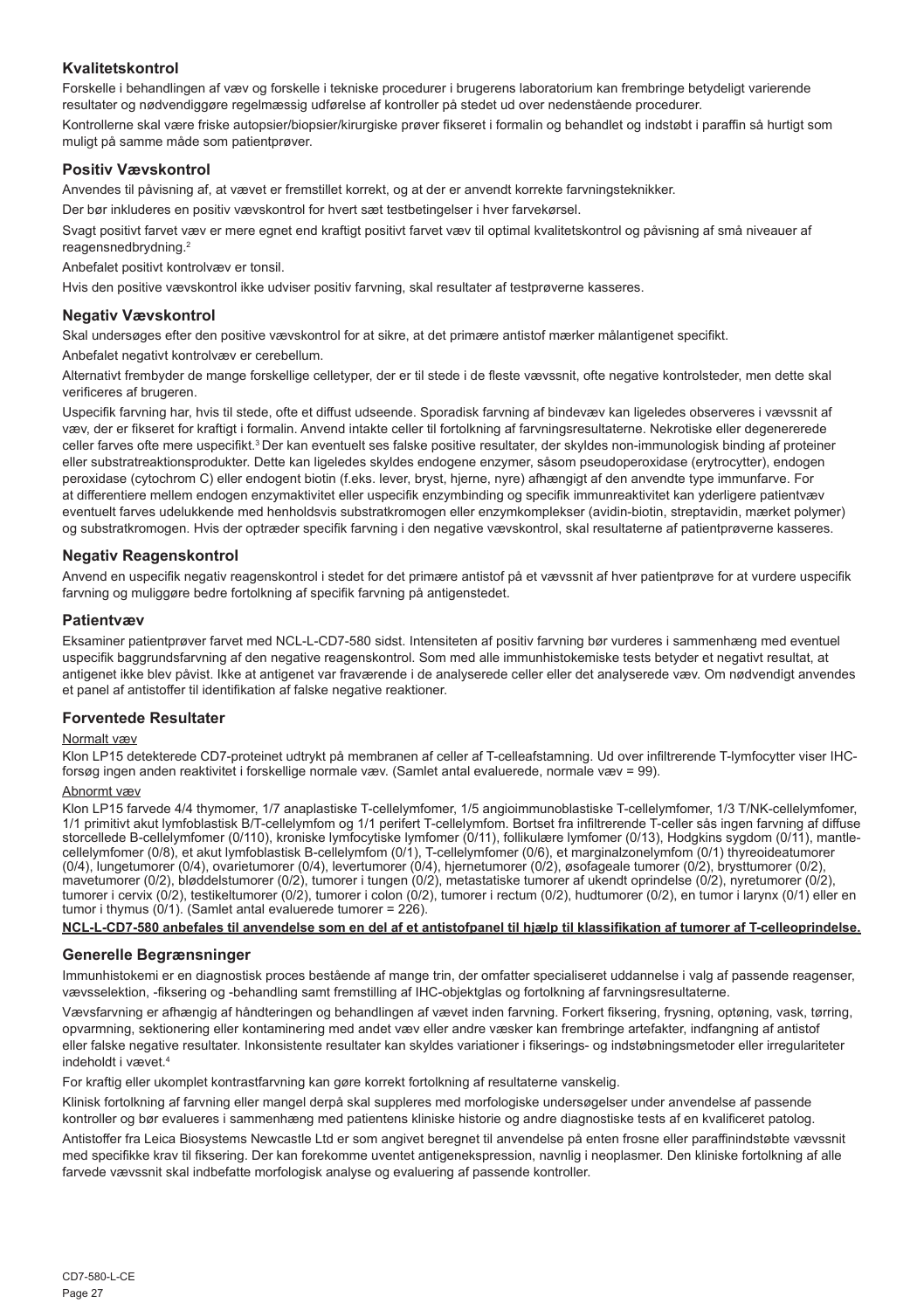## **Bibliografi - Generelt**

- 1. National Committee for Clinical Laboratory Standards (NCCLS). Protection of laboratory workers from infectious diseases transmitted by blood and tissue; proposed guideline. Villanova, P.A. 1991; 7(9). Order code M29-P.
- 2. Battifora H. Diagnostic uses of antibodies to keratins: a review and immunohistochemical comparison of seven monoclonal and three polyclonal antibodies. Progress in Surgical Pathology. 6:1–15. eds. Fenoglio-Preiser C, Wolff CM, Rilke F. Field & Wood, Inc., Philadelphia.
- 3. Nadji M, Morales AR. Immunoperoxidase, part I: the techniques and pitfalls. Laboratory Medicine. 1983; 14:767.
- 4. Omata M, Liew CT, Ashcavai M, Peters RL. Nonimmunologic binding of horseradish peroxidase to hepatitis B surface antigen: a possible source of error in immunohistochemistry. American Journal of Clinical Pathology. 1980; 73:626.
- 5. Leong FJW-M and Leong AS-Y. Essential markers in malignant lymphoma: a diagnostic approach. The Journal of Histotechnology. 2002; 25(4):215-227.
- 6. Ormsby A, Bergfeld WF, Tubbs RR et al. Evaluation of a new paraffin-reactive CD7 T-cell deletion marker and a polymerase chain reaction-based T-cell receptor gene rearrangement assay: implications for diagnosis of mycosis fungoides in community clinical practice. Journal of the American Academy of Dermatology. 2001; 45(3):405-413.

#### **Rettelser Til Tidligere Udgave**

Reagenssammensætning, Total proteinkoncentration, Anbefalinger vedrørende anvendelse, Advarsler og forholdsregler, Forventede resultater.

## **Udgivelsesdato**

05 oktober 2018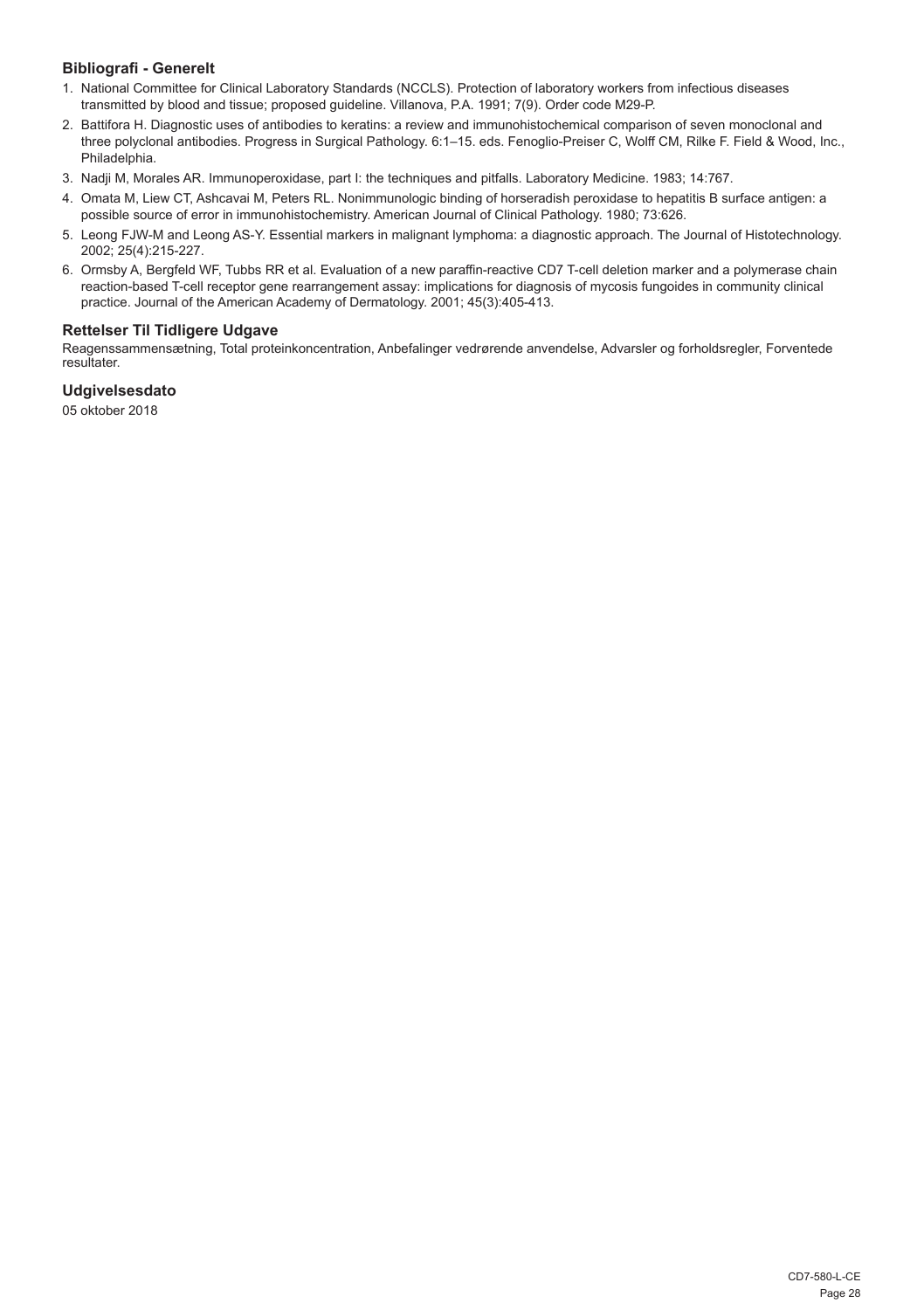## <span id="page-29-0"></span>**Novocastra™ Vloeistof Muis Monoklonaal Antilichaam CD7**

## **Productcode: NCL-L-CD7-580**

## **Beoogd Gebruik**

#### *Voor gebruik bij in-vitro-diagnostiek.*

NCL-L-CD7-580 is bedoeld voor de kwalitatieve identificatie, door middel van lichtmicroscopie, van humaan CD7-antigeen in paraffinecoupes. De klinische interpretatie van iedere kleuring of de afwezigheid ervan moet worden aangevuld met morfologisch onderzoek en goede controles. De interpretatie moet worden geëvalueerd door een vakkundige patholoog binnen de context van de klinische geschiedenis van de patiënt en eventueel ander diagnostisch onderzoek.

### **Beginsel van de Procedure**

Immunohistochemische (IHC) kleuringstechnieken maken de visualisatie van antigenen mogelijk via de sequentiële toepassing van een specifiek antilichaam naar het antigen (primaire antilichaam), het secundaire antilichaam naar het primaire antilichaam en een enzymcomplex met een chromogeen substraat met ingevoegde wasstappen. De enzymatische activering van de chromogeenresultaten in een zichtbaar reactieproduct op de antigene plaats. De monsters kunnen dan tegengekleurd en afgedekt zijn. De resultaten worden geïnterpreteerd met een lichtmicroscoop en hulpmiddelen in de differentiële diagnose van pathofysiologische processen, die wel of niet met een specifiek antigen geassocieerd kunnen worden.

#### **Kloon**

LP15

## **Immunogeen**

Prokaryotisch recombinant fusie-eiwit, overeenkomend met een deel van het extracellulaire domein van het humane CD7-molecuul.

#### **Specificiteit**

Humaan CD7-antigeen.

#### **Reagentiasamenstelling**

NCL-L-CD7-580 is een supernatant van de vloeibare weefselkweek die natriumazide bevat als conserveringsmiddel.

## **Ig-klasse**

IgG2b

## **Totale Proteïneconcentratie Total Protein**

Raadpleeg het etiket op de flacon voor de specifieke totale proteïneconcenstratie.

## **Antilichaamconcentratie**

Groter of gelijk aan 351 mg/L zoals bepaald door ELISA. Raadpleeg het etiket op de flacon voor de specifieke lg-concenstratie.

## **Aanbevelingen over het Gebruik**

Immunochemisch op paraffine coupes.

**Door hitte geïnduceerde epitoopversterking (HIER):** Volg de aanwijzingen voor gebruik in Novocastra Epitope Retrieval Solution pH 6.

**Aangeranden verdunning:** 1:100 voor 30 minuten bij 25 °C. Dit wordt gezien als een richtlijn en gebruikers dienen hun eigen optimale werkverdunningen te bepalen.

**Visualisatie:** Volg a.u.b. de gebruiksinstructies in de Novolink™ Polymer Detection Systems. Voor meer productinformatie of ondersteuning dient u contact op te nemen uw lokale distributeur of het regionale kantoor van Leica Biosystems , of de website van Leica Biosystems te bezoeken, www.LeicaBiosystems.com

De prestatie van dit antilichaam dient gevalideerd te worden als het wordt gebruikt met andere handmatige kleuringssystemen of automatische platformen.

## **Opslag en Stabiliteit**

Opslaan bij temperaturen van 2–8 °C. Niet bevriezen. Laat het systeem direct na gebruik terugkeren naar een temperatuur van 2–8 °C. Gebruik het product niet meer na de expiratiedatum die op de flacon staat. Opslagcondities andere dan degene die hierboven gespecificeerd zijn, dienen door de gebruiker geverifieerd te.

## **Voorbereiding van Monsters**

De aanbevolen fixeerstof is 10% neutraal gebufferde formaline voor paraffine ingebedde weefselcoupes.

#### **Waarschuwingen en Voorzorgsmaatregelen**

Deze reagens is voorbereid van het supernatant van de celkweek. Aangezien het biologisch product is, dient u bij het gebruik ervan voorzichtig te werk te gaan.

Deze reagens bevat natriumazide. Een materiaalveiligheidsblad is op verzoek verkrijgbaar bij www.LeicaBiosystems.com

Raadpleeg de richtlijnen van de lokale of nationale overheid voor het afdanken van potentieel giftige componenten.

Monsters moeten voor en na fixatie worden behandeld als potentiële overdragers van infecties en volgens de juiste voorzorgsmaatregelen worden afgedankt. Dit geldt tevens voor alle materialen die aan de monsters zijn blootgesteld.<sup>1</sup>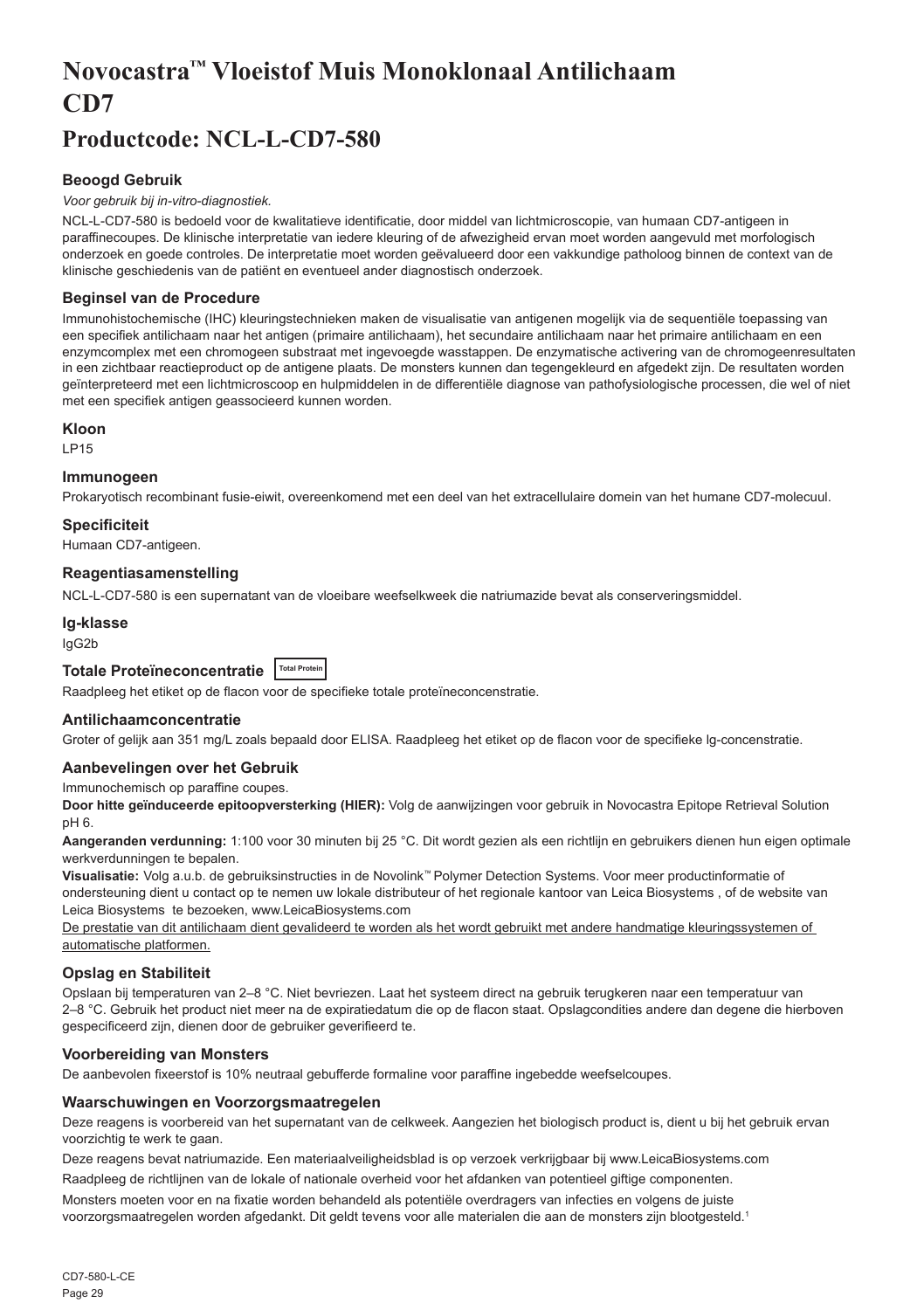Reagentia mogen nooit met de mond worden gepipetteerd. Daarnaast moet contact tussen de huid en het slijmvlies met reagentia en monsters worden vermeden.

Als reagentia of monsters in contact komen met gevoelige gebieden, moet u deze gebieden wassen met een ruime hoeveelheid water. Neem contact op met een arts.

Minimaliseer de kans van microbacteriële contaminatie van reagentia. Als u dit niet doet, kan er een toename van niet-specifieke kleuring optreden.

Incubatietijden of temperaturen die afwijken van degenen die gespecificeerd zijn, kunnen tot onjuiste resultaten leiden. Iedere dergelijke verandering moet door de gebruiker gevalideerd worden.

## **Kwaliteitscontrole**

Verschillen in het verwerken van weefsel en technische procedures in het laboratorium van de gebruiker kunnen zorgen voor een aanzienlijke variabiliteit van de resultaten. Dit vereist een regulier gebruik van bedrijfseigen controles naast de volgende procedures. De controles moeten verse autopsie-, biopsie-, of chirurgische monsters omvatten, en zo snel mogelijk formaline gefixeerd en in paraffinewax ingebed worden, op dezelfde manier als de patiëntmonster(s).

#### **Positieve Weefselcontrole**

Wordt gebruikt om correct voorbereide weefsels en goede kleuringstechnieken aan te duiden.

Er dient een positieve weefselcontrole opgenomen te worden voor iedere set testcondities in iedere kleuringsrun.

Voor een optimale kwaliteitscontrole en voor het detecteren van geringe niveaus van reagensdegredatie, is weefsel met zwakke positieve kleuring beter geschikt dan weefsel met sterke positieve kleuring.<sup>2</sup>

Aanbevolen positief controleweefsel is tonsil.

Als de positieve weefselcontrole geen positieve kleuring vertoont, moeten de resultaten met de testmonsters als ongeldig worden beschouwd.

#### **Negatieve Weefselcontrole**

Dient onderzocht te worden na de positieve weefselcontrole om de specificiteit te verifiëren van de labeling van het doelantigen door het primaire antilichaam.

Aanbevolen negatief controleweefsel is cerebellum.

Daarnaast leveren de verscheidenheid aan celtypen, die in de meeste weefselcoupes aanwezig zijn, regelmatig negatieve controlelocaties op, maar dit dient door de gebruiker geverifieerd te worden. Niet-specifieke kleuring, indien aanwezig, heeft meestal een diffuus uiterlijk.

Daarnaast kan in coupes sporadische kleuring van bindweefsel worden geobserveerd. Dit treedt op als gevolg van overdadig fixeren van weefsel met formaline. Maak voor de interpretatie van kleuringsresultaten gebruik van intacte cellen. Necrotische of gedegenereerde cellen kunnen vaak een niet-specifieke kleuring vertonen.<sup>3</sup>

Er kan sprake zijn van fout-positieven als gevolg van niet-immunologische binding van eiwitten of substraatreactieproducten. Zij kunnen ook veroorzaakt worden door endogene enzymen zoals pseudoperoxidase (erythrocyten), endogene peroxidase (cytochroom C), of endogene biotine (bijv. lever, borst, hersenen, nieren), afhankelijk van het type immunokleuring dat gebruikt wordt.

Om endogene enzymen of niet-specifieke binding van enzymen van specifieke immunoreactiviteit te differentiëren, kan het zijn dat extra patiëntweefsels exclusief gekleurd wordt met substraat chromogeen of enzymcomplexen (avidine-biotine, streptavidine, gelabeld polymeer) en respectievelijk substraat-chromogeen. Indien specifieke kleuring binnen het interne negatieve controleweefsel optreedt, moeten de resultaten die met de patiëntmonsters zijn verkregen als ongeldig worden beschouwd.

## **Negatieve Reagenscontrole**

Gebruik een niet-specifieke negatieve reagenscontrole in plaats van het primaire antilichaam met een coupe van ieder patiëntmonster, om een niet-specifieke kleuring te evalueren en een betere interpretatie te krijgen van de specifieke kleuring op de antigene plaats.

## **Patiëntweefsel**

Onderzoek de gekleurde patiëntmonsters met NCL-L-CD7-580. De positieve kleuringsintensiteit moet worden geëvalueerd binnen de context van iedere niet-specifieke achtergrondkleuring van de negatieve reagenscontrole. Net zoals bij elke immunohistochemische test betekent een negatief resultaat dat het antigeen niet is gedetecteerd. Het betekent dus niet dat het antigeen afwezig was in de geanalyseerde cellen/het geanalyseerde weefsel. Gebruik een panel van antilichamen om de verkeerd-negatieve reacties te identificeren.

## **Verwachte Resultaten**

#### Normale weefsels

Kloon LP15 detecteerde expressie van het CD7-eiwit op de membraan van cellen van de T-cellijn. Behalve het infiltreren van T-lymfocyten is in IHC-onderzoeken op uiteenlopende normale weefsels geen andere reactiviteit aangetoond. (Totaal aantal beoordeelde normale weefsels = 99).

#### Abnormale weefsels

Kloon LP15 bracht kleuring teweeg in 4/4 gevallen van thymoom, 1/7 anaplastische T-cellymfomen, 1/5 angio-immunoblastaire T-cellymfomen, 1/3 T/NK-lymfomen, 1/1 primitief acuut lymfoblastair B/T-cellymfoom en 1/1 perifeer T-cellymfoom. Behalve in infiltrerende T-cellen is geen kleuring waargenomen in diffuse grootcellige B-cellymfomen (0/110), chronische lymfocytaire lymfomen (0/11), folliculaire lymfomen (0/13), ziekte van Hodgkin (0/11), mantelcellymfomen (0/8), een acuut lymfoblastair B-cellymfoom (0/1), T-cellymfomen (0/6), een marginale-zonelymfoom (0/1), schildkliertumoren (0/4), longtumoren (0/4), ovariumtumoren (0/4), levertumoren (0/4), hersentumoren (0/2), slokdarmtumoren (0/2), borsttumoren (0/2), maagtumoren (0/2), wekedelentumoren (0/2), tongtumoren (0/2), metastatische tumoren van onbekende oorsprong (0/2), niertumoren (0/2), cervixtumoren (0/2), testistumoren (0/2), colontumoren (0/2), rectumtumoren (0/2), huidtumoren (0/2), een larynxtumor (0/1) en een thymustumor (0/1). (Totaal aantal beoordeelde tumorgevallen = 226).

**NCL-L-CD7-580 wordt aanbevolen voor gebruik als onderdeel van een panel antilichamen als hulpmiddel bij het classificeren van tumoren afkomstig van T-cellen.**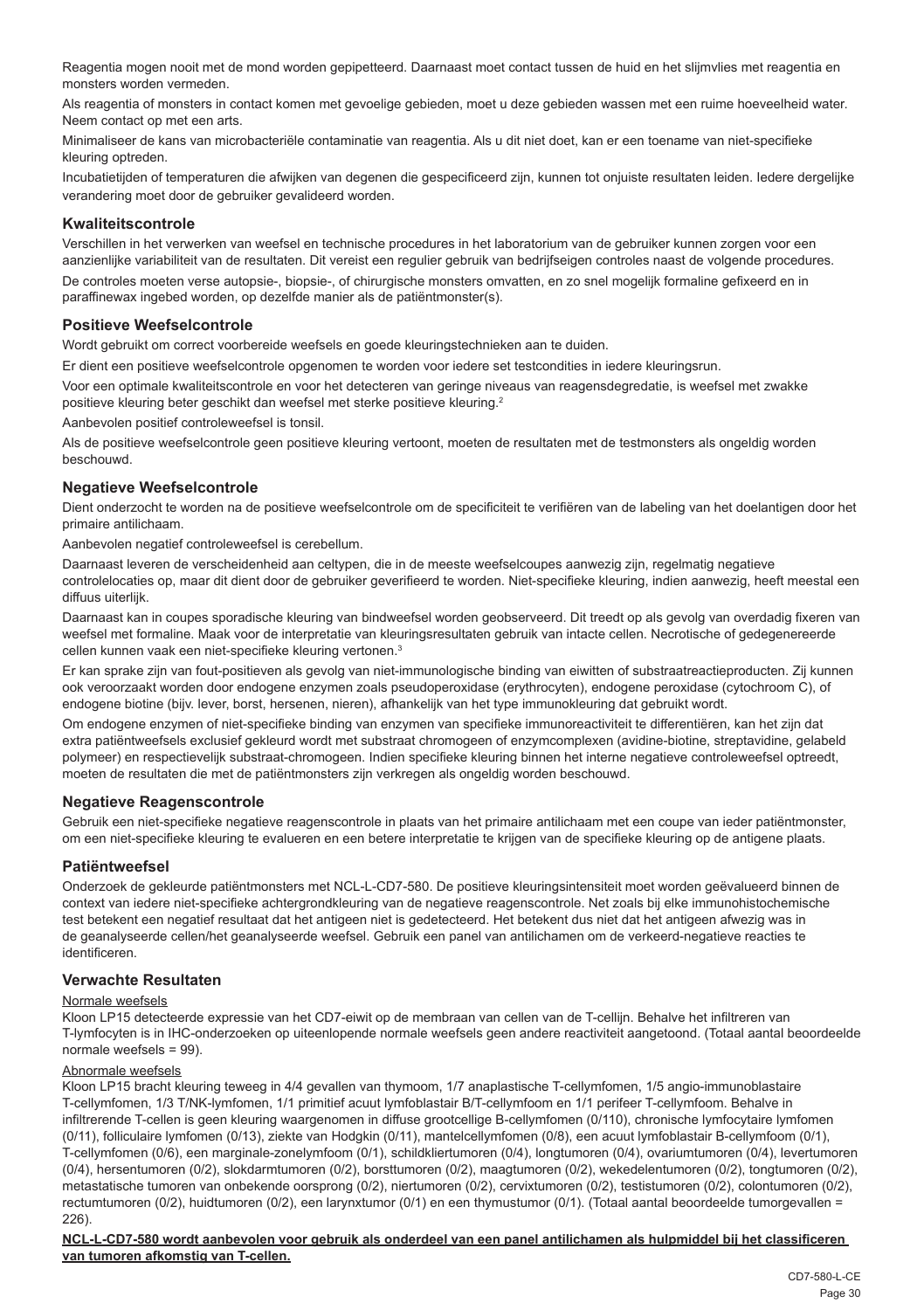## **Algemene Beperkingen**

Immunohistochemie is een diagnoseproces van meerdere stappen dat uit een gespecialiseerde training bestaat in het selecteren van de desbetreffende reagentia; weefselselectie, fixatie en verwerking; voorbereiding van de IHC-objectglaasjes; en de interpretatie van de kleuringsresultaten. Weefselkleuring is afhankelijk van het gebruik en de verwerking van het weefsel vóór het aanbrengen van de kleuring. Een onjuiste manier van fixeren, invriezen, ontdooien, wassen, drogen, verwarmen en opdelen of contaminatie met andere weefsels of vloeistoffen kunnen leiden tot artefacten, het vastzitten van antilichamen of fout-negatieven. Inconsistente resultaten kunnen het gevolg zijn variaties in de methoden die voor het fixeren en inbedden worden gebruikt of van inherente onregelmatigheden binnen het weefsel.<sup>4</sup>

Overmatige of onvolledige tegenkleuring kan een correcte interpretatie van de resultaten in te weg zitten.

De klinische interpretatie van iedere kleuring of de afwezigheid ervan moet worden aangevuld met morfologisch onderzoek en goede controles. De interpretatie moet worden geëvalueerd door een vakkundige patholoog binnen de context van de klinische geschiedenis van de patiënt en eventueel ander diagnostisch onderzoek.

Antilichamen van Leica Biosystems Newcastle Ltd zijn bedoeld voor gebruik, zoals aangegeven, op bevroren of paraffine ingebedde coupes met specifieke fixatie-eisen. Er kan een onverwachte antigenexpressie optreden, met name in neoplasma's. De klinische interpretatie van ieder gekleurde weefselcoupe moet morfologische analyses bevatten en de evaluatie van de juiste controles.

## **Algemene Literatuurlijst**

- 1. National Committee for Clinical Laboratory Standards (NCCLS). Protection of laboratory workers from infectious diseases transmitted by blood and tissue; proposed guideline. Villanova, P.A. 1991; 7(9). Order code M29-P.
- 2. Battifora H. Diagnostic uses of antibodies to keratins: a review and immunohistochemical comparison of seven monoclonal and three polyclonal antibodies. Progress in Surgical Pathology. 6:1–15. eds. Fenoglio-Preiser C, Wolff CM, Rilke F. Field & Wood, Inc., **Philadelphia**
- 3. Nadji M, Morales AR. Immunoperoxidase, part I: the techniques and pitfalls. Laboratory Medicine. 1983; 14:767.
- 4. Omata M, Liew CT, Ashcavai M, Peters RL. Nonimmunologic binding of horseradish peroxidase to hepatitis B surface antigen: a possible source of error in immunohistochemistry. American Journal of Clinical Pathology. 1980; 73:626.
- 5. Leong FJW-M and Leong AS-Y. Essential markers in malignant lymphoma: a diagnostic approach. The Journal of Histotechnology. 2002; 25(4):215-227.
- 6. Ormsby A, Bergfeld WF, Tubbs RR et al. Evaluation of a new paraffin-reactive CD7 T-cell deletion marker and a polymerase chain reaction-based T-cell receptor gene rearrangement assay: implications for diagnosis of mycosis fungoides in community clinical practice. Journal of the American Academy of Dermatology. 2001; 45(3):405-413.

#### **Aanpassingen ten opzichte van Vorige Editie**

Samenstelling van het reagens, Totale eiwitconcentratie, Aanbevelingen voor gebruik, Waarschuwingen en voorzorgsmaatregelen, Verwachte resultaten.

## **Publicatiedatum**

05 oktober 2018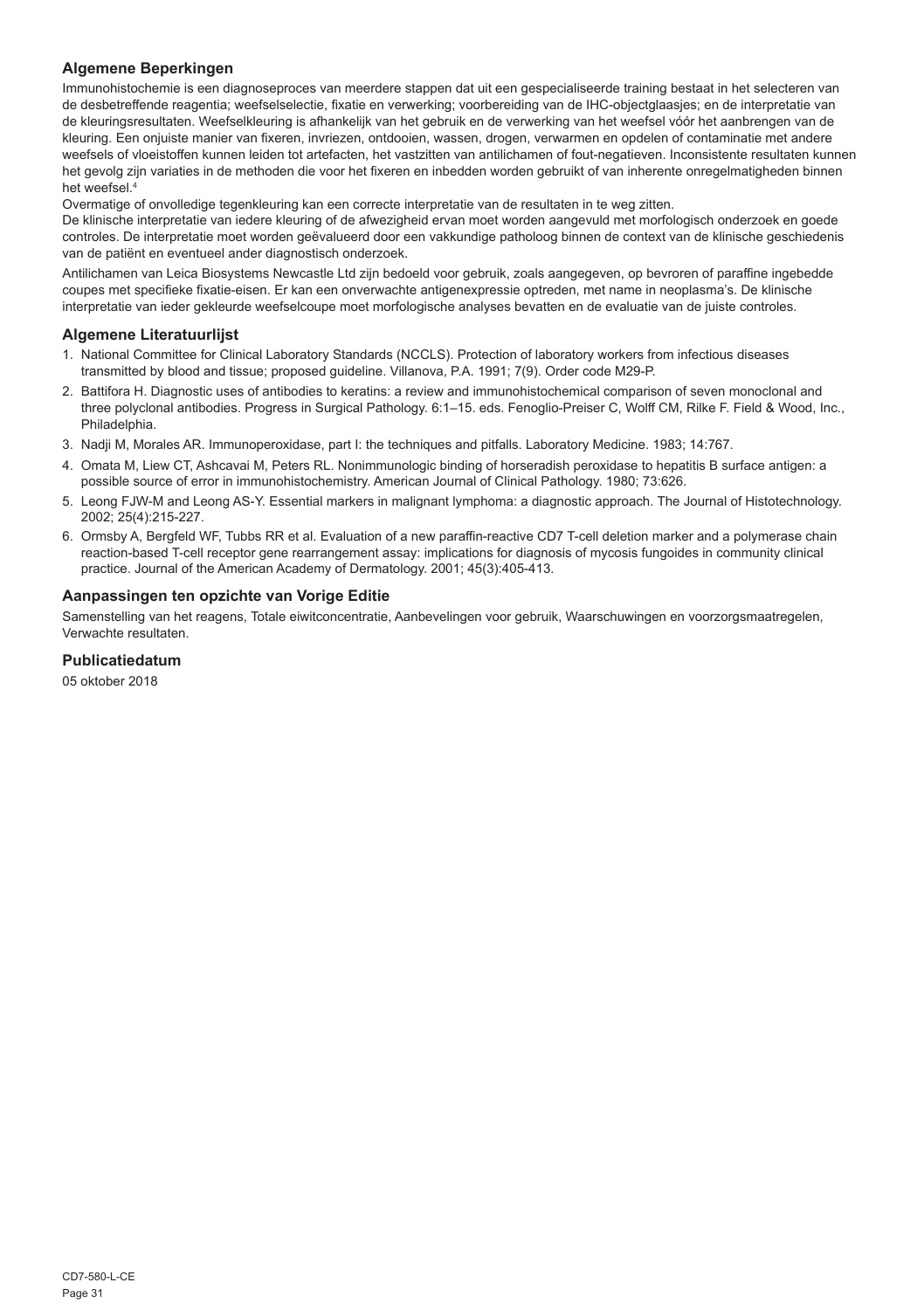## <span id="page-32-0"></span>**Novocastra™ Flytende Monoklonalt Antistoff Fra Mus CD7**

## **Produktkode: NCL-L-CD7-580**

## **Tiltenkt bruk**

#### *Til in vitro-diagnostisk bruk.*

NCL-L-CD7-580 skal brukes til kvalitativ identifikasjon av humant CD7-antigen i parafinsnitt ved lysmikroskopi. Den kliniske tolkningen av farge eller manglende farge skal suppleres med morfologiske undersøkelser og bruk av egnede kontroller, og bør evalueres av en kvalifisert patolog i lys av pasientens kliniske historie og eventuelle andre diagnostiske tester.

## **Prosedyreprinsipp**

Immunhistokjemiske (IHC) fargingsteknikker gjør det mulig å se antigener via en sekvensiell tilsetning av et bestemt antistoff mot antigenet (primært antistoff), et sekundært antistoff mot det primære antistoffet og et enzymkompleks med et kromogent substrat med innskutte vasketrinn. Den enzymatiske aktiveringen av kromogenet gir et synlig reaksjonsprodukt på antigenstedet. Prøven kan deretter kontrastfarges og dekkes med et dekkglass. Resultatene fortolkes ved hjelp av et lysmikroskop og medvirker til differensialdiagnose av patofysiologiske prosesser som muligens kan være assosiert med et bestemt antigen.

#### **Klon**

LP15

## **Immunogen**

Prokaryotisk, rekombinant fusjonsprotein svarende til en del av det ekstracellulære domenet av humant CD7-molekyl.

#### **Spesifisitet**

Humant CD7-antigen.

#### **Reagenssammensetning**

NCL-L-CD7-580 er en flytende vevskultursupernatant som inneholder natriumazid som konserveringsmiddel.

#### **Ig-klasse**

IgG2b

#### **Totalproteinkonsentrasjon Total Protein**

Se etiketten på hetteglasset for lotspesifikk totalproteinkonsentrasjon.

#### **Antistoffkonsentrasjon**

Større enn eller tilsvarende 351 mg/l i henhold til ELISA. Se etiketten på hetteglasset for lotspesifikk Ig-konsentrasjon.

#### **Anbefalinger for Bruk**

Immunhistokjemi på parafinsnitt.

**Varmeindusert epitopgjenvinning (HIER):** Følg bruksanvisningen for Novocastra Epitope Retrieval Solution pH 6.

**Foreslått fortynning:** 1:100 i 30 minutter ved 25 °C. Disse retningslinjene er veiledende, og brukeren bør selv bestemme egne optimale bruksfortynninger.

**Visualisering:** Følg bruksanvisningen for Novolink™ Polymer Detection Systems. Ønsker du ytterligere produktinformasjon eller -støtte, kan du ta kontakt med den lokale forhandleren eller regionkontoret til Leica Biosystems , eller på nettsidene til Leica Biosystems, www.LeicaBiosystems.com

Ytelsen til dette antistoffet bør valideres ved bruk av andre manuelle fargingssystemer eller automatiske systemer.

## **Oppbevaring og Stabilitet**

Oppbevares ved 2–8 °C. Må ikke fryses. Returneres til 2–8 °C umiddelbart etter bruk. Må ikke brukes etter utløpsdatoen angitt på produktetiketten. Andre oppbevaringsbetingelser må valideres av brukeren.

## **Klargjøring av Prøver**

Anbefalt fiksativ er 10 % nøytralbufret formalin for parafinlagrede vevssnitt.

## **Advarsler og Forholdsregler**

Denne reagensen er laget av supernatanten fra en cellekultur. Dette er et biologisk produkt som må behandles deretter. Denne reagensen inneholder natriumazid. Dataark om materialsikkerhet (MSDS) er tilgjengelig på forespørsel eller kan lastes ned fra www.LeicaBiosystems.com

Følg nasjonale og lokale forskrifter for avhending av komponenter som kan være giftige.

Prøver (før og etter fiksering) og alt materiale som eksponeres for dem, skal behandles som potensielt smittefarlig og kasseres i samsvar med gjeldende forholdsregler.<sup>1</sup>

Hold aldri pipetter med reagens i munnen, og unngå at hud og slimhinner kommer i kontakt med reagenser og prøver.

Hvis reagenser eller prøver kommer i kontakt med følsomme områder, skal de skylles med rikelig vann. Kontakt lege.

Reduser mikrobiell kontaminering av reagensene til et minimum, ellers kan det forekomme økt uspesifisert farging.

Inkubasjonstider eller temperaturer som er annerledes enn det som er angitt, kan gi unøyaktige resultater. Slike endringer må valideres av brukeren.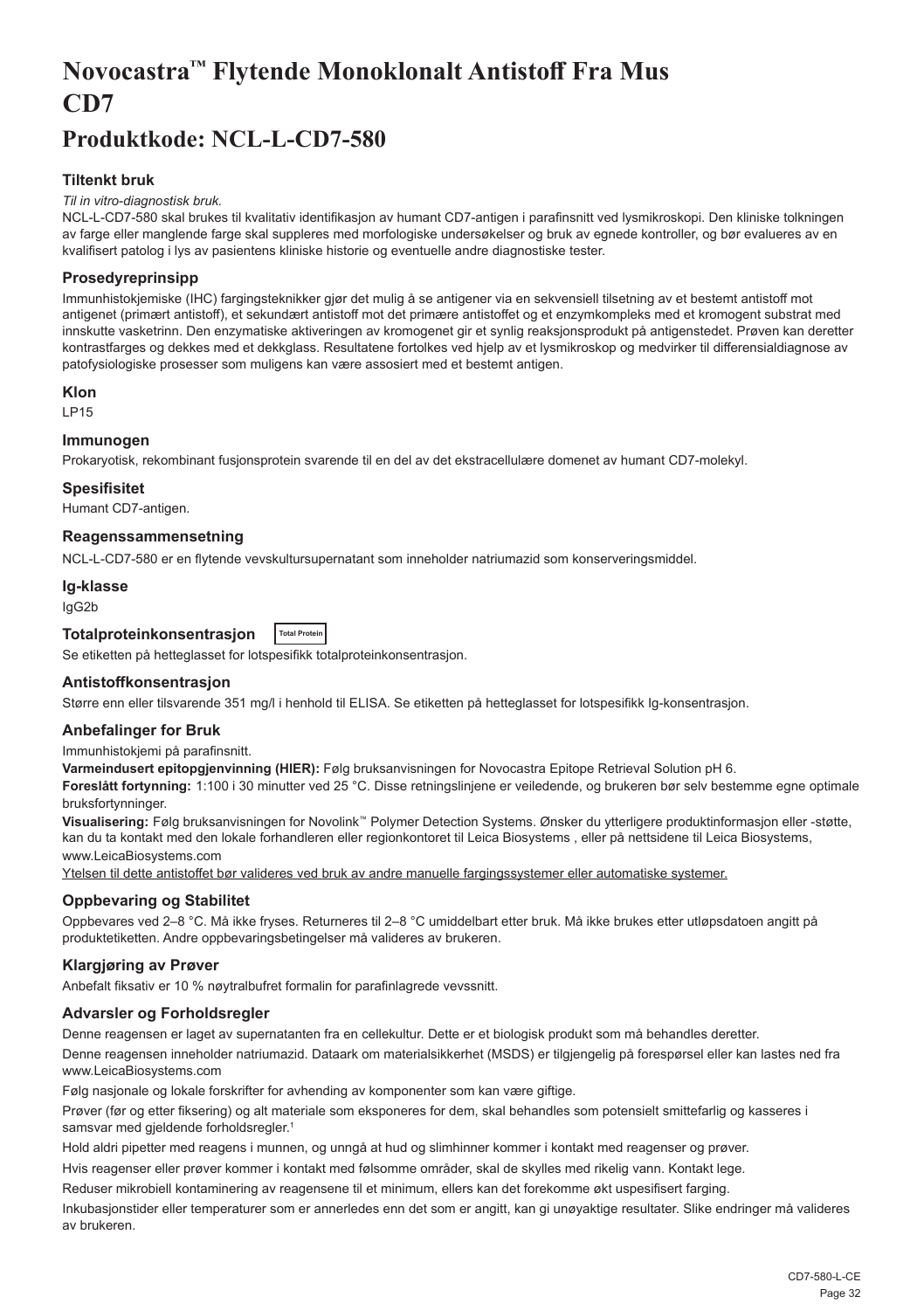## **Kvalitetskontroll**

Forskjeller i behandlingen av vev og forskjeller i tekniske prosedyrer i brukerens laboratorium kan gi signifikant varierte resultater, og det kan være nødvendig å foreta kontroller på stedet i tillegg til prosedyrene angitt nedenfor.

Kontrollene skal være nye autopsi-/biopsi-/kirurgiske prøver, formalinfikserte, behandlede og parafinlagrede så snart som mulig, på samme måte som pasientprøver.

### **Positiv Vevskontroll**

Brukes for å påvise korrekt vevspreparering og fargeteknikker.

Én positiv vevskontroll bør inkluderes for hvert sett med testbetingelser i hver fargerunde.

Svakt positivt farget vev er mer egnet enn kraftig positivt farget vev til optimal kvalitetskontroll og påvisning av små nivåer reagensnedbrytning.<sup>2</sup>

Anbefalt positivt kontrollvev er tonsill.

Hvis den positive vevskontrollen ikke viser positiv farging, skal resultatene til testprøvene anses som ugyldige.

### **Negativ Vevskontroll**

Skal undersøkes etter den positive vevskontrollen for å sikre at det primære antistoffet merker målantigenet spesifikt.

Anbefalt negativt kontrollvev er cerebellum.

Alternativt har de mange ulike celletypene som finnes i de fleste vevssnittene ofte negative kontrollsteder, men dette må verifiseres av brukeren. Uspesifikk farging, hvis dette er aktuelt, har ofte et diffust utseende.

Sporadisk farging av bindevev kan på samme måte observeres i snitt fra vev som er fiksert for kraftig i formalin. Bruk intakte celler for å tolke fargeresultatene. Nekrotiske eller degenererte celler kan ofte farges uspesifikt.<sup>3</sup>

Falske positive resultater kan skyldes ikke-immunologisk binding av proteiner eller substratreaksjonsprodukter. Dette kan også skyldes endogene enzymer som pseudoperoksidase (erytrocytter), endogen peroksidase (cytokrom C) eller endogent biotin (f.eks. lever, bryst, hjerne, nyre), avhengig av anvendt type immunfarge.

For å differensiere endogen enzymaktivitet eller uspesifikk enzymbinding og spesifikk immunreaktivitet kan ytterligere pasientvev eventuelt farges kun med henholdsvis substratkromogen eller enzymkomplekser (avidin-biotin, streptavidin, merket polymer) og substratkromogen. Hvis det skjer spesifikk farging i den negative vevskontrollen, må resultatene for pasientprøvene anses som ugyldige.

#### **Negativ reagenskontroll**

Bruk en uspesifikk negativ reagenskontroll i stedet for det primære antistoffet på et snitt av hver pasientprøve for å vurdere uspesifikk farging og for å muliggjøre bedre fortolkning av spesifikk farging på antigenstedet.

#### **Pasientvev**

Undersøk pasientprøver farget med NCL-L-CD7-580 sist. Intensiteten av positiv farging bør vurderes i sammenheng med eventuell uspesifikk bakgrunnsfarging av den negative reagenskontrollen. Som med alle immunhistokjemiske tester, betyr et negativt resultat at antigenet ikke ble påvist, ikke at antigenet var fraværende i de analyserte cellene/vevet. Om nødvendig kan man bruke et panel av antistoffer for å identifisere falske negative reaksjoner.

#### **Forventede Resultater**

#### Normalt Vev

Klon LP15 detekterte ekspresjon av CD7-proteinet på membranen av celler i T-cellelinje. Med unntak av infiltrerende T-lymfocytter, viser IHC-studier ingen annen reaktivitet i en rekke normale vev. (Totalt antall evaluerte normale vev = 99).

#### Abnormalt Vev

Klon LP15 farget 4/4 thymomer, 1/7 anaplastiske T-cellelymfomer, 1/5 angioimmunoblastiske T-cellelymfomer, 1/3 T/NK-lymfomer, 1/1 primitivt akutt B-/T-lymfoblastisk lymfom og 1/1 perifert T-cellelymfom. Med unntak av infiltrerende T-celler, ble ingen farging observert i diffuse storcellede B-cellelymfomer (0/110), kroniske lymfocytære lymfomer (0/11), follikulære lymfomer (0/13), Hodgkins sykdom (0/11), mantelcellelymfomer (0/8), et akutt B-lymfoblastisk lymfom (0/1), T-cellelymfomer (0/6), et marginalsonelymfom (0/1), thyreoideatumorer (0/4), lungetumorer (0/4), ovarietumorer (0/4), levertumorer (0/4), hjernetumorer (0/2), tumorer i spiserør (0/2), brysttumorer (0/2), tumorer i mage (0/2), bløtvevstumorer (0/2), tumorer i tunge (0/2), metastatiske tumorer av ukjent opprinnelse (0/2), nyretumorer (0/2), tumorer i livmorhals (0/2), testikkeltumorer (0/2), tumorer i kolon (0/2), tumorer i rektum (0/2), hudtumorer (0/2), en tumor i larynx (0/1) eller en tumor i thymus (0/1). (Totalt antall evaluerte tumorer = 226).

#### **NCL-L-CD7-580 anbefales til bruk som en del av et antistoffpanel for å avhjelpe klassifiseringen av tumorer av T-celleopprinnelse.**

## **Generelle Begrensninger**

Immunhistokjemi er en diagnostisk prosess i flere trinn som omfatter spesialutdanning i valg av egnede reagenser, vevsseleksjon, -fiksering og -behandling samt preparering av IHC-objektglass og tolking av fargeresultater.Vevsfarging avhenger av håndteringen og behandlingen av vevet før fargingen. Feil fiksering, frysing, tining, vasking, tørking, oppvarming, snitting eller kontaminering med annet vev eller væsker kan gi artefakter, innfanging av antistoffer eller falske negative resultater. Inkonsekvente resultater kan skyldes variasjoner ved fiksering eller innstøpningsmetoder eller iboende uregelmessigheter i vevet.<sup>4</sup>

Overdreven eller ufullstendig motfarging kan også gjøre det vanskelig å tolke resultatene riktig.

Den kliniske tolkningen av farge eller manglende farge skal suppleres med morfologiske undersøkelser og bruk av egnede kontroller, og bør evalueres av en kvalifisert patolog i lys av pasientens kliniske historie og eventuelle andre diagnostiske tester.

Antistoffer fra Leica Biosystems Newcastle Ltd skal brukes, som angitt, på enten frosne eller parafinlagrede snitt med spesifikke krav til fiksering. Uventet antigenekspresjon kan forekomme, spesielt i neoplasma. Den kliniske tolkningen av fargede vevssnitt må omfatte morfologiske analyser og evaluering av egnede kontroller.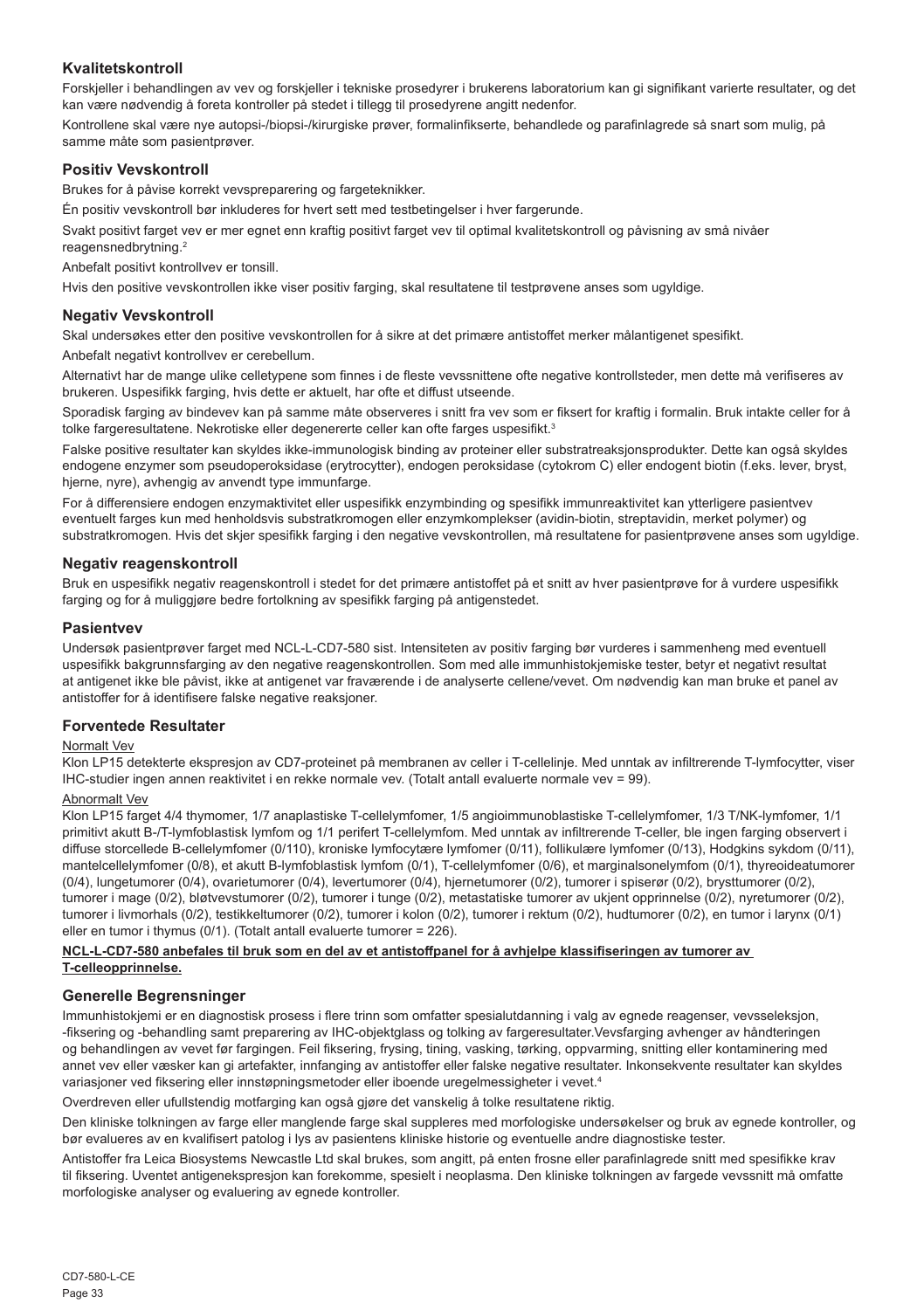## **Bibliografi – Generelt**

- 1. National Committee for Clinical Laboratory Standards (NCCLS). Protection of laboratory workers from infectious diseases transmitted by blood and tissue; proposed guideline. Villanova, P.A. 1991; 7(9). Order code M29-P.
- 2. Battifora H. Diagnostic uses of antibodies to keratins: a review and immunohistochemical comparison of seven monoclonal and three polyclonal antibodies. Progress in Surgical Pathology. 6:1–15. eds. Fenoglio-Preiser C, Wolff CM, Rilke F. Field & Wood, Inc., Philadelphia.
- 3. Nadji M, Morales AR. Immunoperoxidase, part I: the techniques and pitfalls. Laboratory Medicine. 1983; 14:767.
- 4. Omata M, Liew CT, Ashcavai M, Peters RL. Nonimmunologic binding of horseradish peroxidase to hepatitis B surface antigen: a possible source of error in immunohistochemistry. American Journal of Clinical Pathology. 1980; 73:626.
- 5. Leong FJW-M and Leong AS-Y. Essential markers in malignant lymphoma: a diagnostic approach. The Journal of Histotechnology. 2002; 25(4):215-227.
- 6. Ormsby A, Bergfeld WF, Tubbs RR et al. Evaluation of a new paraffin-reactive CD7 T-cell deletion marker and a polymerase chain reaction-based T-cell receptor gene rearrangement assay: implications for diagnosis of mycosis fungoides in community clinical practice. Journal of the American Academy of Dermatology. 2001; 45(3):405-413.

## **Endringer i forhold til Forrige Utgave**

Reagenssammensetning, Total proteinkonsentrasjon, Anbefalinger for bruk, Advarsler og forsiktighetsregler, Forventede resultater.

## **Utgivelsesdato**

05 oktober 2018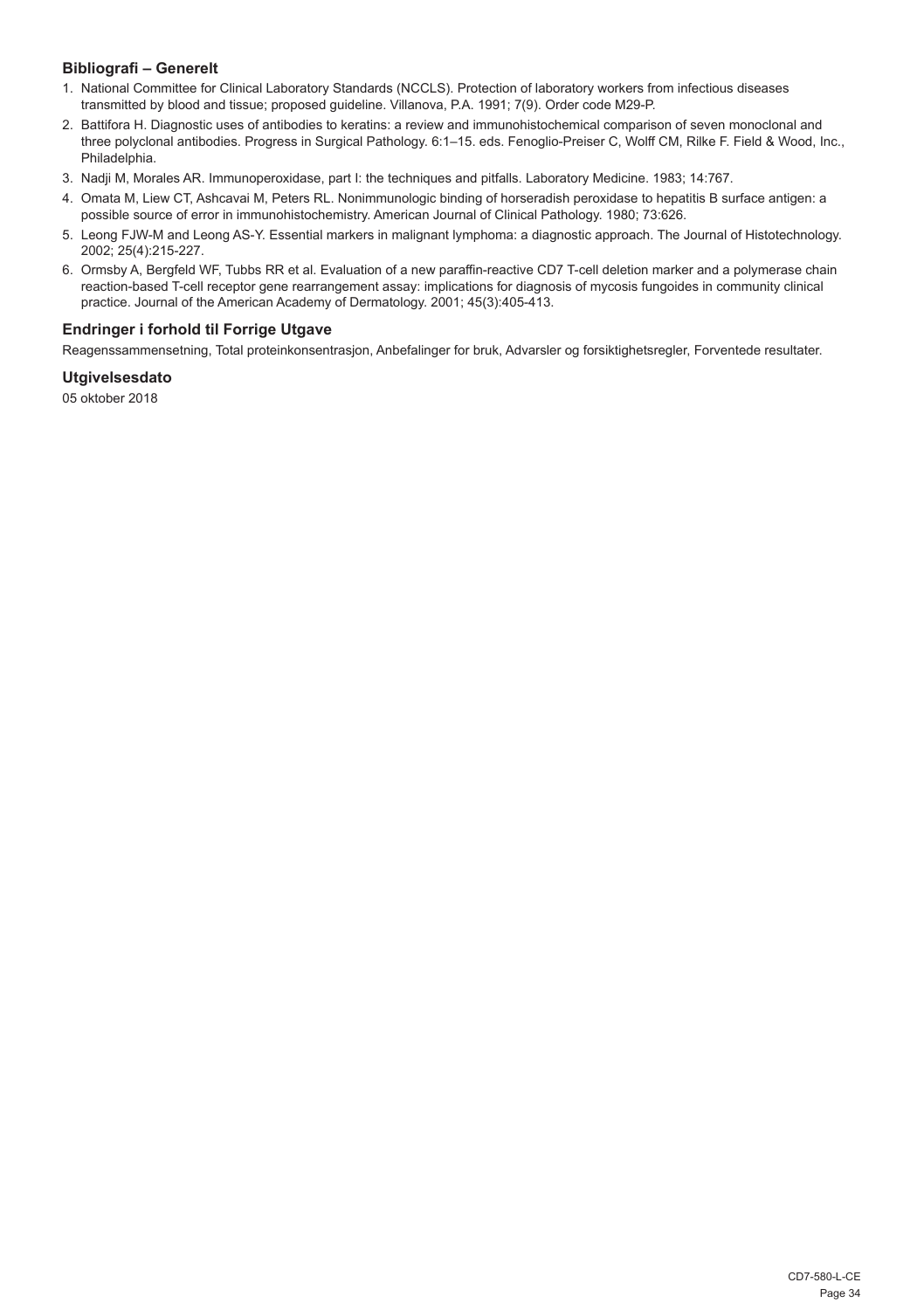## <span id="page-35-0"></span>**Novocastra™ Likit Monoklonal Fare Antikor CD7**

## **Ürün Kodu: NCL-L-CD7-580**

## **Kullanım Amacı**

#### *In vitro diagnostik kullanımı için.*

NCL-L-CD7-580 parafin kesitlerde insan CD7 antijeninin ışık mikroskopisi ile nitel tanımlanması için tasarlanmıştır. Herhangi bir boyamanın mevcut olması veya olmaması ile ilgili klinik yorumlama, uygun kontroller kullanılarak morfolojik çalışmalarla tamamlanmalıdır ve hastanın klinik geçmişi ve diğer diagnostik testler kapsamında kalifiye bir patolojist tarafından değerlendirilmelidir.

## **Prosedür Prensibi**

İmmünohistokimyasal (IHC) boyama teknikleri, spesifik bir antikorun antijene (primer antikor), ikincil bir antikorun primer antikora ve bir enzim kompleksinin kromojenik bir substrat ile arada yıkama adımları olacak şekilde sekansiyel olarak uygulanmasıyla antijenlerin görselleştirilmesini sağlar. Kromojenin enzimatik aktivasyonu, antijen bölgede görünür bir reaksiyon prodüktü ile sonuçlanır. Numune bu durumda karşıt boyanabilir ve lamellenebilir. Sonuçlar, bir ışık mikroskopu kullanılarak yorumlanır ve özel bir antijenle birleştirilebilen veya birleştirilemeyen patofizyolojik işlemlerin ayırıcı tanısına yardımcı olur.

## **Clone**

LP15

## **İmmünojen**

İnsan CD7 molekülünün dışsal alanındaki bir bölgesine karşılık gelen prokaryotik rekombinant füzyon proteini.

#### **Spesifite**

İnsan CD7 antijeni.

## **Reagent Kompozisyonu**

NCL-L-CD7-580, prezervatif olarak sodyum azit içeren supernatant bir likit doku kültürüdür.

#### **Ig Sınıfı**

IgG2b

## **Toplam Protein Konsantrasyonu Total Protein**

Lota özel toplam protein konsantrasyonu için viyal etiketine başvurun.

## **Antikor Konsantrasyonu**

ELISA tarafından belirlendiği gibi 351 mg/L'ye eşit veya bu değerden yüksek. Lota özel lg konsantrasyonu için viyal etiketine başvurun.

#### **Kullanım Tavsiyeleri**

Parafin seksiyonlarında immünohistokimya.

**Isı İle Endüklenen Epitop Alımı (HIER):** Novocastra Epitope Retrieval Solution pH 6 içinde kullanım için lütfen talimatları takip edin. **Önerilen dilüsyon:** 1:100 25 °C'de 30 dakika için. Bu bir kılavuz olarak verilmiştir; kullanıcılar, kendilerine özel optimal çalışma dilüsyonlarını belirlemelidirler.

**Görselleştirme:** Novolink™ Polymer Detection System kullanım talimatlarına uyun. Ürünle ilgili daha fazla bilgi veya destek için yerel distribütörünüze veya bölgesel Leica Biosystems ofisine başvurun veya alternatif olarak www.LeicaBiosystems.com Leica Biosystems internet sitesini ziyaret edin.

Bu antikorun performansı, diğer manuel boyama sistemleri veya otomatik platformlarla kullanıldığında doğrulanmalıdır.

## **Saklama ve Dayanıklılık**

2–8 °C'de saklayın. Dondurmayın. Kullanımdan hemen sonra 2–8 °C'ye dönün. Viyal etiketinin üzerinde belirtilen son kullanım tarihinden sonra kullanmayın. Yukarıda belirtilenlerin dışındaki saklama koşullarının, kullanıcı tarafından kontrol edilmesi gerekir.

## **Numune Hazırlığı**

Önerilen fiksatif, parafine gömülmüş doku seksiyonları için %10 nötr tamponlu formalindir.

## **Uyarılar ve Önlemler**

Bu reagent, hücre kültürünün supernatantından hazırlanmıştır. Bu bir biyolojik ürün olduğundan işlem yaparken özel dikkat gerektirir. Bu reagent, sodyum azit içerir. Talep üzerine veya www.LeicaBiosystems.com 'dan bir Material Safety Data Sheet (Malzeme Güvenlik Veri Sayfası) elde edilebilir

Potansiyel tüm toksik komponentlerin imhası için federal, ulusal veya lokal düzenlemelere başvurun.

Fikse etme işleminden önce ve sonra numuneler ve bunlara maruz kalan tüm materyaller, enfeksiyon yayabilecek gibi ele alınmalı ve doğru önlemler alınarak atığa çıkartılmalıdır.<sup>1</sup>

Reagent'lar asla ağızla pipetlenmemeli ve cildin ve muköz membranların reagent ve numunelerle temasından kaçınılmalıdır.

Reagent veya numunelerin hassas alanlarla temas etmesi durumunda bu alanları bol su ile yıkayın. Doktora başvurun. Reagent'ların mikrobiyal kontaminasyonunu minimize edin, aksi durumda nonspesifik boyamada bir artış ortaya çıkabilir.

Belirtilenlerin dışında inkübasyon süreleri veya sıcaklıkları, hatalı sonuçlara neden olabilir. Tüm değişiklikler, kullanıcı tarafından doğrulanmalıdır.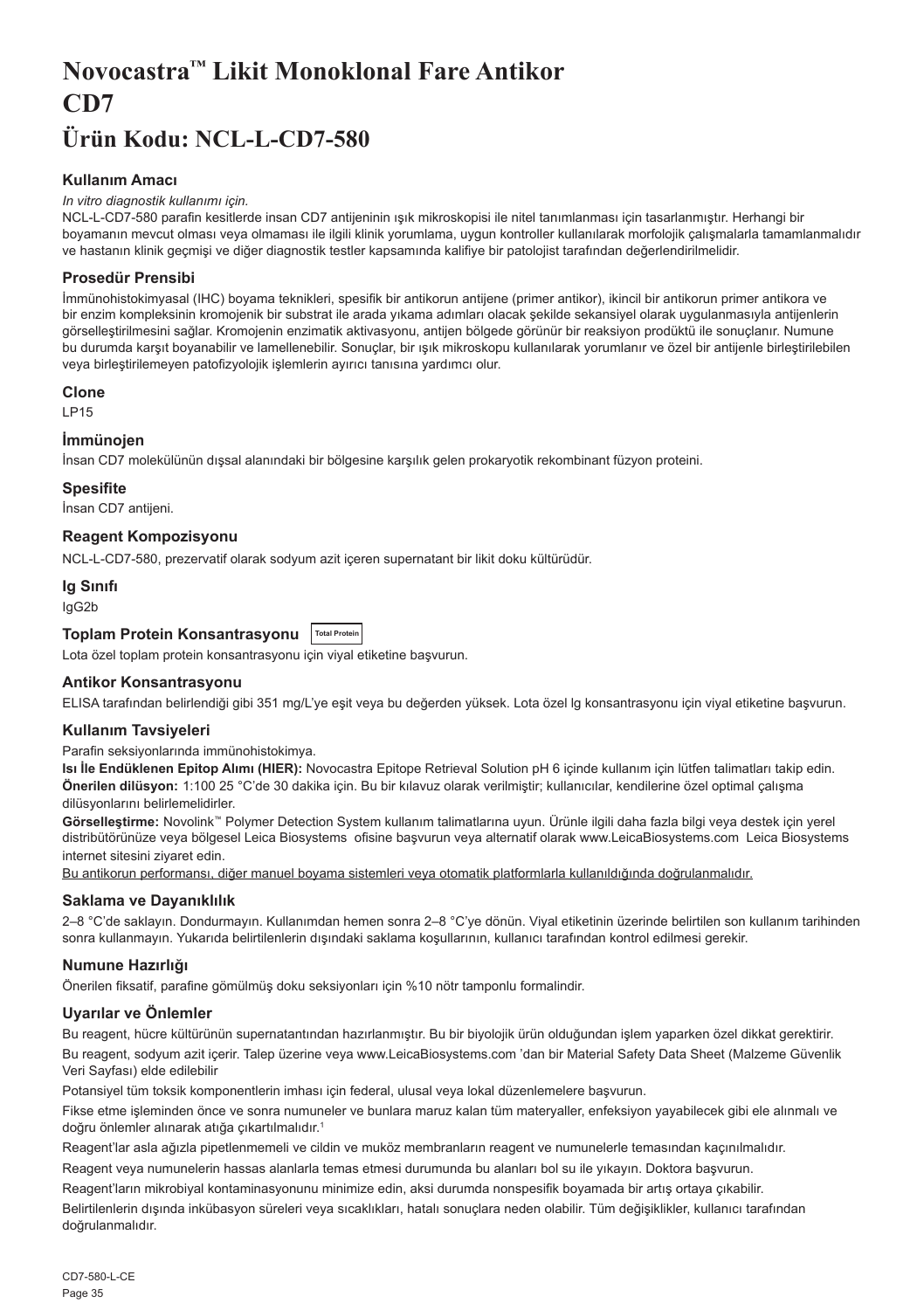## **Kalite Kontrol**

Kullanıcının laboratuvarındaki doku işleme ve teknik prosedürlerdeki değişiklikler, sonuçlarda önemli farklılıklara neden olabilir ve aşağıdaki prosedürlere ek olarak dahili kontrollerin düzenli şekilde yapılmasını gerektirir.

Kontroller, mümkün olan en kısa sürede ve hasta örneği (örnekleri) ile aynı şekilde formalinle fikse edilmiş, işlenmiş ve parafin mumuna gömülmüş taze otopsi/biyopsi/cerrahi numune olmalıdır.

### **Pozitif Doku Kontrolü**

Doğru hazırlanmış dokuları ve düzgün boyama tekniklerini belirtmek için kullanılır.

Bir pozitif doku kontrolü, her boyama çalıştırmasında test koşullarının her seti için dahil edilmelidir.

Optimal kalite kontrol için ve reagent degradasyonunun minör düzeylerini tespit etmek için zayıf pozitif boyamaya sahip bir doku, güçlü pozitif boyamaya sahip bir dokudan daha uygundur.<sup>2</sup>

Önerilen pozitif kontrol dokusu bademciktir.

Pozitif doku kontrolü, pozitif boyamayı göstermezse test numuneleri ile elde edilen sonuçlar geçersiz olarak ele alınmalıdır.

### **Negatif Doku Kontrolü**

Pozitif doku kontrolünden sonra hedef antijenin etiketleme spesifitesini primer antikorla kontrol etmek için gerçekleştirilmelidir. Önerilen negatif kontrol dokusu beyinciktir.

Pek çok doku seksiyonunda bulunan farklı hücre tiplerinin çeşitliliği, genelde negatif kontrol bölgeleri sağlar ancak bu, kullanıcı tarafından kontrol edilmelidir. Nonspesifik boyama, mevcutsa genelde difüz bir görünüme sahiptir.

Bağ dokusu sporadik boyama, aşırı formalinle fikse edilmiş dokulardan seksiyonlarda da gözlemlenebilir. Boyama sonuçlarının yorumlanması için intakt hücreler kullanın. Nekrotik veya dejenere hücreler, genelde belirsiz şekilde boyanabilir.<sup>3</sup>

Yanlış pozitif sonuçlar, substrat reaksiyon ürünleri veya proteinlerin immünolojik olmayan protein bağlanması nedeniyle görülebilir. Bunlar, kullanılan immüno boyamanın tipine bağlı olarak psödoperoksidaz (eritrositler), endojen peroksidaz (sitokrom C) veya endojen biotin (örn. karaciğer, meme, beyin, böbrek) gibi endojen enzimler nedeniyle de ortaya çıkabilir.

Endojen enzim aktivitesini veya enzimlerin nonspesifik bağlanmasını, spesifik immünreaktiviteden ayırt etmek için ilave hasta dokuları, sadece sırasıyla substrat kromojen veya enzim kompleksleriyle (avidin biotin, streptavidin, etiketli polimer) ve substrat kromojen ile boyanabilir. Spesifik boyamanın, negatif doku kontrolünde ortaya çıkması durumunda hasta numuneleri ile elde edilen sonuçlar geçersiz olarak ele alınmalıdır.

#### **Negatif Reagent Kontrolü**

Antijen bölgede nonspesifik boyamanın değerlendirilmesi ve spesifik boyamanın daha iyi yorumlanmasını sağlamak amacıyla her hasta numunesinin bir seksiyonu ile primer antikorun yerine bir nonspesifik negatif reagent kontrolü kullanın.

#### **Hasta Dokusu**

NCL-L-CD7-580 ile boyanan son hasta numunelerini inceleyin. Pozitif boyama intensitesi, negatif reagent kontrolünün herhangi bir nonspesifik arka plan boyamasının kapsamında değerlendirilmelidir. Herhangi bir immünohistokimyasal test ile negatif bir sonuç, antijenin tespit edilmediği anlamına gelir; antijenin test edilen hücrelerde/dokuda mevcut olmadığı anlamına gelmez. Gerekiyorsa yanlış negatif reaksiyonları belirlemek için bir antikor paneli kullanın.

## **Öngörülen Sonuçlar**

#### Normal Dokular

Klon LP15 T hücre kökenli hücrelerin membranlarında eksprese edilen CD7 proteinini saptamıştır. İHK çalışmaları infiltran T-lenfositleri dışında çeşitli başka normal dokularda reaktivite göstermemiştir. (Değerlendirilen toplam normal doku sayısı = 99).

#### Abnormal Dokular

Klon LP15 4/4 timomayı, 1/7 T hücreli anaplastik lenfomayı, 1/5 anjioimmünoblastik T hücreli lenfomayı, 1/3 T/NK lenfomayı, 1/1 primitif B/T hücreli akut lenfoblastik lenfomayı ve 1/1 periferal T hücreli lenfomayı boyamıştır. İnfiltran T hücreleri dışında difüz büyük B hücreli lenfomalar (0/110), kronik lenfositik lenfomalar (0/11), foliküler lenfomalar (0/13), Hodgkin hastalığı (0/11), mantle hücreli lenfomalar (0/8), bir B hücreli akut lenfoblastik lenfoma (0/1), T hücreli lenfomalar (0/6), bir marjinal zon lenfoma (0/1), tiroid tümörleri (0/4), akciğer tümörleri (0/4), over tümörleri (0/4), karaciğer tümörleri (0/4), beyin tümörleri (0/2), özofagus tümörleri (0/2), meme tümörleri (0/2), gastrik tümörler (0/2), yumuşak doku tümörleri (0/2), dil tümörleri (0/2), bilinmeyen kökenli metastatik tümörler (0/2), böbrek tümörleri (0/2), servikal tümörler (0/2), testis tümörleri (0/2), kolon tümörleri (0/2), rektal tümörler (0/2), cilt tümörleri (0/2), bir larinks tümörü (0/1) veya bir timus tümöründe (0/1) boyanma gözlenmemiştir. (Değerlendirilen toplam tümör vakası sayısı = 226).

#### **NCL-L-CD7-580 ürününün T hücre kökenli tümörlerin sınıflandırılmasına yardımcı olmak üzere bir antikor panelinin bir parçası olarak kullanılması tavsiye edilir.**

#### **Genel Sınırlamalar**

İmmünohistokimya uygun reagent'ların seçilmesinde; dokunun seçilmesi, fikse edilmesi ve işlenmesinde; IHC lamının hazırlanmasında ve boyama sonuçlarının yorumlanmasında uzmanlık eğitimi gerektiren çok adımlı bir diagnostik işlemidir. Doku boyama, boyamadan önce dokunun ele alınması ve işlenmesine bağlıdır. Diğer dokularla veya akışkanlarla hatalı fikse etme, dondurma, eritme, yıkama, kurutma, ısıtma, seksiyonlama veya kontaminasyon artefakt, antikor trapping veya yanlış negatif sonuçlar oluşturabilir. Doku içerisinde fikse etme ve gömme yöntemleri veya inherent aksaklıklar nedeniyle tutarsız sonuçlar ortaya çıkabilir. 4

Aşırı veya inkomplet karşıt boya, sonuçların doğru yorumlanmasına engel olabilir.

Herhangi bir boyamanın mevcut olması veya olmaması ile ilgili klinik yorumlama, uygun kontroller kullanılarak morfolojik çalışmalarla tamamlanmalıdır ve hastanın klinik geçmişi ve diğer diagnostik testler kapsamında kalifiye bir patolojist tarafından değerlendirilmelidir.

Leica Biosystems Newcastle Ltd antikorları, belirtildiği gibi spesifik fikse etme işlemleri gerektiren dondurulmuş veya parafine gömülmüş seksiyonlarda kullanılmak içindir. Özellikle neoplazmalarda beklenmedik antijen ekspresyonu ortaya çıkabilir. Boyanan doku seksiyonunun klinik yorumu, morfolojik analiz ve uygun kontrollerin değerlendirmesini içermelidir.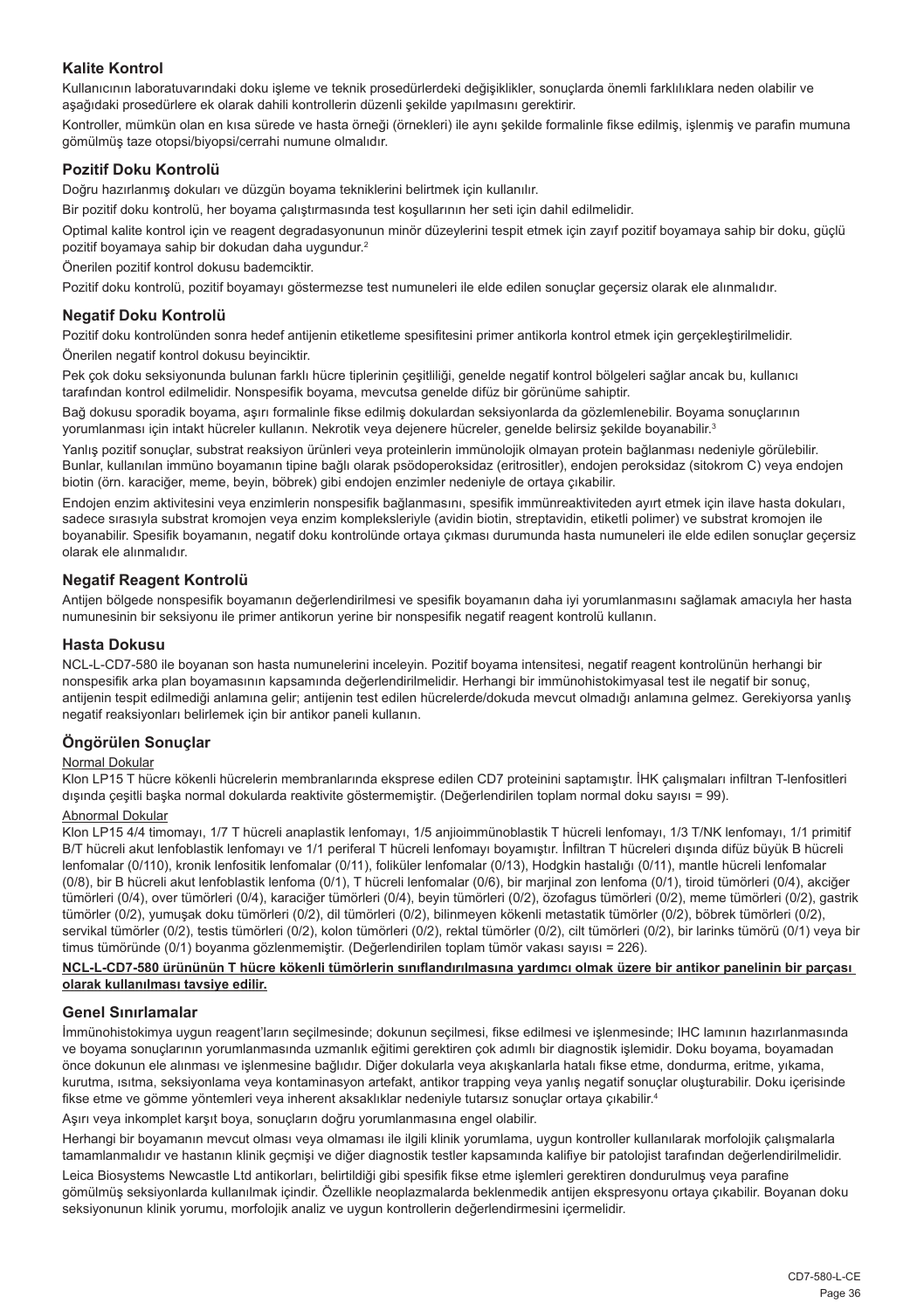## **Kaynakça - Genel**

- 1. National Committee for Clinical Laboratory Standards (NCCLS). Protection of laboratory workers from infectious diseases transmitted by blood and tissue; proposed guideline. Villanova, P.A. 1991; 7(9). Order code M29-P.
- 2. Battifora H. Diagnostic uses of antibodies to keratins: a review and immunohistochemical comparison of seven monoclonal and three polyclonal antibodies. Progress in Surgical Pathology. 6:1–15. eds. Fenoglio-Preiser C, Wolff CM, Rilke F. Field & Wood, Inc., Philadelphia.
- 3. Nadji M, Morales AR. Immunoperoxidase, part I: the techniques and pitfalls. Laboratory Medicine. 1983; 14:767.
- 4. Omata M, Liew CT, Ashcavai M, Peters RL. Nonimmunologic binding of horseradish peroxidase to hepatitis B surface antigen: a possible source of error in immunohistochemistry. American Journal of Clinical Pathology. 1980; 73:626.
- 5. Leong FJW-M and Leong AS-Y. Essential markers in malignant lymphoma: a diagnostic approach. The Journal of Histotechnology. 2002; 25(4):215-227.
- 6. Ormsby A, Bergfeld WF, Tubbs RR et al. Evaluation of a new paraffin-reactive CD7 T-cell deletion marker and a polymerase chain reaction-based T-cell receptor gene rearrangement assay: implications for diagnosis of mycosis fungoides in community clinical practice. Journal of the American Academy of Dermatology. 2001; 45(3):405-413.

## **Önceki Baskıya Göre Değişiklikler**

Reaktif Bileşimi, Toplam Protein Konsantrasyonu, Kullanım Hakkında Öneriler, Uyarılar ve Önlemler, Beklenen Sonuçlar.

## **Yayım tarihi**

05 Ekim 2018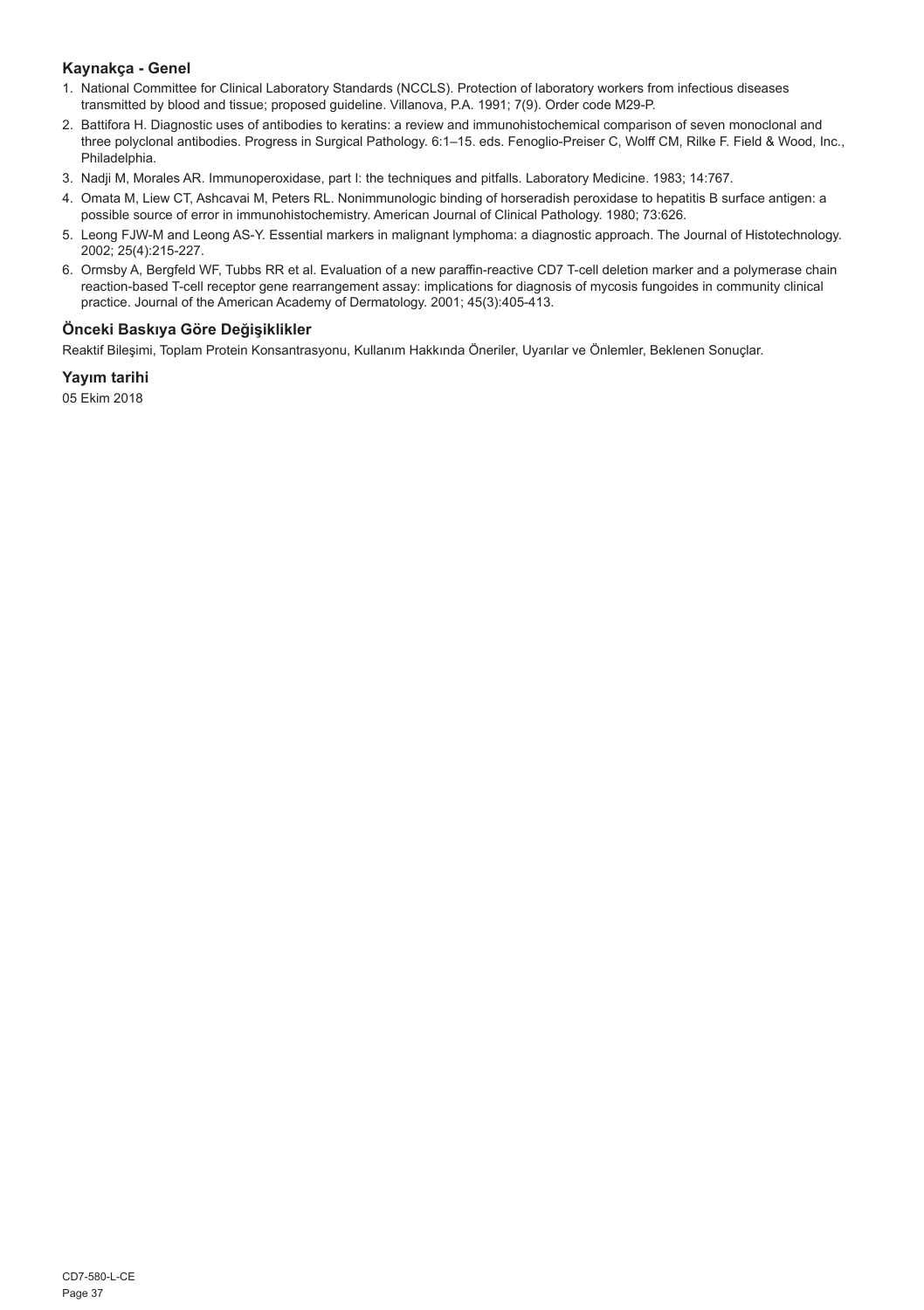## <span id="page-38-0"></span>**Течно мише моноклонално антитяло Novocastra™ CD7**

## **Код на продукта: NCL-L-CD7-580**

## **Предназначение**

#### *За употреба при in vitro диагностика.*

Продуктът NCL-L-CD7-580 е предназначен за качествено идентифициране посредством оптична микроскопия на човешки антиген CD7 в парафинови срези. Клиничната интерпретация на всяко оцветяване или неговата липса следва да бъде допълнена от морфологични проучвания с помощта на подходящи контроли и трябва да се оценява в контекста на клиничната история на пациента и други диагностични изследвания от квалифициран патолог.

#### **Принцип на процедурата**

Техниките на имунохистохимично (IHC) оцветяване позволяват визуализация на антигени чрез последователно приложение на специфично антитяло на антигена (първично антитяло), вторично антитяло на първичното антитяло и ензимен комплекс с хромогенен субстрат, с междинни стъпки на промиване. Ензимното активиране на хромогена води до видим реакционен продукт на мястото на антигена. След това може да се направи контраоцветяване на спесимена и да се постави покривно стъкло. Резултатите се интерпретират с използване на оптичен микроскоп и са в помощ при диференциалната диагностика на патофизиологични процеси, които може да са или да не са свързани с определен антиген.

#### **Клонинг**

LP15

#### **Имуноген**

Прокариотен рекомбинантен фузионен протеин, съответстващ на дял от извънклетъчния домен на човешка молекула CD7.

### **Специфичност**

Човешки CD7 антиген.

#### **Състав на реагента**

NCL-L-CD7-580 е течен супернатант от тъканна култура, съдържащ натриев азид като консервант.

#### **Имуноглобулинов клас**

IgG2b

#### **Обща концентрация на протеин Total Protei**

Вижте етикета на флакона относно специфичната за партидата концентрация на общ протеин.

#### **Концентрация на антитела**

По-висока или равна на 351 mg/L, както е определено от ELISA. Вижте етикета на флакона за специфичната за партидата концентрация на имуноглобулин.

## **Препоръки за употреба**

Имунохистохимия върху парафинови срези.

**Термично индуцирано извличане на епитоп (Heat Induced Epitope Retrieval, HIER):** Моля, спазвайте инструкциите за употреба, включени в опаковката на Novocastra Epitope Retrieval Solution pH 6.

**Предложение за разреждане:** 1:100 за 30 минути при 25°C. Това е дадено като указание, като потребителите трябва сами да определят техни собствени оптимални работни разреждания.

**Визуализация:** Спазвайте инструкциите за употреба, приложени към Novolink™ Polymer Detection Systems. За допълнителна информация за продукта или помощ се свържете с вашия местен дистрибутор или с регионалния офис на Leica Biosystems, а също така може да посетите уебсайта на Leica Biosystems www.LeicaBiosystems.com

Действието на това антитяло трябва да бъде валидирано при употреба с други мануални системи за оцветяване или автоматизирани платформи.

#### **Съхранение и стабилност**

Да се съхранява при температура 2 – 8°C. Да не се замразява. Да се върне на температура 2 – 8°C веднага след употреба. Да не се използва след срока на годност, отбелязан върху етикета на флакона. Други условия на съхранение, освен посочените по-горе, трябва да бъдат проверени от потребителя.

### **Подготовка на спесимени**

Препоръчителният фиксиращ разтвор е неутрален буфериран формалин 10% за тъканни срези, вградени в парафин.

### **Предупреждения и предпазни мерки**

Този реактив е приготвен от супернатант от клетъчна култура. Тъй като е биологичен продукт, необходимо е повишено внимание при работа с него.

Този реагент съдържа натриев азид. Информационният лист за безопасност на материалите е наличен при запитване или от www.LeicaBiosystems.com.

Консултирайте се с федералните, държавните или местните регламенти относно изхвърлянето на потенциално токсични компоненти.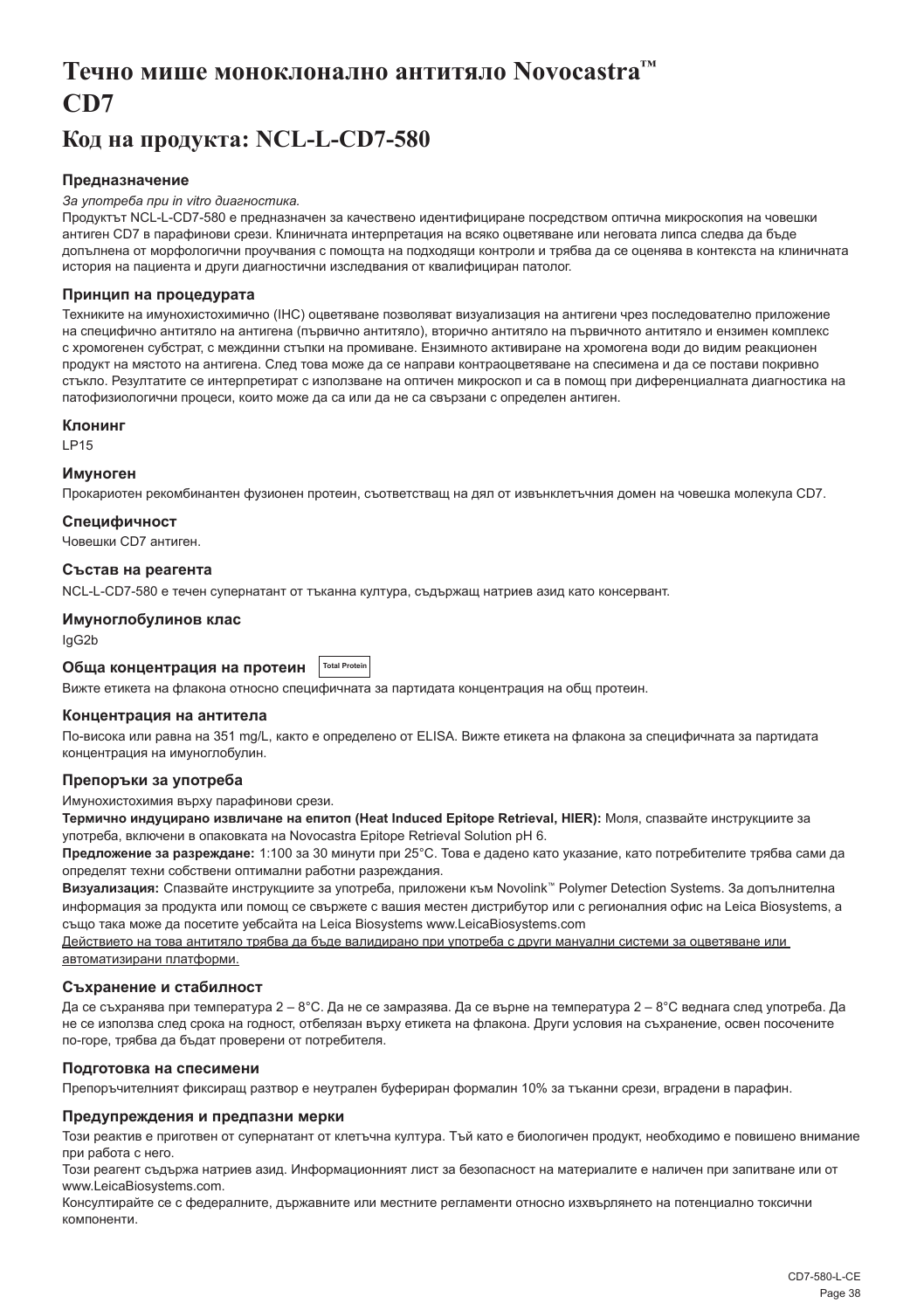Всички спесимени преди и след фиксация, както и всички материали, изложени на тях, трябва да се третират като възможни преносители на инфекция и да се изхвърлят, като се вземат правилни предпазни мерки.' Никога не пипетирайте реагенти с уста и избягвайте контакт на кожата и лигавиците с реагенти и спесимени. При контакт на реагенти или спесимени с чувствителни зони измийте зоните с обилно количество вода. Потърсете медицинска помощ.

Свеждайте до минимум микробната контаминация на реагентите, в противен случай може да се появи увеличаване на неспецифичното оцветяване.

Инкубационни времена или температури, различни от посочените, могат да доведат до грешни резултати. Всички подобни промени трябва да бъдат валидирани от потребителя.

#### **Качествен контрол**

Различията в обработката на тъканите и техническите процедури в лабораторията на потребителя могат да доведат до значително вариране на резултатите, налагащо редовно извършване на вътрешен контрол в допълнение към следните процедури.

Контролите трябва да са свежи спесимени, взети по време на аутопсия/биопсия/операция, фиксирани във формалин, обработени и вградени в парафинов восък, възможно най-бързо, по същия начин като проба(та) на пациента(ите).

#### **Позитивна тъканна контрола**

Използва се, за да се покажат правилно приготвени тъкани и правилни техники на оцветяване.

Една позитивна тъканна контрола трябва да бъде включена за всеки сет с тестови условия при всяка серия проби за оцветяване.

Тъкан със слабо позитивно оцветяване е по-подходяща от тъкан със силно позитивно оцветяване за оптимален качествен контрол и за откриване на по-малки нива на деградация на реактива.<sup>2</sup>

Препоръчителната позитивна тъканна контрола е сливица.

Ако позитивната тъканна контрола не показва позитивно оцветяване, резултатите от спесимените, включени в теста, трябва да се считат за невалидни.

#### **Негативна тъканна контрола**

Трябва да се изследва след позитивната тъканна контрола, за да се провери специфичността на белязването на таргетния антиген от първичното антитяло.

Препоръчителната тъкан за негативна контрола е малкият мозък.

Алтернативно, разнообразието от различни видове клетки, присъстващи в повечето тъканни срези, често предлага места за негативна контрола, но това трябва да се провери от потребителя.

Неспецифичното оцветяване, ако присъства, обикновено е дифузно на вид. Спорадично оцветяване на съединителна тъкан може да се наблюдава и в части от прекомерно фиксирани във формалин тъкани. Използвайте интактни клетки за интерпретация на резултатите от оцветяването. Некротичните или дегенериралите клетки често се оцветяват неспецифично.<sup>3</sup> Може да се видят неверни позитивни резултати поради неимунологично свързване на протеини или реакционни продукти на субстрата. Те може да са причинени и от ендогенни ензими, като например псевдопероксидаза (еритроцити), ендогенна пероксидаза (цитохром C) или ендогенен биотин (напр. черен дроб, гърда, мозък, бъбрек) в зависимост от типа на използваното имунно оцветяване. За диференциране на ендогенна ензимна активност или неспецифично ензимно свързване от специфична имунна реактивност ексклузивно може да се оцветят допълнителни тъкани от пациента, съответно със субстрат-хромоген или с ензимни комплекси (авидин-биотин, стрептавидин, маркиран полимер) и субстрат-хромоген. Ако се появи специфично оцветяване в негативната тъканна контрола, резултатите от спесимените на пациентите трябва да се считат за невалидни.

#### **Негативна контрола на реагента**

Използвайте неспецифична негативна контрола на реагента, вместо първичното антитяло, със срез от всеки спесимен на пациента, за да се направи оценка на неспецифичното оцветяване и да се даде по-добра интерпретация на специфичното оцветяване на мястото на антигена.

#### **Тъкан от пациента**

Изследвайте спесимените на пациенти, оцветени последно с NCL-L-CD7-580. Наситеността на позитивното оцветяване трябва да бъде оценена в контекста на всяко неспецифично фоново оцветяване на негативната контрола на реагента. Както при всеки имунохистохимичен тест, един отрицателен резултат означава, че антигенът не е открит, а не че антигенът отсъства в анализираните клетки/тъкан. Ако се налага, използвайте панел от антитела за идентифициране на фалшиво отрицателни реакции.

#### **Очаквани резултати**

#### Нормални тъкани

Клонинг LP15 открива протеина CD7, експресиран върху мембраната на клетки от Т-клетъчната линия. С изключение на инфилтриращите T-лимфоцити, имунохистохимичните проучванията не показват друга реактивност в редица нормални тъкани. (Общ брой на оценените нормални тъкани = 99).

#### Абнормни тъкани

Клонинг LP15 оцветява 4/4 тимома, 1/7 T-клетъчни анапластични лимфома, 1/5 ангиоимунобластни T-клетъчни лимфома, 1/3 T/NK лимфома, 1/1 примитивен B/T-клетъчен остър лимфобластен лимфом и 1/1 периферен T-клетъчен лимфом. С изключение на инфилтриращите T-клетки, не се наблюдава оцветяване в дифузни едроклетъчни В-клетъчни лимфоми (0/110), хронични лимфоцитни лимфоми (0/11), фоликуларни лимфоми (0/13), болест на Ходжкин (0/11), мантелноклетъчни лимфоми (0/8), B-клетъчен остър лимфобластен лимфом (0/1), T-клетъчни лимфоми (0/6), лимфом на маргинална зона (0/1), тумори на щитовидната жлеза (0/4), белодробни тумори (0/4), тумори на яйчниците (0/4), чернодробни тумори (0/4), мозъчни тумори (0/2), тумори на хранопровода (0/2), тумори на гърдата (0/2), стомашни тумори (0/2), тумори на меките тъкани (0/2), тумори на езика (0/2), метастатични тумори с неизвестен произход (0/2), бъбречни тумори (0/2), цервикални тумори (0/2), тумори на тестисите (0/2), тумори на ободното черво (0/2), ректални тумори (0/2), кожни тумори (0/2), тумор на ларинкса (0/1) или тумор на тимуса (0/1). (Общ брой на оценените тумори = 226).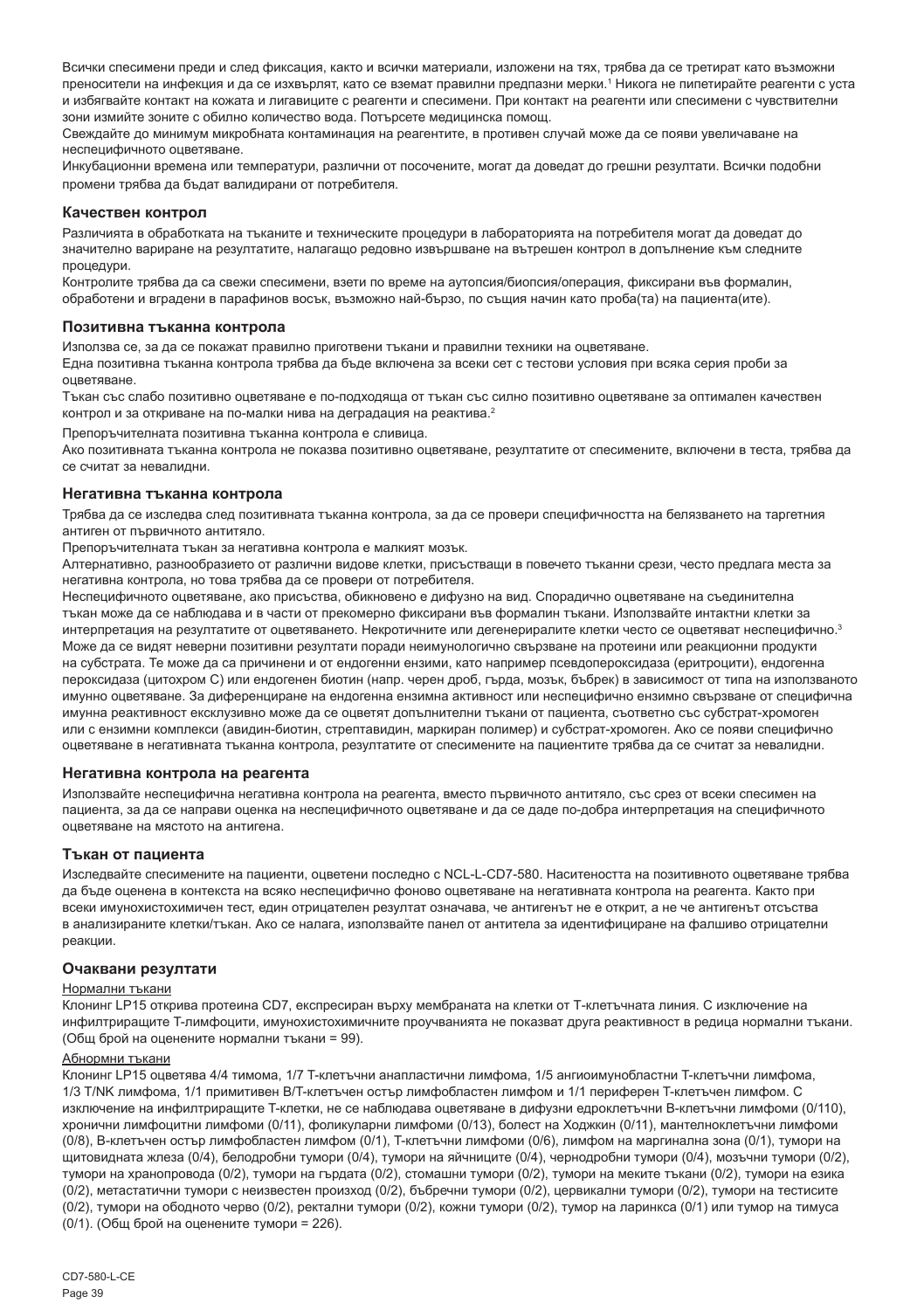#### **Продуктът NCL-L-CD7-580 се препоръчва за употреба като част от панел от антитела, за да спомогне в класификацията на тумори от Т-клетъчен произход.**

#### **Общи ограничения**

Имунохистохимията е многостъпков диагностичен процес, който се състои от специализирано обучение за избор на подходящи реактиви, избор на тъкани, фиксация и обработка, подготовка на IHC предметно стъкло и интерпретация на резултатите от оцветяването.

Тъканното оцветяване зависи от боравенето с тъканта и нейната обработка преди оцветяването. Неправилната фиксация, замразяване, размразяване, промиване, изсушаване, затопляне, срязване или контаминацията с други тъкани или течности може да причини поява на артефакти, блокиране на антителата или фалшиво отрицателни резултати. Несъответстващите резултати може да се дължат на вариации в методите на фиксация и вграждане или на присъща нерегулярност в тъканта.<sup>4</sup> Прекомерното или непълно контраоцветяване може да попречи на правилната интерпретация на резултатите.

Клиничната интерпретация на всяко оцветяване или неговата липса следва да бъде допълнена от морфологични проучвания с помощта на подходящи контроли и трябва да се оценява в контекста на клиничната история на пациента и други диагностични изследвания от квалифициран патолог.

Антителата от Leica Biosystems Newcastle Ltd са предназначени за употреба, както е указано, върху замразени или вградени в парафин срези със специфични изисквания за фиксация. Възможно е да настъпи неочаквана антигенна експресия, особено при неоплазми. Клиничната интерпретация на всеки оцветен тъканен срез трябва да включва морфологичен анализ и оценката на подходящи контроли.

#### **Библиография – основна**

- 1. National Committee for Clinical Laboratory Standards (NCCLS). Protection of laboratory workers from infectious diseases transmitted by blood and tissue; proposed guideline. Villanova, P.A. 1991; 7(9). Order code M29-P.
- 2. Battifora H. Diagnostic uses of antibodies to keratins: a review and immunohistochemical comparison of seven monoclonal and three polyclonal antibodies. Progress in Surgical Pathology. 6:1–15. eds. Fenoglio-Preiser C, Wolff CM, Rilke F. Field & Wood, Inc., Philadelphia.
- 3. Nadji M, Morales AR. Immunoperoxidase, part I: the techniques and pitfalls. Laboratory Medicine. 1983; 14:767.
- 4. Omata M, Liew CT, Ashcavai M, Peters RL. Nonimmunologic binding of horseradish peroxidase to hepatitis B surface antigen: a possible source of error in immunohistochemistry. American Journal of Clinical Pathology. 1980; 73:626.
- 5. Leong FJW-M and Leong AS-Y. Essential markers in malignant lymphoma: a diagnostic approach. The Journal of Histotechnology. 2002; 25(4):215-227.
- 6. Ormsby A, Bergfeld WF, Tubbs RR et al. Evaluation of a new paraffin-reactive CD7 T-cell deletion marker and a polymerase chain reaction-based T-cell receptor gene rearrangement assay: implications for diagnosis of mycosis fungoides in community clinical practice. Journal of the American Academy of Dermatology. 2001; 45(3):405-413.

#### **Изменения на предишно издание**

Състав на реагента, Концентрация на общ протеин, Препоръки за употреба, Предупреждения и предпазни мерки, Очаквани резултати.

#### **Дата на издаване**

05 Октомври 2018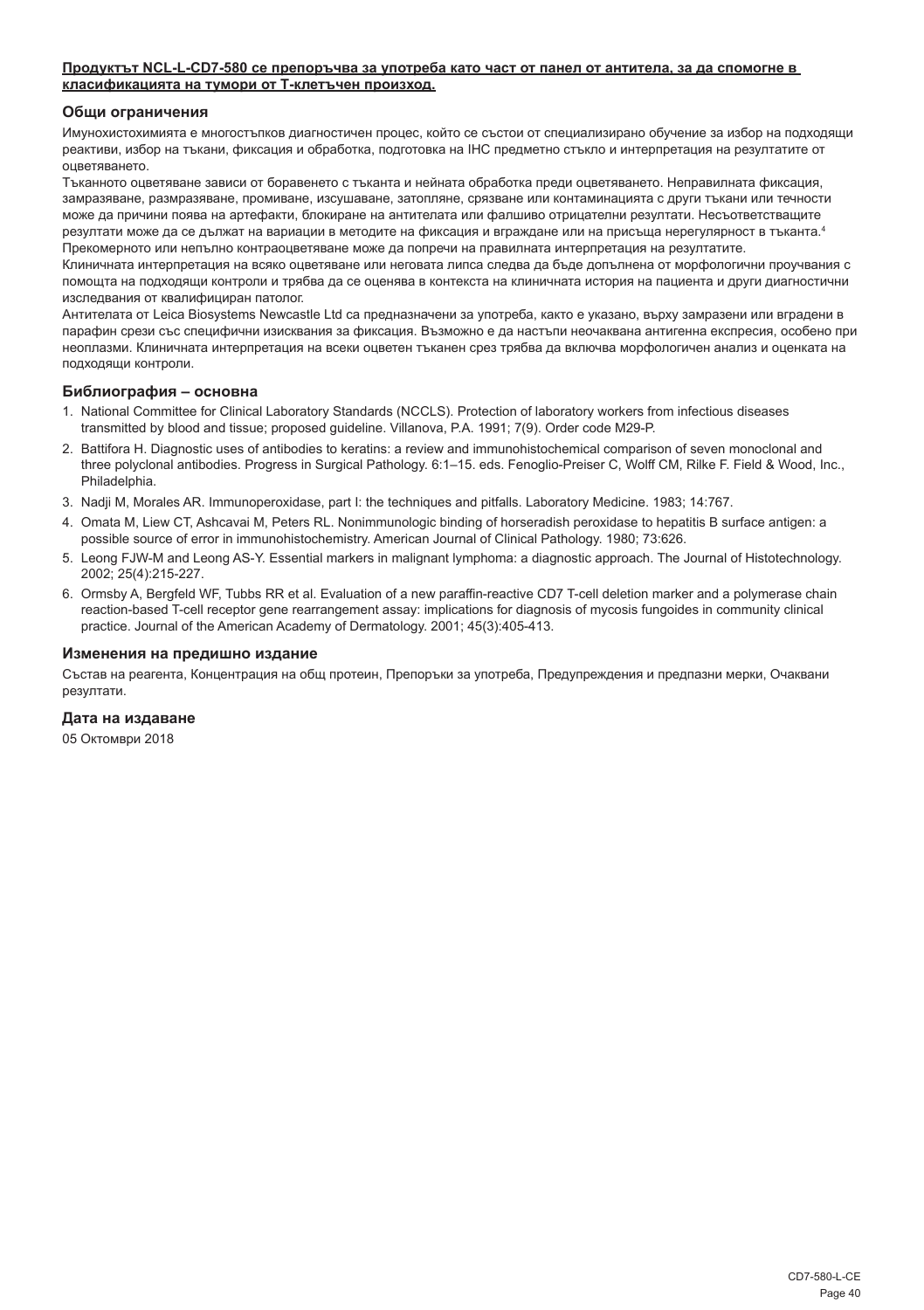## <span id="page-41-0"></span>**Novocastra™ folyékony egér monoklonális antitest CD7**

## **Termékkód: NCL-L-CD7-580**

## **Alkalmazási terület**

#### *In vitro diagnosztikai használatra.*

Az NCL-L-CD7-580 a humán CD7 antigén fénymikroszkóppal végzett kvalitatív azonosítására szolgál paraffinos metszetekben. Minden festődés meglétének vagy hiányának klinikai értelmezését morfológiai vizsgálatokkal és megfelelő kontrollokkal kell kiegészíteni, valamint az értékelést a beteg klinikai kórtörténete és egyéb diagnosztikai vizsgálatok figyelembevételével, képzett patológusnak kell elvégeznie.

## **Az eljárás elve**

Az immunhisztokémiai (immunohistochemical, IHC) megfestési technikák az antigén elleni specifikus antitest (elsődleges antitest), az elsődleges antitest elleni másodlagos antitest és egy enzim kromogén szubsztráttal alkotott komplexének egymás után következő alkalmazásán keresztül, közbeiktatott mosási lépések mellett lehetővé teszik az antigének megjelenítését. A kromogén enzimaktiválása látható reakcióterméket eredményez az antigén helyén. Ezután a minta kontrasztfesthető és lefedhető. Az eredmények fénymikroszkóp használatával értelmezhetők, majd segítségül használhatók a patofiziológiás folyamatok differenciáldiagnózisa során, amely folyamatok az esetek egy részében konkrét antigénhez kapcsolódnak.

## **Klón**

LP15

## **Immunogén**

A humán CD7 molekula extracelluláris doménje egy szakaszának megfelelő prokarióta eredetű rekombináns fehérje.

## **Specificitás**

Humán CD7 antigén.

## **A reagens összetétele**

Az NCL-L-CD7-580 egy tartósítószerként nátrium-azidot tartalmazó folyékony szövetkultúra felülúszó.

#### **Ig-osztály**

IgG2b

| Összfehérje-koncentráció  Total Protein |  |
|-----------------------------------------|--|
|                                         |  |

A sarzsspecifikus összfehérje-koncentrációt lásd az üveg címkéjén.

## **Antitest-koncentráció**

Legalább 351 mg/l ELISA módszerrel meghatározva. A sarzsspecifikus Ig-koncentrációt lásd az üveg címkéjén.

## **Felhasználási javaslatok**

Immunhisztokémia paraffinos metszeteken.

**Hőindukált epitópfeltárás (heat induced epitope retrieval, HIER):** Kövesse a Novocastra Epitope Retrieval Solution pH 6 termék használati útmutatóját.

**Javasolt hígítás:** 1:100, 30 percen át, 25 °C-on. Az adatok csak útmutatásul szolgálnak, a felhasználóknak kell meghatározniuk saját optimális munkaoldataikat.

**Megjelenítés:** Kövesse a Novolink™ Polymer Detection Systems rendszerek használati útmutatóját. További termékinformációkért vagy támogatásért forduljon a Leica Biosystems helyi forgalmazójához vagy regionális irodájához, vagy keresse fel a Leica Biosystems weboldalát a www.LeicaBiosystems.com címen.

Az antitest teljesítményét validálni kell, ha azt más manuális festési rendszerrel vagy automata platformmal használja.

## **Tárolás és stabilitás**

2–8 °C-on tárolandó. Tilos lefagyasztani. Felhasználás után azonnal tegye vissza 2–8 °C közötti hőmérsékletre. Ne használja az üveg címkéjén feltüntetett lejárati dátum után. A fentiekben előírtaktól eltérő tárolási feltételeket a felhasználónak ellenőriznie kell.

## **A minták előkészítése**

A javasolt fixálószer a paraffinba ágyazott szövetmetszeteknél 10%-os, semleges pufferolású formalin.

## **Figyelmeztetések és óvintézkedések**

Ez a reagens a sejtkultúra felülúszójából készült. Mivel biológiai termék, kezelésekor észszerű körültekintéssel kell eljárni. Ez a reagens nátrium-azidot tartalmaz. Az anyagbiztonsági adatlapot igény esetén rendelkezésre bocsátjuk, vagy elérheti a www. LeicaBiosystems.com weboldalon.

Minden potenciálisan toxikus összetevő ártalmatlanításával kapcsolatban kövesse a szövetségi, állami és helyi előírásokat. A mintákat fixálás előtt és után, valamint a velük érintkező összes anyagot fertőzések terjesztésére képes anyagként kell kezelni, és megfelelő körültekintéssel kell ártalmatlanítani.1 Soha ne pipettázza szájjal a reagenseket, továbbá kerülje a bőr és a nyálkahártyák érintkezését a reagensekkel és a mintákkal. Ha a reagensek vagy minták érzékeny területtel érintkeznek, bő vízzel mossa le az érintett területet. Forduljon orvoshoz.

Minimálisra kell csökkenteni a reagensek mikrobiális szennyeződését, különben megnövekedhet a nem specifikus festődés.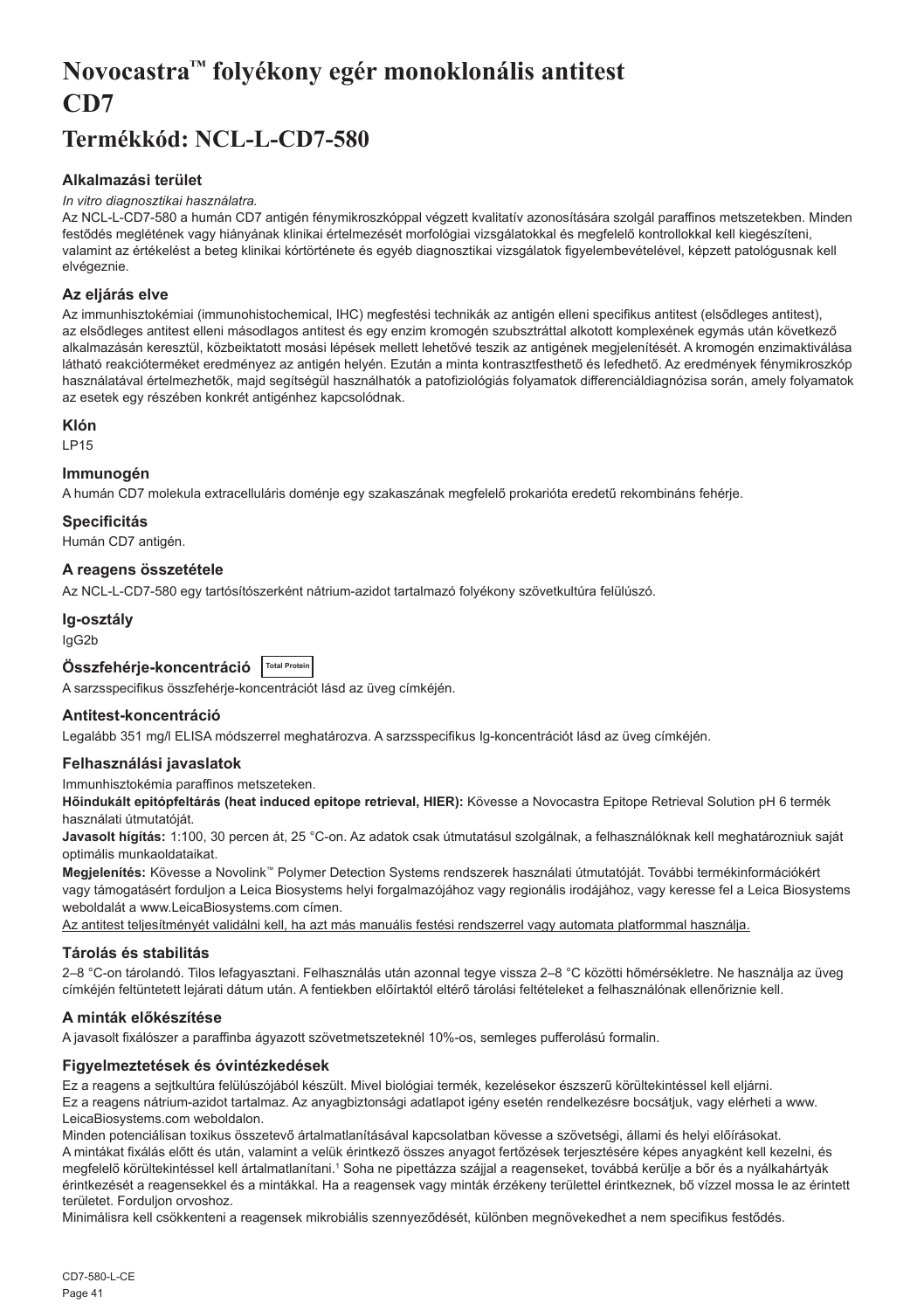A megadottaktól eltérő inkubációs idők és hőmérsékletek hibás eredményekhez vezethetnek. A felhasználónak minden ilyen jellegű változtatást validálnia kell.

## **Minőség-ellenőrzés**

A felhasználó laboratóriumában alkalmazott szövetfeldolgozási és technikai eljárások eltérései jelentős különbséget okozhatnak az eredményekben, ami az alábbi eljárásokon túl belső kontrollok rendszeres futtatását teszi szükségessé. Kontrollként friss boncolási/biopsziás/sebészeti mintákat kell használni, amelyeket a lehető leghamarabb a betegmintákkal megegyező módon kell formalinban fixálni, feldolgozni és paraffinviaszba ágyazni.

## **Pozitív szövetkontroll**

A megfelelő szövet-előkészítés és festési technikák ellenőrzésére használatos.

Minden tesztelési körülményegyüttes esetében és minden megfestési sorozatban kell alkalmazni egy pozitív szövetkontrollt. A gyengén pozitív festődésű szövet alkalmasabb az erősebben pozitív festődésű szövetnél az optimális minőség-ellenőrzéshez, valamint a kismértékű reagensbomlás észleléséhez.<sup>2</sup>

A javasolt pozitív kontrollszövet a tonsilla.

Ha a pozitív szövetkontroll nem mutat pozitív festődést, a vizsgált minták eredményeit érvénytelennek kell tekinteni.

## **Negatív szövetkontroll**

A pozitív szövetkontroll után azért kell megvizsgálni, hogy a vizsgált antigén elsődleges antitest segítségével történő jelölésének specificitását ellenőrizni lehessen.

A javasolt negatív kontrollszövet a kisagy.

Ezenkívül a legtöbb szövetmetszetben jelen lévő különböző sejttípusok gyakran használhatók negatív kontrollként, de ezeket a felhasználónak kell ellenőriznie.

Ha van nem specifikus festődés, az rendszerint diffúz megjelenésű. A formalinban túlfixált szövetekből származó metszeteknél a kötőszövet szórványos festődése is megfigyelhető. A festési eredmények értelmezésére ép sejteket használjon. A nekrotizált vagy degenerálódott sejtek gyakran nem specifikusan festődnek meg.<sup>3</sup> A fehérjék vagy a szubsztrát reakciótermékeinek nem immunológiai kötődése miatt álpozitív eredmények jelentkezhetnek. Okozhatják ezt olyan endogén enzimek is, mint a pszeudoperoxidáz (eritrociták), endogén peroxidáz (citokróm C), illetve endogén biotin (pl. máj, mell, agy, vese), az alkalmazott immunmegfestés típusától függően. Az endogén enzim aktivitásának vagy az enzimek nem specifikus kötődésének a specifikus immunreakciótól való megkülönböztetésére további betegszövetek festhetők kizárólag szubsztrát–kromogén oldattal vagy enzimkomplexekkel (avidin-biotin, sztreptavidin, jelölt polimer) és szubsztrát–kromogénnel. Ha a negatív szövetkontroll specifikus festődést mutat, a betegminták eredményeit érvénytelennek kell tekinteni.

## **Negatív reagenskontroll**

A nem specifikus festődés kiértékeléséhez és az antigén helyén létrejövő specifikus festődés jobb értelmezéséhez minden betegminta esetén egy metszeten alkalmazzon az elsődleges antitest helyett nem specifikus negatív reagenskontrollt.

## **Betegszövet**

Az NCL-L-CD7-580 reagenssel festett betegmintákat vizsgálja meg utolsóként. A pozitív festődés intenzitását a negatív reagenskontroll esetleges nem specifikus háttérfestődésének viszonylatában értékelje. Mint minden immunhisztokémiai vizsgálatnál, a negatív eredmény azt jelenti, hogy az antigén nem volt kimutatható, nem pedig azt, hogy az antigén nem volt jelen a vizsgált sejtekben/ szövetben. Szükség esetén az álnegatív reakciók azonosítására használjon antitestpanelt.

## **Várható eredmények**

#### Normál szövetek

Az LP15 klón kimutatta a T-sejtvonal sejtjeinek membránján expresszált CD7 fehérjét. Az infiltráló T-limfociták kivételével az immunhisztokémiai (IHC) vizsgálatok nem mutattak reaktivitást a különböző normál szövetekben. (Vizsgált normál szövetek összesített  $száma = 99$ 

#### Kóros szövetek

Az LP15 klón megfestett 4/4 timómát, 1/7 T-sejtes anaplasztikus limfómát, 1/5 angioimmunoblasztos T-sejtes limfómát, 1/3 T-/NKsejtes limfómát, 1/1 primitív B-/T-sejtes akut limfoblasztos limfómát és 1/1 perifériás T-sejtes limfómát. Az infiltráló T-sejtek kivételével nem volt festődés megfigyelhető diffúz nagy B-seites limfóma (0/110), krónikus limfocitás limfóma (0/11), follikuláris limfóma (0/13), Hodgkin-kór (0/11), köpenysejtes limfóma (0/8), B-sejtes akut limfoblasztos limfóma (0/1), T-sejtes limfóma (0/6), margináliszónalimfóma (0/1), pajzsmirigy-daganatok (0/4), tüdődaganatok (0/4), petefészek-daganatok (0/4), májdaganatok (0/4), agydaganatok (0/2), nyelőcső-daganatok (0/2), emlődaganatok (0/2), gyomordaganatok (0/2), lágyrész-daganatok (0/2), nyelvdaganatok (0/2), ismeretlen eredetű metasztatikus daganatok (0/2), vesedaganatok (0/2), méhnyak-daganatok (0/2), heredaganatok (0/2), vastagbél-daganatok (0/2), végbél-daganatok (0/2), bőrdaganatok (0/2), gégedaganat (0/1), illetve csecsemőmirigy-daganat esetén (0/1). (Értékelt tumorok összesített száma = 226.)

## **Az NCL-L-CD7-580 alkalmazása a T-sejt eredetű daganatok osztályozására szolgáló antitestpanel részeként javasolt.**

## **Általános korlátozások**

Az immunhisztokémia több lépésből álló diagnosztikai folyamat, amely a következőket foglalja magában: speciális képzés alapján a megfelelő reagensek kiválasztása; a szövetek kiválasztása, fixálása és feldolgozása; az IHC tárgylemez előkészítése; és a festési eredmények értelmezése.

A szövet festődése függ a szövet festés előtti kezelésétől és feldolgozásától. A nem megfelelő fixálás, a fagyasztás, olvasztás, mosás, szárítás, melegítés, metszetkészítés, illetve a más szövetekkel vagy folyadékokkal történő szennyezés műtermékeket, az antitestek befogását, illetve álnegatív eredményeket okozhat. Ellentmondó eredményekhez vezethetnek a fixálási vagy beágyazási módszerek eltérései, illetve a szövet eredendő rendellenességei.<sup>4</sup>

A túlzott vagy hiányos kontrasztfestés ronthatja az eredmények megfelelő értelmezését.

Minden festődés meglétének vagy hiányának klinikai értelmezését morfológiai vizsgálatokkal és megfelelő kontrollokkal kell kiegészíteni, valamint az értékelést a beteg klinikai kórtörténete és egyéb diagnosztikai vizsgálatok figyelembevételével, képzett patológusnak kell elvégeznie.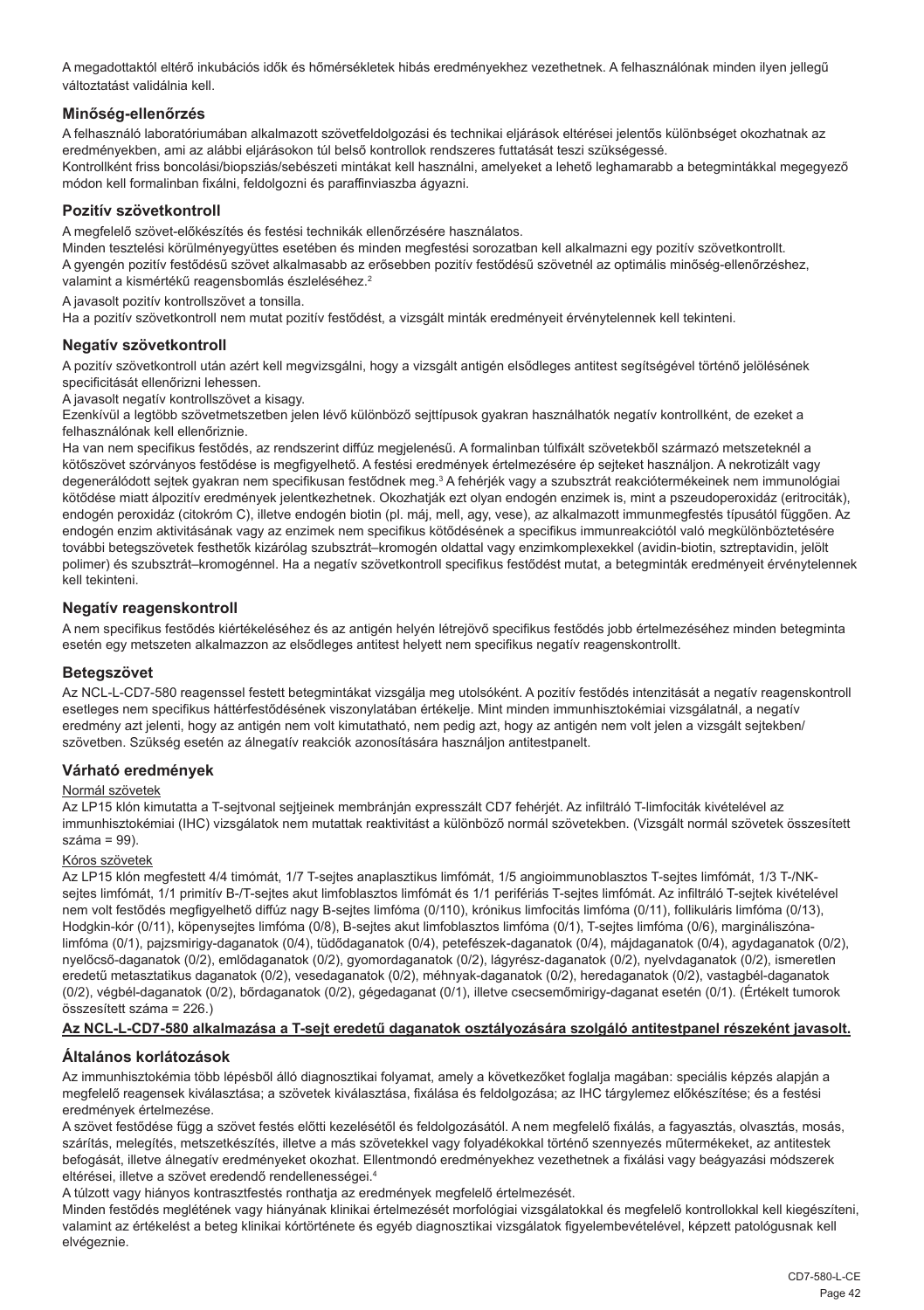A Leica Biosystems Newcastle Ltd által biztosított antitestek specifikus fixálási követelmények mellett, az utasításoknak megfelelően fagyasztott vagy paraffinba ágyazott metszeteken történő felhasználásra szolgálnak. Időnként váratlan antigén-expresszió fordulhat elő, különösen daganatok esetében. Bármely festett szövetmetszet klinikai értelmezéséhez morfológiai elemzést is kell végezni, és ki kell értékelni a megfelelő kontrollokat.

## **Bibliográfia – általános**

- 1. National Committee for Clinical Laboratory Standards (NCCLS). Protection of laboratory workers from infectious diseases transmitted by blood and tissue; proposed guideline. Villanova, P.A. 1991; 7(9). Order code M29-P.
- 2. Battifora H. Diagnostic uses of antibodies to keratins: a review and immunohistochemical comparison of seven monoclonal and three polyclonal antibodies. Progress in Surgical Pathology. 6:1–15. eds. Fenoglio-Preiser C, Wolff CM, Rilke F. Field & Wood, Inc., Philadelphia.
- 3. Nadji M, Morales AR. Immunoperoxidase, part I: the techniques and pitfalls. Laboratory Medicine. 1983; 14:767.
- 4. Omata M, Liew CT, Ashcavai M, Peters RL. Nonimmunologic binding of horseradish peroxidase to hepatitis B surface antigen: a possible source of error in immunohistochemistry. American Journal of Clinical Pathology. 1980; 73:626.
- 5. Leong FJW-M and Leong AS-Y. Essential markers in malignant lymphoma: a diagnostic approach. The Journal of Histotechnology. 2002; 25(4):215-227.
- 6. Ormsby A, Bergfeld WF, Tubbs RR et al. Evaluation of a new paraffin-reactive CD7 T-cell deletion marker and a polymerase chain reaction-based T-cell receptor gene rearrangement assay: implications for diagnosis of mycosis fungoides in community clinical practice. Journal of the American Academy of Dermatology. 2001; 45(3):405-413.

## **Módosítások az előző változathoz képest**

A reagens összetétele, Összfehérje-koncentráció, Felhasználási javaslatok, Figyelmeztetések és óvintézkedések, Várható eredmények.

## **Kiadás dátuma**

05 október 2018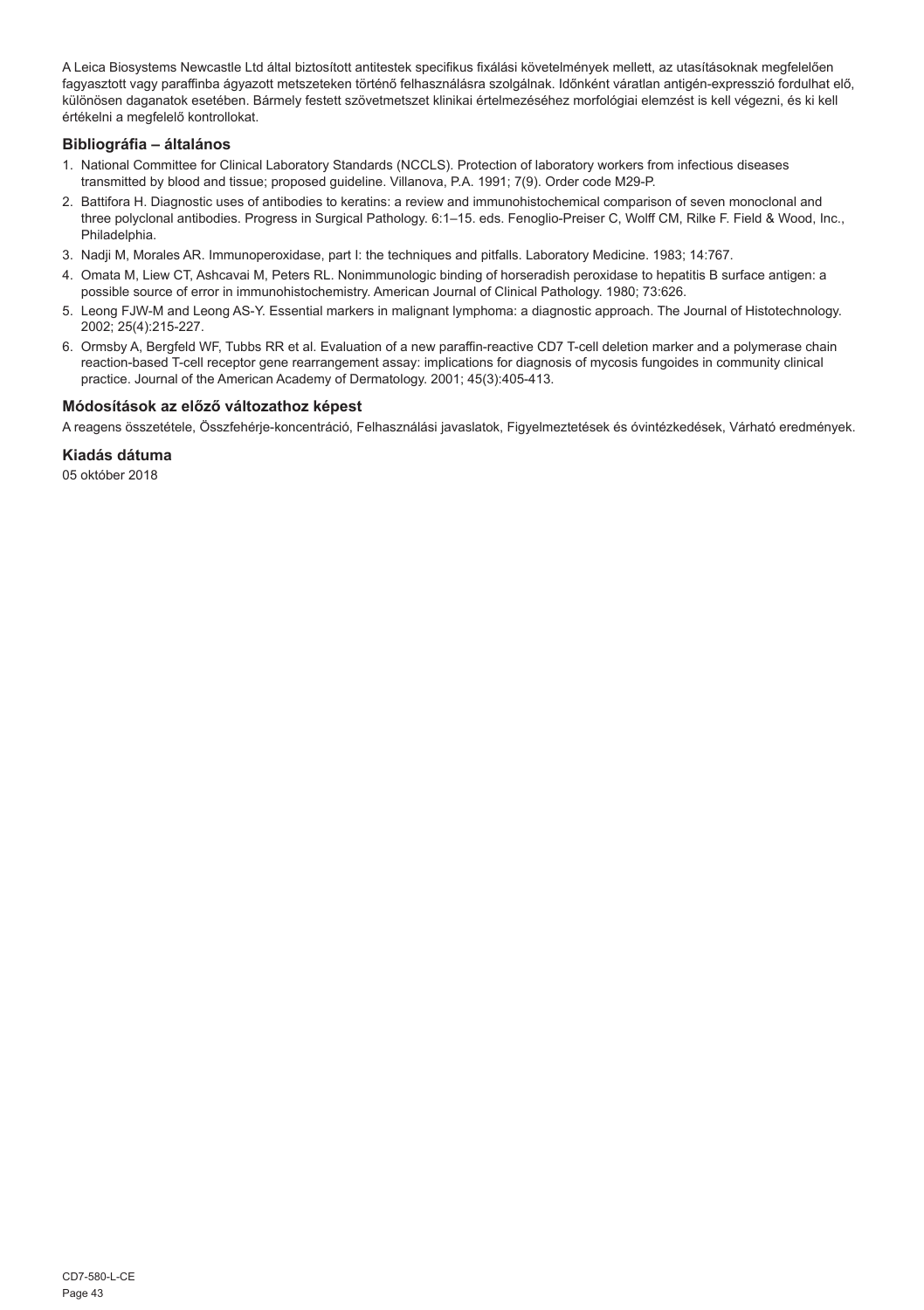## <span id="page-44-0"></span>**Novocastra™ Anticorp monoclonal lichid de șoarece CD7**

## **Cod produs: NCL-L-CD7-580**

## **Utilizare prevăzută**

#### *Pentru diagnosticare in vitro.*

NCL-L-CD7-580 este destinat identificării calitative, prin intermediul microscopiei optice, a antigenului CD7 uman în secțiunile de parafină. Interpretarea clinică a oricărei colorări sau a absenței acesteia trebuie completată cu studii morfologice utilizând controale adecvate și trebuie evaluată în contextul antecedentelor clinice ale pacientului, precum și al altor teste de diagnosticare efectuate de către un patolog calificat.

### **Principiul de procedură**

Tehnicile de colorare imunohistochimică (IHC) permit vizualizarea antigenilor prin aplicarea secvențială a unui anumit anticorp pe antigen (anticorp primar), a unui anticorp secundar pe anticorpul primar și a unui complex enzimatic cu un substrat cromogen, cu etape de spălare intercalate. Activarea enzimatică a cromogenului duce la un produs de reacție vizibil la locul aplicării antigenului. Specimenul poate fi apoi contracolorat și acoperit cu lamelă. Rezultatele sunt interpretate folosind un microscop optic și ajută la diagnosticul diferențial al proceselor patofiziologice, care pot sau nu să fie asociate cu un anumit antigen.

## **Clonă**

LP15

#### **Imunogen**

Proteină recombinantă procariotică corespunzând unei porțiuni din domeniul extracelular al moleculei CD7 umane.

#### **Specificitate**

Antigen CD7 uman.

## **Compoziția reactivului**

NCL-L-CD7-580 este un supernatant de cultură tisulară lichid care conține azidă de sodiu drept conservant.

## **Clasa Ig**

IgG2b

## **Concentrație proteină totală Total Protein**

Consultați eticheta flaconului pentru concentrația proteinelor totale specifică lotului.

#### **Concentrație anticorpi**

Mai mare sau egală cu 351 mg/L, asa cum este determinată prin ELISA. Consultati eticheta flaconului pentru concentratia Ig specifică lotului.

#### **Recomandări privind utilizarea**

#### Imunohistochimie pe secțiuni de parafină.

**Recuperarea indusă de căldură a epitopilor (HIER):** Urmați instrucțiunile de utilizare din Novocastra Epitope Retrieval Solution pH 6. **Diluție sugerată:** 1:100 timp de 30 de minute la 25 °C. Aceste informații sunt furnizate cu rol de îndrumare, iar utilizatorii trebuie să-și stabilească singuri propriile diluții de lucru optime.

**Vizualizare:** Respectați instrucțiunile de utilizare din Novolink™ Polymer Detection Systems. Pentru informații suplimentare despre produs sau asistență, luați legătura cu distribuitorul dvs. local sau cu biroul regional al Leica Biosystems sau, ca alternativă, vizitați siteul web al Leica Biosystems, www.LeicaBiosystems.com

Performanța acestui anticorp trebuie validată atunci când este utilizat cu alte sisteme de colorare manuală sau alte platforme automatizate.

### **Depozitare și stabilitate**

A se depozita la 2–8 °C. A nu se congela. A se returna la 2–8 °C imediat după utilizare. A nu se utiliza după data expirării indicată pe eticheta flaconului. Alte condiții de depozitare decât cele specificate mai sus trebuie verificate de către utilizator.

## **Pregătirea specimenului**

Mediul de fixare recomandat este formalină tamponată neutru 10% pentru secțiunile de țesut încorporate în parafină.

#### **Avertismente și precauții**

Acest reactiv a fost pregătit din supernatantul culturii celulare. Întrucât este un produs biologic, trebuie să se actioneze cu prudentă rezonabilă la manipularea sa.

Acest reactiv conține azidă de sodiu. Fișa cu informații de siguranță despre material este disponibilă la cerere sau poate fi obținută de pe site-ul www.LeicaBiosystems.com

Consultați reglementările naționale, județene sau locale pentru informații privind eliminarea tuturor componentelor potențial toxice. Specimenele, înainte și după fixare, precum și toate materialele expuse la acestea, trebuie manipulate ca și când ar avea potentialul de a transmite infecții și trebuie eliminate la deșeuri luând măsurile de precauție adecvate.<sup>1</sup>Nu pipetați niciodată reactivii pe gură și evitați contactul reactivilor și specimenelor cu pielea și membranele mucoase. Dacă reactivii sau probele vin în contact cu suprafețele sensibile, spălați cu apă din abundență. Solicitați asistență medicală.

Reduceți la minimum contaminarea microbiană a reactivilor, în caz contrar poate apărea o creștere a colorării nespecifice.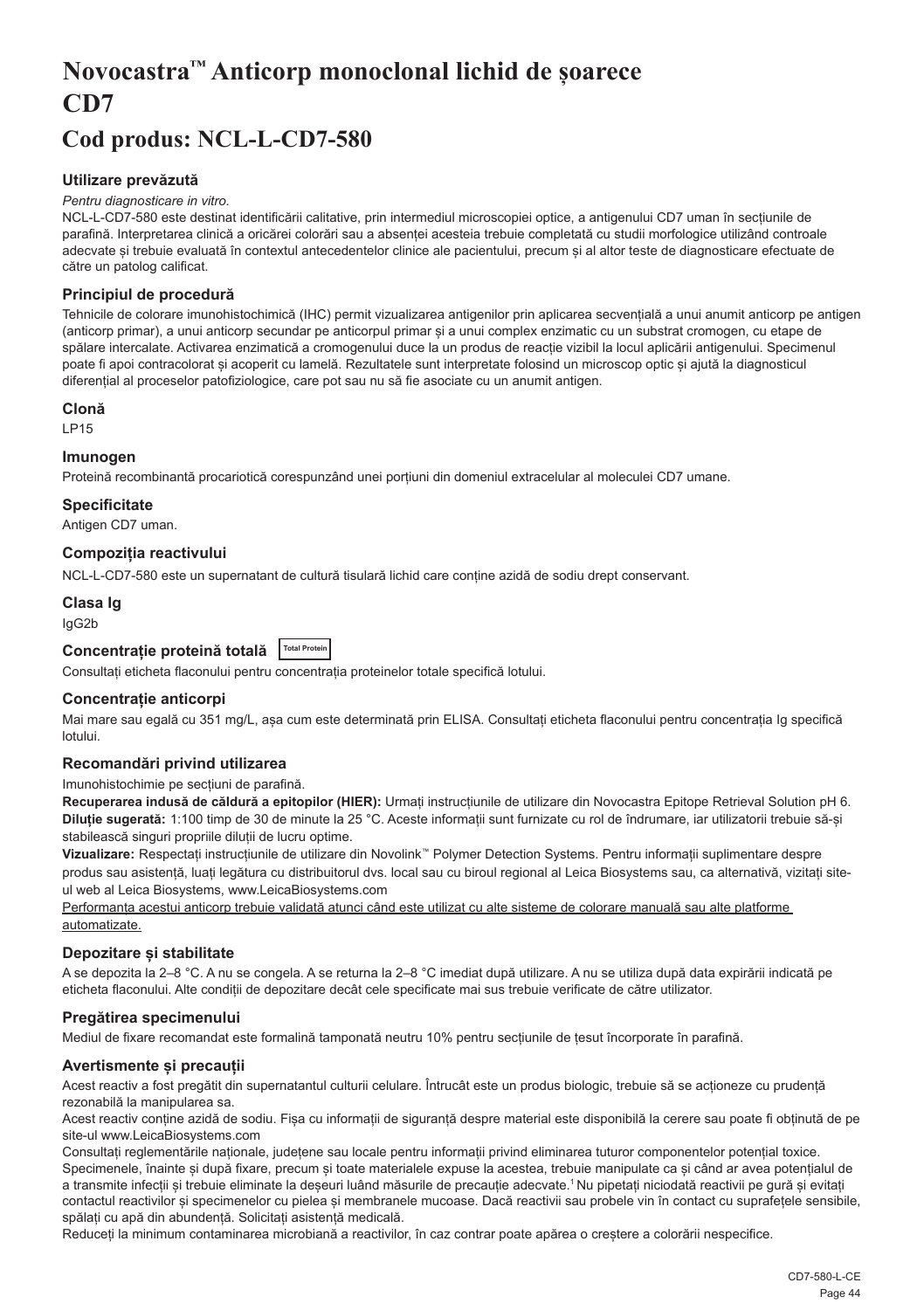Timpii sau temperaturile de incubație care diferă de valorile specificate pot genera rezultate eronate. Orice astfel de modificări trebuie validate de către utilizator.

## **Controlul calității**

Diferentele în ceea ce priveste procesarea tesutului și procedurile tehnice în laboratorul utilizatorului pot cauza o variabilitate semnificativă a rezultatelor, necesitând efectuarea cu regularitate de controale interne, în plus față de următoarele proceduri. Probele de control trebuie să fie probe proaspete de autopsie/biopsie/chirurgicale, fixate în formalină, procesate și încorporate în ceară de parafină cât mai curând posibil și în aceeași manieră ca și probele pacientului.

## **Țesutul de control pozitiv**

Folosit pentru a indica țesuturile pregătite corect și tehnicile de colorare adecvate.

O probă de țesut de control pozitiv trebuie să fie inclusă pentru fiecare set de condiții de testare în fiecare etapă de colorare. Un țesut cu colorare pozitivă slabă este mai adecvat decât un țesut cu colorare pozitivă puternică în vederea unui control optim al calității și pentru a detecta nivelurile minore de degradare a reactivului.<sup>2</sup>

Țesutul de control pozitiv recomandat este de amigdale.

Dacă țesutul de control pozitiv nu demonstrează colorația pozitivă, rezultatele obținute cu acele probe de testare trebuie considerate nevalide.

## **Țesutul de control negativ**

Trebuie examinat după țesutul de control pozitiv pentru a verifica specificitatea informațiilor de etichetare ale antigenului țintă în funcție de anticorpul primar.

Țesutul de control negativ recomandat este cerebelul.

Ca alternativă, varietatea de tipuri diferite de celule prezente în majoritatea secțiunilor tisulare oferă frecvent locuri de control negativ, dar acest lucru trebuie verificat de către utilizator.

Colorația nespecifică, dacă este prezentă, are, de obicei, un aspect difuz. Colorația sporadică a țesutului conjunctiv poate fi observată, de asemenea, în secțiuni de țesuturi fixate în mod excesiv în formalină. Folosiți celule intacte pentru interpretarea rezultatelor de colorare. Celulele necrotice sau degenerate se colorează deseori într-un mod nespecific.<sup>3</sup> Se pot observa rezultate fals pozitive ca urmare a legării non-imunologice a proteinelor sau produșilor de reacție ai substratului. Acestea pot fi cauzate, de asemenea, de enzimele endogene precum pseudoperoxidaza (eritrocite), peroxidaza endogenă (citocromul C) sau biotina endogenă (de exemplu, ficat, sân, creier, rinichi), în funcție de tipul de imunocolorație folosit. Pentru a diferenția activitatea enzimelor endogene sau legarea nespecifică a enzimelor de imunoreactivitatea specifică, pot fi colorate țesuturi suplimentare de la pacient numai cu substrat-cromogen sau, respectiv, complexe enzimatice (avidină-biotină, streptavidină, polimer etichetat) și substrat-cromogen. În cazul în care colorația specifică are loc în țesutul de control negativ, rezultatele obținute pe probele pacientului trebuie să fie considerate nevalide.

## **Reactivul de control negativ**

Folosiți un reactiv de control negativ non-specific în locul anticorpului primar cu o secțiune din fiecare specimen al pacientului pentru a evalua colorația nespecifică și a permite o mai bună interpretare a colorării specifice la situl antigenului.

## **Țesutul pacientului**

Examinați specimenele pacientului colorate cu NCL-L-CD7-580 ultimele. Intensitatea colorației pozitive trebuie evaluată în contextul oricărei colorații de fond nespecifice a reactivului de control negativ. La fel ca în cazul oricărui test imunohistochimic, un rezultat negativ înseamnă că antigenul nu a fost detectat, și nu că antigenul a fost absent în celulele/țesuturile analizate. Dacă este necesar, folosiți un panel pentru anticorpi pentru identificarea reacțiilor fals negative.

## **Rezultate așteptate**

Țesuturi normale

Clona LP15 a detectat proteina CD7 exprimată pe membrana celulelor din linia de celule T. În afara limfocitelor T infiltrate, studiile IHC nu arată altă reactivitate într-o varietate de țesuturi normale. (Numărul total de țesuturi normale evaluate = 99).

## Țesuturi tumorale

Clona LP15 a colorat 4/4 timoame, 1/7 limfoame anaplastice cu celule T, 1/5 limfoame angioimunoblastice cu celule T, 1/3 limfoame cu celule NK/T, 1/1 limfom limfoblastic acut cu celule B/T primitive și 1/1 limfom periferic cu celule T. Cu excepția celulelor T infiltrate, nu s-a observat vreo colorare în limfoame difuze cu celule B mari (0/110), limfoame limfocitare cronice (0/11), limfoame foliculare (0/13), boala lui Hodgkin (0/11), limfoame cu celule de manta (0/8), un limfom limfoblastic acut cu celule B (0/1), limfoame cu celule T (0/6), un limfom de zonă marginală (0/1), tumori ale tiroidei (0/4), tumori pulmonare (0/4), tumori ovariene (0/4), tumori hepatice (0/4), tumori cerebrale (0/2), tumori esofagiene (0/2), tumori mamare (0/2), tumori gastrice (0/2), tumori ale țesuturilor moi (0/2), tumori ale limbii (0/2), tumori metastatice de origine necunoscută (0/2), tumori renale (0/2) tumori ale colului uterin (0/2), tumori testiculare (0/2), tumori ale colonului (0/2), tumori rectale (0/2), tumori ale pielii (0/2), o tumoare a laringelui (0/1) sau o tumoare a timusului (0/1). (Numărul total al tumorilor evaluate = 226).

#### **NCL-L-CD7-580 este recomandat pentru utilizare ca parte a unui panel pentru anticorpi pentru a ajuta în clasificarea tumorilor cu origine în celulele T.**

## **Limitări generale**

Imunohistochimia este un proces de diagnostic cu mai multe etape, care constă din instruirea specializată în ceea ce privește alegerea reactivilor adecvați; alegerea, fixarea și procesarea țesutului; prepararea lamei IHC; și interpretarea rezultatelor de colorare. Colorarea tisulară depinde de manipularea și procesarea țesutului înainte de colorare. Fixarea, congelarea, dezghețarea, spălarea, uscarea, încălzirea, secționarea necorespunzătoare sau contaminarea cu alte țesuturi ori fluide pot cauza artefacte, captura anticorpilor sau rezultate fals negative. Rezultatele inconsecvente pot fi atribuite diferentelor în ceea ce priveste metodele de fixare și încorporare, ori neregularităților inerente ale tesutului.<sup>4</sup>

Contracolorația excesivă sau incompletă poate compromite interpretarea adecvată a rezultatelor.

Interpretarea clinică a oricărei colorări sau a absenței acesteia trebuie completată cu studii morfologice utilizând controale adecvate si trebuie evaluată în contextul antecedentelor clinice ale pacientului, precum și al altor teste de diagnosticare efectuate de către un patolog calificat.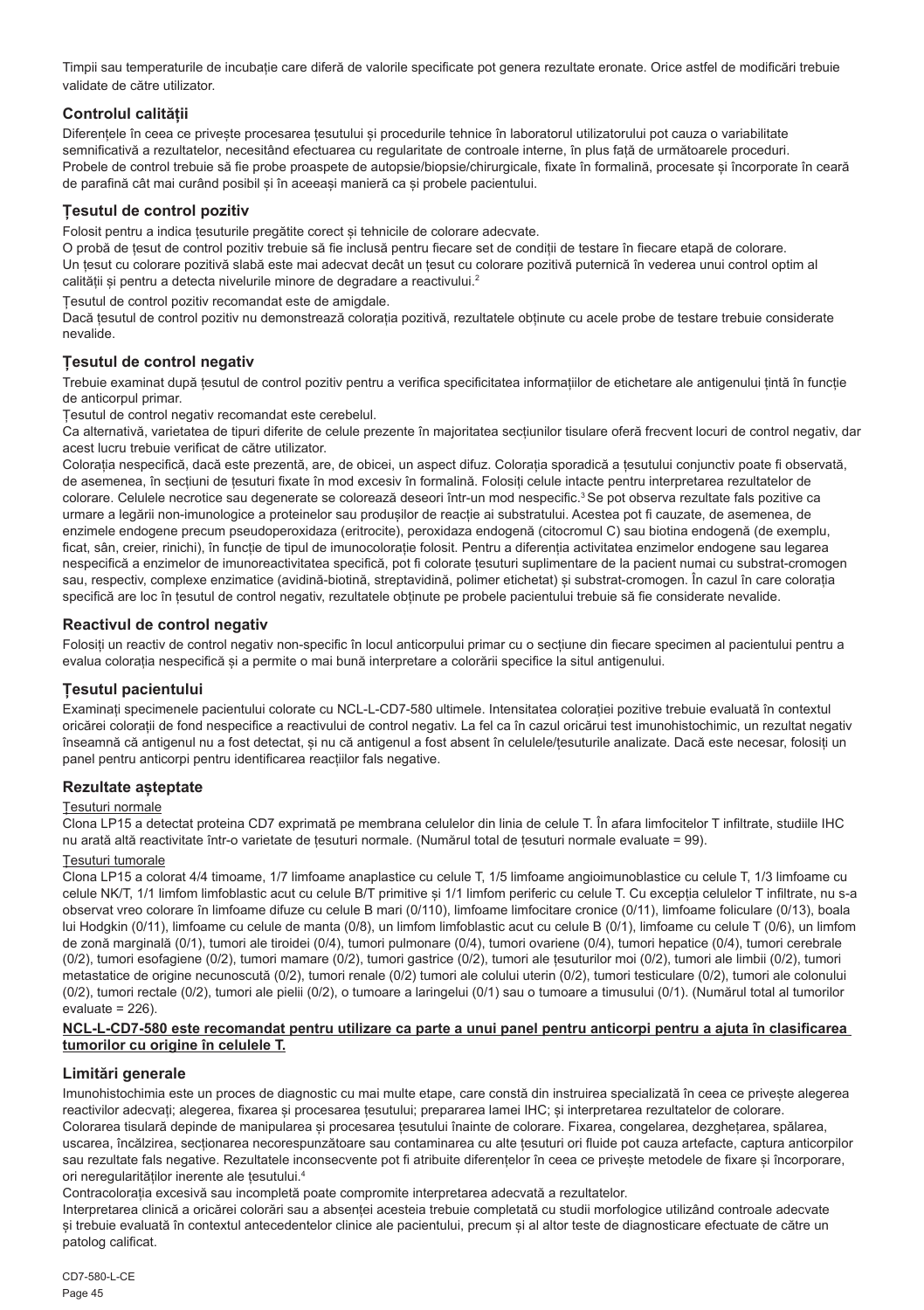Anticorpii de la Leica Biosystems Newcastle Ltd sunt destinați utilizării, conform indicațiilor, fie pe secțiuni congelate, fie pe secțiuni încorporate în parafină cu cerințe de fixare specifice. Poate apărea exprimarea neașteptată a antigenului, în special în neoplasme. Interpretarea clinică a oricărei secțiuni tisulare colorate trebuie să includă analiza morfologică și evaluarea probelor de control adecvate.

## **Bibliografie - General**

- 1. National Committee for Clinical Laboratory Standards (NCCLS). Protection of laboratory workers from infectious diseases transmitted by blood and tissue; proposed guideline. Villanova, P.A. 1991; 7(9). Order code M29-P.
- 2. Battifora H. Diagnostic uses of antibodies to keratins: a review and immunohistochemical comparison of seven monoclonal and three polyclonal antibodies. Progress in Surgical Pathology. 6:1–15. eds. Fenoglio-Preiser C, Wolff CM, Rilke F. Field & Wood, Inc., Philadelphia.
- 3. Nadji M, Morales AR. Immunoperoxidase, part I: the techniques and pitfalls. Laboratory Medicine. 1983; 14:767.
- 4. Omata M, Liew CT, Ashcavai M, Peters RL. Nonimmunologic binding of horseradish peroxidase to hepatitis B surface antigen: a possible source of error in immunohistochemistry. American Journal of Clinical Pathology. 1980; 73:626.
- 5. Leong FJW-M and Leong AS-Y. Essential markers in malignant lymphoma: a diagnostic approach. The Journal of Histotechnology. 2002; 25(4):215-227.
- 6. Ormsby A, Bergfeld WF, Tubbs RR et al. Evaluation of a new paraffin-reactive CD7 T-cell deletion marker and a polymerase chain reaction-based T-cell receptor gene rearrangement assay: implications for diagnosis of mycosis fungoides in community clinical practice. Journal of the American Academy of Dermatology. 2001; 45(3):405-413.

## **Amendamente la ediția anterioară**

Compoziția reactivilor, Concentrația totală a proteinelor, Recomandări de utilizare, Avertizări și măsuri de precauție, Rezultate preconizate.

## **Data publicării**

05 octombrie 2018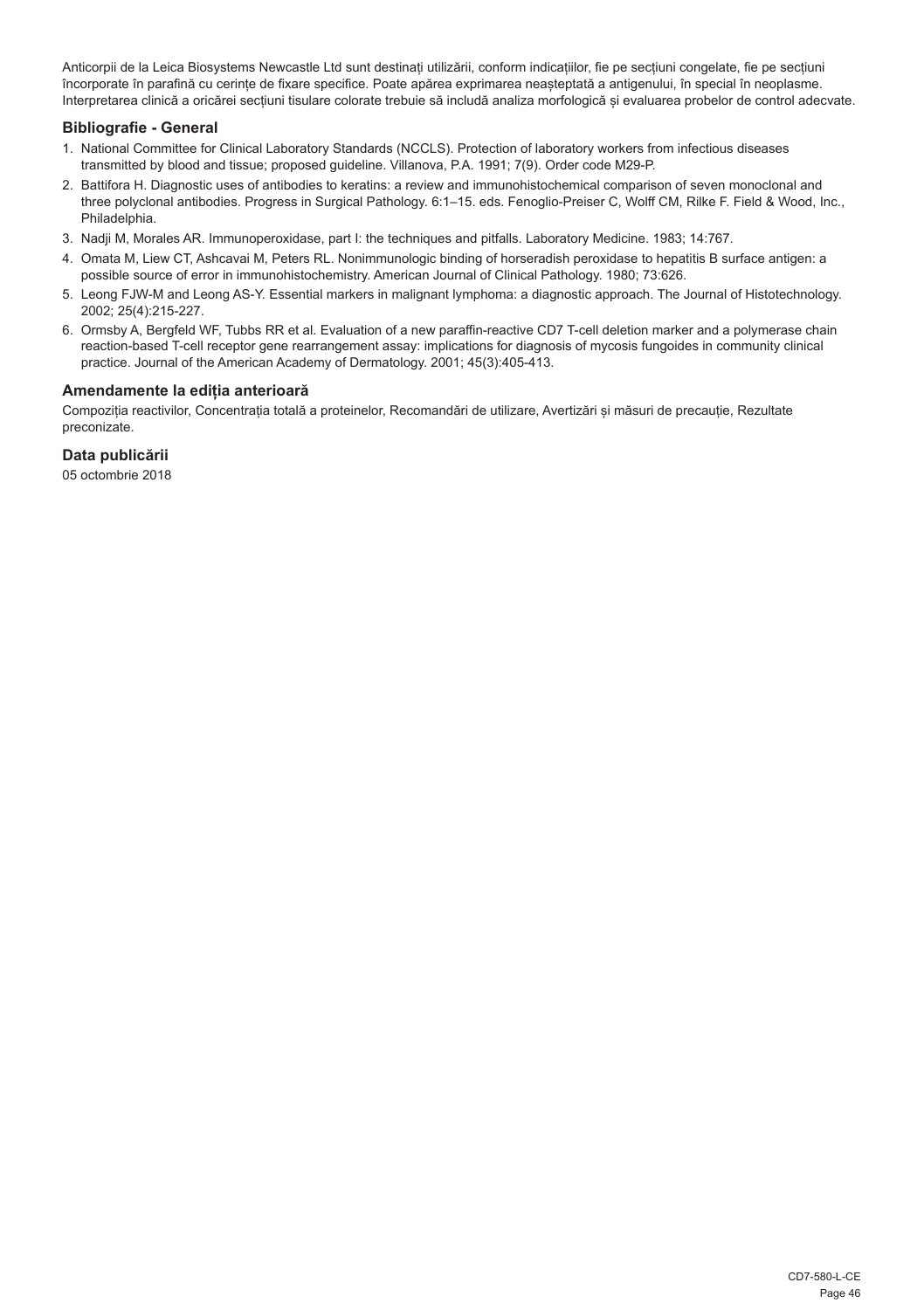## <span id="page-47-0"></span>**Жидкая форма моноклональных антител мыши Novocastra™ CD7**

## **Код продукта: NCL-L-CD7-580**

## **Назначение**

#### *Для диагностики in vitro*

Препарат NCL-L-CD7-580 предназначен для качественного определения антигена CD7 человека в парафиновых срезах методом световой микроскопии. Клиническая интерпретация любого окрашивания или его отсутствия должна быть дополнена морфологическими исследованиями с надлежащими контролями и должна быть оценена квалифицированным патологом с учетом анамнеза пациента и других диагностических тестов.

#### **Принцип метода**

Иммуногистохимические (ИГХ) методы окрашивания позволяют визуализировать антигены путем последовательного связывания специфического антитела с антигеном (первичное антитело), вторичного антитела с первичным антителом и ферментного комплекса с хромогенным субстратом. Между этими этапами выполняется промежуточная промывка. Ферментная активация хромогена приводит к образованию видимого продукта реакции в месте расположения антигена. После этого образцы можно подвергать контрастному окрашиванию и заключить под покровную пленку. Интерпретацию результатов выполняют под световым микроскопом и используют для дифференциальной диагностики патофизиологических процессов, которые могут быть связаны или не связаны с конкретным антигеном.

#### **Клон**

LP15

#### **Иммуноген**

Рекомбинантный химерный белок из прокариотических клеток, соответствующий части внеклеточного домена CD7-молекулы человека.

#### **Специфичность**

CD7-антиген человека.

#### **Состав реактива**

NCL-L-CD7-580 является супернатантом жидкой культуры тканей, содержащим азид натрия в качестве консерванта.

#### **Класс иммуноглобулинов**

IgG2b

#### **Общая концентрация белка Total Protein**

Общая концентрация белка в каждой партии указана на этикетке флакона.

#### **Концентрация антитела**

Не менее 351 мг/л при измерении методом ИФА. Общая концентрация иммуноглобулина в каждой партии указана на этикетке флакона.

#### **Рекомендации по применению**

Иммуногистохимическое окрашивание парафиновых срезов.

**Тепловая демаскировка эпитопа (Heat Induced Epitope Retrieval, HIER):** выполняйте инструкцию по применению,

прилагаемую к препарату Novocastra Epitope Retrieval Solution pH 6.

**Рекомендуемое разведение:** 1:100 в течение 30 минут при температуре 25 °C. Данная информация носит рекомендательный характер, и пользователям следует самостоятельно определять оптимальные рабочие разведения.

**Визуализация:** Следуйте инструкциям по применению, которые прилагаются к системам визуализации Novolink™ Polymer Detection Systems. Для получения дополнительной информации о продукции и технической поддержки обратитесь к местному дистрибьютору или в региональный офис компании Leica Biosystems либо, в качестве альтернативы, посетите веб-сайт компании Leica Biosystems, www.LeicaBiosystems.com

В случае применения этого антитела с другими ручными системами окрашивания или автоматизированными платформами следует выполнять валидацию его рабочих параметров.

#### **Хранение и стабильность**

Хранить при температуре 2–8 °C. Не замораживать. После использования незамедлительно вернуть на хранение при температуре 2–8 °C. Не использовать после указанной на этикетке флакона даты истечения срока годности. Условия хранения, отличающиеся от указанных выше, должны быть проверены пользователем.

#### **Подготовка образцов**

Для приготовления залитых в парафин срезов тканей рекомендуется фиксация в 10 % нейтральном забуференном формалине.

#### **Предупреждения и меры предосторожности**

Этот реактив был изготовлен из супернатанта культуры клеток. При обращении с этим продуктом, как и с другими биологическими продуктами, следует соблюдать разумную осторожность. Этот реактив содержит азид натрия. Паспорт безопасности химической продукции предоставляется по запросу или доступен на

сайте www.LeicaBiosystems.com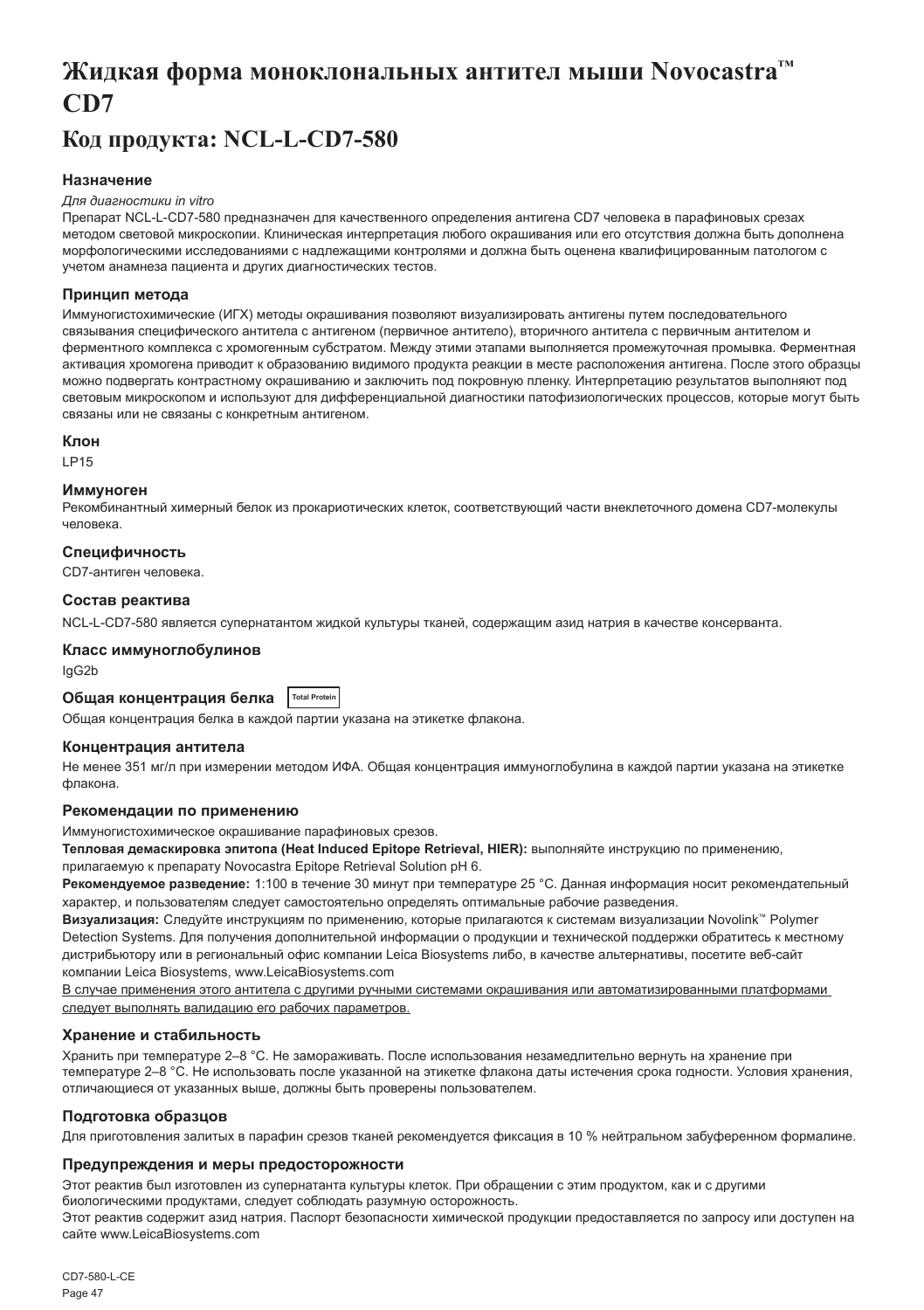В отношении утилизации любых потенциально опасных компонентов следуйте требованиям федеральных, региональных и местных нормативных документов.

С образцами (до и после фиксации) и всеми материалами, которые находятся под их воздействием, следует обращаться как со способными к передаче инфекции и утилизировать, соблюдая соответствующие меры предосторожности.<sup>1</sup>Никогда не набирайте реактивы в пипетку ртом и не допускайте контакта реактивов и образцов с кожей и слизистыми оболочками. В случае контакта реактивов или образцов с чувствительными зонами промойте их большим количеством воды. Обратитесь за медицинской помощью.

Сводите к минимуму микробное загрязнение реактивов во избежание усиления неспецифического окрашивания. Инкубация при сроках и температурах, отличных от указанных в инструкции, может дать ошибочные результаты. Любые подобные изменения должны быть валидированы пользователем.

#### **Контроль качества**

Различия в методах обработки тканей и технических процедурах, выполняемых в лаборатории пользователя, могут привести к существенной вариабельности результатов, в связи с чем требуется регулярное выполнение внутрилабораторных контролей в дополнение к указанным ниже процедурам.

В качестве контролей следует использовать свежие образцы, полученные при аутопсии, биопсии или хирургических процедурах, фиксированные в формалине, обработанные и как можно скорее залитые в парафин так же, как были обработаны полученные у пациентов образцы.

#### **Положительный контроль ткани**

Применяется для проверки правильности подготовки тканей и методов окрашивания.

В каждый набор условий теста при каждом цикле окрашивания следует включать один срез ткани для положительного контроля. Для оптимального контроля качества и обнаружения незначительных уровней деградации реактива более подходит ткань со слабым положительным окрашиванием, чем ткань с сильным положительным окрашиванием.<sup>2</sup>

В качестве положительного контроля рекомендуется использовать ткань миндалин. При отсутствии положительного окрашивания ткани, использующейся в качестве положительного контроля, результаты, полученные с исследуемыми образцами, считаются недействительными.

#### **Отрицательный контроль ткани**

Этот тест необходимо выполнять после положительного контроля ткани для проверки специфичности мечения целевого антигена первичным антителом.

В качестве отрицательного контроля рекомендуется ткань мозжечка.

Кроме того, разнообразные типы клеток для отрицательного контроля можно часто найти в большинстве срезов тканей, однако такие препараты должны быть проверены пользователем.

Неспецифическое окрашивание, если оно присутствует, обычно выглядит диффузным. В срезах тканей, избыточно фиксированных формалином, можно также иногда увидеть окрашивание соединительной ткани. Для интерпретации результатов окрашивания используйте интактные клетки. Некротизированные или разрушенные клетки часто окрашиваются неспецифически.<sup>з</sup> Неиммунное связывание белков или продуктов реакции с субстратом может привести к ложноположительным результатам. Такие же результаты могут быть связаны с эндогенными ферментами, например псевдопероксидазой (в эритроцитах), эндогенной пероксидазой (цитохром C) или эндогенным биотином (например, в печени, молочной железе, головном мозге или почке) в зависимости от типа использованного иммунного окрашивания. Чтобы отличить активность эндогенных ферментов или неспецифическое связывание ферментов от специфической иммунореактивности, можно выполнить окрашивание дополнительных тканей пациента исключительно хромогенным субстратом или ферментными комплексами (авидин-биотин, стрептавидин, меченый полимер) и хромогенным субстратом соответственно. При наличии специфического окрашивания в отрицательном контроле ткани результаты исследования полученных у пациентов образцов считаются недействительными.

#### **Отрицательный контроль реактива**

Для оценки неспецифического окрашивания и лучшей интерпретации специфического окрашивания в области связывания антигена, исследуя срезы каждого образца, взятого у пациента, вместо первичных антител используйте реактив, служащий в качестве неспецифического отрицательного контроля.

#### **Ткань, полученная у пациента**

Исследуйте образцы взятой у пациента ткани, которые окрашены с помощью NCL-L-CD7-580, в последнюю очередь. Интенсивность положительного окрашивания следует оценивать с учетом любого неспецифического фонового окрашивания отрицательного контроля реактива. Как и при любом иммуногистохимическом исследовании, отрицательный результат означает необнаружение антигена, но не его отсутствие в исследованных клетках или ткани. При необходимости следует использовать панель антител для выявления ложноотрицательных реакций.

#### **Ожидаемые результаты**

#### Нормальные ткани

Клон LP15 обнаружил экспрессию белка CD7 на мембране клеток Т-линии. Кроме инфильтрирующих Т-лимфоцитов, исследования ИГХ не показали других реакций в различных нормальных тканей. (Общее число образцов неизмененных тканей, которые были исследованы, = 99).

### Патологически измененные ткани

Клон LP15 окрасил 4/4 случаев тимомы, 1/7 случаев анапластической Т-клеточной лимфомы, 1/5 случаев ангиоиммунобластной Т-клеточной лимфомы, 1/3 случаев T/NK-клеточной лимфомы, 1/1 случая острой лимфобластной примитивной B/T-клеточной лимфомы и 1/1 случая периферийной T-клеточной лимфомы. При следующих нозологиях окрашивания не наблюдалось (за исключением инфильтрующих Т-лимфоцитов): диффузная крупноклеточная В-лимфоцитарная лимфома (0/110), хронические лимфоцитарные лимфомы (0/11), фолликулярные лимфомы (0/13), лимфома Ходжкина (0/11), лимфома из клеток мантийной зоны (0/8), острая лимфобластная В-лимфоцитарная лимфома (0/1), Т-лимфоцитарная лимфома (0/6), лимфома из клеток маргинальной зоны (0/1), опухоли щитовидной железы (0/4), опухоли легких (0/4), опухоли яичников (0/4), опухоли печени (0/4),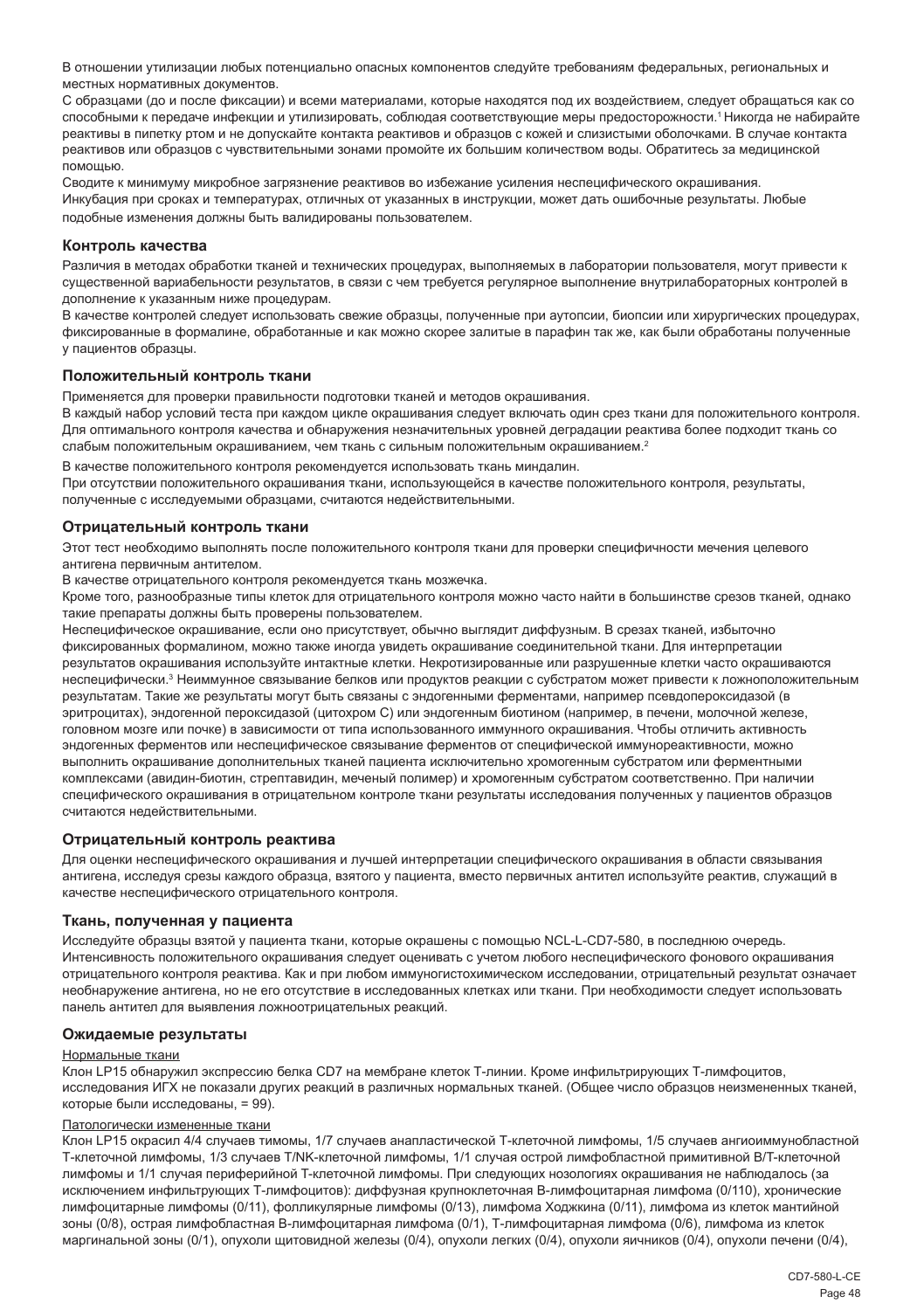опухоли мозга (0/2), опухоли пищевода (0/2), опухоли молочных желез (0/2), опухоли желудка (0/2), опухоли мягких тканей (0/2), опухоли языка (0/2), метастатические опухоли неизвестного происхождения (0/2), опухоли почек (0/2), опухоли шейки матки (0/2), опухоли яичек (0/2), опухоли толстой кишки (0/2), опухоли прямой кишки (0/2), опухоли кожи (0/2), опухоли гортани (0/1) и вилочковой железы (0/1). (Общее число образцов исследованных опухолей = 226).

#### **NCL-L-CD7-580 рекомендуется использовать в составе панели антител в качестве вспомогательного средства для характеристики опухолей, связанных с Т-клетками**.

#### **Общие ограничения**

Иммуногистохимическое исследование является многостадийным диагностическим процессом, требующим специальных навыков в выборе надлежащих реактивов; выборе, фиксации и обработке тканей; приготовлении среза с ИГХ препаратом; интерпретации результатов окрашивания.

Окрашивание тканей зависит от обращения с тканями и их обработкой перед окрашиванием. Неправильные процедуры фиксации, замораживания, оттаивания, промывки, сушки, нагрева, приготовления срезов, а также загрязнение другими тканями или жидкостями могут приводить к артефактам, захвату антител или ложноотрицательным результатам. Противоречивые результаты могут быть обусловлены различиями методов фиксации и заливки препарата или присущей тканям внутренней неравномерностью структуры.<sup>4</sup>

Чрезмерное или неполное контрастирование может негативно отразиться на точности интерпретации результатов. Клиническая интерпретация любого окрашивания или его отсутствия должна быть дополнена морфологическими исследованиями с надлежащими контролями и должна быть оценена квалифицированным патологом с учетом анамнеза пациента и других диагностических тестов.

Изготовленные компанией Leica Biosystems Newcastle Ltd антитела предназначены, как указано выше, для применения на замороженных или залитых в парафин срезах и требуют выполнения конкретных требований по фиксации. Возможна непредвиденная экспрессия антигена, особенно в опухолях. Клиническая интерпретация любого окрашенного среза ткани должна включать морфологический анализ и оценку соответствующих контролей.

#### **Литература — общая**

- 1. National Committee for Clinical Laboratory Standards (NCCLS). Protection of laboratory workers from infectious diseases transmitted by blood and tissue; proposed guideline. Villanova, P.A. 1991; 7(9). Order code M29-P.
- 2. Battifora H. Diagnostic uses of antibodies to keratins: a review and immunohistochemical comparison of seven monoclonal and three polyclonal antibodies. Progress in Surgical Pathology. 6:1–15. eds. Fenoglio-Preiser C, Wolff CM, Rilke F. Field & Wood, Inc., Philadelphia.
- 3. Nadji M, Morales AR. Immunoperoxidase, part I: the techniques and pitfalls. Laboratory Medicine. 1983; 14:767.
- 4. Omata M, Liew CT, Ashcavai M, Peters RL. Nonimmunologic binding of horseradish peroxidase to hepatitis B surface antigen: a possible source of error in immunohistochemistry. American Journal of Clinical Pathology. 1980; 73:626.
- 5. Leong FJW-M and Leong AS-Y. Essential markers in malignant lymphoma: a diagnostic approach. The Journal of Histotechnology. 2002; 25(4):215-227.
- 6. Ormsby A, Bergfeld WF, Tubbs RR et al. Evaluation of a new paraffin-reactive CD7 T-cell deletion marker and a polymerase chain reaction-based T-cell receptor gene rearrangement assay: implications for diagnosis of mycosis fungoides in community clinical practice. Journal of the American Academy of Dermatology. 2001; 45(3):405-413.

#### **Дополнения к предыдущему выпуску**

Состав реактивов, Суммарная концентрация белка, Рекомендации по использованию, Предупреждения и меры предосторожности, Предполагаемые результаты.

#### **Дата выпуска**

05 Октябрь 2018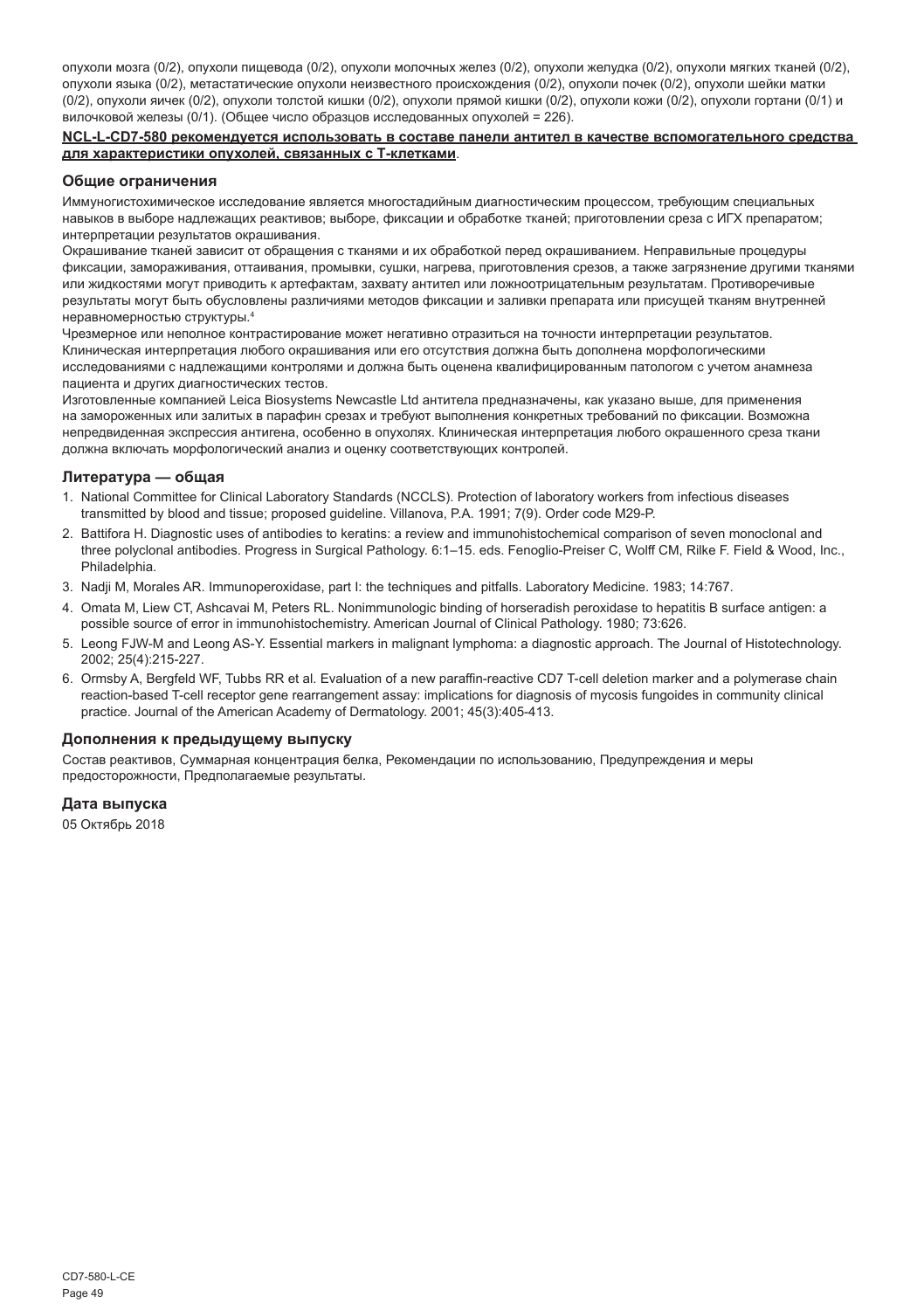## <span id="page-50-0"></span>**Płynne mysie przeciwciało monoklonalne Novocastra™ CD7**

## **Kod produktu: NCL-L-CD7-580**

## **Przeznaczenie**

#### *Do diagnostyki in vitro.*

Preparat NCL-L-CD7-580 jest przeznaczony do jakościowej identyfikacji za pomocą mikroskopii świetlnej antygenu CD7 w skrawkach parafinowych. Kliniczną interpretację barwienia lub jego braku należy uzupełnić badaniami morfologicznymi oraz odpowiednimi kontrolami. Ocenę powinien przeprowadzić wykwalifikowany patolog w kontekście historii choroby pacjenta oraz innych badań diagnostycznych.

## **Zasady postepowania**

Metody barwienia immunohistochemicznego (IHC) umożliwiają wizualizację antygenów dzięki zastosowaniu – po kolei – swoistego przeciwciała przeciwko antygenowi (przeciwciała pierwszorzędowego), przeciwciała drugorzędowego przeciwko przeciwciału pierwszorzędowemu i kompleksu enzymu z substratem chromogennym z etapami przemywania. Aktywacja enzymatyczna chromogenu prowadzi do wytworzenia widocznego produktu reakcji w miejscu antygenu. Następnie można wykonać barwienie kontrastowe próbki i zakryć ją szkiełkiem nakrywkowym. Wyniki są interpretowane przy użyciu mikroskopu świetlnego i pomagają w diagnostyce różnicowej procesów patofizjologicznych, które mogą mieć związek z określonym antygenem.

## **Klon**

LP15

## **Immunogen**

Prokariotyczne białko rekombinowane odpowiadające pozakomórkowej domenie ludzkiej cząsteczki CD7.

## **Swoistość**

Ludzki antygen CD7.

## **Skład odczynnika**

NCL-L-CD7-580 jest płynnym supernatantem hodowli tkankowej zakonserwowanym azydkiem sodu.

## **Klasa Ig**

IgG2b

| Całkowite stężenia białka   Total Protein |  |  |
|-------------------------------------------|--|--|
|-------------------------------------------|--|--|

Całkowite stężenie białka w danej serii podano na etykiecie fiolki.

## **Stężenie przeciwciał**

Większe lub równe 351 mg/L oznaczone za pomocą testu ELISA. Stężenie lg w danej serii podano na etykiecie fiolki.

## **Zalecenia dotyczące stosowania**

Badanie immunohistochemiczne skrawków zatopionych w parafinie.

**Cieplne odmaskowywanie epitopu (HIER):** Należy postępować zgodnie z instrukcją stosowania załączoną do roztworu Novocastra Epitope Retrieval Solution pH 6.

**Sugerowane rozcieńczenie:** 1:100 przez 30 minut w temperaturze 25°C. Te informacje stanowią jedynie wskazówkę – użytkownicy powinni sami określić swoje optymalne rozcieńczenie robocze.

**Wizualizacja:** Należy postępować zgodnie z instrukcją stosowania dołączoną do Novolink™ Polymer Detection Systems. W sprawie dodatkowych informacji o produkcie lub w celu uzyskania pomocy należy kontaktować się z lokalnym dystrybutorem lub z regionalnym biurem firmy Leica Biosystems lub odwiedzić stronę firmy Leica Biosystems www.LeicaBiosystems.com Jeżeli przeciwciało jest używane jednocześnie z innymi ręcznymi metodami barwienia lub platformami automatycznymi, należy

zweryfikować jego działanie.

## **Przechowywanie i trwałość**

Przechowywać w temperaturze 2-8 °C. Nie zamrażać. Niezwłocznie po użyciu ponownie umieścić w temperaturze 2–8 °C. Nie używać po upływie daty ważności podanej na etykiecie fiolki. Przechowywanie w warunkach innych od wskazanych powyżej wymaga weryfikacji użytkownika.

## **Przygotowanie próbek**

Zalecanym utrwalaczem jest 10-procentowa obojętna buforowana formalina do zatopionych w parafinie skrawków tkankowych.

## **Ostrzeżenia i środki ostrożności**

Odczynnik został przygotowany z supernatantu hodowli tkankowej. Ponieważ jest to produkt biologiczny, podczas jego używania należy zachować odpowiednie środki ostrożności.

Ten odczynnik zawiera azydek sodu. Karta charakterystyki jest dostępna na żądanie lub dostępna na stronie www.LeicaBiosystems.com Wszelkie potencjalnie toksyczne składniki należy utylizować zgodnie z krajowymi lub lokalnymi przepisami.

Próbki przed i po utrwaleniu oraz wszelkie materiały narażone na kontakt z nimi należy traktować jak materiały potencjalnie zakaźne i należy je utylizować z zachowaniem odpowiednich środków ostrożności.<sup>1</sup>Podczas pobierania pipetą nie wolno zasysać odczynników ustami i należy unikać kontaktu odczynników i preparatów ze skórą oraz błonami śluzowymi. W razie kontaktu odczynników lub próbek ze szczególnie narażonymi miejscami przemyć miejsce kontaktu dużą ilością wody. Należy zasięgnąć porady lekarza.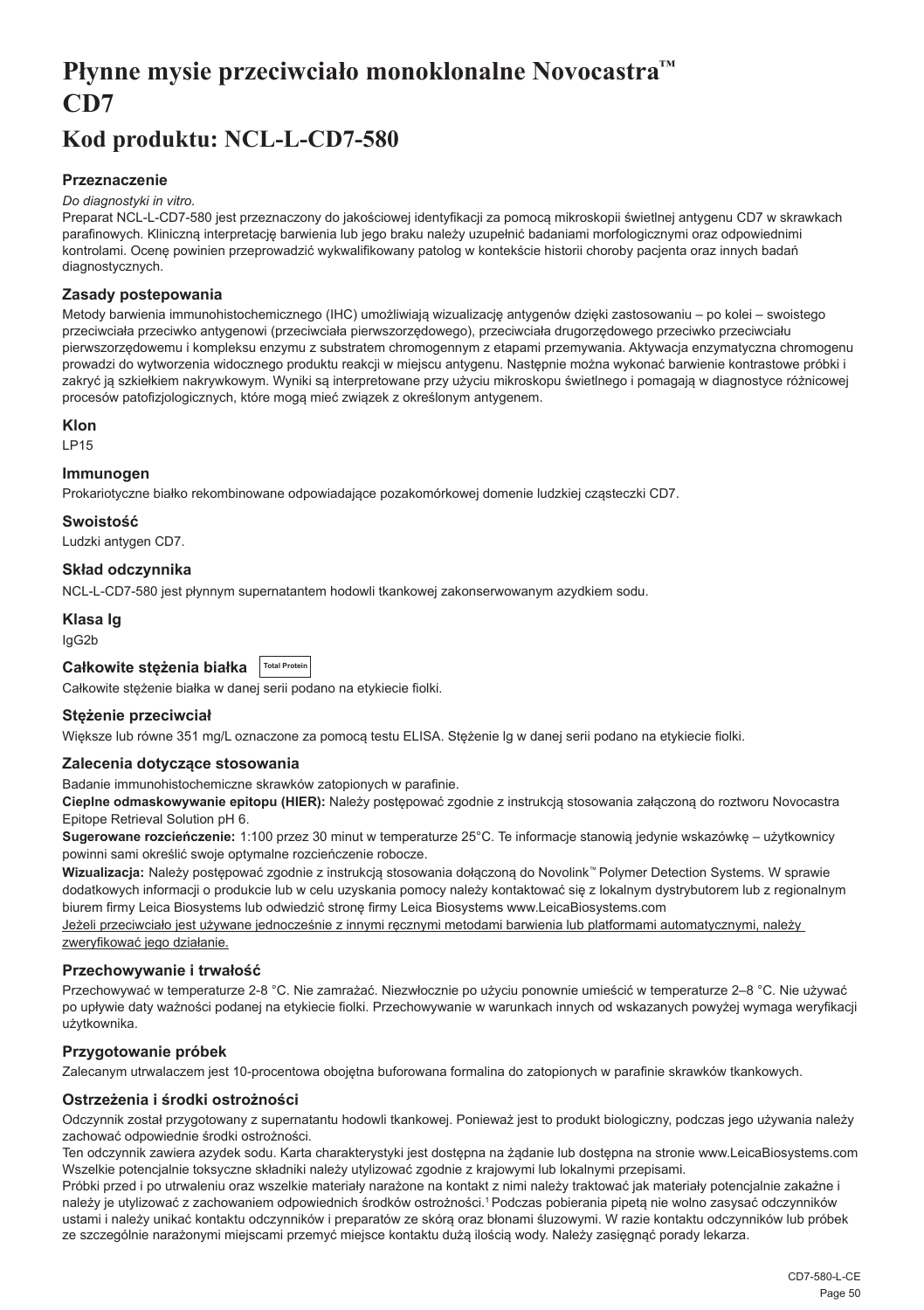Chronić odczynniki przed skażeniem drobnoustrojami, ponieważ może ono doprowadzić do zwiększonego barwienia niespecyficznego. Zastosowanie okresów inkubacji i temperatur innych niż podano w instrukcji może spowodować błędne wyniki. Wszelkie zmiany tego typu muszą zostać zweryfikowane przez użytkownika.

## **Kontrola jakości**

Różnice w przetwarzaniu tkanek i procedurach technicznych w laboratorium użytkownika mogą doprowadzić do znacznej zmienności wyników, co oznacza konieczność dodatkowego przeprowadzania regularnych kontroli wewnętrznych. Kontrole należy przeprowadzać jak najszybciej na świeżych próbkach z autopsji/biopsji/operacji chirurgicznej utrwalonych, przetworzonych i zatopionych w parafinie, taką samą metodą, jaką badane są pobrane tkanki.

## **Tkankowa kontrola pozytywna**

Stosowana w celu wskazania prawidłowo przygotowanych tkanek i prawidłowych technik barwienia.

W każdej serii barwienia każdy zestaw warunków testowych powinien uwzględniać jedną tkankową kontrolę pozytywną. Do optymalnej kontroli jakości i do wykrywania niewielkich poziomów degradacji odczynników bardziej nadaje się tkanka o słabym barwieniu pozytywnym niż tkanka o silnym barwieniu pozytywnym.<sup>2</sup>

Tkankowa kontrola pozytywna powinna obejmować migdałek.

Jeśli tkankowa kontrola pozytywna nie wykaże odpowiedniego barwienia pozytywnego, wyniki testu przeprowadzonego na próbkach pobranych od pacjenta należy uznać za nieważne.

## **Tkankowa kontrola negatywna**

Należy ją wykonać po tkankowej kontroli pozytywnej, aby sprawdzić swoistość znakowania docelowego antygenu przez przeciwciało pierwszorzędowe.

Tkankowa kontrola negatywna powinna obejmować móżdżek.

Ewentualnie tkankowa kontrola negatywna może obejmować różne typy komórek obecne w większości skrawków tkankowych, jednak powinno to zostać zweryfikowane przez użytkownika.

Barwienie niespecyficzne, jeżeli jest obecne, zwykle ma charakter rozproszony. Na skrawkach wykonanych z materiału tkankowego nadmiernie utrwalonego w formalinie można również zaobserwować sporadyczne barwienie tkanki łącznej. Do interpretacji wyników barwienia należy używać nieuszkodzonych komórek. Komórki martwicze lub zdegenerowane często powodują barwienie niespecyficzne.<sup>3</sup>Wyniki fałszywie pozytywne mogą pojawić się w następstwie nieimmunologicznego wiązania białek lub występowania produktów reakcji substratów. Mogą być również spowodowane przez endogenne enzymy, takie jak pseudoperoksydaza (erytrocyty), endogenna peroksydaza (cytochrom C) lub endogenna biotyna (np. wątroba, piersi, mózg, nerki), w zależności od zastosowanego barwnika immunohistochemicznego. Aby odróżnić endogenną aktywność enzymatyczną lub niespecyficzne wiązanie enzymów od swoistej immunoreaktywności, dodatkowe tkanki pacjenta mogą być barwione wyłącznie substratem chromogenem lub kompleksem enzymatycznych (awidyna-biotyna, streptawidyna, znakowany polimer) i substratem-chromogenem. Jeśli w trakcie tkankowej kontroli negatywnej nastąpi barwienie specyficzne, wyniki testu przeprowadzonego na próbkach pobranych od pacjenta należy uznać za nieważne.

## **Negatywna kontrola odczynnika**

Aby przeprowadzić ocenę barwienia niespecyficznego oraz umożliwić lepszą interpretację barwienia specyficznego na każdym skrawku z próbki pobranej od pacjenta należy przeprowadzić nieswoistą kontrolę negatywną odczynnika w miejscu wiązania przeciwciała pierwszorzędowego.

## **Tkanka pacjenta**

Próbki pobrane od pacjenta barwione NCL-L-CD7-580 należy badać jako ostatnie. Intensywność barwienia pozytywnego należy oceniać w kontekście ewentualnego barwienia niespecyficznego tła w negatywnej kontroli odczynnika. Tak jak we wszystkich innych badaniach immunohistochemicznych wynik ujemny oznacza, że antygen nie został wykryty, co jednak nie oznacza, że jest on nieobecny w badanych komórkach/tkankach. W razie konieczności do identyfikacji reakcji fałszywie negatywnych należy wykorzystać panel przeciwciał.

## **Oczekiwane wyniki**

## Tkanki prawidłowe

Klon LP15 wykrył białko CD7 ulegające ekspresji na błonie komórek z linii limfocytów T. Poza naciekającymi limfocytami T badania IHC nie wykazują żadnej reaktywności w różnych prawidłowych tkankach. (Łączna liczba ocenionych prawidłowych tkanek = 99).

## Tkanki nieprawidłowe

Klon LP15 wybarwił 4/4 grasiczaki, 1/7 chłoniaka anaplastycznego z limfocytów T, 1/5 chłoniaka angioimmunoblastycznego z limfocytów  $T$ 

1/3 chłoniaka z limfocytów NK/T, 1/1 ostrego chłoniaka limfoblastycznego z prymitywnych limfocytów B/T i 1/1 chłoniaka z obwodowych limfocytów T. Z wyjątkiem reaktywnych limfocytów T nie stwierdzono barwienia w rozlanych chłoniakach z dużych limfocytów B (0/110), przewlekłych chłoniakach limfocytowych (0/11), chłoniakach grudkowych (0/13), chłoniakach Hodgkina (0/11), chłoniakach z komórek płaszcza (0/8), ostrym chłoniaku limfoblastycznym z limfocytów B (0/1), chłoniakach z limfocytów T (0/6), chłoniaku strefy brzeżnej (0/1), guzach tarczycy (0/4), guzach płuc (0/4 ), guzach jajnika (0/4), guzach wątroby (0/4), guzach mózgu (0/2), guzach przełyku (0/2), guzach sutka (0/2), guzach żołądka (0/2), guzach tkanek miękkich (0/2), guzach języka (0/2), guzach przerzutowych o nieznanym pochodzeniu (0/2), guzach nerek (0/2) guzach szyjki macicy (0/2), guzach jądra (0/2), guzach okrężnicy (0/2), guzach odbytnicy (0/2), nowotworach skóry (0/2), guzach krtani (0/1) ani guzach grasicy (0/1). (Łączna liczba ocenionych przypadków nowotworów = 226).

#### **Zaleca się stosowanie NCL-L-CD7-580 w ramach panelu przeciwciał pomocniczo w klasyfikacji nowotworów z limfocytów T.**

## **Ograniczenia ogólne**

Badanie immunohistochemiczne to wieloetapowy proces diagnostyczny, który wymaga specjalistycznego szkolenia w zakresie doboru odpowiednich odczynników i tkanek, utrwalania i przetwarzania tkanek, przygotowywania preparatów immunohistochemicznych oraz interpretacji wyników barwienia.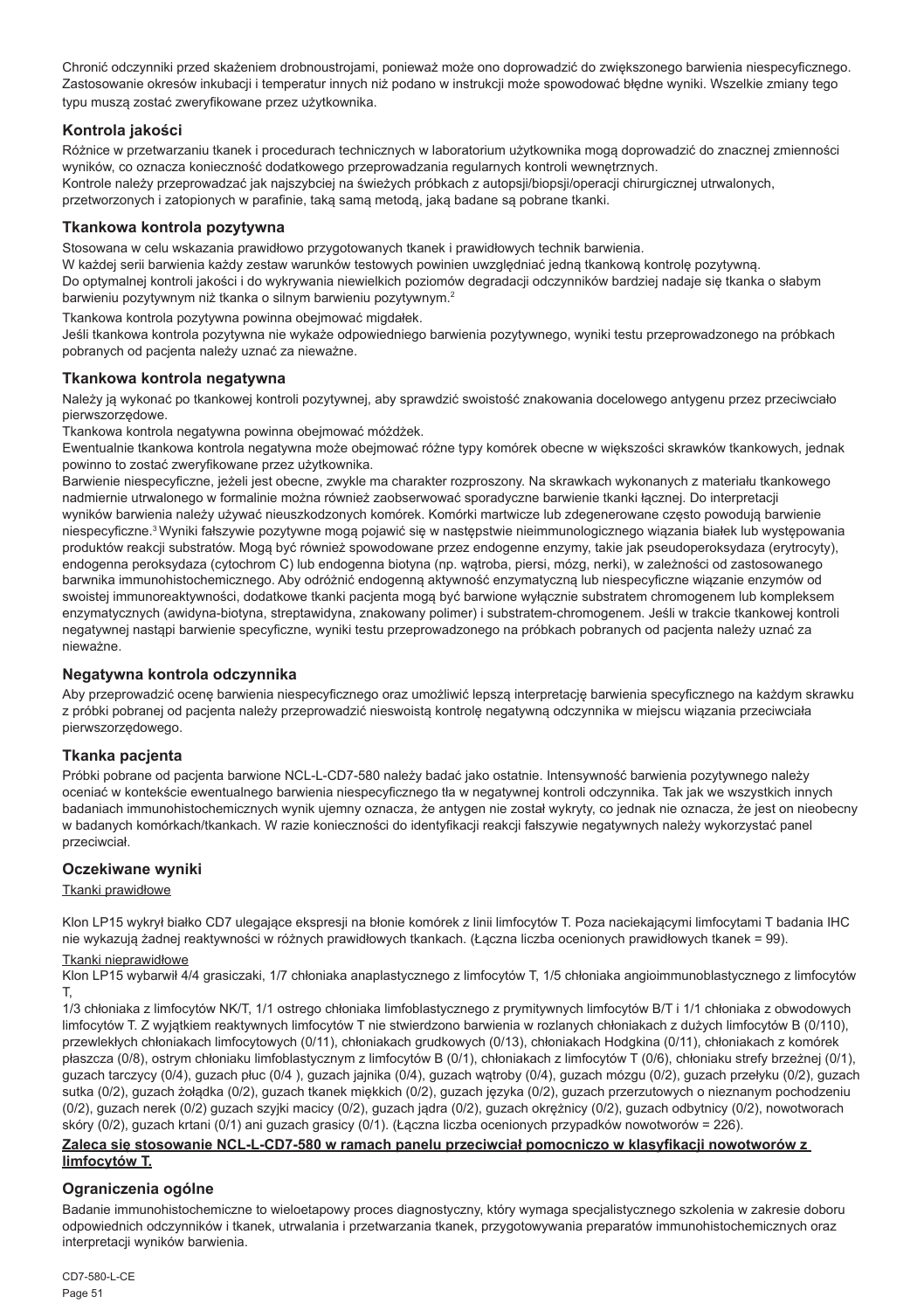Barwienie tkanek zależy od postępowania z tkanką i jej przetwarzania przed barwieniem. Nieprawidłowe utrwalanie, zamrażanie, rozmrażanie, przemywanie, suszenie, podgrzewanie, ścinanie skrawków lub skażenie innymi tkankami lub płynami może powodować artefakty, zatrzymywanie przeciwciał lub wyniki fałszywie negatywne. Niespójne wyniki mogą wynikać z różnic w metodach utrwalania i zatapiania lub nieprawidłowości związanej z tkanką.<sup>4</sup>

Nadmierne lub niepełne barwienie kontrastowe może negatywnie wpływać na właściwą interpretację wyników. Kliniczną interpretację barwienia lub jego braku należy uzupełnić badaniami morfologicznymi oraz odpowiednimi kontrolami. Ocenę powinien przeprowadzić wykwalifikowany patolog w kontekście historii choroby pacjenta oraz innych badań diagnostycznych. Przeciwciała firmy Leica Biosystems Newcastle Ltd są przeznaczone do badania skrawków zamrożonych lub zatopionych w parafinie, które utrwalono zgodnie z określonymi wymogami. Może wystąpić nieoczekiwana ekspresja antygenu, szczególnie w przypadku nowotworów. Interpretacja kliniczna wybarwionych skrawków musi obejmować analizę morfologiczną oraz ocenę przeprowadzoną w ramach odpowiednich kontroli.

## **Piśmiennictwo - ogólne.**

- 1. National Committee for Clinical Laboratory Standards (NCCLS). Protection of laboratory workers from infectious diseases transmitted by blood and tissue; proposed guideline. Villanova, P.A. 1991; 7(9). Order code M29-P.
- 2. Battifora H. Diagnostic uses of antibodies to keratins: a review and immunohistochemical comparison of seven monoclonal and three polyclonal antibodies. Progress in Surgical Pathology. 6:1–15. eds. Fenoglio-Preiser C, Wolff CM, Rilke F. Field & Wood, Inc., Philadelphia.
- 3. Nadji M, Morales AR. Immunoperoxidase, part I: the techniques and pitfalls. Laboratory Medicine. 1983; 14:767.
- 4. Omata M, Liew CT, Ashcavai M, Peters RL. Nonimmunologic binding of horseradish peroxidase to hepatitis B surface antigen: a possible source of error in immunohistochemistry. American Journal of Clinical Pathology. 1980; 73:626.
- 5. Leong FJW-M and Leong AS-Y. Essential markers in malignant lymphoma: a diagnostic approach. The Journal of Histotechnology. 2002; 25(4):215-227.
- 6. Ormsby A, Bergfeld WF, Tubbs RR et al. Evaluation of a new paraffin-reactive CD7 T-cell deletion marker and a polymerase chain reaction-based T-cell receptor gene rearrangement assay: implications for diagnosis of mycosis fungoides in community clinical practice. Journal of the American Academy of Dermatology. 2001; 45(3):405-413.

## **Zmiany wprowadzone do poprzedniego wydania**

Skład odczynnika, Całkowite stężenie białka, Zalecenia dotyczące stosowania, Ostrzeżenia i środki ostrożności, Spodziewane wyniki.

## **Data publikacji**

05 października 2018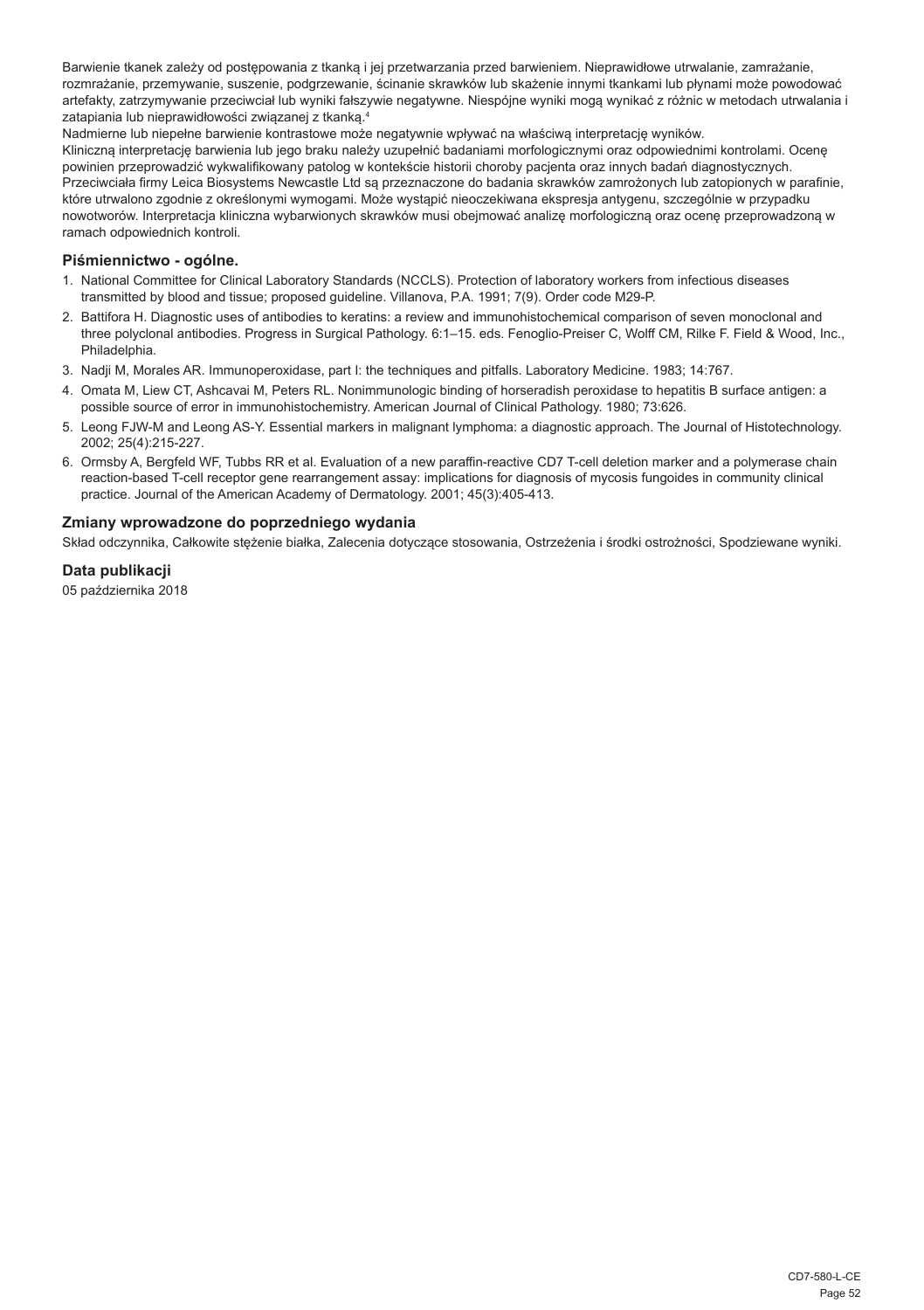## <span id="page-53-0"></span>**Tekoče mišje monoklonsko protitelo Novocastra™ CD7**

## **Koda izdelka: NCL-L-CD7-580**

## **Predvidena uporaba**

#### *Za diagnostično uporabo in vitro.*

Izdelek NCL-L-CD7-580 je namenjen za kvalitativno identifikacijo humanega antigena CD7 v parafinskih rezinah s pomočjo svetlobne mikroskopije. Klinično razlago obarvanja ali odsotnosti le-tega morajo dopolnjevati morfološke študije ustreznih kontrolnih vzorcev, ki jih v okviru klinične anamneze bolnika in drugih diagnostičnih testov oceni usposobljen patolog.

## **Načelo postopka**

Imunohistokemijske (IHC) tehnike barvanja omogočajo vizualizacijo antigenov z izvajanjem zaporednega nanosa - z vmesnimi koraki izpiranja - specifičnega protitelesa na antigen (primarno protitelo), sekundarnega protitelesa na primarno protitelo in encimskega kompleksa s kromogenim substratom. Encimska aktivacija kromogena povzroči vidno reakcijo izdelka na mestu antigena. Tak vzorec lahko nato nasprotno barvamo in pokrijemo s krovnim stekelcem. Rezultate nato obdelamo s pomočjo svetlobnega mikroskopa in jih uporabimo pri diferencialni diagnozi patološko-fizioloških procesov, ki so morda povezani z določenim antigenom ali pa tudi ne.

#### **Klon**

LP15

## **Imunogen**

Prokariontski rekombinantni fuzijski protein, ki ustreza delu zunajcelične domene molekule človeškega CD7.

#### **Specifičnost**

Človeški antigen CD7.

## **Sestava reagenta**

NCL-L-CD7-580 je tekočinski supernatant kulture tkiva in vsebuje natrijev azid kot konzervans.

## **Razred Ig**

IgG2b

## **Skupna koncentracija beljakovin Total Protein**

Skupna koncentracija beljakovin v določeni seriji je navedena na oznaki na viali.

## **Koncentracija protiteles**

Višja ali enaka 351 mg/l, določena s testom ELISA. Glejte oznako na viali za koncentracijo Ig določene serije.

#### **Priporočila za uporabo**

Imunohistokemija parafinskih rezin.

**Toplotno pridobivanje epitopa (HIER):** Upoštevajte navodila za uporabo raztopine za pridobivanje epitopov Novocastra Epitope Retrieval Solution pH 6.

**Predlagano redčenje:** 1:100 za 30 minut pri 25 °C. To so samo smernice; uporabniki naj poiščejo svoje lastne najbolj učinkovite delovne razredčine.

**Vizualizacija:** Upoštevajte navodila za uporabo sistemov za zaznavanje polimerov Novolink™ Polymer Detection Systems. Za dodatne informacije o izdelku ali podporo se obrnite na svojega lokalnega distributerja ali regionalno pisarno družbe Leica Biosystems, lahko pa tudi obiščete spletno mesto družbe Leica Biosystems na naslovu www.LeicaBiosystems.com.

Učinkovitost tega protitelesa je treba validirati, kadar ga uporabljate z drugimi sistemi za ročno barvanje ali avtomatiziranimi okolji.

## **Shranjevanje in stabilnost**

Hraniti pri temperaturi 2–8 °C. Ne zamrzujte. Takoj po uporabi ohladite na temperaturo 2–8 °C. Ne uporabljajte po datumu izteka roka uporabnosti, ki je naveden na oznaki na viali. Uporabnik naj preveri pogoje shranjevanja, ki se razlikujejo od zgoraj navedenih.

## **Priprava vzorcev**

Priporočena fiksirna raztopina je 10-% formalin v nevtralnem pufru za tkivne rezine, vstavljene v parafin.

## **Opozorila in previdnostni ukrepi**

Vir priprave tega reagenta je supernatant celične kulture. Ker je to biološki izdelek, je treba z njim ravnati z ustrezno skrbnostjo. Ta reagent vsebuje natrijev azid. Varnostni list je na voljo na zahtevo ali na naslovu www.LeicaBiosystems.com. Upoštevajte zvezne, državne ali lokalne predpise za odstranjevanje morebitnih strupenih sestavin.

Z vzorci, pred fiksiranjem in po njem, in vsemi materiali, s katerimi so prišli v stik, morate rokovati, kot da bi lahko prenašali okužbe, in pri njihovem odstranjevanju slediti ustreznim previdnostnim ukrepom.<sup>1</sup> Nikoli ne pipetirajte reagentov skozi usta; pazite, da reagenti in vzorci ne pridejo v stik s kožo in sluznicami. Če reagenti ali vzorci pridejo v stik z občutljivimi deli, jih izperite z obilo vode. Poiščite zdravniško pomoč.

Pazite, da ne pride do mikrobne okužbe reagentov, saj lahko povzroči nespecifično barvanje.

Če uporabite čas ali temperature inkubacije, ki se razlikujejo od navedenih, lahko pridobite napačne rezultate. Uporabnik mora validirati morebitne spremembe.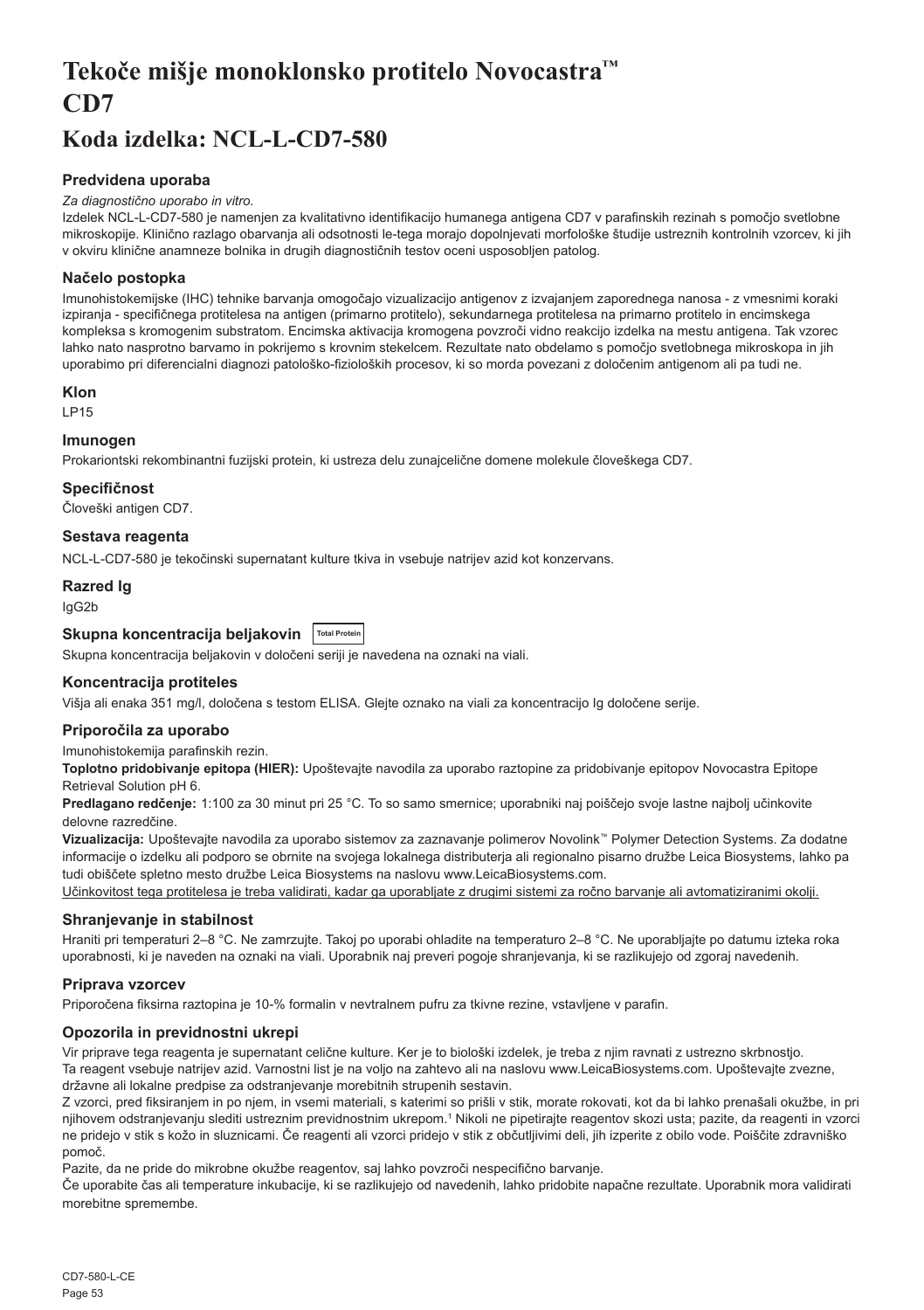## **Kontrola kakovosti**

Razlike pri obdelavi tkiva in tehničnih postopkih v laboratoriju uporabnika lahko vodijo do precejšnje variabilnosti rezultatov, kar zahteva redne interne kontrole učinkovitosti poleg spodaj navedenih postopkov.

Kontrolni vzorci morajo biti sveži vzorci, pridobljeni z obdukcijo/biopsijo/kirurškim posegom, fiksirani s formalinom, obdelani in shranjeni v parafinskem vosku kakor hitro je mogoče ter na isti način, kot vzorci bolnikov.

## **Pozitivni kontrolni vzorci tkiva**

Uporabite jih za opredelitev pravilno pripravljenih tkiv in ustreznih tehnik barvanja.

Pri vsakem postopku barvanja morate vsakemu sklopu preizkusnih pogojev dodati en pozitiven kontrolni vzorec tkiva. Za kar najboljšo kontrolo kakovosti in boljše zaznavanje manjših stopenj razkroja reagenta je bolj primerno uporabiti tkivo s šibkim pozitivnim obarvanjem kot tkivo z močnim pozitivnim obarvanjem.<sup>2</sup>

Za pozitivni kontrolni vzorec tkiva priporočamo tkivo tonzil.

Če pozitivni kontrolni vzorci tkiva ne pokažejo pozitivnega obarvanja, morate rezultate preizkusnih vzorcev zavreči kot neveljavne.

#### **Negativni kontrolni vzorci tkiva**

Pregledati jih morate po pregledu pozitivnih kontrolnih vzorcev tkiva, da preverite specifičnost oznake ciljnega antigena glede na primarno protitelo.

Za negativni kontrolni vzorec tkiva priporočamo tkivo malih možganov.

Drugače pa se kot negativni kontrolni vzorci pogosto uporablja vrsta različnih celic, ki so prisotne v večini rezin tkiv, vendar pa mora tako uporabo preveriti uporabnik.

Nespecifično barvanje, če je prisotno, je običajno razpršeno. Opazite lahko tudi posamično obarvanje vezivnega tkiva v rezinah tkiv, kot posledica premočnega fiksiranja s formalinom. Za razlago rezultatov obarvanja uporabite nespremenjene celice. Obarvanje nekrotičnih ali degeneriranih celic je pogosto nespecifično.<sup>3</sup> Lažno pozitivni rezultati se lahko pojavijo zaradi ne-imunološke vezave proteinov ali produktov reakcije substrata. Povzročijo jih lahko tudi endogeni encimi, kot so psevdoperoksidaza (eritrociti), endogena peroksidaza (citokromni C) ali endogeni biotin (npr. jetra, dojke, možgani, ledvice), odvisno od vrste uporabljenega imunskega barvila. Za razlikovanje med endogensko aktivnostjo encimov ali nespecifično vezavo encimov zaradi specifične imunske reaktivnosti, lahko barvate dodatna tkiva bolnika izključno ali s kromogenskim substratom ali encimskimi kompleksi (avidin-biotin, streptavidin, označeni polimer) in kromogenskim substratom. Če pride do specifičnega obarvanja negativnih kontrolnih vzorcev tkiva, morate rezultate vzorcev bolnika zavreči kot neveljavne.

#### **Negativni kontrolni reagent**

Za oceno nespecifičnega barvanja in boljšo razlago specifičnega obarvanja na antigenskem mestu uporabite nespecifični negativni kontrolni reagent namesto primarnega protitelesa z eno rezino vsakega vzorca bolnika.

#### **Bolnikovo tkivo**

Nazadnje preglejte bolnikove vzorce, obarvane z izdelkom NCL-L-CD7-580. Intenzivnost pozitivnega obarvanja ocenite v okviru morebitnega nespecifičnega obarvanja ozadja z negativnim kontrolnim reagentom. Tako kot pri vseh imunohistokemijskih preizkusih negativen rezultat pomeni, da antigen ni bil zaznan, ne pa odsotnosti antigena v testiranih celicah/tkivih. Po potrebi uporabite nabor protiteles za opredelitev napačnih negativnih reakcij.

#### **Pričakovani rezultati**

#### Normalna tkiva

Klon LP15 je zaznal protein CD7, izražen na membrani celic T-celične linije. Z izjemo infiltrirajočih T-limfocitov IHC študije v različnih normalnih tkivih niso pokazale nobene druge reaktivnosti. (Skupno število ocenjenih normalnih tkiv = 99).

#### Nenormalna tkiva

Klon LP15 je obarval 4/4 timomov, 1/7 anaplastičnih limfomov T-celic, 1/5 angioimunoblastnih limfomov T-celic, 1/3 limfomov celic T/NK, 1/1 akutnega limfoblastnega limfoma primitivnih celic B/T in 1/1 limfoma perifernih T-celic. Za razliko od infiltirajočih T-celic obarvanja niso opazili pri difuznih limfomih velikih celic B (0/110), kroničnih limfocitnih limfomih (0/11), folikularnih limfomih (0/13), Hodgkinovi bolezni (0/11), limfomih plaščnih celic (0/8), akutnem limfoblastnem limfomu celic B (0/1), limfomih celic T (0/6), limfomu perifernih celic (0/1), tumorjih ščitnice (0/4), tumorjih pljuč (0/4), tumorjih jajčnikov (0/4), tumorjih jeter (0/4), možganskih tumorjih (0/2), tumorjih požiralnika (0/2), tumorjih dojke (0/2), tumorjih želodca (0/2), tumorjih mehkih tkiv (0/2), tumorjih jezika (0/2), metastatskih tumorjih neznanega izvora (0/2), ledvičnih tumorjih (0/2), tumorjih materničnega vratu (0/2), tumorjih testisov (0/2), tumorjih kolona (0/2), tumorjih rektuma (0/2), kožnih tumorjih (0/2), tumorju grla (0/1) in tumorju priželjca (0/1). (Skupno število ocenjenih tumorjev = 226).

## **NCL-L-CD7-580 se priporoča za uporabo kot del nabora protiteles za pomoč pri opredelitvi tumorjev celic T.**

## **Splošne omejitve**

Imunohistokemija je diagnostični postopek z več koraki, ki zahteva specializirano usposabljanje za izbiro ustreznih reagentov, izbiro, fiksiranje in obdelavo tkiv, pripravo IHC preparata in razlago rezultatov obarvanja.

Obarvanje tkiva je odvisno od rokovanja s tkivom in njegovo obdelavo pred barvanjem. Nepravilno fiksiranje, zamrzovanje, odtajanje, izpiranje, sušenje, segrevanje, rezanje ali okužba z drugimi tkivi ali tekočinami lahko povzroči nastanek artefaktov, lovljenje protitelesa ali lažne negativne rezultate. Nedosledni rezultati so lahko posledica razlik pri metodah fiksiranja in priprave ali pa so del nepravilnosti tkiva samega.<sup>4</sup> Prekomerno ali nepopolno nasprotno barvanje lahko neugodno vpliva na pravilno tolmačenje rezultatov.

Klinično razlago obarvanja ali odsotnosti le-tega morajo dopolnjevati morfološke študije ustreznih kontrolnih vzorcev, ki jih v okviru klinične anamneze bolnika in drugih diagnostičnih testov oceni usposobljen patolog.

Protitelesa družbe Leica Biosystems Newcastle Ltd so namenjena uporabi, kot je navedeno, na zamrznjenih ali v parafin vstavljenih rezinah z določenimi zahtevami za fiksiranje. Lahko pride do nepričakovanega izražanja antigena, zlasti pri neoplazmah. Pri klinični razlagi obarvane rezine tkiva morate upoštevati morfološko analizo in oceno ustreznih kontrol.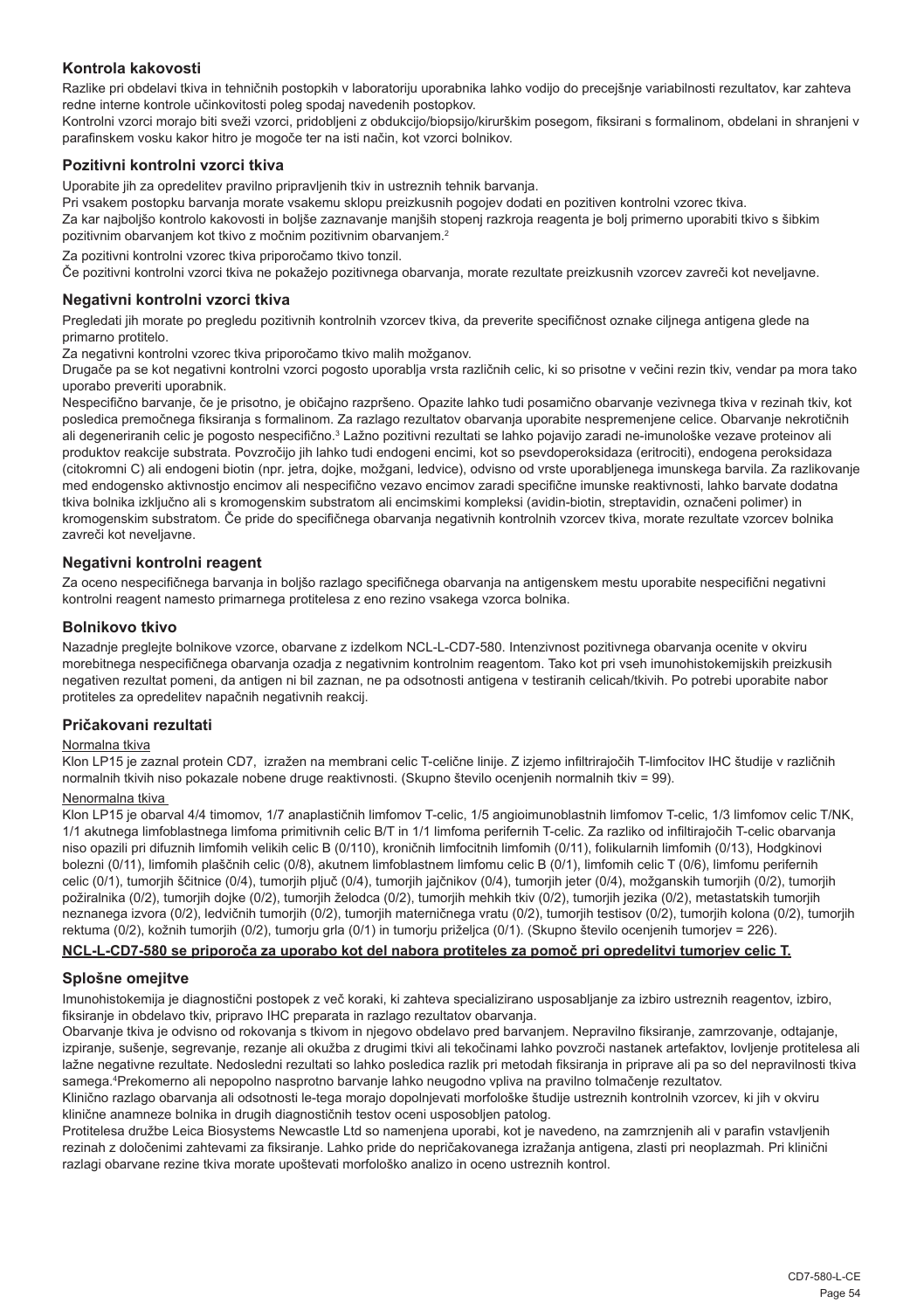## **Splošna literatura**

- 1. National Committee for Clinical Laboratory Standards (NCCLS). Protection of laboratory workers from infectious diseases transmitted by blood and tissue; proposed guideline. Villanova, P.A. 1991; 7(9). Order code M29-P.
- 2. Battifora H. Diagnostic uses of antibodies to keratins: a review and immunohistochemical comparison of seven monoclonal and three polyclonal antibodies. Progress in Surgical Pathology. 6:1–15. eds. Fenoglio-Preiser C, Wolff CM, Rilke F. Field & Wood, Inc., Philadelphia.
- 3. Nadji M, Morales AR. Immunoperoxidase, part I: the techniques and pitfalls. Laboratory Medicine. 1983; 14:767.
- 4. Omata M, Liew CT, Ashcavai M, Peters RL. Nonimmunologic binding of horseradish peroxidase to hepatitis B surface antigen: a possible source of error in immunohistochemistry. American Journal of Clinical Pathology. 1980; 73:626.
- 5. Leong FJW-M and Leong AS-Y. Essential markers in malignant lymphoma: a diagnostic approach. The Journal of Histotechnology. 2002; 25(4):215-227.
- 6. Ormsby A, Bergfeld WF, Tubbs RR et al. Evaluation of a new paraffin-reactive CD7 T-cell deletion marker and a polymerase chain reaction-based T-cell receptor gene rearrangement assay: implications for diagnosis of mycosis fungoides in community clinical practice. Journal of the American Academy of Dermatology. 2001; 45(3):405-413.

## **Dodatki in spremembe k prejšnji izdaji**

Sestava reagentov, Skupna koncentracija beljakovin, Priporočila za uporabo, Opozorila in previdnostni ukrepi, Pričakovani rezultati.

## **Datum izdaje**

05 oktober 2018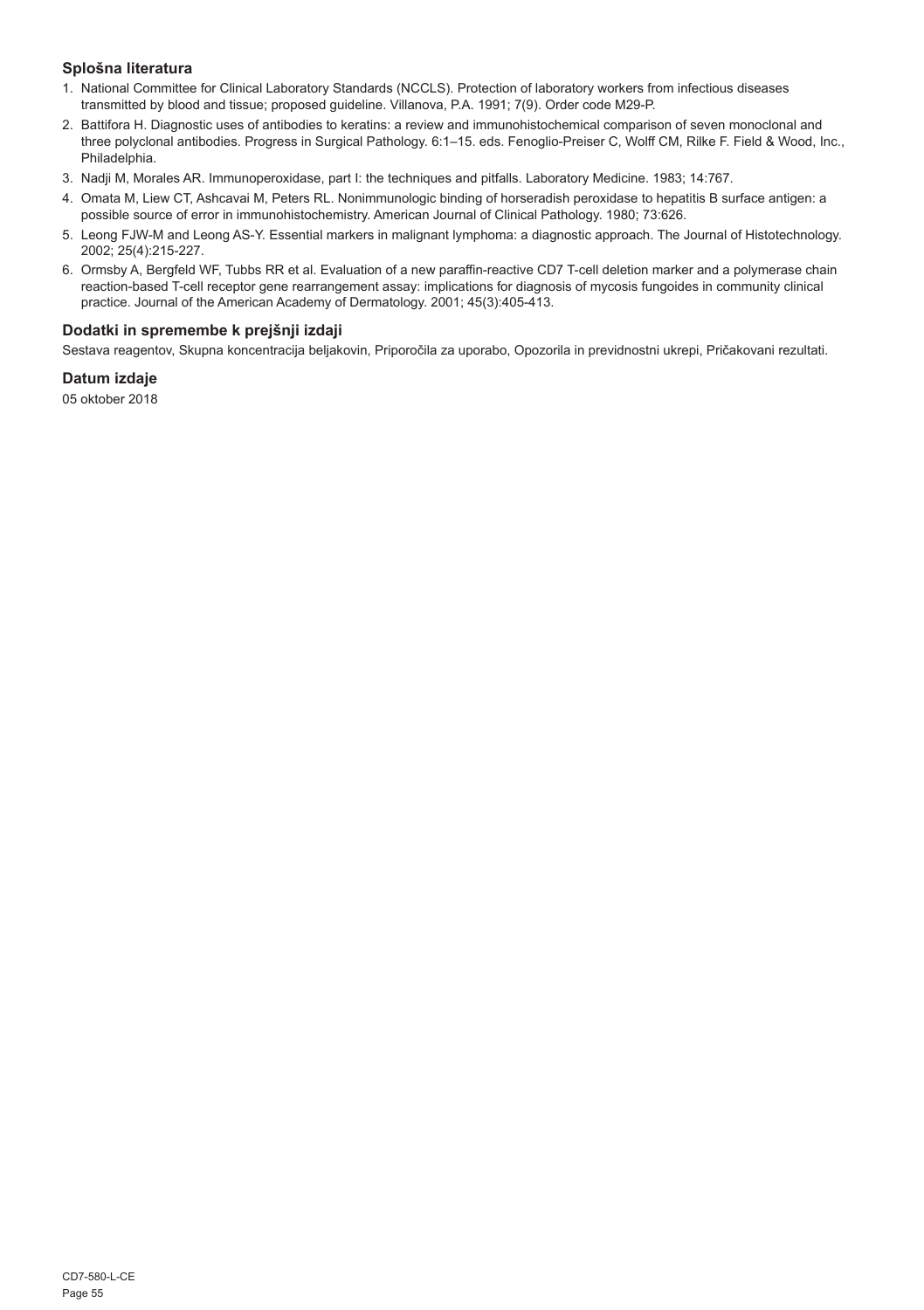## <span id="page-56-0"></span>**Novocastra™ Tekutá myší monoklonální protilátka CD7**

## **Kód výrobku: NCL-L-CD7-580**

## **Zamýšlené použití**

#### *Pro diagnostické použití in vitro.*

NCL-L-CD7-580 je určen ke kvalitativnímu stanovení lidského antigenu CD7 světelnou mikroskopií na parafínových řezech. Klinickou interpretaci jakéhokoliv barvení nebo jeho nepřítomnosti je nutné doplnit morfologickým vyšetřením s použitím správných kontrol a zhodnotit je musí kvalifikovaný patolog v kontextu s klinickou anamnézou pacienta a jinými diagnostickými testy.

## **Princip metody**

Imunohistochemické (IHC) barvicí techniky umožňují vizualizaci antigenů pomocí sekvenční aplikace specifické protilátky proti antigenu (primární protilátka), sekundární protilátky proti primární protilátce a enzymového komplexu s chromogenním substrátem s interponovanými omývacími kroky. Enzymatická aktivace chromogenu má za následek viditelnou reakci produktu v místě antigenu. Vzorek pak může být kontrastně nabarven a překryt krycím sklíčkem. Výsledky se interpretují ve světelném mikroskopu; jsou pomůckou v diferenciální diagnostice patofyziologických procesů, které mohou, ale nemusí, souviset s příslušným antigenem.

#### **Klon**

LP15

## **Imunogen**

Prokaryotický rekombinantní fúzní protein odpovídající části extracelulární domény lidské molekuly CD7.

#### **Specificita**

Lidský antigen CD7. **Složení reagencie**

NCL-L-CD7-580 je tekutý supernatant z tkáňové kultury obsahující jako konzervační prostředek azid sodný.

## **Třída Ig**

IgG2b

#### **Koncentrace celkového proteinu Total Protein**

Koncentrace celkového proteinu specifická pro šarži je uvedena na štítku na lahvičce.

## **Koncentrace protilátek**

351 mg/l nebo vyšší, stanovená metodou ELISA. Koncentrace imunoglobulinu (Ig) specifická pro šarži je uvedena na štítku na lahvičce.

## **Doporučení k použití**

Imunohistochemické vyšetření na parafínových řezech.

**Teplem indukované odmaskování epitopu (Heat Induced Epitope Retrieval, HIER):** Postupujte podle pokynů k použití k roztoku Novocastra Epitope Retrieval Solution pH 6.

**Doporučené ředění:** 1:201:100 po dobu 30 minut při 25 °C. Toto doporučení je uvedeno jako vodítko; uživatelé musí stanovit vlastní optimální pracovní ředění.

**Vizualizace:** Postupujte podle návodu k použití k systémům pro detekci polymerů Novolink™ Polymer Detection Systems. Další informace o produktu nebo podporu si vyžádejte od místního distributora nebo regionální kanceláře společnosti Leica Biosystems, nebo alternativně navštivte web Leica Biosystems, www.LeicaBiosystems.com.

Výkon této protilátky je třeba validovat, pokud se používá s jinými systémy pro ruční barvení nebo na automatických platformách

## **Skladování a stabilita**

Skladujte při teplotě 2–8°C. Nezmrazujte. Okamžitě po použití vraťte do teploty 2–8 °C. Nepoužívejte po uplynutí data exspirace uvedeného na štítku na lahvičce. Podmínky skladování jiné než výše uvedené musí uživatel validovat.

## **Příprava vzorku**

Fixační roztok doporučený pro řezy tkáně zalité v parafinu je 10% formalín pufrovaný na neutrální pH.

## **Varování a bezpečnostní opatření**

Tato reagencie byla připravena ze supernatantu z buněčné kultury. Protože jde o biologický produkt, je nutno manipulaci s ní věnovat náležitou pozornost.

Tato reagencie obsahuje azid sodný. Bezpečnostní list materiálu je k dispozici na požádání nebo je dostupný na webu www.LeicaBiosystems.com Údaje o likvidaci jakýchkoli potenciálně toxických komponent prostudujte ve federálních, státních nebo místních nařízeních.

Se vzorky, před fixací i po fixaci, a se všemi materiály jim vystavenými, je nutno zacházet, jako by mohly způsobit přenos infekce, a likvidovat je s náležitými bezpečnostními opatřeními.1 Reagencie nikdy nepipetujte ústy a zabraňte styku reagencií a vzorků s kůží a sliznicemi. Pokud se reagencie nebo vzorky dostanou do kontaktu s citlivými oblastmi, omyjte je velkým množstvím vody. Vyhledejte lékařskou pomoc.

Minimalizujte mikrobiální kontaminaci reagencií, mohlo by dojít ke zvýšení výskytu nespecifického barvení.

Inkubační doby nebo teploty jiné než předepsané mohou vést k chybným výsledkům. Všechny takové změny musí být uživatelem validovány.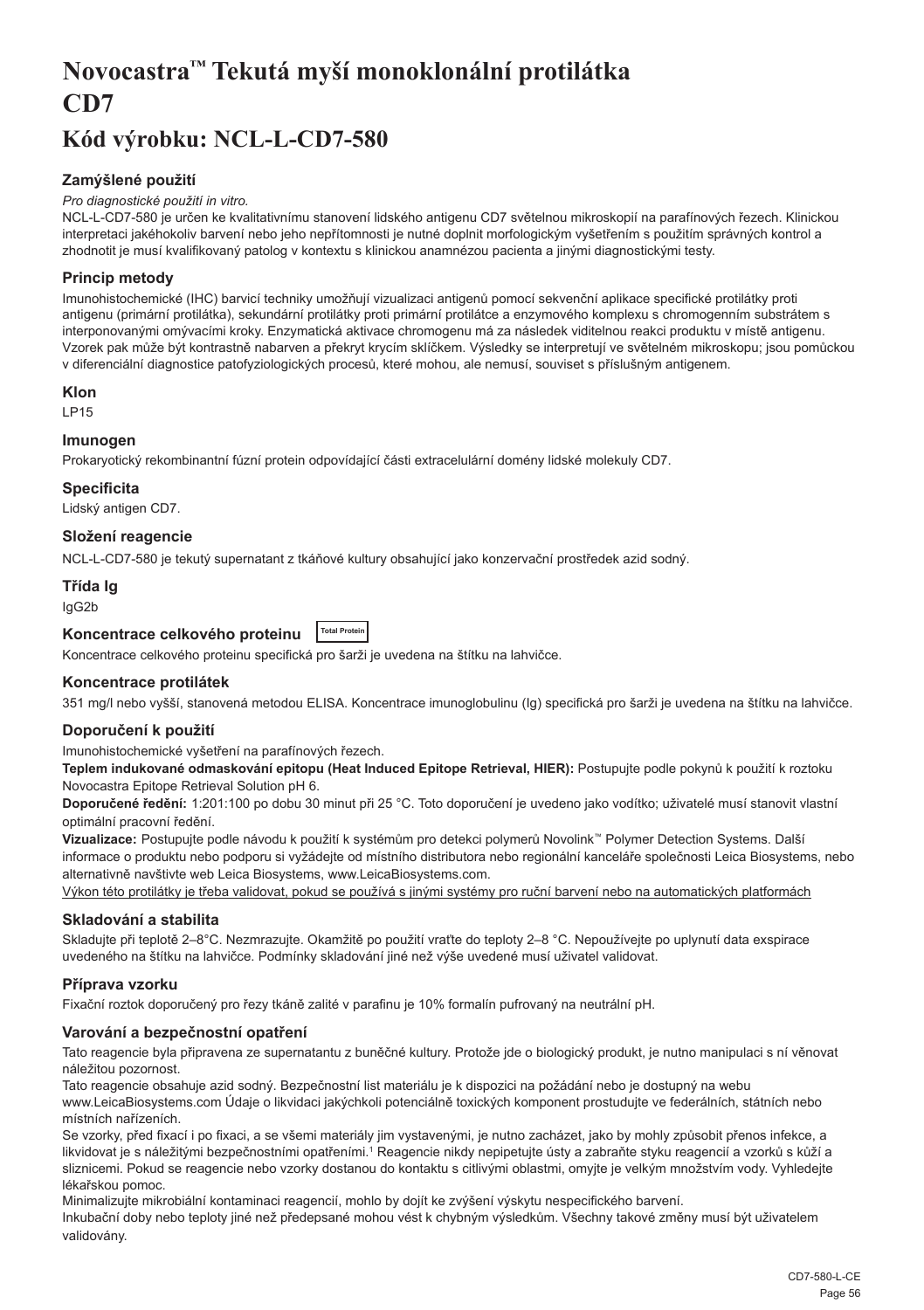## **Kontrola jakosti**

Rozdíly ve zpracování tkání a v technických postupech v laboratoři uživatele mohou způsobit významnou variabilitu výsledků, což vyžaduje kromě níže uvedených postupů i pravidelné provádění kontrol v laboratoři.

Kontroly musí být čerstvé pitevní/bioptické/operační vzorky co nejdříve fixované formalínem, zpracované a zalité do parafínového vosku, stejným způsobem jako vzorek/vzorky pacienta.

## **Pozitivní tkáňová kontrola**

Používá se k průkazu správně připravených tkání a správných barvicích technik.

V každém barvicím cyklu musí být použita jedna pozitivní tkáňová kontrola pro každý soubor testovacích podmínek.

Pro optimální kontrolu jakosti a k detekci menšího stupně degradace reagencie je vhodnější tkáň se slabým pozitivním barvením než tkáň se silným pozitivním barvením.<sup>2</sup>

Doporučená pozitivní tkáňová kontrola je tonzila.

Pokud pozitivní tkáňová kontrola nevykazuje pozitivní barvení, musí být výsledky testovaných vzorků považovány za neplatné.

### **Negativní tkáňová kontrola**

Musí být vyšetřena po pozitivní tkáňové kontrole k ověření specificity označení cílového antigenu primární protilátkou. Doporučená negativní tkáňová kontrola je mozeček.

Alternativně často představuje místa negativní kontroly řada různých typů buněk přítomných ve většině tkáňových řezů, to ale musí uživatel validovat.

Nespecifické barvení, je-li přítomno, má obvykle difúzní vzhled. V řezech ze tkání nadměrně fixovaných formalínem může být také zjištěno sporadické barvení pojivové tkáně. K interpretaci výsledků barvení použijte neporušené buňky. Nekrotické nebo degenerované buňky se často barví nespecificky.<sup>3</sup>Falešně pozitivní výsledky mohou být důsledkem neimunologické vazby proteinů nebo produktů reakčního substrátu. Mohou být také způsobeny endogenními enzymy, jako je např. pseudoperoxidáza (erytrocyty), endogenní peroxidáza (cytochrom C) nebo endogenní biotin (např. játra, prs, mozek, ledviny), podle typu použitého imunobarviva. K odlišení aktivity endogenních enzymů či nespecifické vazby enzymů od specifické imunoreaktivity mohou být barveny další tkáně pacienta výlučně chromogenním substrátem, případně enzymovými komplexy (avidin-biotin, streptavidin, značený polymer) a chromogenním substrátem. Pokud dojde v negativní tkáňové kontrole ke specifickému barvení, musí být výsledky vzorků pacienta považovány za neplatné.

## **Negativní reagenční kontrola**

K vyhodnocení nespecifického barvení a umožnění lepší interpretace specifického barvení v místě antigenu použijte na řezu z každého vzorku pacienta nespecifickou negativní reagenční kontrolu místo primární protilátky.

## **Tkáň pacienta**

Nakonec vyšetřete vzorky pacienta barvené pomocí NCL-L-CD7-580. Intenzita pozitivního barvení musí být zhodnocena v kontextu se vším nespecifickým barvením pozadí u negativní reagenční kontroly. Jako u každého imunohistochemického vyšetření, negativní výsledek znamená, že antigen nebyl zjištěn, nikoli, že antigen není ve vyšetřovaných buňkách/tkáních přítomen. V případě potřeby použijte k identifikaci falešně negativních reakcí panel protilátek.

## **Očekávané výsledky**

## Normální tkáně

Klon LP15 detekoval protein CD7 exprimovaný na membráně aktivovaných buněk T řady. Vyjma infiltračních T-lymfocytů neprokázaly IHC studie u různých normálních tkání jinou reaktivitu. (Celkový počet vyšetřených normálních tkání = 99).

#### Abnormální tkáně

Klon LP15 barvil 4/4 thymomů, 1/7 anaplastických velkobuněčných T-lymfomů, 1/5 angioimunoblastických T-lymfomů, 1/3 T/NKlymfomů, 1/1 primitivního akutního B/T-buněčného lymfoblastického lymfomu a 1/1 periferního T-buněčného lymfomu. S výjimkou infiltrujících T buněk nebylo barvení pozorováno u difuzních velkobuněčných B lymfomů (0/110), chronických lymfocytických lymfomů (0/11), folikulárních lymfomů (0/13), lymfomů u Hodgkinovy choroby (0/11), lymfomů plášťových buněk (0/8), akutního lymfoblastického B lymfomu (0/1), T-buněčného lymfomu buněk (0/6), lymfomu z buněk marginální zóny (0/1), nádorů štítné žlázy (0/4), nádorů plic (0/4), nádorů ovarií (0/4), nádorů jater (0/4), nádorů mozku (0/2), nádorů prsu (0/2), nádorů žaludku (0/2), nádorů měkkých tkání (0/2), nádorů jazyka (0/2), metastatických nádorů neznámého původu (0/2), nádorů ledvin (0/2), nádorů děložního hrdla (0/2), testikulárních nádorů (0/2), nádorů tlustého střeva (0/2), nádorů rekta (0/2), nádorů kůže (0/2), nádoru hrtanu (0/1) nebo nádoru thymu (0/1). (Celkový počet vyšetřovaných nádorů = 226.)

## **NCL-L-CD7-580 se doporučuje používat jako pomocnou součást panelu protilátek při klasifikaci nádorů původem z T-buněk.**

## **Obecná omezení**

Imunohistochemické vyšetření je vícekrokový diagnostický proces, který spočívá ve specializovaném školení ve výběru vhodných reagencií; výběru, fixaci a zpracování tkání; přípravě imunohistochemickího sklíčka; a v interpretaci výsledků barvení. Barvení tkáně závisí na manipulaci s tkání a jejím zpracování před barvením. Nesprávným postupem při fixaci, zmrazení, rozmrazení, omývání, sušení, zahřívání, krájení řezů nebo kontaminací jinými tkáněmi či tekutinami mohou vzniknout artefakty, může dojít k vychytávání protilátek nebo k falešně negativním výsledkům. Nekonzistentní výsledky mohou být důsledkem odchylek ve fixačních metodách a metodách zalití, nebo přirozených odchylek ve tkáni.<sup>4</sup> Nadměrné nebo nedostatečné kontrastní barvení může narušit správnou interpretaci výsledků.

Klinickou interpretaci jakéhokoliv barvení nebo jeho nepřítomnosti je nutné doplnit morfologickým vyšetřením s použitím správných kontrol a zhodnotit je musí kvalifikovaný patolog v kontextu s klinickou anamnézou pacienta a jinými diagnostickými testy. Protilátky společnosti Leica Biosystems Newcastle Ltd se používají, jak bylo uvedeno, u zmrazených nebo u parafínových řezů se specifickými požadavky na fixaci. Může dojít k expresi neočekávaných antigenů, zejména u nádorů. Klinická interpretace jakéhokoli barveného tkáňového řezu musí zahrnovat morfologickou analýzu a zhodnocení příslušných kontrol.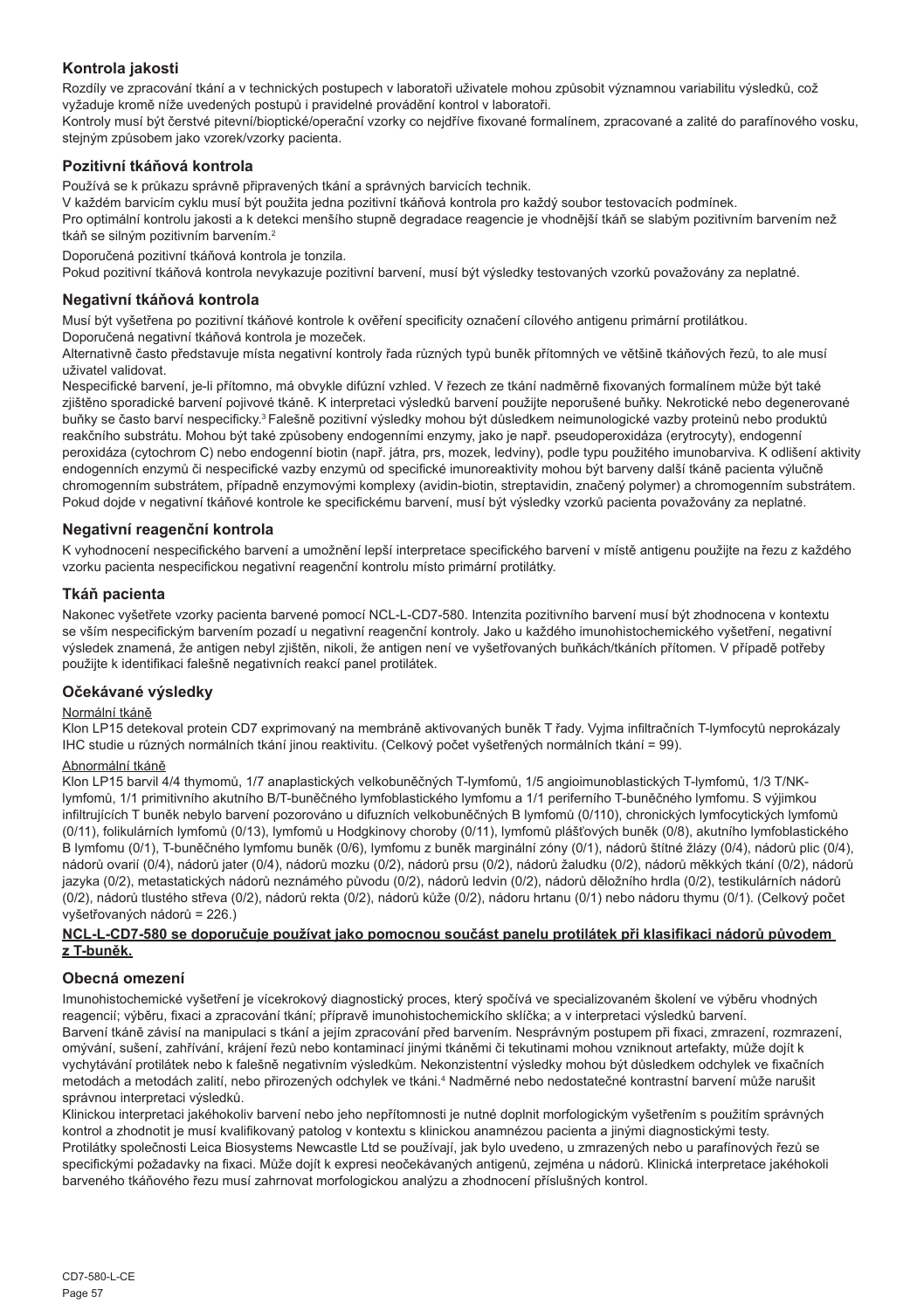## **Literatura - všeobecná**

- 1. National Committee for Clinical Laboratory Standards (NCCLS). Protection of laboratory workers from infectious diseases transmitted by blood and tissue; proposed guideline. Villanova, P.A. 1991; 7(9). Order code M29-P.
- 2. Battifora H. Diagnostic uses of antibodies to keratins: a review and immunohistochemical comparison of seven monoclonal and three polyclonal antibodies. Progress in Surgical Pathology. 6:1–15. eds. Fenoglio-Preiser C, Wolff CM, Rilke F. Field & Wood, Inc., Philadelphia.
- 3. Nadji M, Morales AR. Immunoperoxidase, part I: the techniques and pitfalls. Laboratory Medicine. 1983; 14:767.
- 4. Omata M, Liew CT, Ashcavai M, Peters RL. Nonimmunologic binding of horseradish peroxidase to hepatitis B surface antigen: a possible source of error in immunohistochemistry. American Journal of Clinical Pathology. 1980; 73:626.
- 5. Leong FJW-M and Leong AS-Y. Essential markers in malignant lymphoma: a diagnostic approach. The Journal of Histotechnology. 2002; 25(4):215-227.
- 6. Ormsby A, Bergfeld WF, Tubbs RR et al. Evaluation of a new paraffin-reactive CD7 T-cell deletion marker and a polymerase chain reaction-based T-cell receptor gene rearrangement assay: implications for diagnosis of mycosis fungoides in community clinical practice. Journal of the American Academy of Dermatology. 2001; 45(3):405-413.

## **Opravy předchozího vydání**

Složení reagencie, Koncentrace celkového proteinu, Doporučení k použití, Varování a bezpečnostní opatření, Očekávané výsledky.

## **Datum vydání**

05 říjen 2018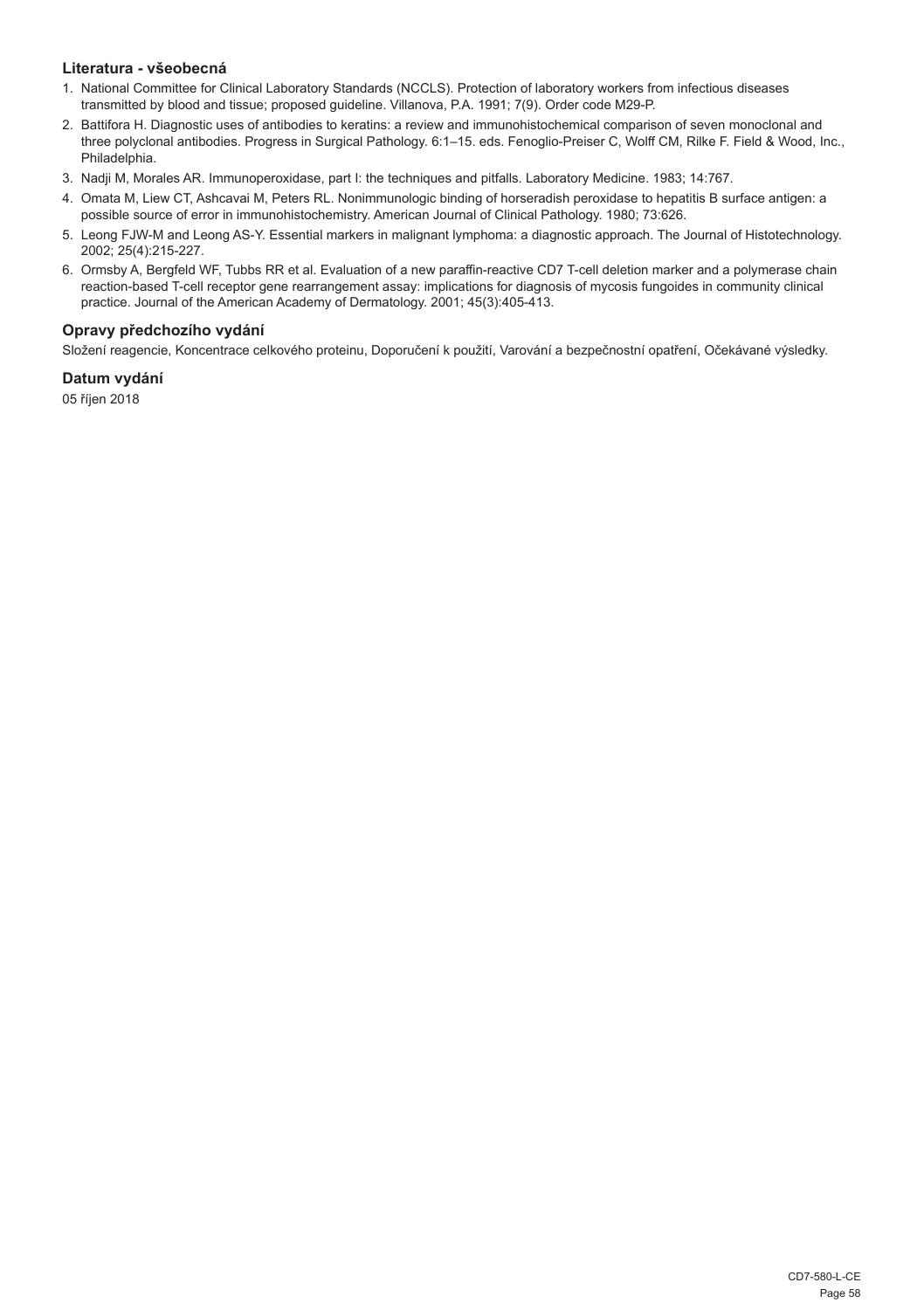## <span id="page-59-0"></span>**Tekutá myšia monoklonálna protilátka Novocastra™ CD7**

## **Kód produktu: NCL-L-CD7-580**

## **Zamýšľané použitie**

### *Na diagnostické použitie in vitro.*

NCL-L-CD7-580 slúži na kvalitatívnu identifikáciu ľudských molekúl CD7 v parafínových rezoch pomocou svetelnej mikroskopie. Klinická interpretácia akéhokoľvek farbenia alebo jeho absencie musí byť kombinovaná s morfologickými vyšetreniami za použitia zodpovedajúcich kontrol. Výsledky je nutné vyhodnotiť v kontexte klinickej anamnézy pacienta a iných diagnostických testov vedených kvalifikovaným patológom.

## **Princíp postupu**

Techniky imunohistochemického (IHC) zafarbenia umožňujú vizualizáciu antigénov sekvenčnou aplikáciou špecifickej protilátky proti antigénu (primárna protilátka), sekundárnej protilátky proti primárnej protilátke a enzymatického komplexu s chromogénnym substrátom. Medzi jednotlivými krokmi prebieha premývanie. Enzymatická aktivácia chromogénu vytvára v mieste antigénu viditeľné produkty reakcie. Môžete doplniť kontrastné zafarbenie vzorky a zakryť ju krycím sklíčkom. Výsledky sa interpretujú pomocou svetelného mikroskopu a napomáhajú pri diferenciálnej diagnostike patofyziologických procesov, ktoré môžu, ale nemusia byť spojené s určitým antigénom.

## **Klon**

LP15

## **Imunogén**

Prokaryotický rekombinantný fúzovaný proteín zodpovedajúci časti extracelulárnej domény ľudskej molekuly CD7.

## **Špecificita**

Ľudský antigén CD7.

## **Zloženie činidla**

NCL-L-CD7-580 je tekutý supernatant na tkanivovú kultiváciu obsahujúci azid sodný ako konzervačnú látku.

## **Trieda Ig**

IgG2b

## **Celková koncentrácia proteínov Total Protein**

Celkovú koncentráciu proteínov špecifickú pre šaržu nájdete na štítku fľaštičky.

## **Koncentrácia protilátok**

Vyššia alebo rovná 351 mg/l podľa ELISA. Koncentráciu Ig špecifickú pre šaržu nájdete na štítku fľaštičky.

## **Odporúčania na použitie**

Imunohistochémia parafínových rezov.

**Záchyt epitopov s tepelnou indukciou (HIER):** Postupujte podľa návodu na použitie systému Novocastra Epitope Retrieval Solution pH 6.

**Odporúčané riedenie:** 1 : 100 po dobu 30 minút pri teplote 25 °C. Táto hodnota je orientačná, používatelia si musia stanoviť svoje vlastné optimálne pracovné riedenia.

**Vizualizácia:** Postupujte podľa návodu na použitie systémov Novolink™ Polymer Detection Systems. Ďalšie informácie o produkte alebo podporu vám poskytne váš miestny distribútor alebo lokálne zastúpenie spoločnosti Leica Biosystems. Takisto môžete navštíviť internetové stránky spoločnosti Leica Biosystems: www.LeicaBiosystems.com

Funkčnosť tejto protilátky je nutné validovať pri použití s inými manuálnymi systémami farbenia alebo automatizovanými platformami.

## **Uskladnenie a stabilita**

Skladujte pri teplote 2 – 8 °C. Nezmrazujte. Okamžite po použití vráťte do teploty 2 – 8 °C. Nepoužívajte po uplynutí dátumu exspirácie uvedeného na štítku fľaštičky. Iné než vyššie uvedené podmienky skladovania si vyžadujú validáciu používateľom.

## **Príprava vzorky**

Odporúčaný fixačný prípravok je 10 % neutrálny pufrovaný formalín pre bločky tkaniva zaliate do parafínu.

## **Varovania a bezpečnostné opatrenia**

Toto činidlo bolo pripravené zo supernatantu bunkovej kultúry. Keďže ide o biologický produkt, pri manipulácii je nutné vynaložiť zodpovedajúcu starostlivosť.

Toto činidlo obsahuje azid sodný. Materiálový bezpečnostný list je k dispozícii na požiadanie alebo na stránkach www.LeicaBiosystems.com. Likvidáciu prípadných potenciálne toxických súčastí definujú federálne, štátne alebo miestne predpisy.

So vzorkami pred fixáciou a po nej a všetkými materiálmi, ktoré s nimi prišli do kontaktu, je nutné manipulovať ako s potenciálne infekčnými a zlikvidovať ich pri dodržaní zodpovedajúcich bezpečnostných opatrní.<sup>1</sup> Činidlá nikdy nepipetujte ústami a zabráňte kontaktu činidiel a vzoriek s kožou a sliznicami. Ak sa činidlá alebo vzorky dostanú do kontaktu s citlivými oblasťami, umyte ich veľkým množstvom vody. Vyhľadajte lekársku pomoc.

Minimalizujte mikrobiálnu kontamináciu činidiel. V opačnom prípade môže dôjsť k zvýšeniu nešpecifického zafarbenia. Nedodržanie predpísaných inkubačných dôb alebo teplôt môže viesť k nesprávnym výsledkom. Všetky takéto zmeny si vyžadujú validáciu používateľom.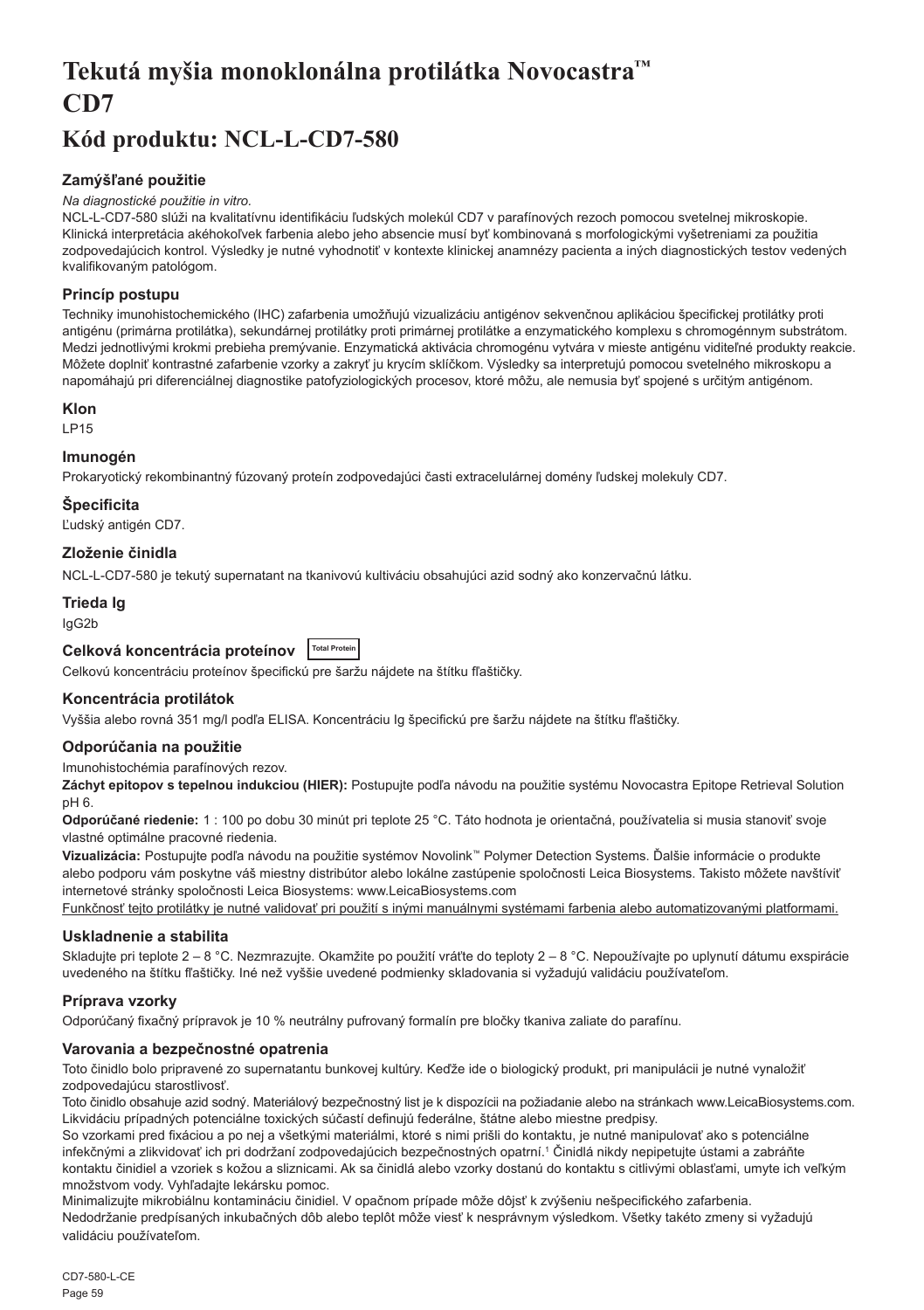## **Kontrola kvality**

Rozdiely v spracovaní tkaniva a technických postupoch v laboratóriu používateľa môžu viesť k významnému kolísaniu výsledkov, čo si vyžaduje, okrem nasledujúcich postupov, aj pravidelné interné kontroly.

Kontroly by mali byť čerstvé pitevné/bioptické/chirurgické vzorky fixované čo najskôr formalínom a spracované zaliatím do parafínu rovnakým spôsobom ako vzorky pacienta.

## **Pozitívna kontrola tkanivom**

Identifikuje správne pripravené tkanivá a správne techniky zafarbenia.

Každá súprava testových podmienok v každom cykle zafarbenia musí obsahovať jednu pozitívnu kontrolu tkanivom.

Tkanivo so slabým pozitívnym farbením je pre optimálnu kontrolu kvality a na detekciu slabšej degradácie činidla vhodnejšie než tkanivo so silným pozitívnym farbením.<sup>2</sup>

Odporúčané tkanivo na pozitívnu kontrolu je tonzila.

Ak pozitívna kontrola tkanivom nebude vykazovať pozitívne zafarbenie, výsledky testovaných vzoriek je nutné považovať za neplatné.

#### **Negatívna kontrola tkanivom**

Nutné vyšetriť po pozitívnej kontrole tkanivom s cieľom overiť špecificitu značenia cieľového antigénu primárnou protilátkou. Odporúčané tkanivo na negatívnu kontrolu je mozoček.

Ako negatívnu kontrolu je možné použiť aj rôzne typy buniek prítomné vo väčšine tkanivových rezov, takýto postup si však vyžaduje validáciu používateľom.

Prípadné nešpecifické farbenie má obvykle difúzny vzhľad. V rezoch tkanív silne fixovaných formalínom môže byť pozorované sporadické farbenie spojiva. Na interpretáciu výsledkov farbenia používajte intaktné bunky. Nekrotické alebo degenerované bunky sa často farbia nešpecificky.<sup>3</sup> Falošne pozitívne výsledky môžu byť pozorované v dôsledku neimunologickej väzby proteínov alebo produktov reakcie substrátu. Môžu byť spôsobené aj endogénnymi enzýmami, ako napr. pseudoperoxidázou (erytrocyty), endogénnou peroxidázou (cytochróm C) alebo endogénnym biotínom (napr. pečeň, prsník, mozog, oblička) v závislosti od typu imunologického farbenia. S cieľom diferencovať endogénnu enzymatickú aktivitu alebo nešpecifickú väzbu enzýmov od špecifickej imunoreaktivity môžete nafarbiť ďalšie vzorky tkanív pacienta výhradne substrátovým chromogénom alebo enzymatickými komplexmi (avidín-biotín, streptavidín, značený polymér), resp. substrátovým chromogénom. V prípade špecifického farbenia v negatívnej kontrole tkanivom je nutné výsledky vzoriek pacienta považovať za neplatné.

## **Negatívna kontrola činidlom**

Na vyhodnotenie nešpecifického zafarbenia použite nešpecifickú negatívnu kontrolu činidlom miesto primárnej protilátky s rezom jednotlivých vzoriek pacienta, čo umožní lepšiu interpretáciu špecifického farbenia na mieste antigénu.

## **Tkanivo pacienta**

Pacientske vzorky zafarbené prípravkom NCL-L-CD7-580 preskúmajte ako posledné. Intenzitu pozitívneho farbenia je nutné vyhodnotiť v kontexte prípadného nešpecifického zafarbenia negatívnej kontroly činidlom na pozadí. Podobne ako pri všetkých imunohistochemických testov znamená negatívny výsledok, že antigén nebol detegovaný. Nepotvrdzuje jeho absenciu v testovaných bunkách/tkanivách. V prípade potreby identifikujte falošne negatívne reakcie pomocou panelu protilátok.

#### **Očakávané výsledky**

#### Normálne tkanivá

Klon LP15 detegoval proteín CD7 exprimovaný na membráne buniek T-bunkovej línie. Okrem infiltrujúcich T-lymfocytov nepreukázali imunohistochemické štúdie žiadnu inú reaktivitu v rôznych normálnych tkanivách. (Celkový počet normálnych vyšetrených tkanív = 99).

## Abnormálne tkanivá

Klon LP15 zafarbil 4/4 tymómov, 1/7 anaplastických T-lymfómov, 1/5 angioimunoblastových T-lymfómov, 1/3 T/NK-bunkových lymfómov, 1/1 primitívneho B/T-bunkového akútneho lymfoblastického lymfómu a 1/1 periférneho T-bunkového lymfómu. S výnimkou infiltrujúcich T-buniek sa nepozorovalo žiadne zafarbenie pri difúznych veľkobunkových B-lymfómoch (0/110), chronických lymfocytárnych lymfómoch (0/11), folikulárnych lymfómoch (0/13), Hodgkinových lymfómoch (0/11), lymfómoch z plášťových buniek (0/8), B-bunkovom akútnom lymfoblastickom lymfóme (0/1), T-bunkových lymfómoch (0/6), lymfóme okrajovej zóny (0/1), nádoroch štítnej žľazy (0/4), nádoroch pľúc (0/4), nádoroch vaječníkov (0/4), nádoroch pečene (0/4), nádoroch mozgu (0/2), nádoroch pažeráka (0/2), nádoroch prsníka (0/2), nádoroch žalúdka (0/2), nádoroch mäkkých tkanív (0/2), nádoroch jazyka (0/2), metastatických nádoroch neznámeho pôvodu (0/2), nádoroch obličiek (0/2), nádoroch krčka maternice (0/2), nádoroch semenníkov (0/2), nádoroch hrubého čreva (0/2), nádoroch konečníka (0/2), nádoroch kože (0/2), nádore hrtana (0/1) ani pri nádore týmusu (0/1). (Celkový počet hodnotených nádorov = 226).

## **NCL-L-CD7-580 sa odporúča ako súčasť panela protilátok pri klasifikácii nádorov s pôvodom v T-bunkách.**

#### **Všeobecné limitácie**

Imunohistochémia je diagnostický postup pozostávajúci z viacerých krokov, ktorý si vyžaduje špecializované zaškolenie vo výbere zodpovedajúcich činidiel, výbere tkanív, fixácie a spracovania, príprave IHC sklíčka a interpretácii výsledkov farbenia. Farbenie tkaniva závisí od manipulácie s tkanivom a od jeho spracovania pred farbením. Nesprávna fixácia,

zmrazovanie,rozmrazovanie, premývanie, sušenie, ohrievanie, rezanie alebo kontaminácia inými tkanivami či tekutinami môžu viesť k vzniku artefaktov, záchytu protilátok alebo falošne negatívnym výsledkom. Inkonzistentné výsledky môžu byť spôsobené zmenami metód fixácie a montáže preparátov alebo inherentnými nepravidelnosťami v tkanive.<sup>4</sup>

Nadmerné alebo neúplné kontrastné farbenie môže narušiť správnosť interpretácie výsledkov.

Klinická interpretácia akéhokoľvek farbenia alebo jeho absencie musí byť kombinovaná s morfologickými vyšetreniami za použitia zodpovedajúcich kontrol. Výsledky je nutné vyhodnotiť v kontexte klinickej anamnézy pacienta a iných diagnostických testov vedených kvalifikovaným patológom.

Protilátky spoločnosti Leica Biosystems Newcastle Ltd sú určené na použitie na zmrazených rezoch alebo rezoch zaliatych parafínom so špecifickými požiadavkami na fixáciu, ako uvádza tento dokument. Najmä pri neopláziách môže dôjsť k nečakanej expresii antigénov. Klinická interpretácia akýchkoľvek farbených tkanivových rezov musí zahŕňať morfologickú analýzu a vyhodnotenie zodpovedajúcich kontrol.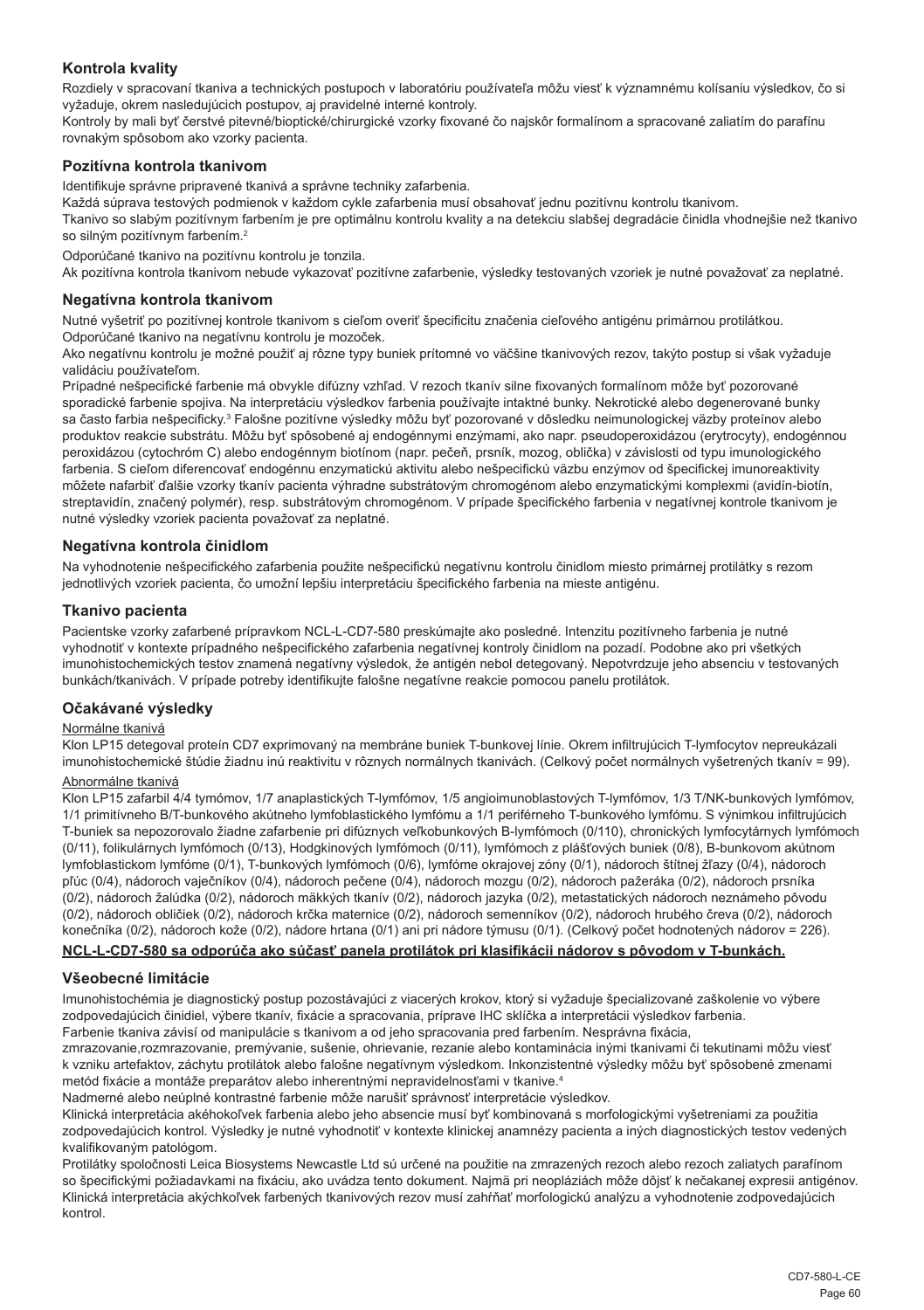## **Bibliografia – všeobecne**

- 1. National Committee for Clinical Laboratory Standards (NCCLS). Protection of laboratory workers from infectious diseases transmitted by blood and tissue; proposed guideline. Villanova, P.A. 1991; 7(9). Order code M29-P.
- 2. Battifora H. Diagnostic uses of antibodies to keratins: a review and immunohistochemical comparison of seven monoclonal and three polyclonal antibodies. Progress in Surgical Pathology. 6:1–15. eds. Fenoglio-Preiser C, Wolff CM, Rilke F. Field & Wood, Inc., Philadelphia.
- 3. Nadji M, Morales AR. Immunoperoxidase, part I: the techniques and pitfalls. Laboratory Medicine. 1983; 14:767.
- 4. Omata M, Liew CT, Ashcavai M, Peters RL. Nonimmunologic binding of horseradish peroxidase to hepatitis B surface antigen: a possible source of error in immunohistochemistry. American Journal of Clinical Pathology. 1980; 73:626.
- 5. Leong FJW-M and Leong AS-Y. Essential markers in malignant lymphoma: a diagnostic approach. The Journal of Histotechnology. 2002; 25(4):215-227.
- 6. Ormsby A, Bergfeld WF, Tubbs RR et al. Evaluation of a new paraffin-reactive CD7 T-cell deletion marker and a polymerase chain reaction-based T-cell receptor gene rearrangement assay: implications for diagnosis of mycosis fungoides in community clinical practice. Journal of the American Academy of Dermatology. 2001; 45(3):405-413.

## **Úpravy predchádzajúceho vydania**

Zloženie činidla, Celková koncentrácia proteínu, Odporúčania na použitie, Varovania a bezpečnostné opatrenia, Očakávané výsledky.

## **Dátum vydania**

05 október 2018